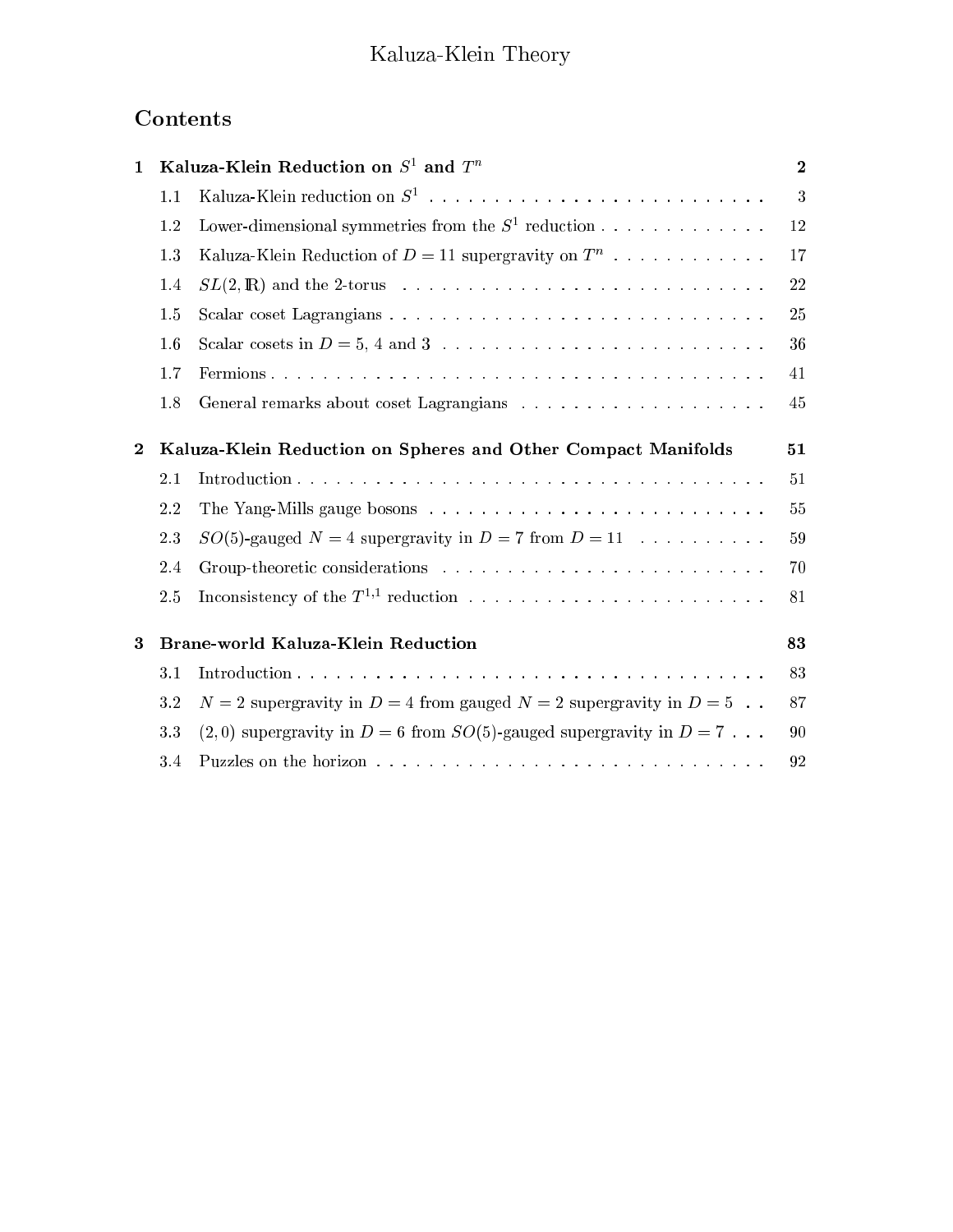## $\bf{1}$  - Kaluza-Klein Reduction on S<sup>-</sup> and T

Ten-dimensional string theory and eleven-dimensional M-theory are at present our best candidates for providing a unified description of all the fundamental forces in nature. For example, the effective low-energy limit of M-theory is an eleven-dimensional field theory whose bosonic sector comprises the metric tensor and a 4-index antisymmetric tensor field strength. The entire low-energy theory contains a fermionic field of spin  $\frac{1}{2}$  as well, and together with the bosonic fields gives rise to the long-known theory of eleven-dimensional supergravity. If we concentrate just on the bosons, the equations of motion can be derived from the Lagrangian density

$$
\mathcal{L} = \sqrt{-g} \left( R - \frac{1}{48} F_{MNPQ} F^{MNPQ} \right) + \frac{1}{20736} \epsilon^{M_1 \cdots M_{11}} F_{M_1 \cdots M_4} F_{M_5 \cdots M_8} A_{M_9 \cdots M_{11}} , \quad (1.1)
$$

where as a 4-form,  $F = dA$ . In terms of indices,  $F_{MNPQ} = 4\partial_{[M} A_{NPQ]}$ .

Two things are evident. Firstly, if the eleven-dimensional theory, or string theories in ten dimensions, are truly fundamental, then we should be interested in all their predictions and consequences, including solutions in the higher dimensions. Secondly, especially if we hope that one day they may allow us to des
ribe our four-dimensional world, we need to have a way of extracting four-dimensional physics from higher-dimensional theories. A satisfactory by-product of learning how to perform dimensional reduction is that we find that many of the lower-dimensional theories that we wish to consider are derivable from simpler theories in a higher dimension. For example, the four-dimensional  $N = 8$  supergravity mentioned above an be derived by dimensional redu
tion from eleven-dimensional supergravity. Contrary to what one might have thought, things are immensely simpler in eleven dimensions than in four, and so this provides a very useful way of learning about the four-dimensional theory.

To begin, therefore, let us make a preliminary study of how dimensional redu
tion works. This will lead us on to a number of topics that will develop in various directions, including the study of omplex manifolds and Kahler geometry, and a study of oset spa
es and non-linear sigma models. Our first step, though, will be a relatively humble one, where we perform a dimensional reduction in which the spacetime dimension is reduced by 1. This is the original example onsidered by Kaluza and Klein, and although there have been many developments and advan
es sin
e their days, the general pro
edure for dimensional reduction bears their names.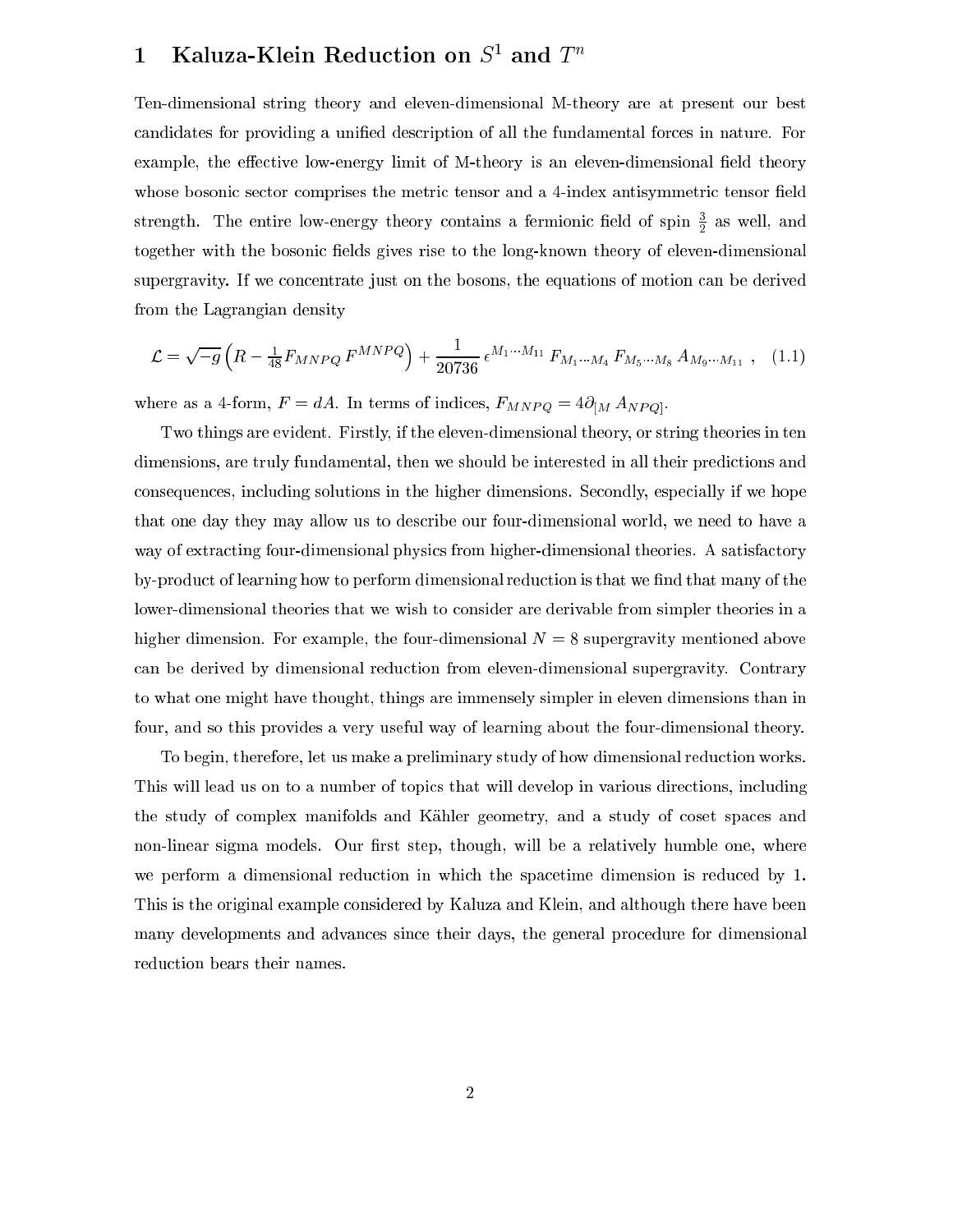## 1.1 Kaluza-Klein reduction on  $S<sup>1</sup>$

The higher-dimensional theories that we shall onsider will all be theories of gravity plus additional fields, and so a good starting point is to study how the dimensional reduction of gravity itself proceeds. In fact this is really the hardest part of the calculation, and so once this is done the rest will be omparatively simple.

Let us assume that we are starting from Einstein gravity in  $(D+1)$  dimensions, described by the Einstein-Hilbert Lagrangian

$$
\mathcal{L} = \sqrt{-\hat{g}}\hat{R} \tag{1.2}
$$

where as usual  $\mu$  is the Ricci scalar and  $q$  denotes the determinant or the metric tensor. We put hats on the fields to signify that they are in  $(D+1)$  dimensions. Now suppose that we wish to reduce the theory to  $D$  dimensions, by "compactifying" one of the coordinates on a circle,  $S^1$ , of radius L. Let this coordinate be called 2. In principle, we could simply now expand all the components of the  $(D + 1)$ -dimensional metric tensor as Fourier series of the form

$$
\hat{g}_{MN}(x,z) = \sum_{n} g_{MN}^{(n)}(x) e^{\mathrm{i} n z/L} , \qquad (1.3)
$$

where we use x to denote collectively the  $D$  coordinates of the lower-dimensional spacetime. If one does this, one gets an infinite number of fields in  $D$  dimensions, labelled by the Fourier mode number n.

It turns out that the modes with  $n \neq 0$  are associated with massive fields, while those with  $n = 0$  are massless. The basic reason for this can be seen by considering a simpler toy example, of a massless scalar field  $\varphi$  in hat  $(D + 1)$ -dimensional space. It satisfies

$$
\hat{\Box}\,\hat{\phi}=0\ ,\tag{1.4}
$$

where  $\Box = \sigma$  –  $\sigma_M$ . Now if we Fourier expand  $\varphi$  after compactifying the coordinate z, so that

$$
\hat{\phi}(x,z) = \sum_{n} \phi_n(x) e^{i n z/L}, \qquad (1.5)
$$

then we immediately see that the lower-dimensional fields  $\phi_n(x)$  will satisfy

$$
\Box \phi_n - \frac{n^2}{L^2} \phi_n = 0 \tag{1.6}
$$

This is the wave equation for a scalar field of mass  $|n|/L$ .

The usual Kaluza-Klein philosophy is to assume that the radius  $L$  of the compactifying circle is very small (otherwise we would see it!), in which case the masses of the the non-zero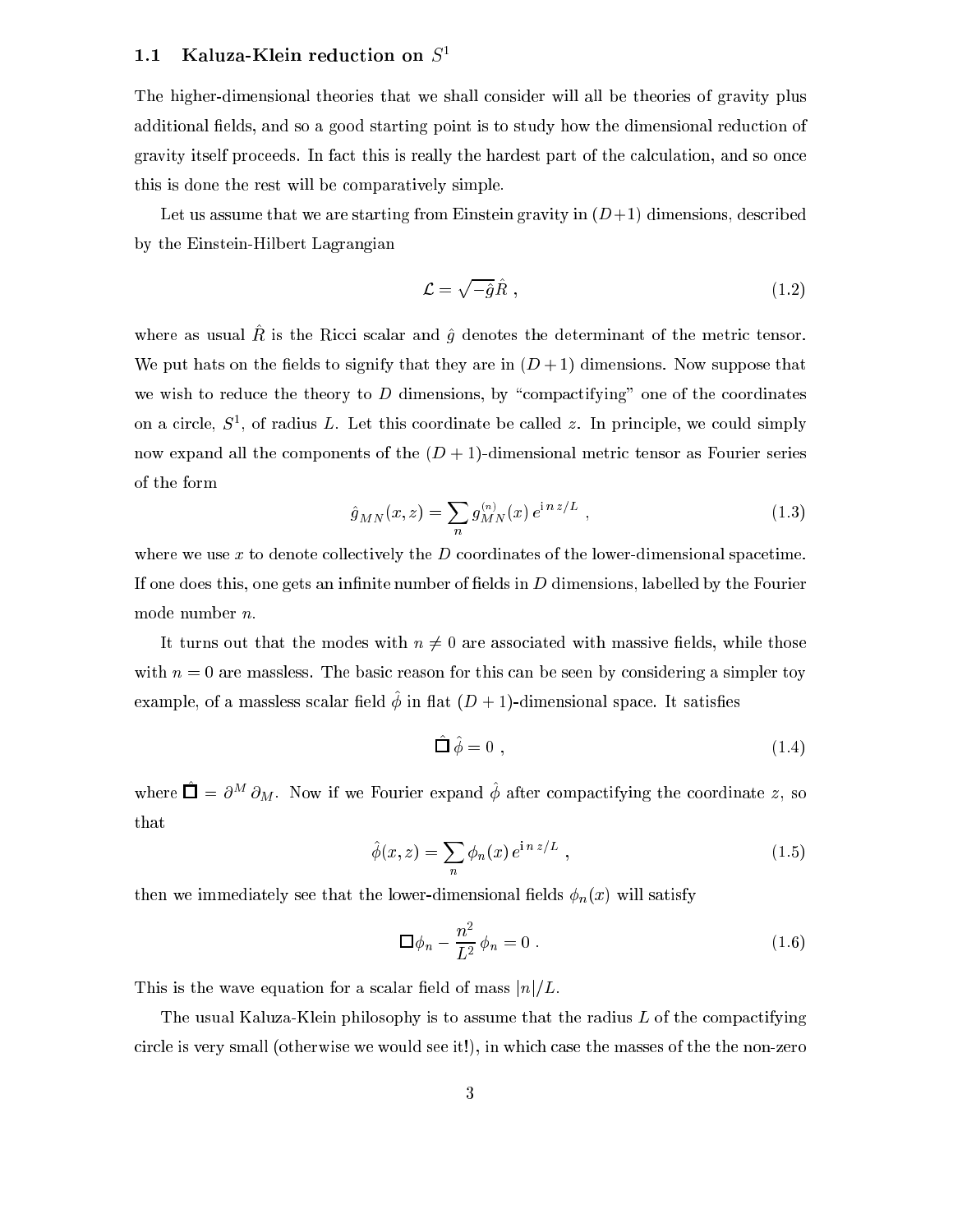modes will be enormous. (By small, we mean that  $L$  is roughly speaking of order the Planck length,  $10^{-33}$  centimetres, so that the non-zero modes will have masses of order the Planck mass, io a grammes.) Thus unless we were working with accelerators way beyond even intergalactic scales, the energies of particles that we ever see would be way below the scales of the Kaluza-Klein massive modes, and they an safely be negle
ted. Thus usually, when one speaks of Kaluza-Klein reduction, one has in mind a compactification together with a truncation to the massless sector. At least in a case such as our compactincation on  $\beta$ , this truncation is *consistent*, in a manner that we shall elaborate on later.

Our Kaluza-Klein reduction ansatz, then, will simply be to take  $\hat{g}_{MN}(x, z)$  to be independent of z. The main point now is that from the D-dimensional point of view, the index M, which runs over the  $(D+1)$  values of the higher dimension, splits into a range lying in the  $D$  lower dimensions, or it takes the value associated with the compactified dimension z. Thus we may denote the components of the metric  $\hat{g}_{MN}$  by  $\hat{g}_{\mu\nu}$ ,  $\hat{g}_{\mu z}$  and  $\hat{g}_{zz}$ . From the D-dimensional viewpoint these look like a 2-index symmetric tensor (the metric), a 1-form (a Maxwell potential) and a scalar field respectively.

We could simply define  $\hat{g}_{\mu\nu}$ ,  $\hat{g}_{\mu z}$  and  $\hat{g}_{zz}$  to be the D-dimensional fields  $g_{\mu\nu}$ ,  $\mathcal{A}_{\mu}$  and  $\phi$ respectively. There is nothing logically wrong with doing this, and it would give perfectly orre
t lower-dimensional equations of motion. However, as a parameterisation this simplelooking choice is actually very unnatural, and the equations of motion that result look like a dog's breakfast. The reason is that this naive parameterisation pays no attention to the underlying symmetries of the theory. A mu
h better way to parameterise things is as follows. We write the  $(D+1)$  dimensional metric in terms of D-dimensional fields  $g_{\mu\nu}$ ,  $\mathcal{A}_{\mu}$ and  $\phi$  as follows:

$$
d\hat{s}^2 = e^{2\alpha\phi} ds^2 + e^{2\beta\phi} (dz + \mathcal{A})^2 , \qquad (1.7)
$$

where  $\alpha$  and  $\beta$  are constants that we shall choose for convenience in a moment, and  $\mathcal{A} =$  $\mathcal{A}_{\mu}$   $ax^{\mu}$ . An the neigs on the right-hand side are independent of z. Note that this ansatz means that the components of the higher-dimensional metric  $\hat{g}_{MN}$  are given in terms of the lower-dimensional fields by

$$
\hat{g}_{\mu\nu} = e^{2\alpha\phi} g_{\mu\nu} + e^{2\beta\phi} \mathcal{A}_{\mu} \mathcal{A}_{\nu} , \qquad \hat{g}_{\mu z} = e^{2\beta\phi} \mathcal{A}_{\mu} , \qquad \hat{g}_{zz} = e^{2\beta\phi} . \qquad (1.8)
$$

Thus as long as we choose  $\beta \neq 0$ , this will adequately parameterise the higher-dimensional metric.

To pro
eed, we make a onvenient hoi
e of vielbein basis, namely

$$
\hat{e}^a = e^{\alpha \phi} e^a , \qquad \hat{e}^z = e^{\beta \phi} (dz + \mathcal{A}) . \qquad (1.9)
$$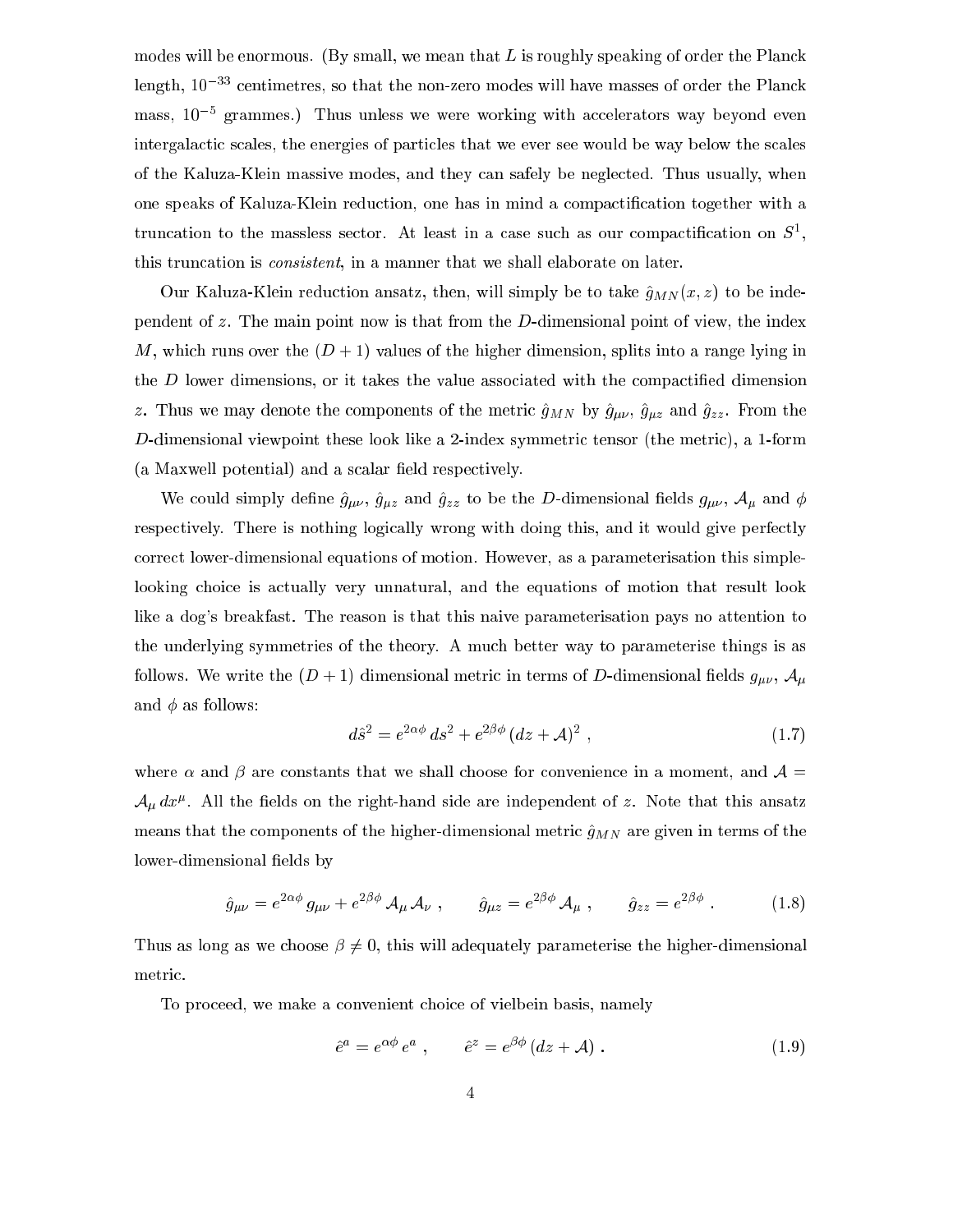(One should pause here, to take note of exactly which is a vielbein, and which is an exponential! We are using latin letters a, b, etc. to denote tangent-space indices in D dimensions. The use of  $z$  as the index associated with the extra dimension will not, hopefully, create too much confusion. Thus  $e^x$  nefe means the  $z$  component of the  $(D + 1)$ -dimensional vielbein.) Notice, by the way, that if we had chosen the "naive" identification of D-dimensional fields mentioned above, we would have been hard-pressed to ome up with any way of writing down a vielbein basis; it would be possible, of ourse, but it would have been messy.)

It is now a mechanical, if slightly tedious, exercise to compute the spin connection, and then the curvature. Our goal is to express the  $(D+1)$ -dimensional quantities in terms of the D-dimensional ones, so that eventually we can express the  $(D + 1)$ -dimensional Einstein-Hilbert Lagrangian in terms of a D-dimensional Lagrangian. For the spin connection, one finds that

$$
\hat{\omega}^{ab} = \omega^{ab} + \alpha e^{-\alpha\phi} \left( \partial^b \phi \,\hat{e}^a - \partial^a \phi \,\hat{e}^b \right) - \frac{1}{2} \mathcal{F}^{ab} \, e^{(\beta - 2\alpha)\phi} \,\hat{e}^z ,
$$
\n
$$
\hat{\omega}^{az} = -\hat{\omega}^{za} = -\beta \, e^{-\alpha\phi} \, \partial^a \phi \,\hat{e}^z - \frac{1}{2} \mathcal{F}^a{}_b \, e^{(\beta - 2\alpha)\phi} \,\hat{e}^b , \tag{1.10}
$$

where  $\partial_a \varphi$  means  $E^r_a$   $\partial_\mu \varphi$ , and  $E^r_a$  is the inverse of the D-dimensional vielbein  $e^u = e^u_\mu dx^{\mu}$ . Also,  $\mathcal{F}_{ab}$  denotes the vielbein components of the D-dimensional field strength  $\mathcal{F} = d\mathcal{A}$ .

The calculation of the curvature 2-forms proceeds uneventfully. Rather than present all the formulae here, we shall just present the key results. Firstly, we an exploit our freedom to choose the values of the constants  $\alpha$  and  $\beta$  in the metric ansatz in the following way. There are two things that we would like to achieve, one of which is to ensure that the dimensionally-reduced Lagrangian is of the Einstein-Hilbert form  $\mathcal{L} = \sqrt{-q} R + \cdots$ . If the values of  $\alpha$  and  $\beta$  are left unfixed, we instead end up with  $\mathcal{L} = e^{(\beta + (\mathcal{D}-2)\alpha)\phi} \sqrt{-g} R + \cdots$ . Thus we immediately see that we should choose  $\beta = -(D-2)\alpha$ . Provided we are not reducing down to  $D = 2$  dimensions, this will not present any problem. The other thing that we would like is to ensure that the scalar field  $\phi$  acquires a kinetic term with the canonical normalisation, meaning a term of the form  $-\frac{1}{2}$  $\sqrt{-q} (\partial \phi)^2$  in the Lagrangian. This determines the choice of overall scale, and it turns out that we should choose our onstants as follows:

$$
\alpha^2 = \frac{1}{2(D-1)(D-2)}, \qquad \beta = -(D-2)\,\alpha \; . \tag{1.11}
$$

With these choices for the constants in the metric ansatz, we can now present the results for the vielbein components of the Ricci tensor:

$$
\hat{R}_{ab} = e^{-2\alpha\phi} \left( R_{ab} - \frac{1}{2} \partial_a \phi \, \partial_b \phi - \alpha \, \eta_{ab} \Box \phi \right) - \frac{1}{2} e^{-2D\alpha\phi} \, \mathcal{F}_a{}^c \, \mathcal{F}_{bc} \ ,
$$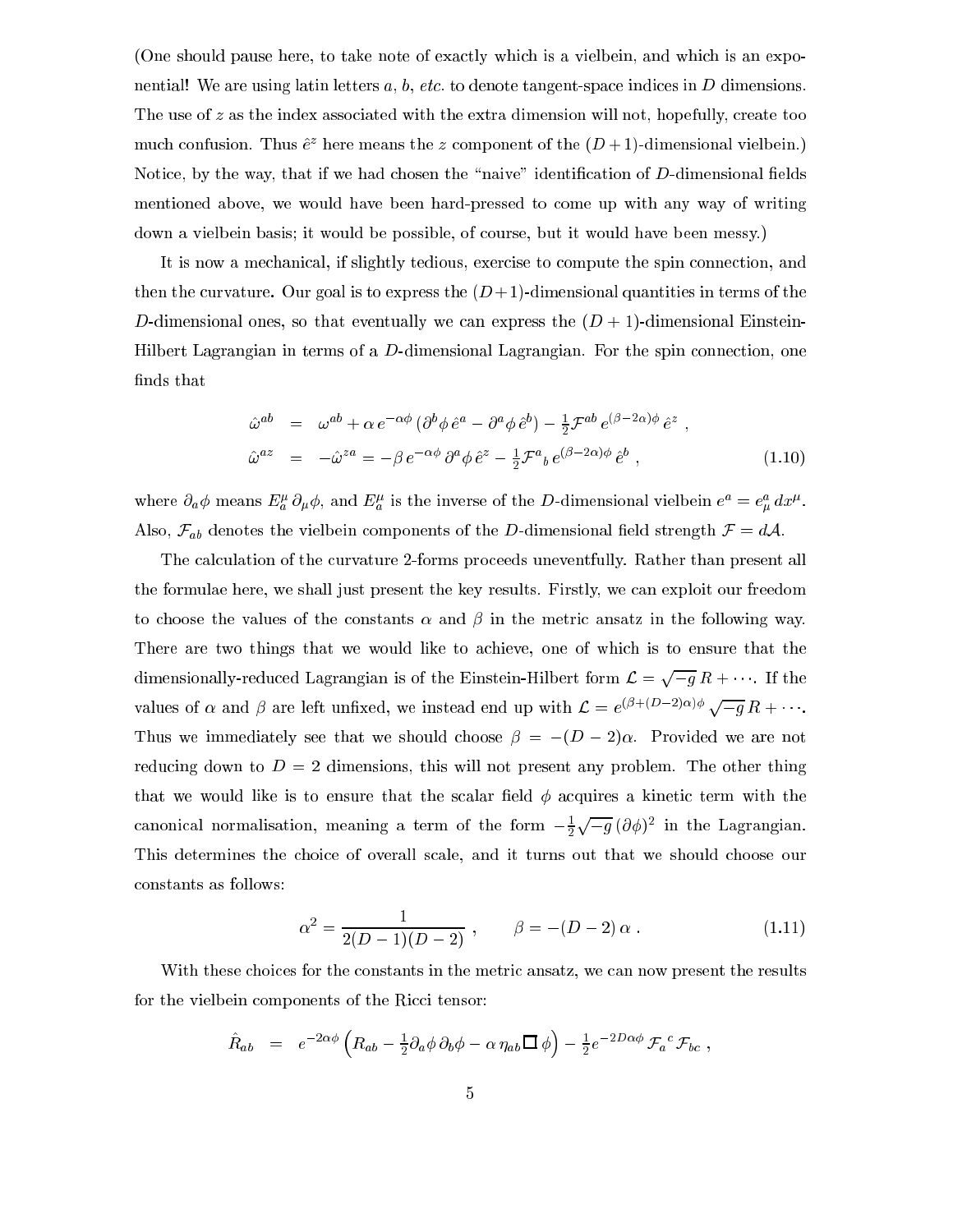$$
\hat{R}_{az} = \hat{R}_{za} = \frac{1}{2} e^{(D-3)\alpha\phi} \nabla^b \left( e^{-2(D-1)\alpha\phi} \mathcal{F}_{ab} \right) ,
$$
\n(1.12)\n
$$
\hat{R}_{zz} = (D-2) \alpha e^{-2\alpha\phi} \nabla^b \phi + \frac{1}{4} e^{-2D\alpha\phi} \mathcal{F}^2 ,
$$

where  $\mathcal{F}$  - means  $\mathcal{F}_{ab}\mathcal{F}$ . From these, it follows that the Ricci scalar  $R = \eta$  -  $R_{AB} =$  $\eta$   $n_{ab} + n_{zz}$  is given by

$$
\hat{R} = e^{-2\alpha\phi} \left( R - \frac{1}{2} (\partial \phi)^2 + (D - 3)\alpha \Box \phi \right) - \frac{1}{4} e^{-2D\alpha\phi} \mathcal{F}^2 . \tag{1.13}
$$

Now, finally, we calculate the determinant of the metric  $\hat{g}$  in terms of the determinant of g, from the ansatz  $(1.7)$ , finding

$$
\sqrt{-\hat{g}} = e^{(\beta + D\alpha)\phi} \sqrt{-g} = e^{2\alpha\phi} \sqrt{-g} , \qquad (1.14)
$$

where the second equality follows using our relation between  $\beta$  and  $\alpha$  given in (1.11). Putting all the results together, we see that the dimensional redu
tion of the higher-dimensional Einstein-Hilbert Lagrangian gives

$$
\mathcal{L} = \sqrt{-\hat{g}} \,\hat{R} = \sqrt{-g} \Big( R - \frac{1}{2} (\partial \phi)^2 - \frac{1}{4} e^{-2(D-1)\alpha \phi} \, \mathcal{F}^2 \Big) \;, \tag{1.15}
$$

where we have dropped the  $\Box \phi$  term in (1.13) since it just gives a total derivative in  $\mathcal{L}$ , which therefore does not contribute to the field equations. In modern parlance, the scalar field  $\phi$  is called a dilaton.

If the scalar field in  $(1.15)$  were set to zero, we would simply have the Einstein-Maxwell Lagrangian in D dimensions. This is in fact what some people thought that Kaluza and Klein originally did (which, apparently, they did not, although it is not common to enounter anyone who has ever looked at their papers). It would be a tempting thing to do, since it could then be viewed as a unification of Einstein's theory of gravity and Maxwell's electrodynamics, reformulated as pure gravity in five dimensions. However, it is not actually allowed to set the scalar field to zero; this would be in conflict with the field equation for  $\phi$ . To see this, and for general future reference, let us pause to work out the field equations oming from (1.15). They are

$$
R_{\mu\nu} - \frac{1}{2} R g_{\mu\nu} = \frac{1}{2} \Big( \partial_{\mu} \phi \, \partial_{\nu} \phi - \frac{1}{2} (\partial \phi)^2 g_{\mu\nu} \Big) + \frac{1}{2} e^{-2(D-1)\alpha\phi} \left( \mathcal{F}_{\mu\nu}^2 - \frac{1}{4} \mathcal{F}^2 g_{\mu\nu} \right) ,
$$
  
\n
$$
\nabla^{\mu} \Big( e^{-2(D-1)\alpha\phi} \, \mathcal{F}_{\mu\nu} \Big) = 0 ,
$$
  
\n
$$
\Box \phi = -\frac{1}{2} (D-1)\alpha \, e^{-2(D-1)\alpha\phi} \, \mathcal{F}^2 ,
$$
\n(1.16)

where we have defined  ${\cal F}_{\bar\mu\nu}^+={\cal F}_{\mu\rho}\,{\cal F}_{\nu}^{\;\;\nu}$ . Actually, it is usually more convenient to eliminate the  $-\frac{1}{2}R\,g_{\mu\nu}$  term in the Einstein equation, by subtracting out the appropriate multiple of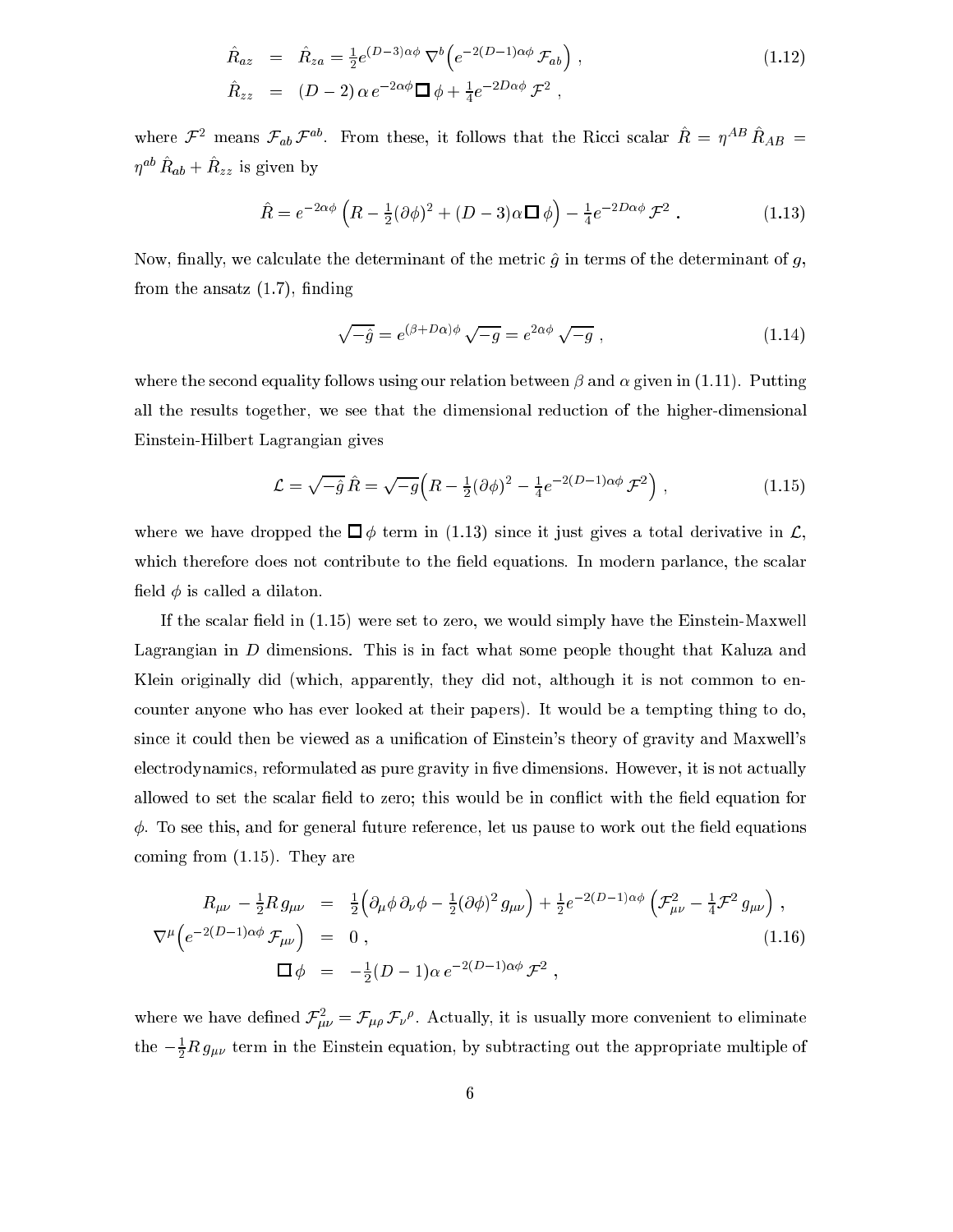the tra
e, so that we get

$$
R_{\mu\nu} = \frac{1}{2} \partial_{\mu} \phi \, \partial_{\nu} \phi + \frac{1}{2} e^{-2(D-1)\alpha\phi} \left( \mathcal{F}_{\mu\nu}^2 - \frac{1}{2(D-2)} \mathcal{F}^2 \, g_{\mu\nu} \right) \,. \tag{1.17}
$$

We see from the last equation in (1.16) that one cannot in general set  $\phi = 0$ , since there is a source term on the right-hand side of the equation, involving  $\mathcal{F}^+$ . In other words, the details of the *interactions* between the various lower-dimensional fields prevent the truncation of the scalar  $\phi$ . Thus it is an Einstein-Maxwell-Scalar system that comes from the onsistent dimensional redu
tion of the higher-dimensional pure Einstein theory. One would not notice this subtlety if one simply made the ansatz (1.7) but with  $\phi = 0$ , and plugged the resulting Ricci scalar into the higher-dimensional Einstein-Hilbert Lagrangian. What one would be failing to notice is that such an ansatz would be inconsistent with the  $n$ igher-dimensional equations of motion, specifically, with the  $n_{zz}$  component of the higherdimensional Einstein equation. Neglecting some of the content of the higher-dimensional equations of motion is, from a modern viewpoint, a philosophically unattractive thing to do, since it would be denying the fundamental significance of the higher-dimensional theory. Nevertheless, the mistake of substituting an ansatz into a Lagrangian, and noticing that the resulting apparently-sensible lower-dimensional equations are masking a failure to satisfy all the omponents of the higher-dimensional equations, is a ommon one. It has been responsible for a considerable amount of confusion over the years. In these lectures we shall be areful never to believe in any ansatz until it has been veried either by substituting into the higher-dimensional equations of motion, or by onstru
ting an argument to prove that it would satisfy all the equations if the substitution were performed.

After this little autionary tale, one might wonder whether we ourselves might be guilty of exactly the same offence. Recall that early on, we set all the non-zero modes in the Fourier expansion (1.3) of the metric to zero. Suppose we had kept them instead, and eventually worked out the analogue of  $(1.15)$  with the entire infinite towers of massive as well as massless fields. Might we not have found that the equations of motion of the massive fields would forbid us from setting them to zero? The answer is that a little bit of (elementary) group theory saves us. The mode functions  $e$  in the Fourier expansion (1.3) are representations of the  $U(1)$  group of the circle  $S^{\perp}$ . The mode  $n = 0$  is a singlet, while the non-zero modes are all doublets, in the sense that the modes with numbers  $n$  and  $-n$  are complex conjugates of each other. When we truncated out all the non-zero modes, what we were doing was keeping all the group singlets, and throwing out all the non-singlets. This is guaranteed to be a onsistent trun
ation, sin
e no amount of multiplying group singlets together can ever generate non-singlets. To put it another way, the label n is like a  $U(1)$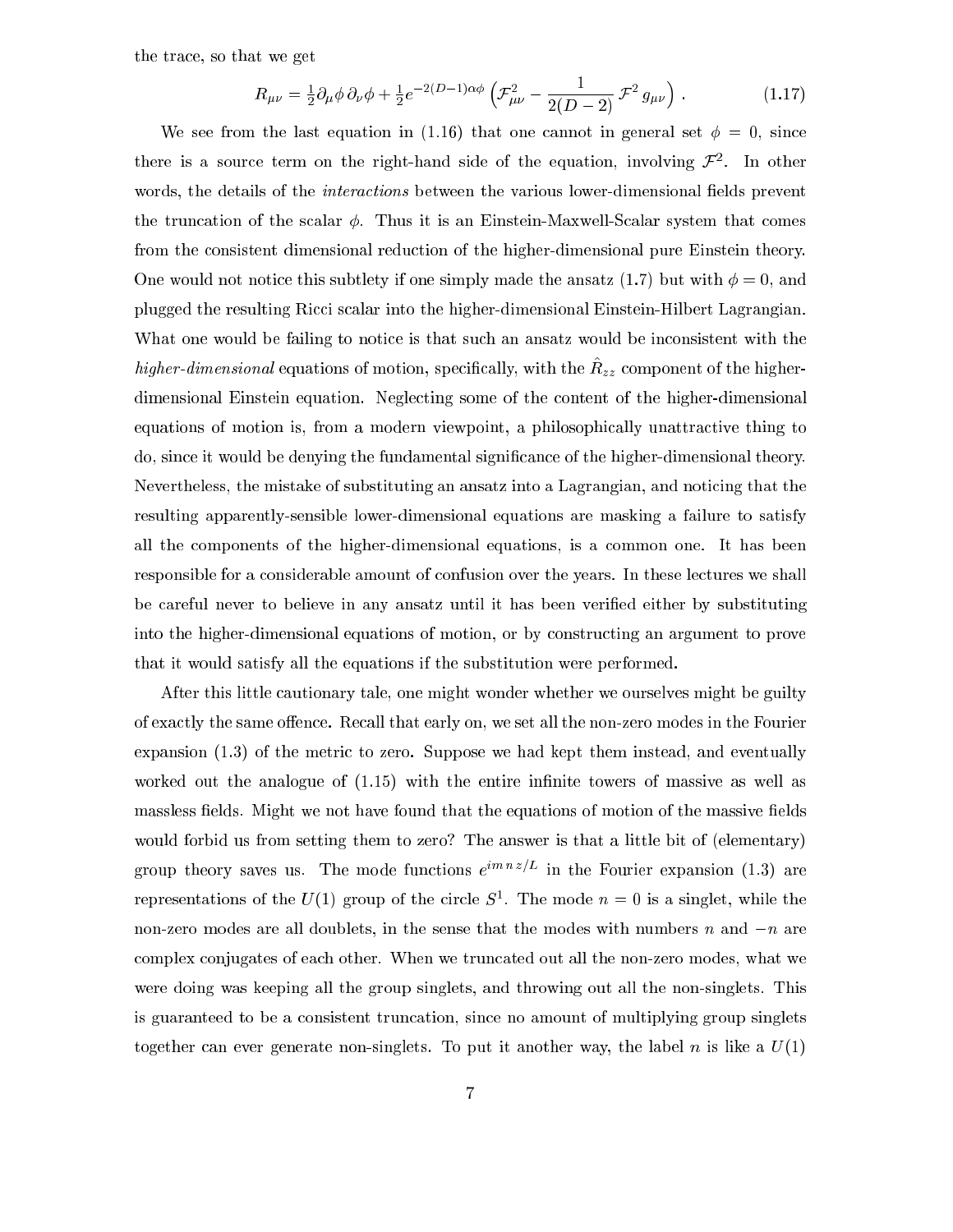charge, and there is a charge-conservation law that must be obeyed. Each term in field equation for any particular field labelled by  $n$  will necessarily have net charge equal to  $n$ , and so at least one factor in each term in the equation must have non-zero charge whenever  $n$  is non-zero. Thus provided we truncate out all the non-zero modes, the consistency is guaranteed.

In more ompli
ated Kaluza-Klein redu
tions, where the ompa
tifying manifold is not simply a circle or a product of circles (a torus), the issue of the consistency of the truncation to the massless se
tor is a mu
h more tri
ky one. It is a question that is usually ignored by those who do compactifications on K3 or Calabi-Yau manifolds, but there is always a lurking suspicion (or hope?) that one day their sins will catch up with them. We shall study this question in detail later, when we discuss Kaluza-Klein sphere reductions.

Having seen now the Kaluza-Klein  $S^\perp$  reduction of the metric works, we shall now see how an antisymmetric tensor field strength is reduced from  $(D+1)$  to D dimensions. Suppose we have an *n*-index herd strength in the higher dimension, which we denote by  $F_{(n)}$ . Suppose, furthermore, that this is given in terms of a potential  $A_{(n-1)}$ , so that  $F_{(n)} = aA_{(n-1)}$ . In terms of indices, it is clear that after reduction on  $S^+$  there will be two kinds of  $D$ -dimensional potentials, namely one with all  $(n - 1)$  indices lying in the D-dimensional spacetime, and the other with  $(n - 2)$  indices lying in the D-dimensional spacetime, and the remaining  $_{\rm{mdeg}}$  being in the direction of the  $_{\rm{5}}$  . This is most easily expressed in terms of differential forms. Thus the ansatz for the reduction of the potential is

$$
\hat{A}_{(n-1)}(x,z) = A_{(n-1)}(x) + A_{(n-2)}(x) \wedge dz . \qquad (1.18)
$$

Now, let us calculate the field strength. Clearly, we shall have

$$
\hat{F}_{(n)} = dA_{(n-1)} + dA_{(n-2)} \wedge dz \tag{1.19}
$$

One might naively be tempted to identify  $dA_{(n-1)}$  and  $dA_{(n-2)}$  as the lower-dimensional field strengths  $F_{(n)}$  and  $F_{(n-1)}$ . There is nothing logically wrong with doing so, but it is not a very onvenient hoi
e. Mu
h better is to add and subtra
t a term in (1.19), so that we get

$$
\hat{F}_{(n)} = dA_{(n-1)} - dA_{(n-2)} \wedge \mathcal{A}_{(1)} + dA_{(n-2)} \wedge (dz + \mathcal{A}_{(1)}) ,
$$
\n
$$
\equiv F_{(n)} + F_{(n-1)} \wedge (dz + \mathcal{A}_{(1)}) ,
$$
\n(1.20)

where  $A_{(1)}$  is the Kaluza-Klein potential that we encountered in the metric reduction. We have appended a subscript (1) to it now, in keeping with our general notation to indicate the degrees of differential forms. Thus the  $D$ -dimensional field strengths are given by

$$
F_{(n)} = dA_{(n-1)} - dA_{(n-2)} \wedge A_{(1)}, \qquad F_{(n-1)} = dA_{(n-2)} . \qquad (1.21)
$$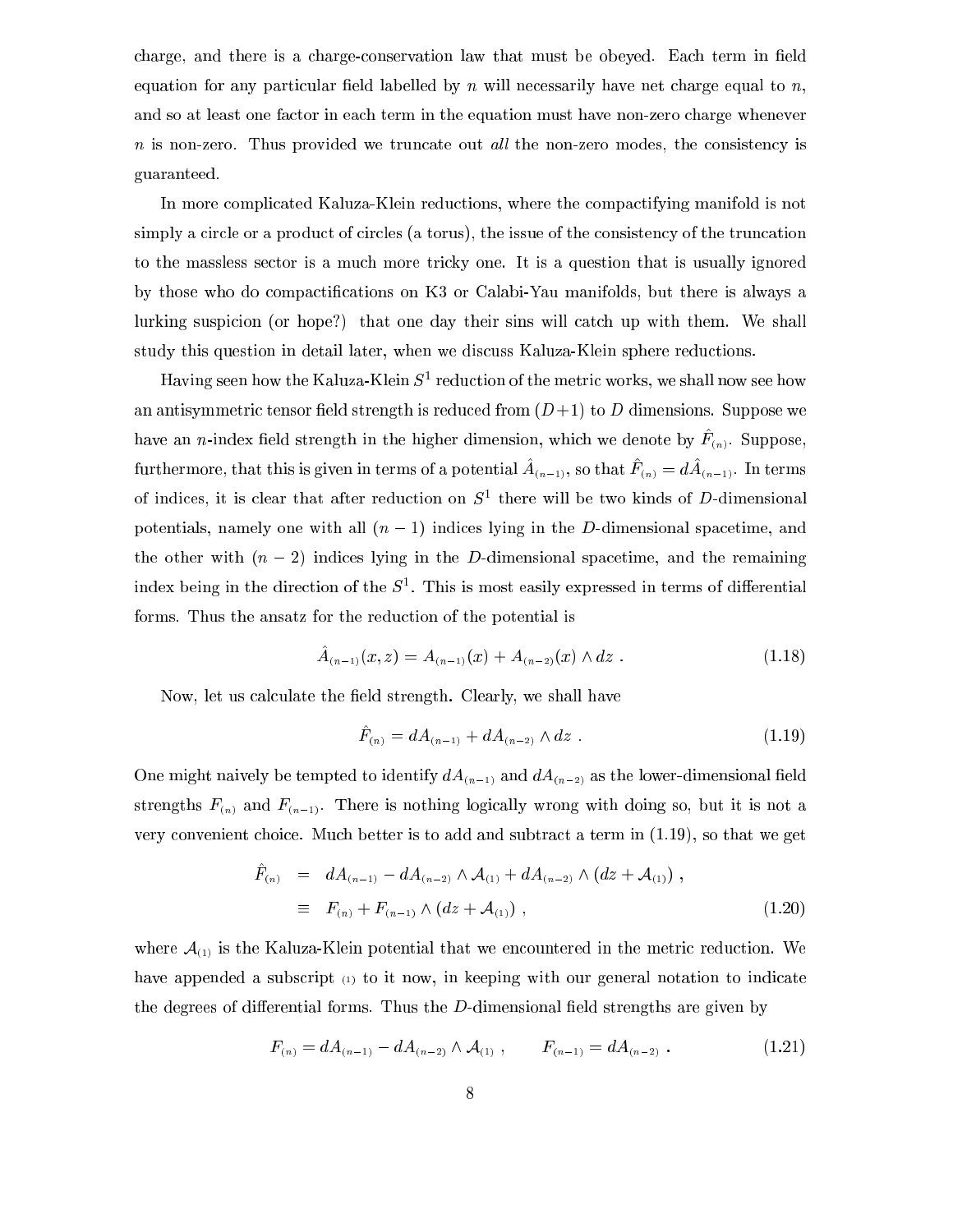This is in a sense a purely notational change from the "naive" choice mentioned above; it is entirely up to us to decide what particular combination of quantities will be dignified with the name  $F_{(n)}$ . The point is that the specific choice in (1.21) has a particular significance, which becomes apparent when we calculate the higher-dimensional kinetic term  $F^{\tau}_{(n)}$  in terms of the lower-dimensional neigs. The calculation is most easily done in the vielbein basis, since then the metric is just the diagonal one  $\eta_{AB}$ . Consequently, in view of the definition of the vielbeins in (1.9), the vielbein components of the  $(n-1)$ -form field strength in D dimensions will be the ones where the  $n<sup>th</sup>$  index is a vielbein z index, not a coordinate z index, meaning that we should read off  $F_{(n-1)}$  from  $F_{(n-1)} \wedge (dz + A_{(1)})$ , and not from  $F_{(n-1)} \wedge dz$ . It is now easily seen from (1.9) and (1.21) that in terms of vielbein components we shall have

$$
\hat{F} = \frac{1}{n!} \hat{F}_{A_1 \cdots A_n} \hat{e}^{A_1} \wedge \cdots \wedge \hat{e}^{A_n}
$$
\n
$$
= \frac{e^{n \alpha \phi}}{n!} \hat{F}_{a_1 \cdots a_n} e^{a_1} \wedge \cdots \wedge e^{a_n} + \frac{e^{((n-1)\alpha + \beta)\phi}}{(n-1)!} \hat{F}_{a_1 \cdots a_{n-1}z} e^{a_1} \wedge \cdots \wedge e^{a_{n-1}} \wedge (dz + \mathcal{A}_{(1)}) ,
$$
\n
$$
\equiv \frac{1}{n!} F_{a_1 \cdots a_n} e^{a_1} \wedge \cdots \wedge e^{a_n} + \frac{1}{(n-1)!} F_{a_1 \cdots a_{n-1}} e^{a_1} \wedge \cdots \wedge e^{a_{n-1}} \wedge (dz + \mathcal{A}_{(1)}) , \qquad (1.22)
$$

implying that

$$
\hat{F}_{a_1\cdots a_n} = e^{-n\alpha\phi} F_{a_1\cdots a_n} , \qquad \hat{F}_{a_1\cdots a_{n-1}z} = e^{(D-n-1)\alpha\phi} F_{a_1\cdots a_{n-1}} , \qquad (1.23)
$$

where we have used  $(1.11)$  to express  $\beta$  in terms of  $\alpha$ . It is now easy to see, bearing in mind the relation (1.14) between the determinants of the metrics in  $(D+1)$  and D dimensions, that the kinetic term for the  $(D+1)$ -dimensional *n*-form field strength  $T_{(n)}$  will give, upon Kaluza-Klein redu
tion to D dimensions,

$$
\mathcal{L} = -\frac{\sqrt{-\hat{g}}}{2 n!} \,\hat{F}_{(n)}^2 = -\frac{\sqrt{-g}}{2 n!} \, e^{-2(n-1)\alpha\phi} \, F_{(n)}^2 - \frac{\sqrt{-g}}{2(n-1)!} \, e^{2(D-n)\alpha\phi} \, F_{(n-1)}^2 \, . \tag{1.24}
$$

At this point, let us pause for a moment in order to find a nicer way to present the Lagrangians that we are encountering. There are two reasons for doing so; firstly, on general aestheti grounds, but also, and more importantly, to make the pro
ess of varying the Lagrangian to obtain the equations of motion as simple and straightforward as possible. The advantage of doing this is already evident if we consider what happens when we want to vary the reduced Lagrangian (1.24) with respect to the potential  $A_{(n-2)}$ . Not only does this potential appear in its "own" field strength  $F_{(n-1)}$ , but it also appears in the "transgression"

The mathematicians have, curiously, attached the name "transgression" to the process by which these  $\,$ extra modifications to field strengths arise. The etymology is unclear.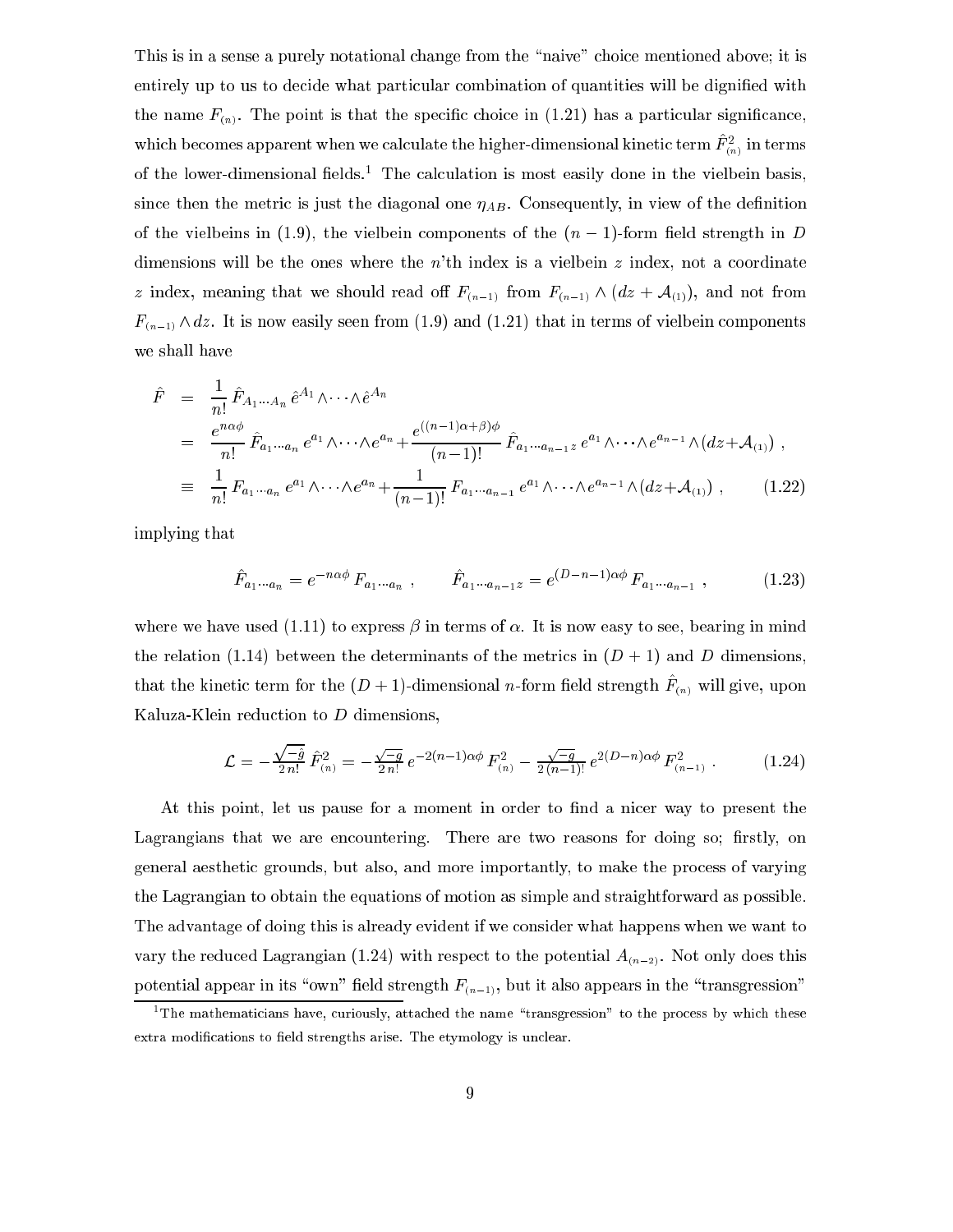term in  $F_{(n)}$  (see equation (1.21)). Already in this example, therefore, it is apparent that getting the right signs, ombinatori fa
tors, et
. when working out the equation of motion in index notation will be a tedious and wearisome business. It is highly preferable to be able to work with the language of differential forms.

Recall that we define the Hodge dual of the basis for  $p$ -forms in  $D$  dimensions by

$$
*(dx^{\mu_1} \wedge \cdots \wedge dx^{\mu_p}) \equiv \frac{1}{q!} \epsilon_{\nu_1 \cdots \nu_q}{}^{\mu_1 \cdots \mu_p} dx^{\nu_1} \wedge dx^{\nu_q} , \qquad (1.25)
$$

where  $q = D - p$ . Here,  $\epsilon_{\mu_1 \cdots \mu_D}$  is the totally antisymmetric Levi-Civita tensor, whose omponents are provided and the same jgj or 0, given by

$$
\epsilon_{\mu_1\cdots\mu_D} = \sqrt{|g|} \,\epsilon_{\mu_1\cdots\mu_D} \tag{1.26}
$$

where  $\varepsilon_{\mu_1\cdots\mu_D}$  is the totally antisymmetric Levi-Civita tensor *density*, with

$$
\varepsilon_{\mu_1\cdots\mu_D} \equiv (+1, -1, 0) \tag{1.27}
$$

according to whether  $\mu_1 \cdots \mu_D$  is an *even* permutation of the canonically-ordered set of index values, an *odd* permutation, or no permutation at all. A natural canonical ordering of indices would be  $0, 1, 2, \ldots$ , but it is, of course, ultimately a matter of pure convention. It is also sometimes useful to define a totally antisymmetric tensor density with upstairs indi
es, and omponents given numeri
ally by

$$
\varepsilon^{\mu_1\cdots\mu_D} \equiv (-1)^t \varepsilon_{\mu_1\cdots\mu_D} , \qquad (1.28)
$$

where  $t$  is the number of timelike coordinates. Note that this is the *one and only* time that we ever introduce a pair of objects for which we use the same symbol, but where the one with upstairs indi
es is not obtained by raising the indi
es on the one with downstairs indices using the metric. In terms of  $\varepsilon^{\mu_1 \cdots \mu_D}$ , the Levi-Civita tensor with upstairs indices is given by

$$
\epsilon^{\mu_1\cdots\mu_D} = \frac{1}{\sqrt{|g|}} \epsilon^{\mu_1\cdots\mu_D} \tag{1.29}
$$

This, of course, is obtained from  $\epsilon_{\mu_1\cdots\mu_D}$  simply by raising the indices using the metric.

It is easy to see from the definition  $(1.25)$  that if we apply the Hodge dual to a p-form A, we get a  $(D - p)$ -form  $B = *A$  with components given by

$$
B_{\mu_1 \cdots \mu_q} = \frac{1}{p!} \epsilon_{\mu_1 \cdots \mu_q}^{\nu_1 \cdots \nu_p} A_{\nu_1 \cdots \nu_p} , \qquad (1.30)
$$

where  $q \equiv D - p$ . (Note the order in which the indices appear on the epsilon tensors in  $(1.25)$  and  $(1.30)$ .) As a particular case, we see that the Hodge dual of the pure number 1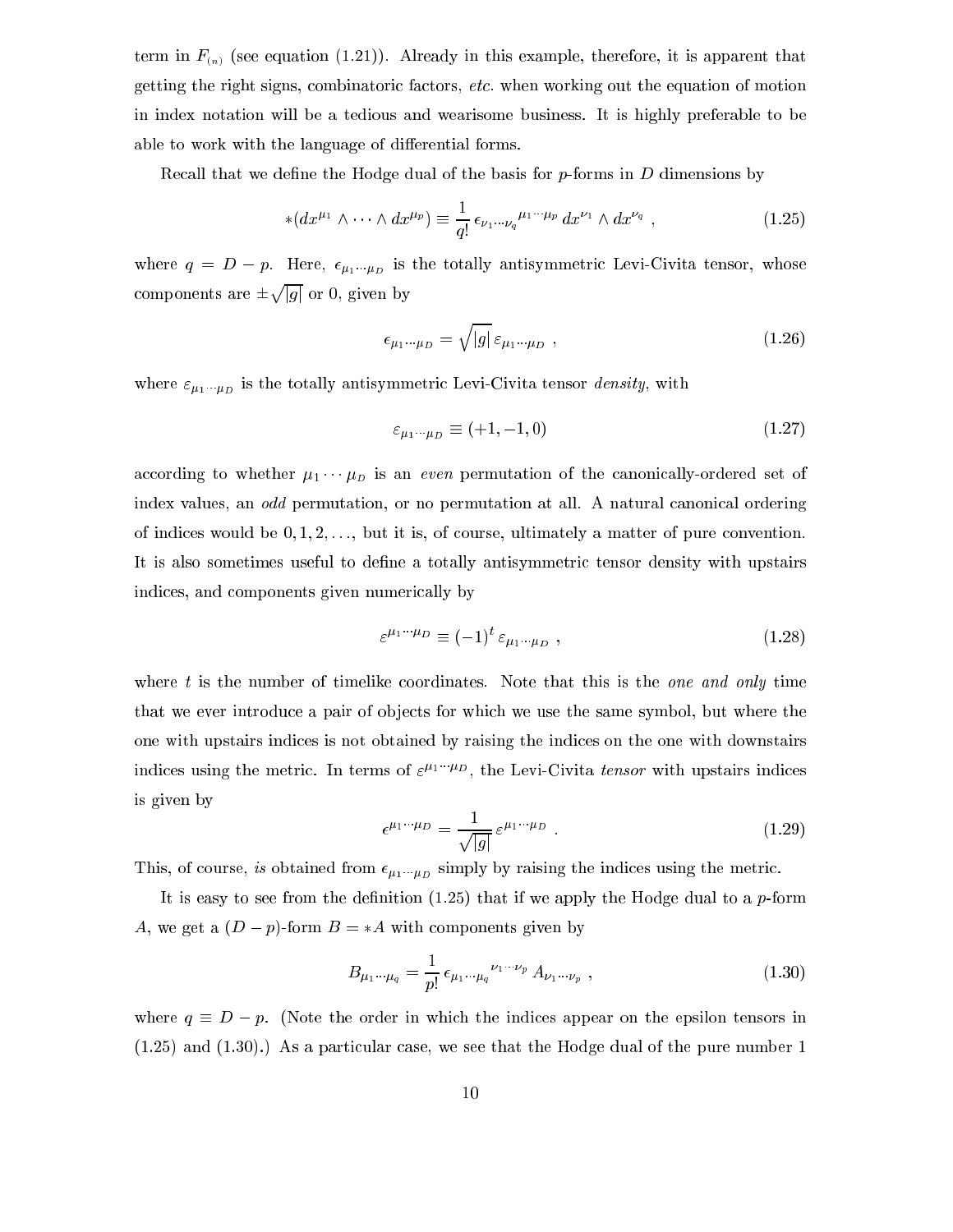(a 0-form) is the D-form whose omponents are the Levi-Civita tensor, and thus we may write

\*1 = 
$$
\epsilon = \frac{1}{D!} \epsilon_{\mu_1 \cdots \mu_D} dx^{\mu_1} \cdots dx^{\mu_D}
$$
,  
\n=  $\sqrt{|g|} dx^0 \cdots dx^{D-1} = \sqrt{|g|} d^D x$ . (1.31)

Thus  $*1$  is nothing but the generally coordinate invariant volume element. Note that owing to the tiresome, but unavoidable,  $(-1)^t$  factor in  $(1.28)$ , we have

$$
dx^{\mu_1} \wedge \cdots \wedge dx^{\mu_D} = (-1)^t \varepsilon^{\mu_1 \cdots \mu_D} d^D x = (-1)^t \varepsilon^{\mu_1 \cdots \mu_D} \sqrt{|g|} d^D x . \qquad (1.32)
$$

From the above definitions, the following results follow straightforwardly. If  $A$  and  $B$ are any two p-forms, then

$$
*A \wedge B = *B \wedge A = \frac{1}{p!} |A \cdot B| \epsilon = \frac{1}{p!} |A.B| * 1 , \qquad (1.33)
$$

where

$$
|A \cdot B| \equiv A_{\mu_1 \cdots \mu_p} B^{\mu_1 \cdots \mu_p} \tag{1.34}
$$

is the inner product of A and B. Also, applying  $*$  twice, we have that if A is any p-form, then

$$
** A = (-1)^{pq+t} A , \t\t(1.35)
$$

where as usual we define  $q \equiv D - p$ .

A Lagrangian density  $\mathcal L$  is something which is to be multiplied by  $d^D x$  and then integrated over the spa
etime manifold to get the a
tion. For example, the Einstein-Hilbert Lagrangian density is  $\sqrt{-q} R$ , and this is integrated to give  $\int R \sqrt{-q} d^D x$ . From a differentialgeometri point of view, it is really not 0-forms, but rather D-forms, that an be integrated over a D-dimensional manifold. Thus we can really think of the Einstein-Hilbert action as being obtained by integrating the D-form  $R*1$  over the manifold. This is a convenient way to think of things, and so typi
ally, from now on, when we speak of a Lagrangian we will mean the  $D$ -form whose integral gives the action.

It is now easily seen from the previous definitions that the  $D$ -form Lagrangian corresponding to the circle reduction of the Einstein-Hilbert Lagrangian, which we obtained in the "traditional" language in  $(1.15)$ , is given by

$$
\mathcal{L} = R * 1 - \frac{1}{2} * d\phi \wedge d\phi - \frac{1}{2} e^{-2(D-1)\alpha\phi} * \mathcal{F}_{(2)} \wedge \mathcal{F}_{(2)}, \qquad (1.36)
$$

where we have put a  $(2)$  subscript on the Maxwell field strength to remind us that it is a 2-form. Similarly, we see that the Lagrangian  $(1.24)$  becomes, when written as a D-form,

$$
\mathcal{L} = -\frac{1}{2}e^{-2(n-1)\alpha\phi} * F_{(n)} \wedge F_{(n)} - \frac{1}{2}e^{2(D-n)\alpha\phi} * F_{(n-1)} \wedge F_{(n-1)} . \qquad (1.37)
$$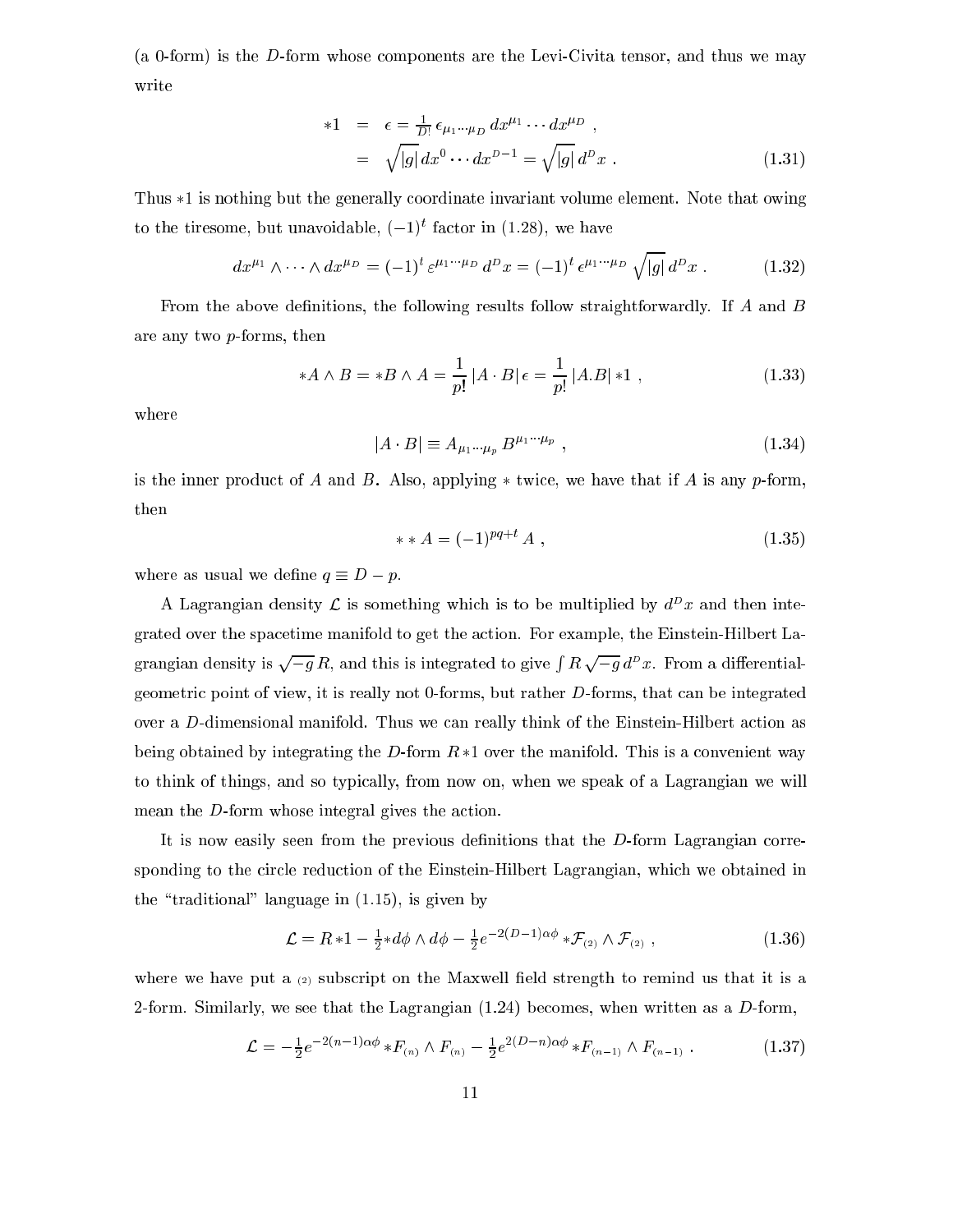Note that the previous n! combinatoric denominator, associated with the kinetic term for an  $n$ -form field strength, is nicely eliminated in the Lagrangians written as differential forms.

It is now a ompletely straightforward matter to vary the Lagrangian for any gauge field, and to get the combinatorics and signs correct without headaches. The only rule one ever needs, apart from the usual ones for carrying differential forms over each other, is that the variation of an expression of the form  $X_{(p)} \wedge dA_{(q)}$  with respect to  $A_{(q)}$  gives, after integration by parts,  $-(-1)^{\mu} a \Lambda_{(p)} \wedge o \Lambda_{(q)}$ , when  $\Lambda_{(p)}$  is a p-form. This is just the usual  $\min$ us sign coming from integration by parts, accompanied by an additional ( $-1$ ) factor coming from the fact that the exterior derivative has to be taken over a p-form.

For example, if we look at the equations of motion oming from varying the Lagrangian  $(1.37)$  with respect to the potential  $A_{(n-1)}$  we get

$$
\delta \mathcal{L} = -e^{-2(n-1)\alpha\phi} * F_{(n)} \wedge d\delta A_{(n-1)} \longrightarrow (-1)^{D-n} d\Big(e^{-2(n-1)\alpha\phi} * F_{(n)}\Big) \wedge \delta A_{(n-1)}, \quad (1.38)
$$

where the arrow indicates that the result is obtained after integration by parts. Varying instead with respect to  $A_{(n-2)}$  gives

$$
\delta \mathcal{L} = -e^{2(D-n)\alpha\phi} * F_{(n-1)} \wedge d\delta A_{(n-2)} + e^{-2(n-1)\alpha\phi} * F_{(n)} \wedge d\delta A_{(n-2)} \wedge A_{(1)} , (1.39)
$$
  
\n
$$
\longrightarrow (-1)^{D-n+1} d\Big(e^{2(D-n)\alpha\phi} * F_{(n-1)}\Big) \wedge \delta A_{(n-2)} - (-1)^D d\Big(e^{-2(n-1)\alpha\phi} * F_{(n)} \wedge A_{(1)}\Big) \delta A_{(n-2)} .
$$

The first lesson to note from this example is that when varying an expression such as  $-\frac{1}{2}$ \* $F_{(n)}$   $\wedge$   $F_{(n)}$  that is quadratic in  $F_{(n)}$ , the terms coming from varying the potentials in each  $F_{(n)}$  always simply add up, nicely removing the  $\frac{1}{2}$  prefactor. The second lesson is that the chief remaining subtleties in varying Lagrangians are associated with the occurrence of the transgression terms in the various field strengths, as we have here in the definition of  $F_{(n)}$  in (1.21). Having now got the variation expressed as  $\delta \mathcal{L} = X \wedge \delta A$  for some X, one simply reads off the field equation as  $X = 0$ . In our example here, note that the field equation for  $F_{(n)}$  can be used to simplify the field equation for  $F_{(n-1)}$ , leading simply to

$$
d\left(e^{-2(n-1)\alpha\phi} * F_{(n)}\right) = 0,
$$
  

$$
d\left(e^{2(D-n)\alpha\phi} * F_{(n-1)}\right) + (-1)^D e^{-2(n-1)\alpha\phi} * F_{(n)} \wedge \mathcal{F}_{(2)} = 0.
$$
 (1.40)

#### 1.2 Lower-dimensional symmetries from the S<sup>-</sup> reduction

In the case where we started just from pure Einstein gravity in  $(D+1)$  dimensions, we ended up with an Einstein-Maxwell-Scalar system in  $D$  dimensions. Thus the higher-dimensional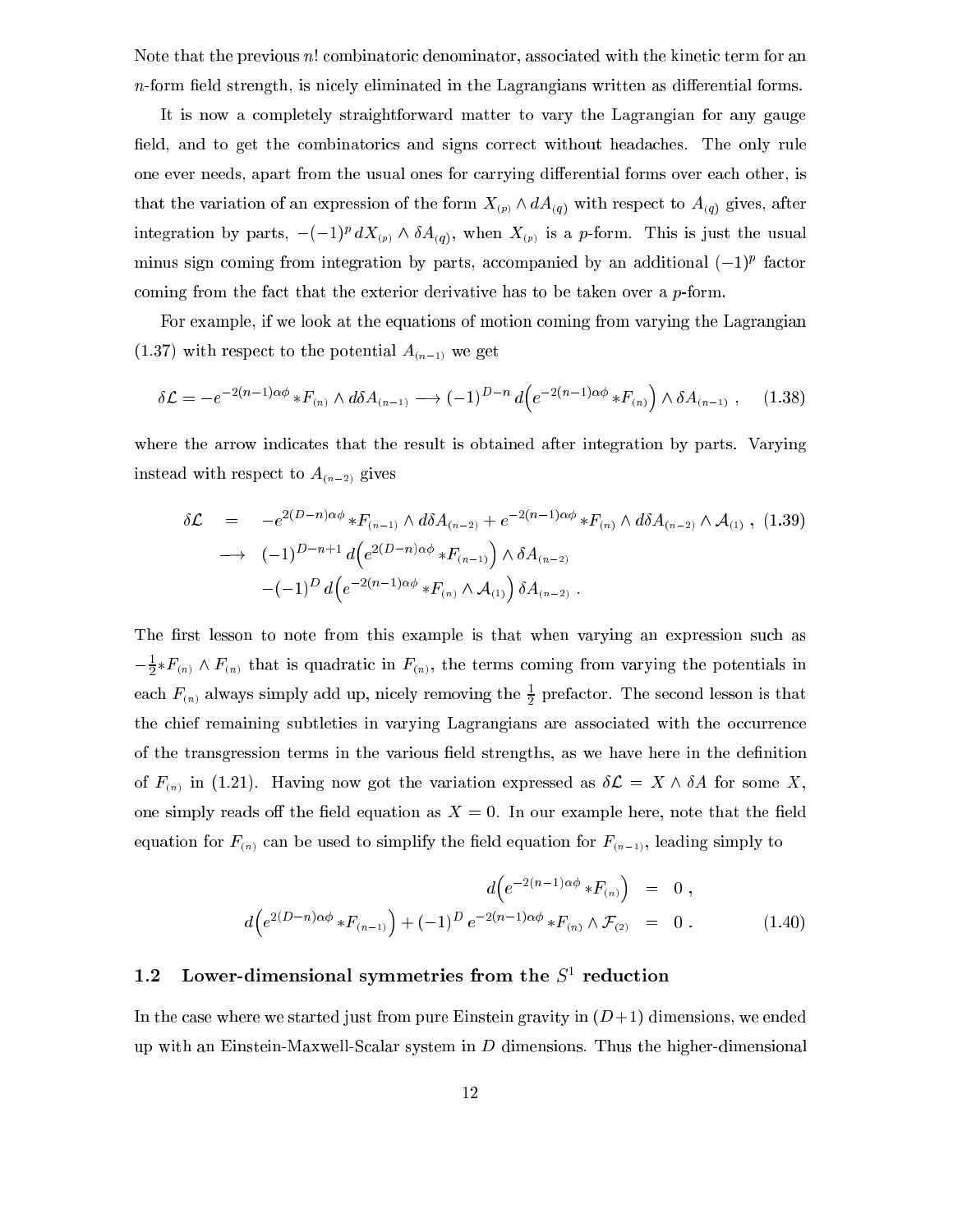theory had general oordinate ovarian
e, while the lower-dimensional one has general oordinate covariance and the local  $U(1)$  gauge invariance of the Maxwell field. In fact, as can be seen from (1.15), it also has another symmetry, namely a onstant shift of the dilaton field  $\phi$ , accompanied by an appropriate constant scaling of the Maxwell potential:

$$
\phi \longrightarrow \phi + c \;, \qquad \mathcal{A}_{\mu} \longrightarrow e^{c(D-1)\alpha} \mathcal{A}_{\mu} \; . \tag{1.41}
$$

At first sight, therefore, one might think that the lower-dimensional theory had more symmetry than the higher-dimensional one. Of course this is not really the case; the point is that the lo
al general oordinate symmetry in the higher dimension involves oordinate reparameterisations by arbitrary functions of  $(D + 1)$  coordinates, while the local general coordinate and  $U(1)$  gauge transformations in the lower dimension involve arbitrary functions of only  $D$  coordinates. Thus in effect the symmetries of the  $D$ -dimensional theory really constitute only an infinitesimal residue of the  $(D + 1)$ -dimensional general coordinate symmetries. We an understand this better by looking in detail at the Kaluza-Klein reduction ansatz (1.7) for the  $(D + 1)$ -dimensional metric.

The original  $(D+1)$ -dimensional Einstein theory is invariant under general coordinate transformations, which can be written (see section 5.1) in infinitesimal form as

$$
\delta \hat{x}^M = -\hat{\xi}^M , \qquad \delta \hat{g}_{MN} = \hat{\xi}^P \partial_P \hat{g}_{MN} + \hat{g}_{PN} \partial_M \hat{\xi}^P + \hat{g}_{MP} \partial_N \hat{\xi}^P . \qquad (1.42)
$$

As yet, the parameters  $\varepsilon^{-\alpha}$  are arbitrary functions of all ( $D + 1$ ) coordinates. Now, the form of the Kaluza-Klein ansatz (1.7) will not in general be preserved by su
h transformations. In fact, it is rather easy to see that the most general allowed form for transformations that preserve (1.7) will be

$$
\hat{\xi}^{\mu} = \xi^{\mu}(x) , \qquad \hat{\xi}^{z} = cz + \lambda(x) , \qquad (1.43)
$$

where the  $(D + 1)$ -dimensional index on  $\zeta$  is spitt as  $\zeta^{\kappa}$  and  $\zeta$  , with  $\mu$  a D-dimensional index. The coordinates  $x^{**}$  are spin as  $(x^*, z)$ , and the x arguments on  $\zeta^*(x)$  and  $\lambda(x)$  indicate that these functions depend only on the  $D$ -dimensional coordinates  $x_r$  . The parameter c is a constant. Note that from  $(1.7)$  we have that the components of the  $(D+1)$ -dimensional metric  $\hat{g}_{MN}$  are given in terms of the D-dimensional metric  $g_{\mu\nu}$ , gauge potential  $\mathcal{A}_{\mu}$  and dilaton  $\phi$  by

$$
\hat{g}_{\mu\nu} = e^{2\alpha\phi} g_{\mu\nu} + e^{2\beta\phi} \mathcal{A}_{\mu} \mathcal{A}_{\nu} , \qquad \hat{g}_{\mu z} = \hat{g}_{z\mu} = e^{2\beta\phi} \mathcal{A}_{\mu} , \qquad \hat{g}_{z z} = e^{2\beta\phi} , \qquad (1.44)
$$

where  $\beta = -(D-2)\alpha$ .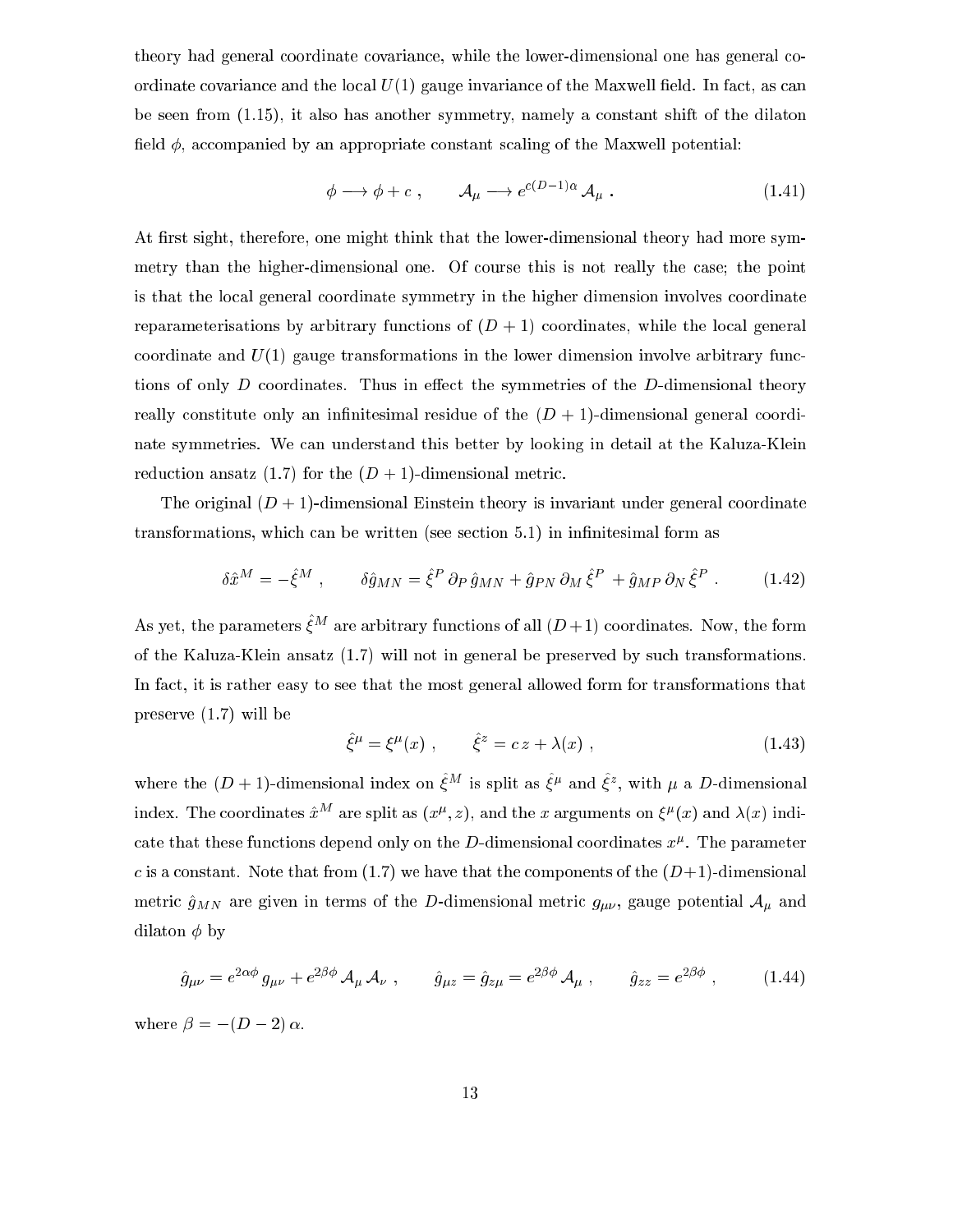Let us look hirst at the local transformations, namely those parameterised by  $\zeta^r(x)$  and  $\lambda(x)$  (so we take the constant  $c = 0$  for now). We shall see that these are the parameters of D-dimensional general coordinate transformations, and  $U(1)$  gauge transformations, respectively. Under these transformations, we see first from  $(1.42)$  that

$$
\delta \hat{g}_{zz} = \xi^{\rho} \, \partial_{\rho} \hat{g}_{zz} \,, \tag{1.45}
$$

where we have dropped those terms that give zero by virtue either of the form of the metric ansatz  $(1.7)$ , or by our assumption for now that c is zero. From  $(1.44)$ , we thus deduce that

$$
\delta \phi = \xi^{\rho} \, \partial_{\rho} \, \phi \tag{1.46}
$$

implying that  $\phi$  is indeed transforming as a scalar under the D-dimensional general coordinate transformations parameterised by  $\zeta^r$ , and that is it inert (as it should be) under the  $U(1)$  gauge transformations parameterised by  $\lambda$ .

Next, looking at the  $(\mu z)$  components in (1.42), we see that

$$
\delta \hat{g}_{\mu z} = \xi^{\rho} \partial_{\rho} \hat{g}_{\mu z} + \hat{g}_{\rho z} \partial_{\mu} \xi^{\rho} . \qquad (1.47)
$$

Substituting from (1.44), and what we already learned about the transformations of  $\phi$ , we deduce that  $\mathcal{A}_{\mu}$  transforms as

$$
\delta \mathcal{A}_{\mu} = \xi^{\rho} \, \partial_{\rho} \, \mathcal{A}_{\mu} + \mathcal{A}_{\rho} \, \partial_{\mu} \, \xi^{\rho} + \partial_{\mu} \, \lambda \ . \tag{1.48}
$$

This shows that  $A_{\mu}$  transforms properly as a covector under general coordinate transformations  $\zeta^r$ , and that it has the usual gauge transformation of a  $U(1)$  gauge held, under the parameter  $\lambda$ .

Finally, looking at the  $(\mu\nu)$  components in (1.42), we have

$$
\delta \hat{g}_{\mu\nu} = \xi^{\rho} \, \partial_{\rho} \hat{g}_{\mu\nu} + \hat{g}_{\rho\nu} \, \partial_{\mu} \, \xi^{\rho} + \hat{g}_{\mu\rho} \, \partial_{\nu} \, \xi^{\rho} + \hat{g}_{z\nu} \, \partial_{\mu} \, \xi^{z} + \hat{g}_{\mu z} \, \partial_{\nu} \, \xi^{z} \ . \tag{1.49}
$$

Using what we have now learned about the transformation rules for  $\phi$  and  $\mathcal{A}_{\mu}$ , we find, after substituting from (1.44) that

$$
\delta g_{\mu\nu} = \xi^{\rho} \, \partial_{\rho} \, g_{\mu\nu} + g_{\rho\nu} \, \partial_{\mu} \, \xi^{\rho} + g_{\mu\rho} \, \partial_{\nu} \, \xi^{\rho} \;, \tag{1.50}
$$

showing that the D-dimensional metri indeed has the proper transformation properties under general coordinate transformations  $\xi^r$ , and that it is inert, as it should be, under the  $U(1)$  gauge transformations  $\lambda$ .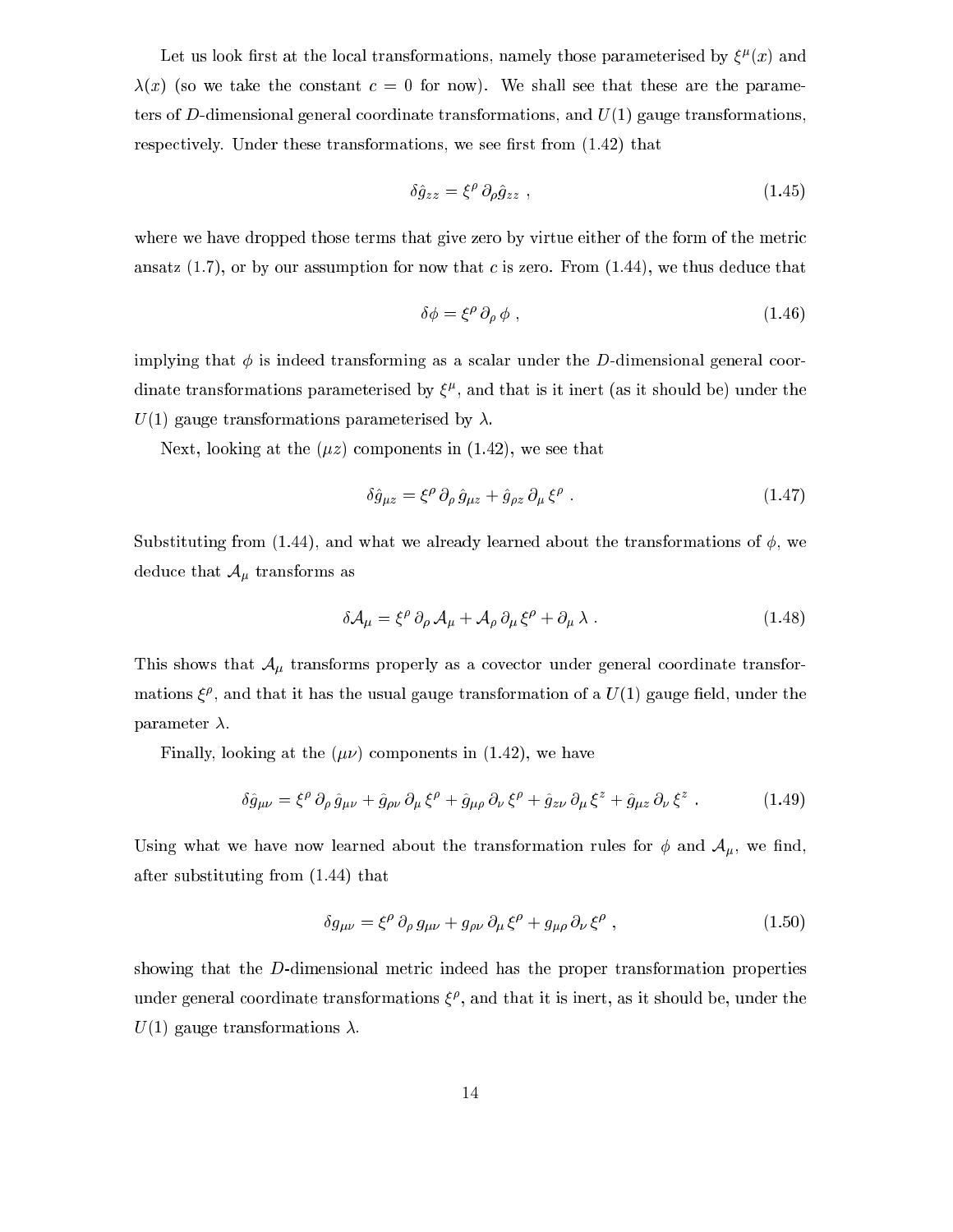We have now taken care of the local parameters in  $(1.43)$ . We have seen that the subset of the original ( $D+1$ )-dimensional general coordinate transformations  $\varepsilon^{**}$  that preserve the form of the Kaluza-Klein metric ansatz (1.7) include the D-dimensional general coordinate transformations  $\zeta^F$ , and the D-dimensional  $U(1)$  local gauge transformations of the Kaluza-Klein vector potential  $A_{\mu}$ . The remaining parameter to consider is the constant c in (1.43). This is associated with the constant shift symmetry of the dilaton  $\phi$ , given in (1.41). To see how this symmetry omes out of (1.43), we have to introdu
e one further ingredient in the discussion.

The higher-dimensional equations of motion, namely the Einstein equations  $R_{MN}$  =  $\frac{1}{2}$   $R\,g_{MN} =$  0, actually have an additional global symmetry in addition to the local general coordinate transformations. This is a symmetry under which the metric is scaled by a constant factor,  $g_{MN} \longrightarrow \kappa^2 g_{MN}$ . It is easily seen that the various curvature tensors transform under this onstant s
aling as

$$
\hat{R}^M{}_{NPQ} \longrightarrow \hat{R}^M{}_{NPQ} , \qquad \hat{R}_{MN} \longrightarrow \hat{R}_{MN} , \qquad \hat{R} \longrightarrow k^{-2} \hat{R} . \tag{1.51}
$$

In other words, the Riemann tensor with its coordinate indices in their "natural" positions is mert. No metric is needed in order then to construct the Kicci tensor,  $R_{MN} = R_{\perp MPN},$ and so it too is inert. However, the construction of the Ricci scalar then requires the use of the inverse metric,  $\kappa = g - \kappa_{MN}$ , and so it acquires the scaling given above in (1.51). The upshot is that the Einstein equation is actually invariant under the scaling.

The reason for discussing this scaling symmetry in terms of the equations of motion is that, as is easily seen, it is not a symmetry of the Lagrangian itself. Clearly, we will have  $\sqrt{-\hat{q}} \longrightarrow k^{D+1} \sqrt{-\hat{q}}$  in  $(D+1)$  dimensions, and hence the Einstein-Hilbert Lagrangian will scale as  $\sqrt{-\hat{q}} R \longrightarrow k^{D-1} \sqrt{-\hat{q}} R$ . The crucial point is, however, that this is a uniform constant scaling of the Lagrangian. Now, the equations of motion that follow from two Lagrangians that are related by a constant scale factor are the same, and hence we can understand the invarian
e of the equations of motion from this viewpoint too. In ertain less trivial examples, notably eleven-dimensional supergravity, on also finds that there is such a uniform scaling symmetry of the Lagrangian, and hence a scale-invariance of the equations of motion. It is less trivial in this example, be
ause the various terms in the Lagrangian (1.1) must all conspire to scale the same way.

Returning now to our discussion of the symmetries of the Kaluza-Klein reduction of  $(D+1)$ -dimensional Einstein theory, we have learned that there is the additional symmetry  $g_{MN} \implies \kappa^2 \ g_{MN}$  in the original ( $D$  + 1)-dimensional theory, where  $\kappa$  is a constant. In infinitesimal form, this translates into the statement that  $\delta \hat{g}_{MN} = 2a \hat{g}_{MN}$ , where a is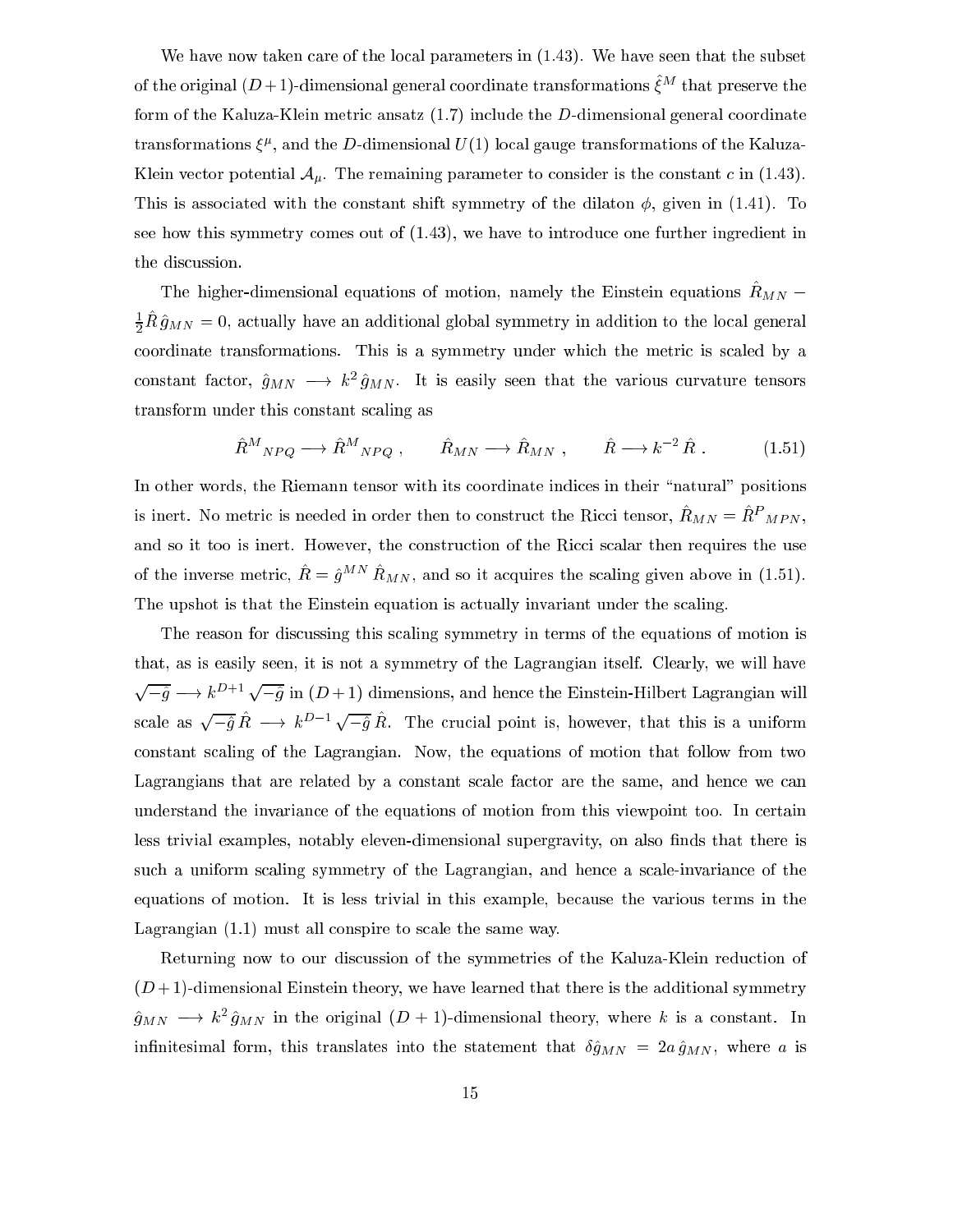an infinitesimal constant parameter. Thus if we write out the residual general-coordinate transformations  $(1.43)$ , specialised to include just the constant parameter c, and include also the scaling symmetry, we will have the following infinitesimal global symmetry:

$$
\delta \hat{g}_{MN} = c \, \delta_M^z \, \hat{g}_{zN} + c \, \delta_N^z \, \hat{g}_{Mz} + 2a \, \hat{g}_{MN} \; . \tag{1.52}
$$

Note that the  $\delta$  symbols on the right-hand side are Kronecker deltas, non-vanishing only when the m or N index takes the  $(D+1)$ 'th value z.

Plugging in the form of the metric ansatz (1.44), and taking  $(MN)$  to be  $(zz)$ ,  $(z\mu)$  and  $\mu\nu$ ) successively, we can read off the transformation rules for  $\phi$ ,  $\mathcal{A}_{\mu}$  and  $g_{\mu\nu}$ , finding

$$
\beta \delta \phi = a + c \,, \qquad \delta \mathcal{A}_{\mu} = -c \mathcal{A}_{\mu} \,, \qquad \delta g_{\mu\nu} = 2a \, g_{\mu\nu} - 2\alpha \, g_{\mu\nu} \, \delta \phi \,. \tag{1.53}
$$

It is now evident that we can use the scaling transformation  $a$  as a compensator for the dilaton-shift transformation  $c$ , in such a way that under the appropriate combined transformation the metric  $g_{\mu\nu}$  is inert, i.e.  $\delta g_{\mu\nu} = 0$ . Clearly to to this, we should choose

$$
a = -\frac{c}{D-1},\tag{1.54}
$$

bearing in mind that the constants  $\alpha$  and  $\beta$  in the Kaluza-Klein ansatz (1.7) were chosen so that  $\beta = -(D-2)\alpha$ . Thus we arrive at the global transformation

$$
\delta \phi = -\frac{c}{\alpha (D-1)}, \qquad \delta \mathcal{A}_{\mu} = -c \mathcal{A}_{\mu} , \qquad \delta g_{\mu\nu} = 0 . \qquad (1.55)
$$

After a constant scaling redefinition of the parameter  $c$ , this can be seen to be precisely the dilaton shift symmetry given in (1.41).

Of ourse sin
e we have just made use of a parti
ular linear ombination of the original two global symmetries, with parameters  $a$  and  $c$  related by  $(1.54)$ , it follows that the "orthogonal" combination is still also a symmetry of the  $D$ -dimensional theory. This other combination is nothing but a uniform scaling symmetry of the entire  $D$  dimensional theory. What we have done by taking combinations of the  $a$  and  $c$  transformations is to diagonalise the two symmetries, one of which, given by  $(1.55)$ , is a purely *internal* symmetry that leaves the lower-dimensional metric invariant and acts only on the other fields. The other combination is a scaling symmetry that acts on all fields that carry indices; in this case, on  $g_{\mu\nu}$  and  $\mathcal{A}_{\mu}$ . In fact the general rule for the scaling symmetries, if they are present in a particular theory, is that each fundamental field is scaled according to the number of indi
es it arries:

$$
g_{\mu\nu} \longrightarrow k^2 \, g_{\mu\nu} \;, \qquad A_{\mu_1 \cdots \mu_n} \longrightarrow k^n \, A_{\mu_1 \cdots \mu_n} \; . \tag{1.56}
$$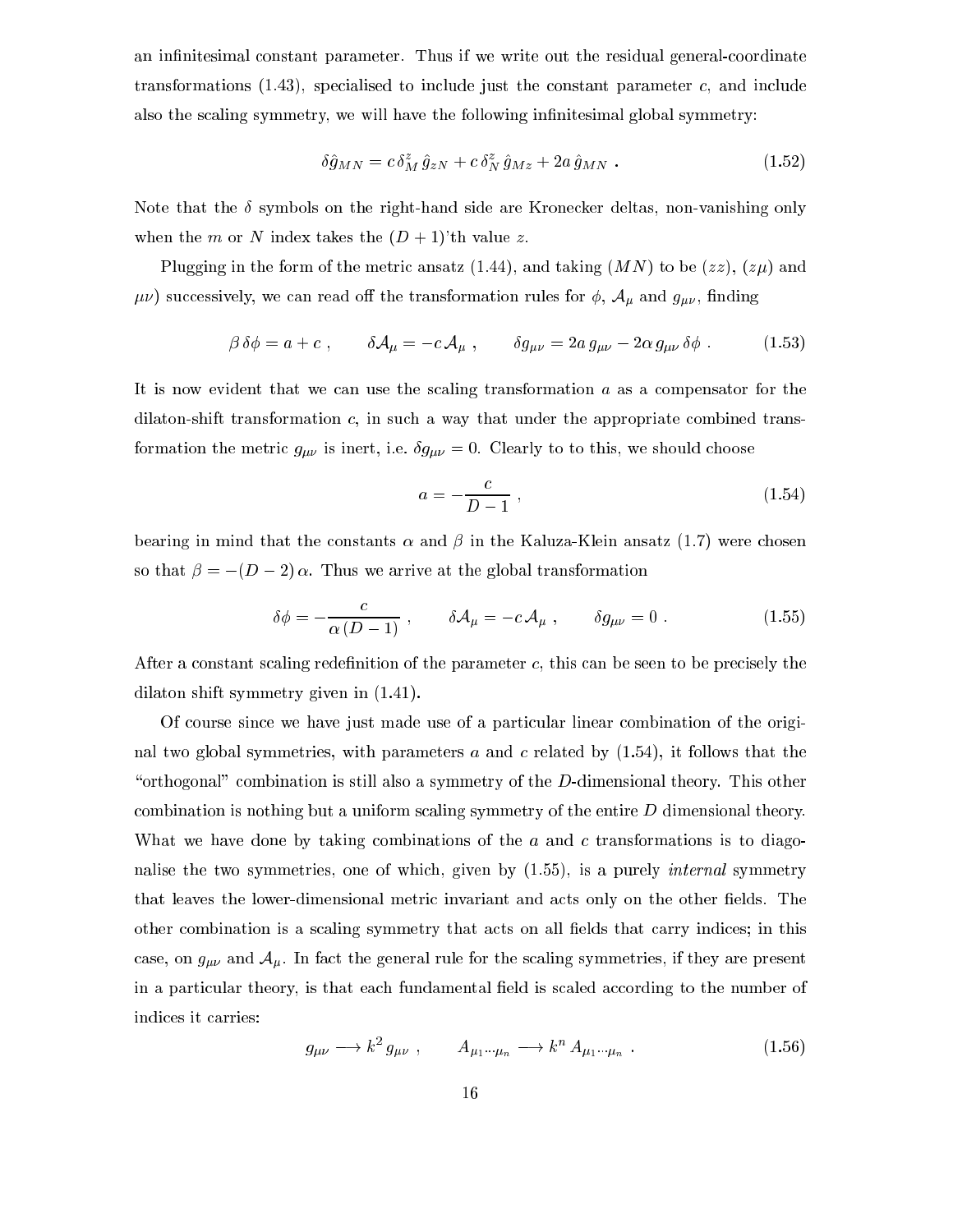Thus in our example of the  $D$ -dimensional Lagrangian  $(1.15)$ , one can easily verify that it is invariant under

$$
g_{\mu\nu} \longrightarrow k^2 \, g_{\mu\nu} \ , \qquad \mathcal{A}_{\mu} \longrightarrow k \, \mathcal{A}_{\mu} \ . \tag{1.57}
$$

Furthermore, it is easily established from the ombined transformations (1.53) that we can indeed find a combination of the parameters, namely  $a = -c$ , that gives (1.57) in its infinitesimal form. This is precisely the combination that leaves  $\phi$  invariant, which is consistent with the general rule (1.56) since  $\phi$  has no indices. These kinds of scaling transformations have been referred to as "trombone" symmetries.

To complete the story of  $S^1$  reductions, let us consider the dimensional reduction of  $D =$ 11 supergravity down to  $D = 10$ . In our new, improved notation, the eleven-dimensional Lagrangian an be written as the 11-form

$$
\mathcal{L}_{11} = R * 1 - \frac{1}{2} * F_{(4)} \wedge F_{(4)} + \frac{1}{6} dA_{(3)} \wedge dA_{(3)} \wedge A_{(3)} . \qquad (1.58)
$$

Substituting all the previous results, we find that we can write  $\mathcal{L}_{11} = \mathcal{L}_{10} \wedge dz$ , with the ten-dimensional Lagrangian given by

$$
\mathcal{L}_{10} = R * 1 - \frac{1}{2} * d\phi \wedge d\phi - \frac{1}{2} e^{\frac{3}{2}\phi} * \mathcal{F}_{(2)} \wedge \mathcal{F}_{(2)} \n- \frac{1}{2} e^{\frac{1}{2}\phi} * F_{(4)} \wedge F_{(4)} - \frac{1}{2} e^{-\phi} * F_{(3)} \wedge F_{(3)} + \frac{1}{2} dA_{(3)} \wedge dA_{(3)} \wedge A_{(2)} , \qquad (1.59)
$$

with  $\mathcal{F}_{(2)} = d\mathcal{A}_{(1)}$  being the Kaluza-Klein Maxwell field, and  $F_{(3)} = dA_{(2)}$  and  $F_{(4)} =$  $dA_{(3)} - dA_{(2)} \wedge A_{(1)}$  being the two field strengths coming from the 4-form  $F_{(4)}$  in  $D = 11$ . Note that the final term in the ten-dimensional Lagrangian comes from the cubic term  $dA_{(3)} \wedge dA_{(3)} \wedge A_{(3)}$  in  $D = 11$ , and that this requires no metric in its construction. This ten-dimensional theory is the bosonic sector of the type IIA supergravity theory, which is the low-energy limit of the type IIA string.

Note that the eleven-dimensional theory has the "trombone" symmetry described above, namely a symmetry under the constant rescalling  $g_{\mu\nu} \, \longrightarrow \, \kappa^2 \, g_{\mu\nu}$  and  $A_{\mu\nu\rho} \, \longrightarrow \, \kappa^2 \, A_{\mu\nu\rho}$ . Consequently, the ten-dimensional theory has the global internal symmetry  $\phi \longrightarrow \phi + c$ , together with

$$
\mathcal{A}_{(1)} \longrightarrow e^{-\frac{3}{4}c} \mathcal{A}_{(1)}, \qquad A_{(3)} \longrightarrow e^{-\frac{1}{4}c} A_{(3)}, \qquad A_{(2)} \longrightarrow e^{\frac{1}{2}c} A_{(2)}.
$$
 (1.60)

## 1.3 Kaluza-Klein Reduction of  $D = 11$  supergravity on  $T^n$

It is clear that having established the procedure for performing a Kaluza-Klein reduction from  $D + 1$  dimensions to D dimensions on the circle  $S^1$ , the process can be repeated for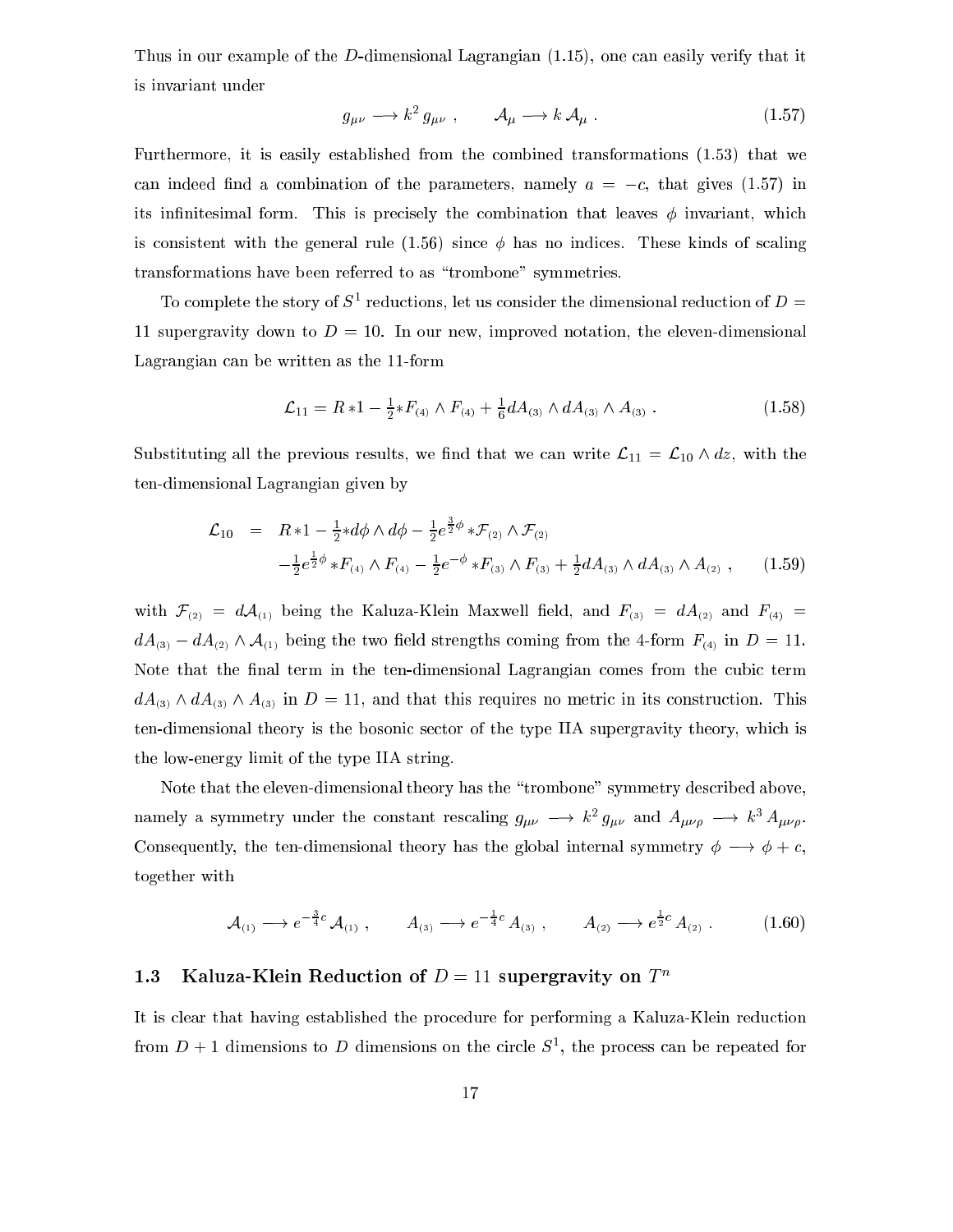a succession of circles. Thus we may consider a reduction from  $D + n$  dimensions to D dimensions on the *n*-torus  $T^* = S^* \times \cdots \times S^*$ . At each successive step, for example the i'th reduction step, one generates a Kaluza-Klein vector potential  $\mathcal{A}_{(1)}^i$ , and a dilaton  $\phi_i$ from the reduction of the metric. In addition, p-form potential already present in  $D + i$ dimensions will descend to give a p-form and a  $(p-1)$ -form potential, by the mechanism that we have already studied. As a result, one obtains a rapidly-proliferating number of fields as one descends through the dimensions.

Let us consider an example where we again begin with  $D = 11$  supergravity, and now reduce it to D dimensions on the  $n = (11 - D)$  torus, with coordinates z. As well as the set of Kaluza-Klein vectors  $A_{(1)}$  and dilatons  $\varphi_i$ , we will have 0-form potentials or axions  $A_{(0)j}$  coming from the further reduction of the Kaluza-Klein vectors. Since such an axion cannot be generated until the Kaluza-Klein vector  $\mathcal{A}_{(1)}$  has hrst been generated at a previous reduction step, we see that the axions  $A_{(0)j}$  will necessarily have  $i \leq j$ . In addition, the potential  $A_{(3)}$ ,  $A_{(3)}$  in  $D = 11$  will give, upon reduction, the potentials  $A_{(3)}$ ,  $A_{(2)i}$ ,  $A_{(1)ij}$  and  $A_{(0)ijk}$ . Here, the  $i, j, \ldots$  indices are essentially internal coordinate indices corresponding to the torus directions. Thus these indices are antisymmetrised.

We will not labour too much over the details of the calculation of the torus reduction. It is lear that one just has to apply the previously-derived formulae for the single-step reduction of the Einstein-Hilbert and gauge-field actions repeatedly, until the required lower dimension  $D = 11 - n$  is reached. If one does this, one obtains the following Lagrangian in D dimensions (see  $[1,2]$ )

$$
\mathcal{L} = R * 1 - \frac{1}{2} * d\vec{\phi} \wedge d\vec{\phi} - \frac{1}{2} e^{\vec{a} \cdot \vec{\phi}} * F_{(4)} \wedge F_{(4)} - \frac{1}{2} \sum_{i} e^{\vec{a}_{i} \cdot \vec{\phi}} * F_{(3)i} \wedge F_{(3)i}
$$
  
\n
$$
- \frac{1}{2} \sum_{i < j} e^{\vec{a}_{ij} \cdot \vec{\phi}} * F_{(2)ij} \wedge F_{(2)ij} - \frac{1}{2} \sum_{i} e^{\vec{b}_{i} \cdot \vec{\phi}} * \mathcal{F}_{(2)}^{i} \wedge \mathcal{F}_{(2)}^{i} - \frac{1}{2} \sum_{i < j < k} e^{\vec{a}_{ijk} \cdot \vec{\phi}} * F_{(1)ijk} \wedge F_{(1)ijk}
$$
  
\n
$$
- \frac{1}{2} \sum_{i < j} e^{\vec{b}_{ij} \cdot \vec{\phi}} * \mathcal{F}_{(1)j}^{i} \wedge \mathcal{F}_{(1)j}^{i} + \mathcal{L}_{FFA} .
$$
\n(1.61)

where the dilaton vectors  $u, u_i, u_{ij}, u_{ijk}, v_i, v_{ij}$  are constants that characterise the cou $p_{\text{Higgs}}$  of the dilatonic scalars  $\varphi$  to the various gauge helds. They are given by

$$
F_{MNPQ} \t\tvielbein
$$
\n
$$
4 - \text{form}: \t\t \vec{a} = -\vec{g},
$$
\n
$$
3 - \text{forms}: \t\t \vec{a}_i = \vec{f}_i - \vec{g},
$$
\n
$$
2 - \text{forms}: \t\t \vec{a}_{ij} = \vec{f}_i + \vec{f}_j - \vec{g},
$$
\n
$$
1 - \text{forms}: \t\t \vec{a}_{ijk} = \vec{f}_i + \vec{f}_j + \vec{f}_k - \vec{g},
$$
\n
$$
\vec{b}_i = -\vec{f}_i, \t\t (1.62)
$$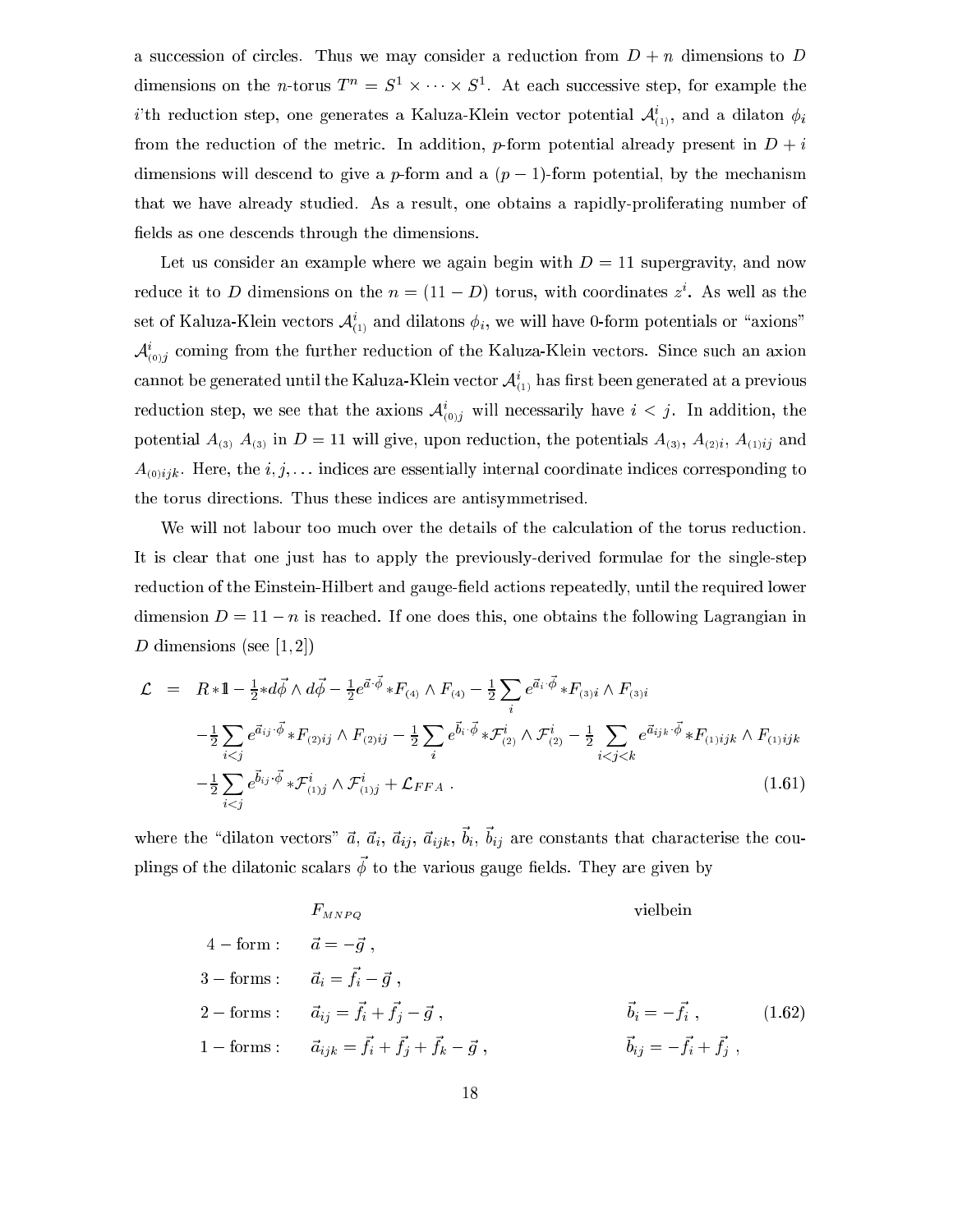where the vectors  $g$  and  $f_i$  have  $(11 - D)$  components in D dimensions, and are given by

$$
\vec{g} = 3(s_1, s_2, \dots, s_{11-D}), \n\vec{f}_i = \left( \underbrace{0, 0, \dots, 0}_{i-1}, (10-i)s_i, s_{i+1}, s_{i+2}, \dots, s_{11-D} \right),
$$
\n(1.63)

where since  $\mathbf{v}$ provided a series of the contract of  $=$ , (1 $=$   $=$   $\cdots$  ),  $\cdots$  is easy to see that the same that  $\cdots$  is easy to see that

$$
\vec{g} \cdot \vec{g} = \frac{2(11 - D)}{D - 2}, \qquad \vec{g} \cdot \vec{f}_i = \frac{6}{D - 2}, \qquad \vec{f}_i \cdot \vec{f}_j = 2\delta_{ij} + \frac{2}{D - 2}.
$$
 (1.64)

Note also that

$$
\sum_{i} \vec{f}_i = 3 \vec{g} \tag{1.65}
$$

Note that the D-dimensional metric is related to the eleven-dimensional one by

$$
ds_{11}^2 = e^{\frac{1}{3}\vec{g}\cdot\vec{\phi}}ds_D^2 + \sum_i e^{2\vec{\gamma}_i\cdot\vec{\phi}}(h^i)^2,
$$
\n(1.66)

where  $\gamma_i = \frac{1}{6}g - \frac{1}{2}J_i$ , and

$$
h^{i} = dz^{i} + A_{1}^{i} + A_{0j}^{i} dz^{j} . \qquad (1.67)
$$

There are, of course, a number of subtleties that have been sneaked into the formulae presented above. First of all, as we already saw from the single-step reduction from  $D+1$  to D dimensions, one acquires transgression terms that modify the leading-order expressions  $F_{(n)} = dA_{(n-1)} + \cdots$  for the lower-dimensional field strengths. This can all be handled in a fairly mechanical, although somewhat involved, manner. After a certain amount of algebra, one can show that the various field strengths are given by

$$
F_{(4)} = \tilde{F}_{(4)} - \gamma^{i}{}_{j} \tilde{F}_{(3)i} \wedge \mathcal{A}_{(1)}^{j} + \frac{1}{2} \gamma^{i}{}_{k} \gamma^{j}{}_{\ell} \tilde{F}_{(2)ij} \wedge \mathcal{A}_{(1)}^{k} \wedge \mathcal{A}_{(1)}^{l} -\frac{1}{6} \gamma^{i}{}_{\ell} \gamma^{j}{}_{m} \gamma^{k}{}_{n} \tilde{F}_{(1)ijk} \wedge \mathcal{A}_{(1)}^{l} \wedge \mathcal{A}_{(1)}^{m} \wedge \mathcal{A}_{(1)}^{n} \mathcal{A}_{(1)}^{n} \mathcal{F}_{(3)i} = \gamma^{j}{}_{i} \tilde{F}_{(3)j} + \gamma^{j}{}_{i} \gamma^{k}{}_{\ell} \tilde{F}_{(2)jk} \wedge \mathcal{A}_{(1)}^{l} + \frac{1}{2} \gamma^{j}{}_{i} \gamma^{k}{}_{m} \gamma^{l}{}_{n} \tilde{F}_{(1)jk\ell} \wedge \mathcal{A}_{(1)}^{m} \wedge \mathcal{A}_{(1)}^{n} \mathcal{F}_{(2)ij} = \gamma^{k}{}_{i} \gamma^{l}{}_{j} \tilde{F}_{(2)kk} - \gamma^{k}{}_{i} \gamma^{l}{}_{j} \gamma^{m}{}_{n} \tilde{F}_{(1)kkm} \wedge \mathcal{A}_{(1)}^{n} \mathcal{F}_{(1)ijk}^{i} = \gamma^{l}{}_{i} \gamma^{m}{}_{j} \gamma^{n}{}_{k} \tilde{F}_{(1)lmn} , \mathcal{F}_{(2)}^{i} = \tilde{\mathcal{F}}_{(2)}^{i} - \gamma^{j}{}_{k} \tilde{\mathcal{F}}_{(1)j}^{i} \wedge \mathcal{A}_{(1)}^{k} , \qquad (1.68)
$$

where the tilded quantities represent the unmodified pure exterior derivatives of the corresponding potentials,  $F_{(n)} = a A_{(n-1)}$ , and  $\gamma$  is defined by

$$
\gamma^{i}{}_{j} = [(1 + \mathcal{A}_{0})^{-1}]^{i}{}_{j} = \delta^{i}{}_{j} - \mathcal{A}^{i}{}_{(0)j} + \mathcal{A}^{i}{}_{(0)k} \mathcal{A}^{k}{}_{(0)j} + \cdots
$$
\n(1.69)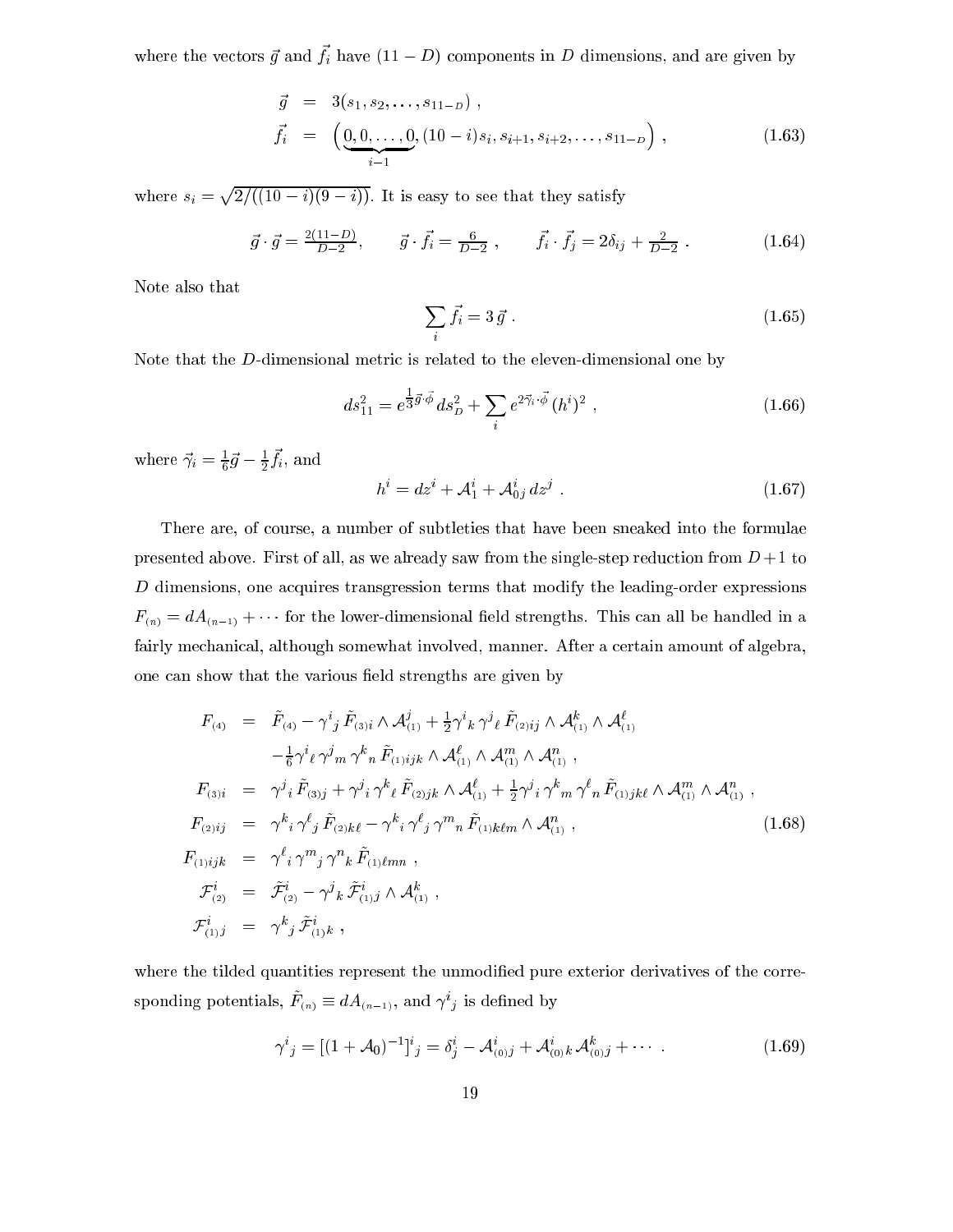Recalling that  $A_{(0)}j$  is defined only for  $j > i$  (and vanishes if  $j \leq i$ ), we see that the series terminates after a nuite number of terms. We also denne here the inverse of  $\gamma_{ij}$ , namely  $\gamma$  ; given by

$$
\tilde{\gamma}^i{}_j = \delta^i_j + \mathcal{A}^i_{(0)j} \tag{1.70}
$$

Another point still requiring explanation is the term denoted by  $\mathcal{L}_{FFA}$  in (1.61). This is the D-dimensional descendant of the term  $\frac{2}{6} a A_{(3)} \wedge a A_{(3)} \wedge A_{(3)}$ . Again, the calculations are purely me
hani
al, and we an just present the results:

$$
D = 10: \frac{1}{2}\tilde{F}_{(4)} \wedge \tilde{F}_{(4)} \wedge A_{(2)},
$$
  
\n
$$
D = 9: \left(\frac{1}{4}\tilde{F}_{(4)} \wedge \tilde{F}_{(4)} \wedge A_{(1)ij} - \frac{1}{2}\tilde{F}_{(3)i} \wedge \tilde{F}_{(3)j} \wedge A_{(3)}\right) \epsilon^{ij},
$$
  
\n
$$
D = 8: \left(\frac{1}{12}\tilde{F}_{(4)} \wedge \tilde{F}_{(4)} A_{(0)ijk} - \frac{1}{6}\tilde{F}_{(3)i} \wedge \tilde{F}_{(3)j} \wedge A_{(2)k} - \frac{1}{2}\tilde{F}_{(4)} \wedge \tilde{F}_{(3)i} \wedge A_{(1)jk}\right) \epsilon^{ijk},
$$
  
\n
$$
D = 7: \left(\frac{1}{6}\tilde{F}_{(4)} \wedge \tilde{F}_{(3)i} A_{(0)jkl} - \frac{1}{4}\tilde{F}_{(3)i} \wedge \tilde{F}_{(3)j} \wedge A_{(1)kl} + \frac{1}{8}\tilde{F}_{(2)ij} \wedge \tilde{F}_{(2)kl} \wedge A_{(3)}\right) \epsilon^{ijk},
$$
  
\n
$$
D = 6: \left(\frac{1}{12}\tilde{F}_{(4)} \wedge \tilde{F}_{(2)ij} A_{(0)klm} - \frac{1}{12}\tilde{F}_{(3)i} \wedge \tilde{F}_{(3)j} A_{(0)klm} + \frac{1}{8}\tilde{F}_{(2)ij} \wedge \tilde{F}_{(2)kl} \wedge A_{(2)m}\right) \epsilon^{ijklm},
$$
  
\n
$$
D = 5: \left(\frac{1}{12}\tilde{F}_{(3)} \wedge \tilde{F}_{(2)jk} A_{(0)lmn} + \frac{1}{48}\tilde{F}_{(2)ij} \wedge \tilde{F}_{(2)kl} \wedge A_{(1)mn}
$$
  
\n
$$
-\frac{1}{72}\tilde{F}_{(1)ijk} \wedge \tilde{F}_{(1)lmn} \wedge A_{(3)}\right) \epsilon^{ijklmn},
$$
  
\n
$$
D = 4: \left(\frac{1
$$

We may now ask the analogous question to the one we considered in the single-step  $S<sup>1</sup>$ reduction, namely what are the symmetries of the dimensionally-reduced theory, and how do they arise from the original higher-dimensional symmetries. Although the discussion above was aimed at the specific example of the  $T$  -reduction of  $D = 11$  supergravity, it is obvious that much of the general structure, for example in the reduction of the Einstein-Hilbert term, is appli
able to any starting dimension.

Let us consider the higher-dimensional general coordinate transformations, which, in in- $\min$ esimal form, are paramameterised in terms of the vector  $\zeta$  as before:  $\delta x$   $\equiv$   $-\zeta$  ( $x$ ). The difference now is that we have n reduction coordinates  $z^*$ , and so the higher-dimensional coordinates  $x^{\ldots}$  are spin as  $x^{\ldots} = (x^{\ldots}, z^{\ldots})$ . As in the  $S^{\ldots}$  reduction, we must first identify the subset of these higher-dimensional general oordinate transformations that leaves the structure of the dimensional-reduction ansatz (1.66) invariant. (In other words, we need to find the transformations which allow the metric still to be written in the same form (1.66), but with, in general, transformed lower-dimensional helds  $g_{\mu\nu}$ ,  ${\cal A}_{(1)}$ ,  ${\cal A}_{(0)j}$  and  $\phi$ .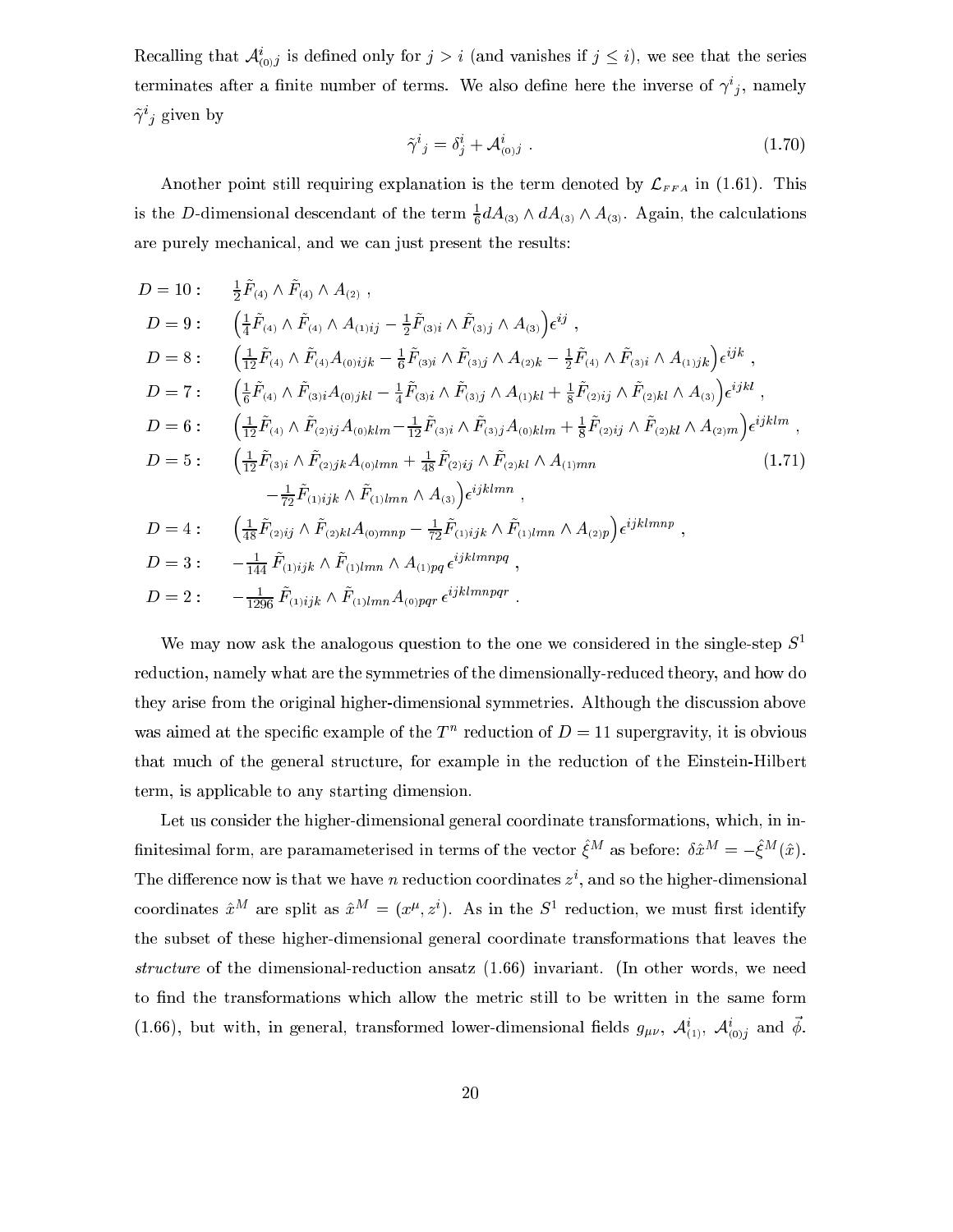The crucial point is that only those higher-dimensional general coordinate transformations that preserve the z i -independen
e of the lower-dimensional elds are allowed.)

It is not hard to see, using the expression  $(1.42)$  for the infinitesimal general coordinate transformations of  $\hat{g}_{MN}$ , that the subset that preserves the structure of (1.66) is

$$
\hat{\xi}^{\mu}(x, z) = \xi^{\mu}(x) , \qquad \hat{\xi}^{i}(x, z) = \Lambda^{i}{}_{j} z^{j} + \lambda^{i}(x) , \qquad (1.72)
$$

where the quantities  $\Lambda_{ij}$  are constants. This generalises the expression (1.45) that we obtained in the case of the  $S^+$  reduction. Clearly, we can expect that  $\xi^r(x)$  will again describe the general coordinate transformations of the lower-dimensional theory. The n local parameters  $\lambda^*(x)$ , which generalise the single local parameter  $\lambda(x)$  of the  $S$ -reduction case, will now describe the local  $U(1)$  gauge invariances of the n Kaluza-Klein vector fields  $\mathcal{A}_{\mu}$ .

This leaves only the global transformations, parameterised by the constants  $\Lambda^*_{jl}$  to interpret. These generalise the single constant  $c$  of the  $s$  -reduction example. In that case, we saw that after taking into account the additional scaling symmetry of the higher-dimensional equations of motion, which could be used as a compensating transformation, we could extract a symmetry in the lower dimension that left the metric invariant, and described a constant shift of the dilaton, combined with appropriate constant rescalings of the gauge fields. In group-theoretic terms, that was an  $\mathbb R$  transformation; the group parameter c took values anywhere on the real line.

In our present case with a reduction on the torus  $I^{\sim}$ , we have  $n^2$  constant parameters  $K^{\sim}{}_{l}$ appearing in  $(1.72)$ . They act by matrix multiplication on the "column vector" composed of the internal coordinates  $z<sup>+</sup>$  on the torus,

$$
\delta z^i = -\Lambda^i{}_j z^j \tag{1.73}
$$

The matrix  $\Lambda_j$  is unrestricted; it just has n real components. This is the general linear group of real non-thermodynamics, and is, only any real is, of the induced by any  $\alpha$ uniform scaling symmetry of the higher-dimensional equations of motion. One can use this as a compensator, to allow all of the  $\Lambda_j$  transformations to become purely internal symmetries, which act on the various lower-dimensional potentials and dilatons, but which leave the lower-dimensional metric invariant. This can be seen by calculations that are precisely analogous to the ones for the  $5^{\circ}$  reduction in the previous section.

The on
lusion, therefore, from the above dis
ussion is that when the Einstein-Hilbert action is dimensionally reduced on the  $n$ -dimensional torus  $T^{\sim}$ , it gives rise to a theory in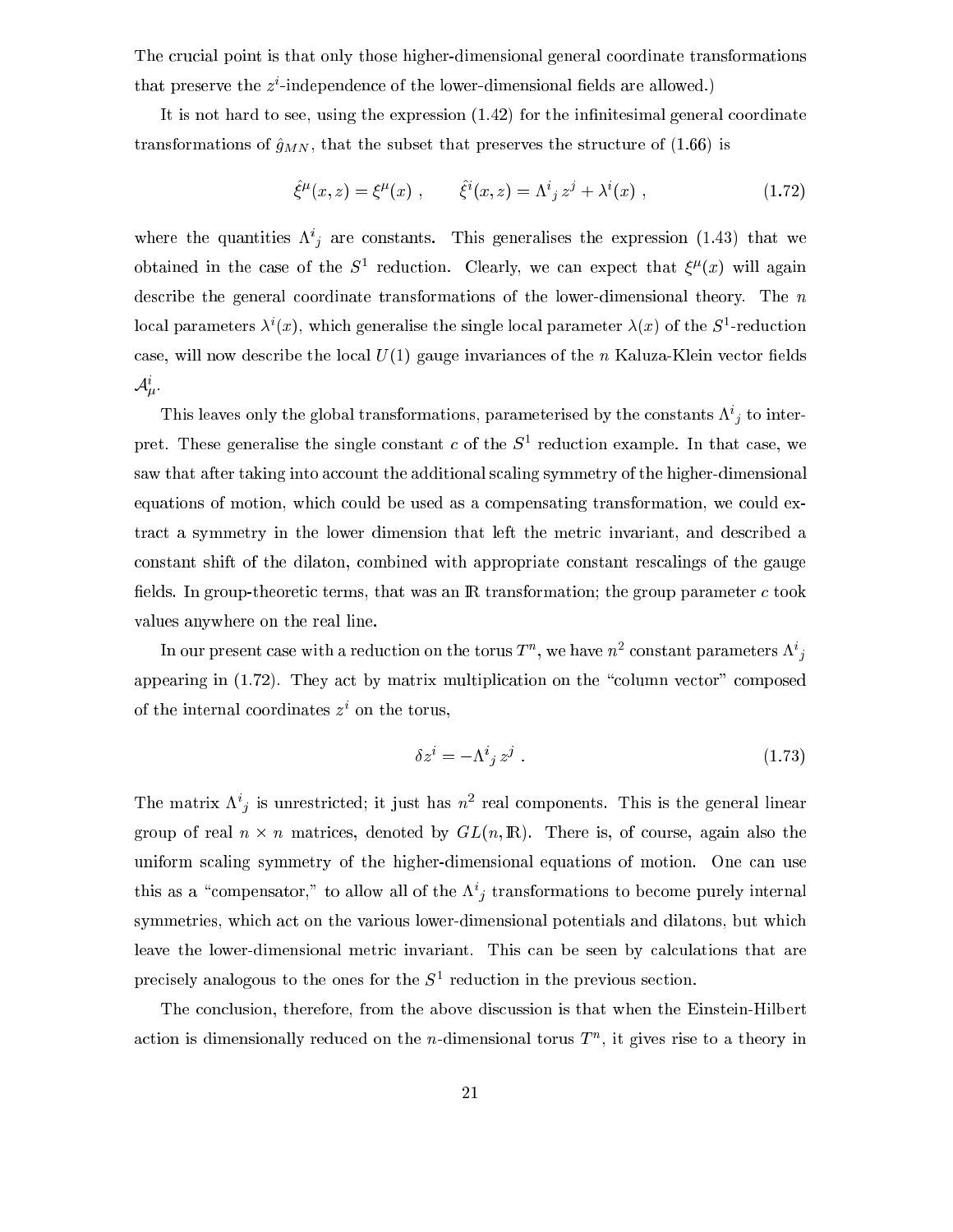the lower dimension that has a  $GL(n, \mathbb{R})$  global symmetry, in addition to the local general coordinate and gauge symmetries generated by  $\zeta^{\kappa}(x)$  and  $\lambda^{\gamma}(x)$ . In fact, the  $GL(n, \mathbb{R})$ transformations are also symmetries of the theory that we get when we in
lude the other terms in the eleven-dimensional supergravity Lagrangian. This is a rather general feature; any theory with gravity coupled to other matter fields will, upon dimensional reduction on  $I^{\prime\prime}$ , give rise to a theory with a  $GL(n, I\!N)$  global symmetry. (Strictly speaking, one can only be sure of  $SL(n,\mathbb{R})$  as an *internal* symmetry that leaves the metric invariant; getting the full  $GL(n,\mathbb{R})$  depends on having the extra homogeneous scaling symmetry of the higher-dimensional equations of motion; note that GL(n; IR) SL(n; IR) - IR.)

Actually, as we shall see later, the reduction of eleven-dimensional supergravity on  $T^n$ actually typically gives a bigger global symmetry than  $GL(n,\mathbb{R})$ . The reason for this is that there is actually a "conspiracy" between the metric and the 3-form potential of  $D = 11$ , and between them they reate a lower-dimensional system that has an enlarged global symmetry. The phenomenon first sets in when one descends down to eight dimensions on the 3-torus, for whi
h the global symmetry is SL(2; IR) - SL(3; IR), rather than the naively-expe
ted  $GL(3,\mathbb{R})$ . By the time one considers a reduction from  $D = 11$  to  $D = 3$  on the 8-torus, the naively-expected  $GL(8,\mathbb{R})$  is enlarged to an impressive  $E_8$ . We won't study all the details of how these enlargements occur, but we will look at some of the elements in the me
hanism. First, let us onsider the simplest non-trivial example of a global symmetry, which arises in a reduction of pure gravity on a 2-torus.

## 1.4  $SL(2,\mathbb{R})$  and the 2-torus

Let us consider pure gravity in  $D+2$  dimensions, reduced to  $D$  dimensions on  $T$  . From the earlier discussions it is clear that we will get the following fields in the dimensionallyreduced theory:  $(g_{\mu\nu}, \mathcal{A}_{(1)}, \mathcal{A}_{(0)2}, \varphi)$ . The notation is a little ugly-looking here, so let us just review what we have. There are two Kaluza-Klein gauge potentials  $\mathcal{A}_{(1)},$  and then there is the 0-form potential, or axion,  $A_{(0)2}^{\dagger}$ . This is what comes from the dimensional reduction of the first of the two Kaluza-Klein vectors,  ${\cal A}_{(1)}^-,$  which, at the second reduction step gives not only a ve
tor, but also the axion. We an make things look ni
er by using the symbol  $\chi$  to represent  $A_{(0)2}^-$ . From the previous results, it is not hard to see that the dimensionally-redu
ed Lagrangian is

$$
\mathcal{L} = R * 1 - \frac{1}{2} * d\vec{\phi} \wedge d\vec{\phi} - \frac{1}{2} \sum_{i} e^{\vec{c}_{i} \cdot \vec{\phi}} * \mathcal{F}_{(2)i} \wedge \mathcal{F}_{(2)i} - \frac{1}{2} e^{\vec{c} \cdot \vec{\phi}} * d\chi \wedge d\chi , \qquad (1.74)
$$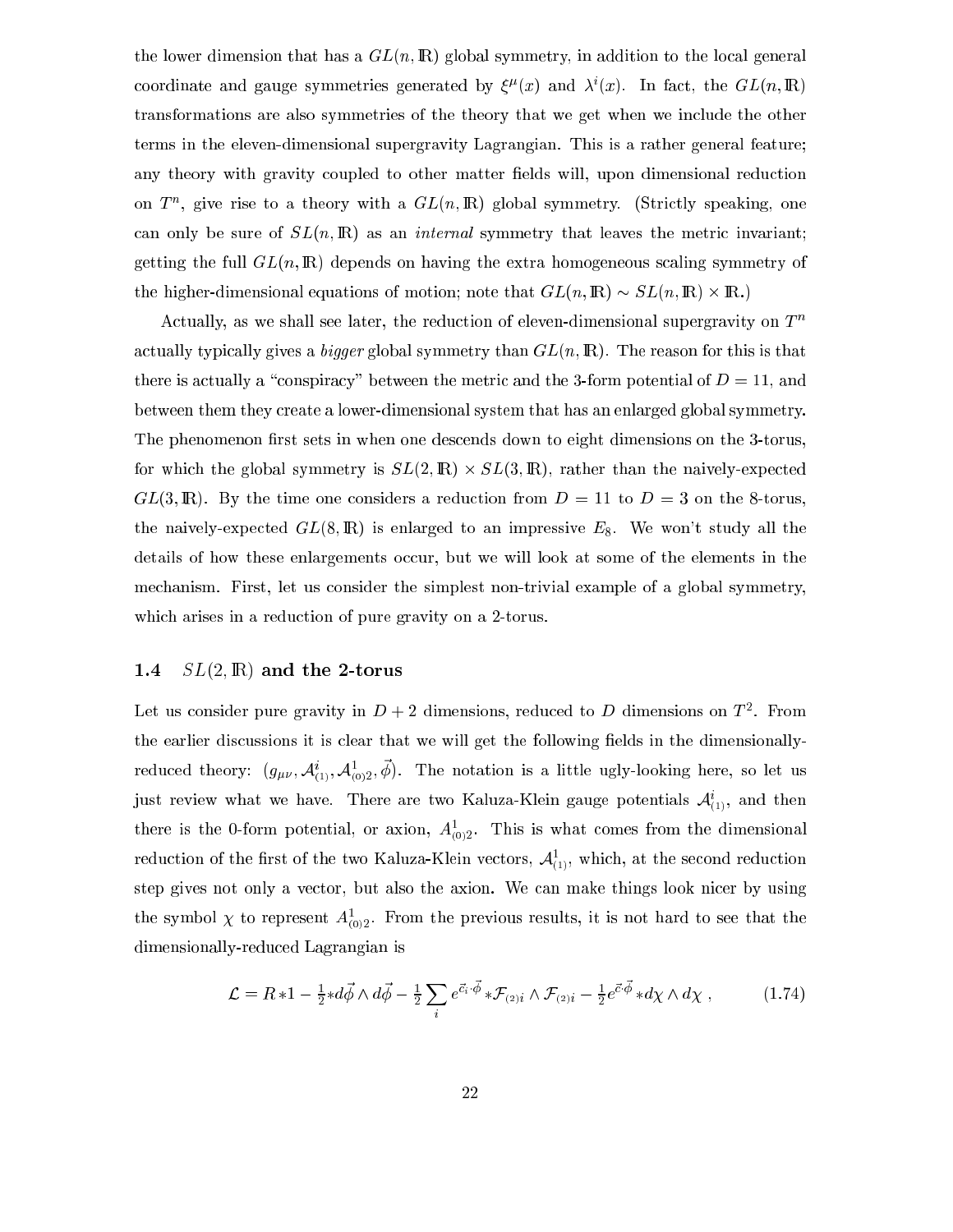where the dilaton vectors are given by

$$
\vec{c}_1 = \left( -\sqrt{\frac{2D}{D-1}}, -\sqrt{\frac{2}{(D-1)(D-2)}} \right), \qquad \vec{c}_2 = \left( 0, -\sqrt{\frac{2(D-1)}{D-2}} \right), \n\vec{c} = \left( -\sqrt{\frac{2D}{D-1}}, \sqrt{\frac{2(D-2)}{D-1}} \right).
$$
\n(1.75)

The field strengths are given by

$$
\mathcal{F}_{(2)}^1 = d\mathcal{A}_{(1)}^1 - d\chi \wedge \mathcal{A}_{(1)}^2 , \qquad \mathcal{F}_{(2)}^2 = d\mathcal{A}_{(1)}^2 . \qquad (1.76)
$$

Things simplify a lot if we rotate the basis for the two dilatons  $\vec{\phi} = (\phi_1, \phi_2)$ . Make the orthogonal transformation to two new dilaton combinations, which we may call  $\phi$  and  $\varphi$ :

$$
\phi = -\frac{1}{2}\sqrt{\frac{2D}{D-1}}\phi_1 + \frac{1}{2}\sqrt{\frac{2(D-2)}{D-1}}\phi_2 , \qquad \varphi = -\frac{1}{2}\sqrt{\frac{2(D-2)}{D-1}}\phi_1 - \frac{1}{2}\sqrt{\frac{2D}{D-1}}\phi_2 . \qquad (1.77)
$$

After a little algebra, the Lagrangian (1.74) an be seen to be
ome

$$
\mathcal{L} = R * 1 - \frac{1}{2} * d\varphi \wedge d\varphi - \frac{1}{2} * d\phi \wedge d\phi - \frac{1}{2} e^{\phi + q\varphi} * \mathcal{F}_{(2)}^1 \wedge \mathcal{F}_{(2)}^1 - \frac{1}{2} e^{-\phi + q\varphi} * \mathcal{F}_{(2)}^2 \wedge \mathcal{F}_{(2)}^2 - \frac{1}{2} e^{2\phi} * d\chi \wedge d\chi,
$$
\n(1.78)

where q = <u>participate the contract of the contract of the contract of the contract of the contract of the contract of the contract of the contract of the contract of the contract of the contract of the contract of the contract of t</u>  $\blacksquare$ 

Note also that from the expression  $(1.66)$  for the dimensionally-reduced metric, we have

$$
ds_{D+2}^2 = e^{-\frac{2}{\sqrt{D(D-2)}}\varphi} ds_D^2 + e^{\sqrt{(D-2)/D}\varphi} \left( e^{\phi} \left( dz_1 + \mathcal{A}_{(1)}^1 + \chi \, dz_2 \right)^2 + e^{-\phi} \left( dz_2 + \mathcal{A}_{(2)}^2 \right)^2 \right). \tag{1.79}
$$

This shows that the scalar  $\varphi$  has the interpretation of parameterising the volume of the 2torus, since it occurs in an overall multiplicative factor of the internal compactifying metric, while  $\phi$  parameterises a shape-changing mode of the torus, since it scales the lengths of the two circles of the torus in opposite directions. In fact  $\phi$  and  $\chi$  completely characterise the *moduli* of the torus. The moduli are parameters that change the shape of the torus, at fixed volume, while keeping it flat. One can see that as  $\phi$  varies, the relative radii of the two circles change, while as  $\chi$  varies, the angle between the two circles changes.

Let us now look at the scalars in the Lagrangian (1.78), namely  $\phi$ ,  $\varphi$  and  $\chi$ , described by the s
alar Lagrangian

$$
\mathcal{L}_{\text{scal}} = -\frac{1}{2}(\partial\varphi)^2 - \frac{1}{2}(\partial\phi)^2 - \frac{1}{2}e^{2\phi}(\partial\chi)^2.
$$
 (1.80)

It is evident that  $\varphi$  is decoupled from the others. It has a global shift symmetry,  $\varphi \longrightarrow \varphi + k$ . This gives an IR factor in the global symmetry group. Now look at the dilaton-axion system ( $\varphi, \chi$ ). This is best analysed by defining a complex field  $\tau = \chi + i e^{-\tau}$ . The Lagrangian for  $\phi$  and  $\chi$  can then be written as

$$
\mathcal{L}_{(\phi,\chi)} \equiv -\frac{1}{2} (\partial \phi)^2 - \frac{1}{2} e^{2\phi} (\partial \chi)^2 = -\frac{\partial \tau \cdot \partial \bar{\tau}}{2 \tau_2^2} , \qquad (1.81)
$$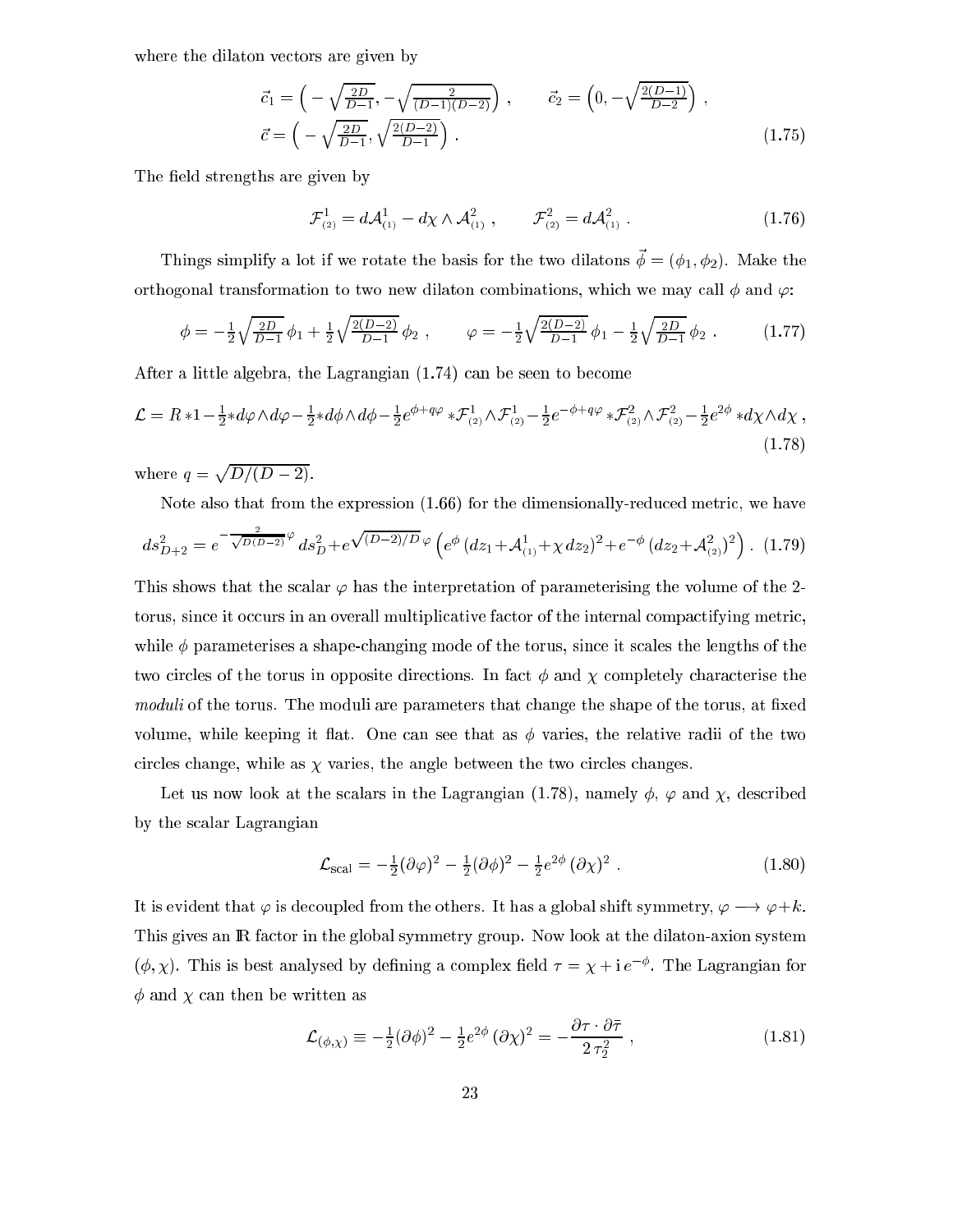where  $\tau_2$  means the imaginary part of  $\tau$ ; one commonly writes  $\tau = \tau_1 + i \tau_2$ . Now, it is not hard to see that if  $\tau$  is subjected to the following fractional linear transformation,

$$
\tau \longrightarrow \frac{a\,\tau + b}{c\,\tau + d} \,,\tag{1.82}
$$

where  $a, b, c$  and  $d$  are constants that satisfy

$$
a d - b c = 1 \tag{1.83}
$$

 $t \hbar$  is left invariant. But we have written the state the state the state the state the state the state the state of  $\hbar$ matrix,

$$
\Lambda = \begin{pmatrix} a & b \\ c & d \end{pmatrix} , \qquad (1.84)
$$

 $\cdots$  . The commentation (2.83) as  $\cdots$  restation as determined as a finite sector  $\cdots$  . Then matrices of unit determinant. They therefore form the group  $SL(2,\mathbb{R})$ . This  $SL(2,\mathbb{R})$  is a symmetry that acts non-linearly on the complex scalar field  $\tau$ , as in (1.82).

Thus we have seen that the s
alar Lagrangian (1.80) has in total an IR-SL(2; IR) global symmetry. This makes the  $GL(2,\mathbb{R})$  symmetry that was promised in the previous section. Note that the  $SL(2,\mathbb{R})$  transformation (1.82) can be expressed directly on the dilaton and axion, where it be
omes

$$
e^{\phi} \longrightarrow e^{\phi'} = (c\,\chi + d)^2 e^{\phi} + c^2 e^{-\phi} ,
$$
  
\n
$$
\chi e^{\phi} \longrightarrow \chi' e^{\phi'} = (a\,\chi + b)(c\,\chi + d) e^{\phi} + a\,c e^{-\phi} .
$$
\n(1.85)

To omplete the story, we should go ba
k to analyse the full Lagrangian (1.78) that incrudes the gauge fields  ${\cal F}_{(2)}$ . First of all, it is helpful to make a field redefinition  ${\cal A}_{(1)} \longrightarrow$  $A_{(1)}^- + \chi A_{(1)}^-$ , which has the effect of changing the expression for the held strength  ${\cal F}_{(2)}^-$ , so that instead of (1.76) we have

$$
\mathcal{F}_{(2)}^1 = d\mathcal{A}_{(1)}^1 + \chi \, d\mathcal{A}_{(1)}^2 \;, \qquad \mathcal{F}_{(2)} = d\mathcal{A}_{(1)}^2 \;.
$$
 (1.86)

In other words, the derivative has bee shifted off  $\chi$ , and onto  $\mathcal{A}_{(1)}$  instead. The statement of how the  $SL(2,\mathbb{R})$  transformations act on the gauge fields now becomes very simple; it is

$$
\begin{pmatrix} \mathcal{A}_{(1)}^2 \\ \mathcal{A}_{(1)}^1 \end{pmatrix} \longrightarrow (\Lambda^T)^{-1} \begin{pmatrix} \mathcal{A}_{(1)}^2 \\ \mathcal{A}_{(1)}^1 \end{pmatrix} , \qquad (1.87)
$$

where  $\Lambda$  was defined in (1.84). This transformation on the potentials is to be performed at the same time as the transformation (1.85) is performed on the s
alars. (If one spots the right way to do this calculation, the proof is not too difficult.) Note that while the scalars transform non-linearly under  $SL(2,\mathbb{R})$ , the two gauge potentials transform linearly, as a doublet. In other words, they just transform by matrix multiplication of  $(\Lambda^+)$  = on the olumn ve
tor formed from the two potentials.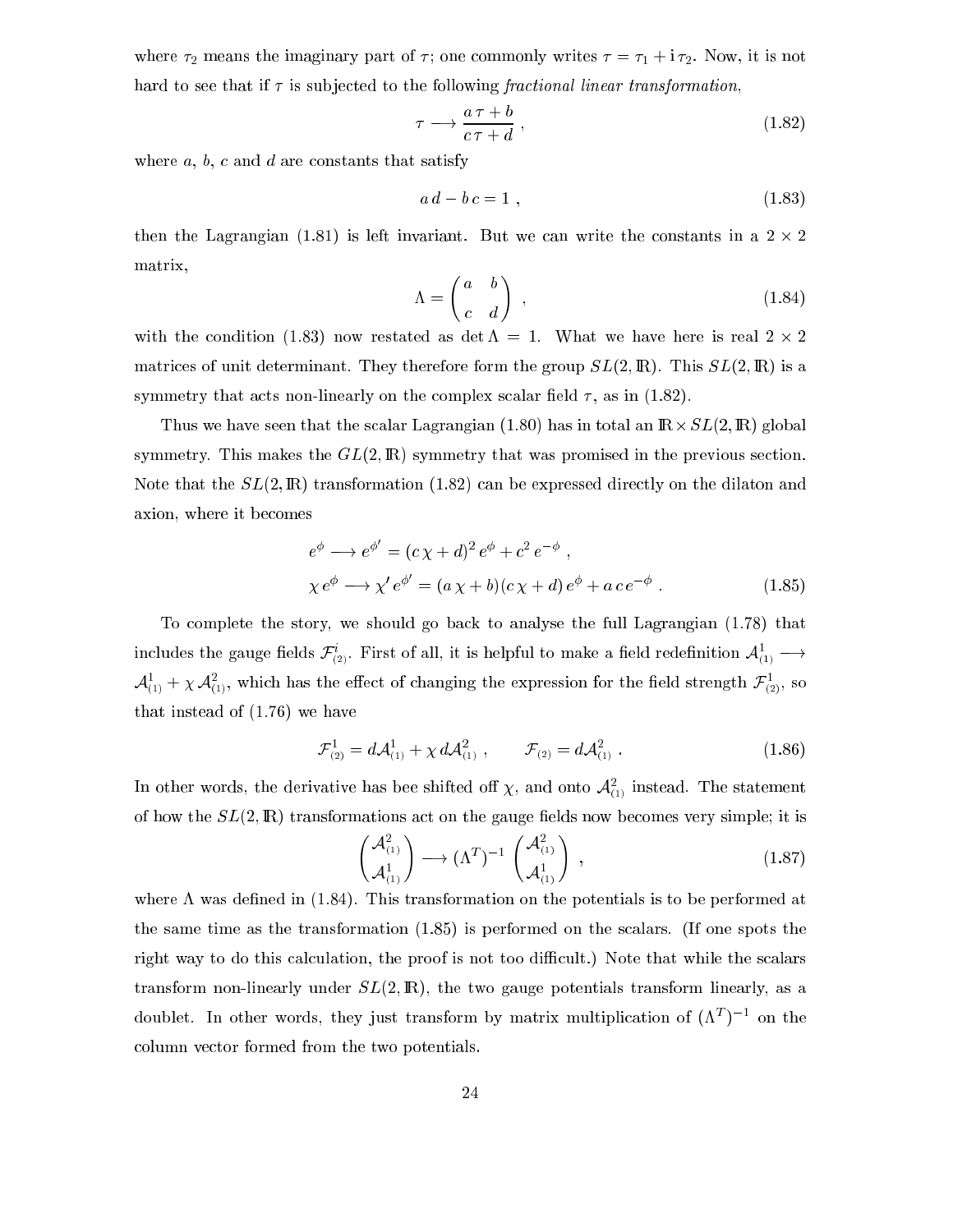#### 1.5 S
alar oset Lagrangians

Many of the features of the 2-torus reduction that we saw in the previous section are rather general in all the toroidal dimensional reductions. In particular, one thing that we enountered was that the global symmetry of the lower-dimensional Lagrangian was already established by looking just at the scalar fields, and their symmetry transformations. Showing that the full Lagrangian had the symmetry was then a matter of showing that the terms in the full lower-dimensional Lagrangian that involve the higher-rank potentials (the two 1-form gauge potentials, in our 2-torus redu
tion example) also share the same symmetry. It is in fa
t essentially true in general that the extension of the global symmetry to the entire Lagrangian is "guaranteed," once it is established as a symmetry of the scalar sector. Furthermore, the higher-rank potentials always transform in linear representations of the global symmetry group, while the s
alars transform non-linearly. One an, for example, show without too much further trouble that if one reduces  $D = 11$  supergravity on the 2-torus, so that now the 3-form gauge potential is in
luded also, the resulting additional gauge potentials in  $D = 9$  will again transform linearly under the  $GL(2,\mathbb{R})$  global symmetry. These additional gauge potentials will comprise  $A_{(3)}$ , transforming as a singlet under the  $SL(2,\mathbb{R})$  subgroup, two 2-forms  $A_{(2)i}$ , transforming as a doublet, and one 1-form,  $A_{(1)12}$ , transforming as a singlet. Under the  $\mathbb R$  factor of  $GL(2, \mathbb R)$ , which corresponds to the constant shift symmetry of the other dilaton  $\varphi$ , all the potentials will transform by appropriate onstant s
aling fa
tors.

To understand the stru
ture of the global symmetries better, we need to study the nature of the s
alar Lagrangians that arise from the dimensional redu
tion. This is instru
tive not only in its own right, but also because it leads us into the subject of non-linear sigma models, and coset spaces, which are of importance in many other areas of physics too. Let us begin by considering the  $SL(2,\mathbb{R})$  example from the previous section. It exhibits many of the general features that one en
ounters in non-linear sigma models, while having the merit of being rather simple and easy to calculate explicitly.

The group  $SL(2,\mathbb{R})$  is the non-compact version of  $SU(2)$ , and consequently, its associated Lie algebra (the elements infinitesimally close to the identity) is essentially the same as that of  $SU(2)$ . Thus we have the generators  $(H, E_+, E_-)$ , satisfying the Lie algebra

$$
[H, E_{\pm}] = \pm 2 E_{\pm} , \qquad [E_{+}, E_{-}] = H . \qquad (1.88)
$$

H is the Cartan subalgebra generator, while  $E_{\pm}$  are the raising and lowering operators. A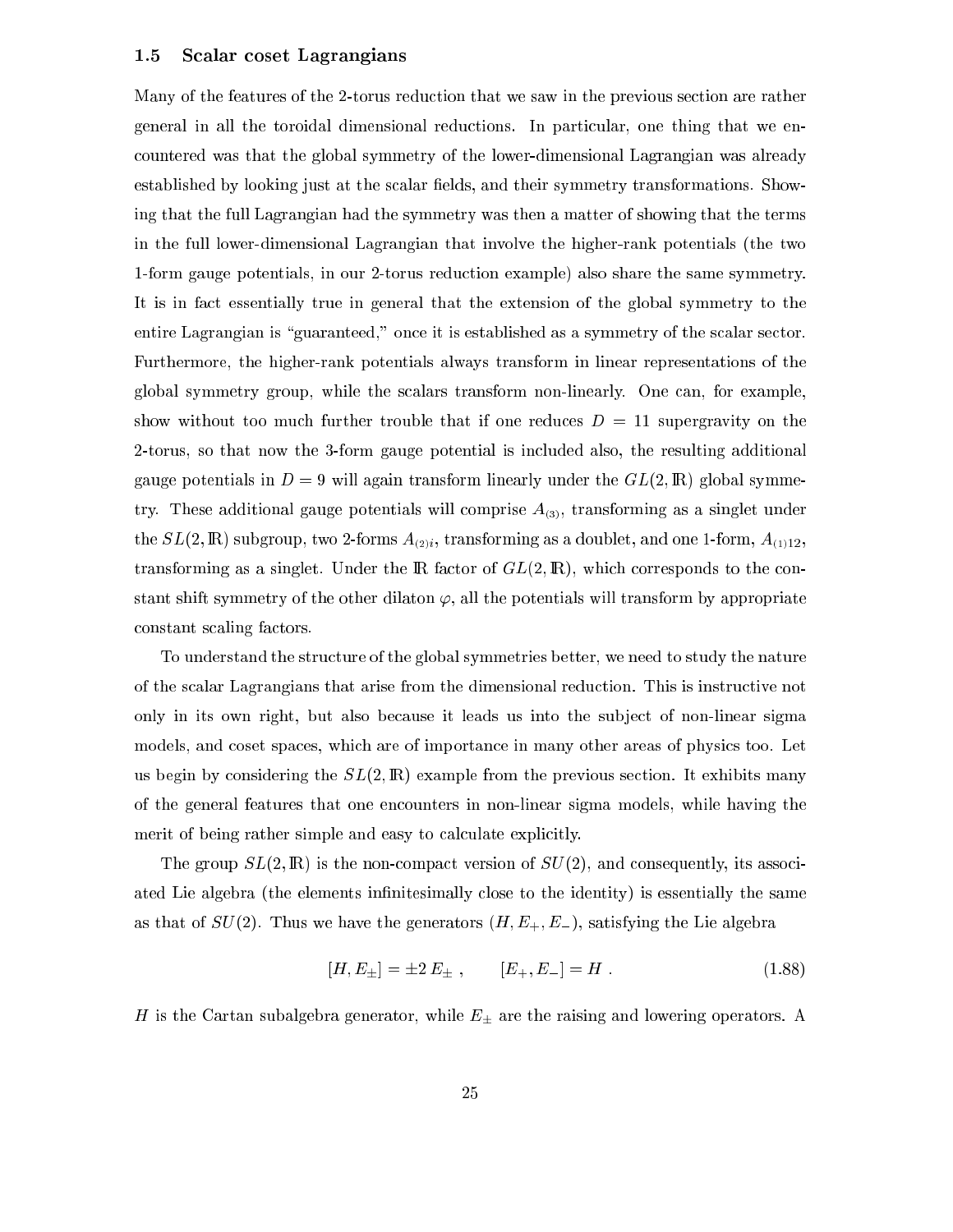onvenient representation for the generators is in terms of 2 - 2 matri
es:

$$
H = \begin{pmatrix} 1 & 0 \\ 0 & -1 \end{pmatrix}, \qquad E_+ = \begin{pmatrix} 0 & 1 \\ 0 & 0 \end{pmatrix}, \qquad E_- = \begin{pmatrix} 0 & 0 \\ 1 & 0 \end{pmatrix}.
$$
 (1.89)

(So  $H = \tau_3$ ,  $E_{\pm} = 1/2(\tau_1 \pm i \tau_2)$ , where  $\tau_i$  are the Pauli matrices.)

Consider now the exponentiation of the H and  $E_{+}$ , and define

$$
\mathcal{V} = e^{\frac{1}{2}\phi H} e^{\chi E_+} \tag{1.90}
$$

where  $\phi$  and  $\chi$  are thought of as fields depending on the coordinates of a D-dimensional spacetime. A simple calculation shows that

$$
\mathcal{V} = \begin{pmatrix} e^{\frac{1}{2}\phi} & \chi e^{\frac{1}{2}\phi} \\ 0 & e^{-\frac{1}{2}\phi} \end{pmatrix} . \tag{1.91}
$$

We now compute the exterior derivative, to find

$$
dV V^{-1} = \begin{pmatrix} \frac{1}{2} d\phi & e^{\phi} d\chi \\ 0 & -\frac{1}{2} d\phi \end{pmatrix} = \frac{1}{2} d\phi H + e^{\phi} d\chi E_+ . \qquad (1.92)
$$

Let us define also the matrix  $\mathcal{M} = \mathcal{V}^+ \mathcal{V}$ . It is easy to see from (1.91) that we have

$$
\mathcal{M} = \begin{pmatrix} e^{\phi} & \chi e^{\phi} \\ \chi e^{\phi} & e^{-\phi} + e^{\phi} \chi^2 \end{pmatrix} , \qquad \mathcal{M}^{-1} = \begin{pmatrix} e^{-\phi} + e^{\phi} \chi^2 & -\chi e^{\phi} \\ -\chi e^{\phi} & e^{\phi} \end{pmatrix} .
$$
 (1.93)

Thus we see that we may write a s
alar Lagrangian as

$$
\mathcal{L} = \frac{1}{4} \text{tr} \left( \partial \mathcal{M}^{-1} \, \partial \mathcal{M} \right) = -\frac{1}{2} (\partial \phi)^2 - \frac{1}{2} e^{2\phi} \left( \partial \chi \right)^2 \,. \tag{1.94}
$$

This is nothing but the  $SL(2,\mathbb{R})$ -invariant scalar Lagrangian that we encountered in the previous se
tion. The advantage now is that we have a very ni
e way to see why it is  $SL(2,\mathbb{R})$  invariant.

To do this, observe that if we introduce an arbitrary constant  $SL(2,\mathbb{R})$  matrix  $\Lambda$ , given by

$$
\Lambda = \begin{pmatrix} a & b \\ c & d \end{pmatrix} , \qquad a d - b c = 1 , \qquad (1.95)
$$

then if we send  $\nu \longrightarrow \nu = \nu \Lambda$ , we get  $\nu \mapsto (\nu \mapsto \nu = \Lambda^* \nu^* \nu \Lambda = \Lambda^* \nu \nu \Lambda$ , which manifestly leaves  $L$  invariant:

$$
\mathcal{L} \longrightarrow \frac{1}{4} \text{tr} \left( \Lambda^{-1} \, \partial \mathcal{M}^{-1} \, (\Lambda^{T})^{-1} \, \Lambda^{T} \, \partial \mathcal{M} \, \Lambda \right) = \frac{1}{4} \text{tr} \left( \partial \mathcal{M}^{-1} \, \partial \mathcal{M} \right) \,. \tag{1.96}
$$

The only trouble with this transformation is that when we sent  $\mathcal{V} \longrightarrow \mathcal{V}'' = \mathcal{V} \Lambda$  we actually did something improper, because in general the transformed matrix  $\mathcal{V}''$  is not of the uppertriangular form that the original matrix  $V$  given in (1.91 is. Thus by acting with  $\Lambda$ , we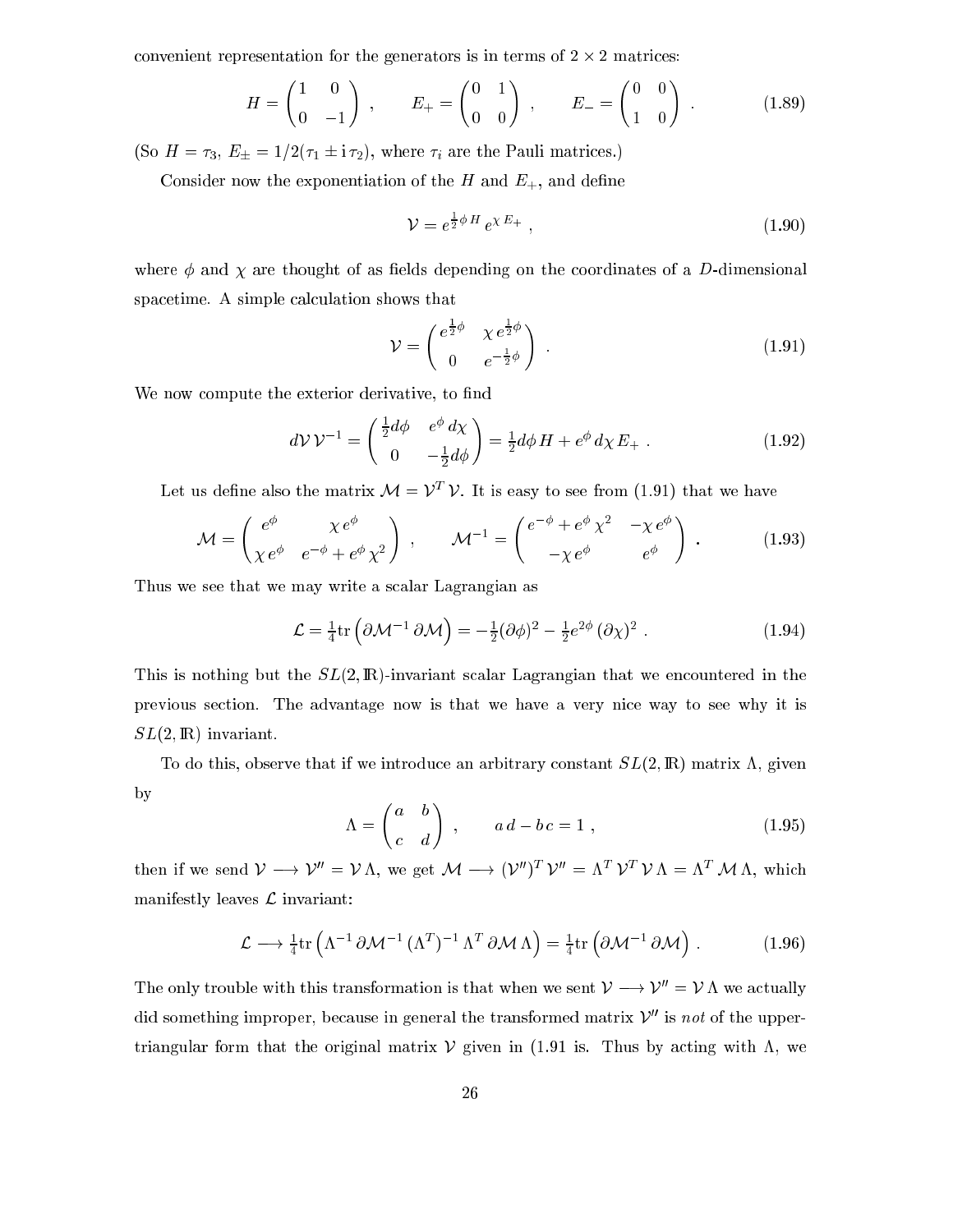have done something that cannot, as it stands, be expressed as a transformation on the fields  $\phi$  and  $\chi$ . Happily, there is a simple remedy for this. What we must do is make a compensating local transformation  $\mathcal O$  that acts on  $\mathcal V$  from the left, at the same time as we multiply by the constant  $SL(2,\mathbb{R})$  matrix from the right. Thus we define a transformed  $maxV$  by

$$
\mathcal{V}' = \mathcal{O} \mathcal{V} \Lambda , \qquad (1.97)
$$

where, by definition,  $\sigma$  is the matrix that does the job of restoring  $\nu$  to the upper-triangular gauge. There is a unique orthogonal matrix that does the job, and after a little algebra, one finds that it is

$$
\mathcal{O} = (c^2 + e^{2\phi} (c\chi + a)^2)^{-1/2} \begin{pmatrix} e^{\phi} (c\chi + a) & c \\ -c & e^{\phi} (c\chi + a) \end{pmatrix} . \tag{1.98}
$$

The matrix  $\mathcal O$  that we have just constructed does the job of restoring the  $SL(2,\mathbb R)$ transformed matrix  $V$  to the upper-triangular gauge of (1.91), which means that we can now interpret the action of  $SL(2,\mathbb{R})$  in terms of transformations on  $\phi$  and  $\chi$ . But does it give us an invarian
e of the Lagrangian (1.94)? The answer is yes, and this is easily seen. The matrix  $\mathcal O$  is the specific one that does the job of compensating for the  $SL(2,\mathbb R)$ transformation with constant parameters  $a, b, c$  and  $d$ . It is itself local, since it depends not only on the constant  $SL(2,\mathbb{R})$  parameters but also on the fields  $\phi$  and  $\chi$  themselves. This does not cause trouble, however, because, crucially,  $\mathcal O$  is an *orthogonal* matrix. This means that when we calculate how  $\mathcal{M} = V - V$  transforms, we find

$$
\mathcal{M} \longrightarrow \mathcal{M}' = (\mathcal{V}')^T \mathcal{V}' = \Lambda^T \mathcal{V}^T \mathcal{O}^T \mathcal{O} \mathcal{V} \Lambda = \Lambda^T \mathcal{V}^T \mathcal{V} \Lambda = \Lambda^T \mathcal{M} \Lambda . \tag{1.99}
$$

Thus the local compensating transformation cancels out when the transformed M matrix is al
ulated, and hen
e the previous al
ulation (1.96) demonstrating the invarian
e of the Lagrangian goes through without modification.

After a little algebra, it is not hard to see that the transformed fields  $\varphi$  and  $\chi$  , defined by (1.97), are precisely the ones that we obtained in the previous section, given in (1.85). It is not hard to see that at a given spacetime point (i.e. for fixed values of  $\phi$  and  $\chi$ ), we can use the  $SL(2,\mathbb{R})$  transformation to get from any pair of values for  $\phi$  and  $\chi$  to any other pair of values. This means that  $SL(2,\mathbb{R})$  acts transitively on the scalar manifold, which is the manifold where the fields  $\phi$  and  $\chi$  take their values.

Let us take stock of what we have found. We have parameterised points in the scalar manifold in terms of the matrix  $V$  in (1.91). We have seen that acting from the right with an  $SL(2,\mathbb{R})$  matrix  $\Lambda$ , we can get to any other point in the scalar manifold. But we must,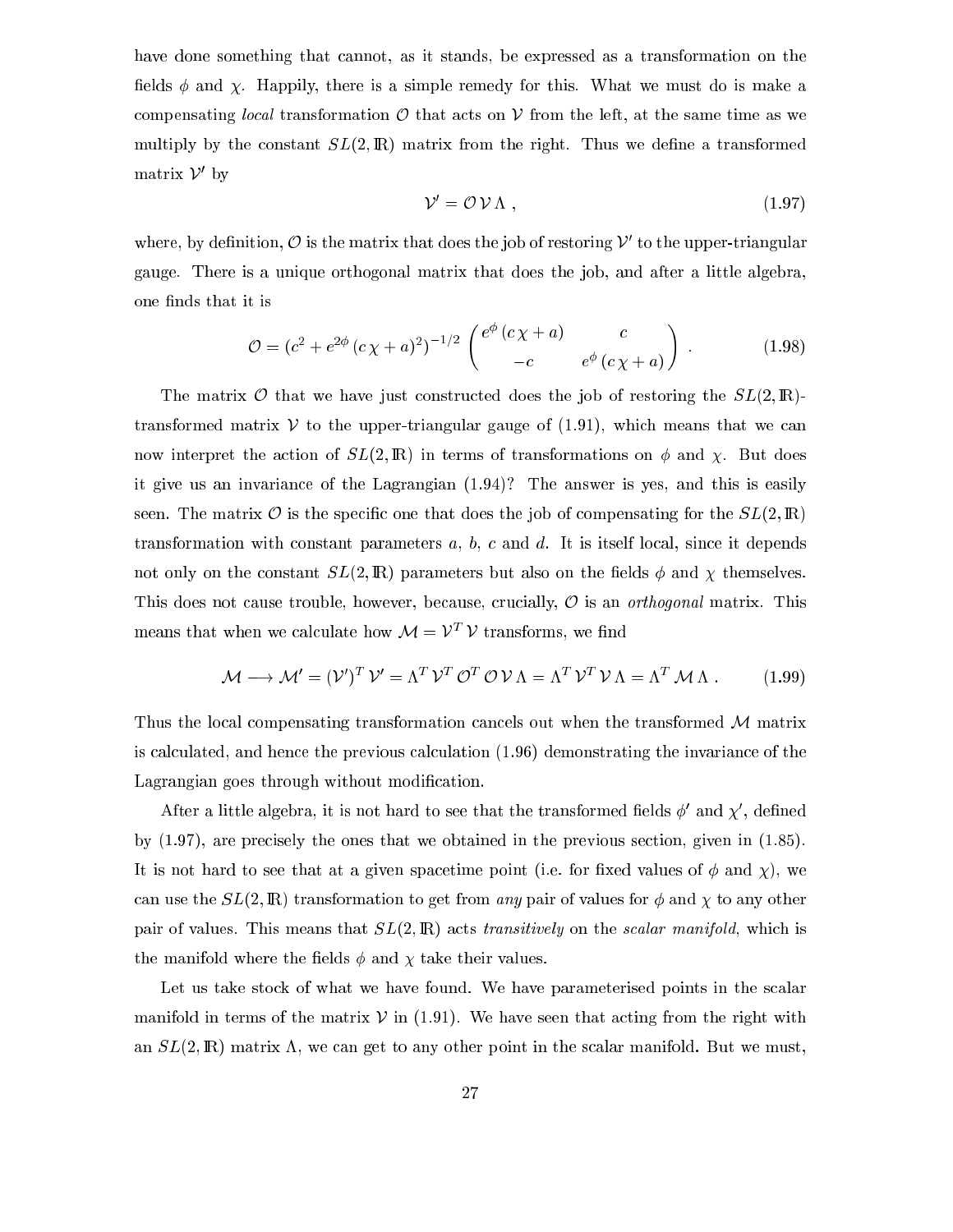in general, make a compensating  $O(2)$  transformation as we do so, to make sure that we stay within our original parameterisation s
heme in terms of the upper-triangular matri
es V. Thus we may specify points in the scalar by the  $\cos \epsilon t$   $SL(2,\mathbb{R})/O(2)$ , consisting of  $SL(2,\mathbb{R})$  motions modulo the appropriate  $O(2)$  compensators. Thus we may say that the scalar manifold for the  $(\phi, \chi)$  dilaton/axion system is the coset space  $SL(2, \mathbb{R})/O(2)$ , and that it has  $SL(2,\mathbb{R})$  as its global symmetry group.

In this example, the points in the  $SL(2,\mathbb{R})/O(2)$  coset were parameterised by the *coset* representative  $V$ , given in (1.91). We obtained this by exponentiating just two of the  $SL(2,\mathbb{R})$  generators, namely the Cartan generator H and the raising operator  $E_{+}$ . Things don't always go quite so smoothly and easily as this, but in the case of the various scalar coset manifolds that arise in the toroidal compactifications of eleven-dimensional supergravity they do. Let us, therefore, pursue these examples a bit further.

Our discussion above was for the reduction of the Einstein-Hilbert action on T <sup>-</sup>, starting in any dimension  $D+2$  and ending up in D dimensions. We could generalise this to include some additional antisymmetric tensors in  $D+2$  dimensions, and we would find in general that they give rise to sets of fields in D dimensions that transform linearly under  $SL(2,\mathbb{R})$ . In the case where we start with supergravity in  $D = 11$ , we would have an additional 3form potential, therefore. After reduction to  $D=9$  on T  $^{\circ}$ , we would get the fields discussed above in from the gravity sector, together with fields  $A_{(3)}$ ,  $A_{(2)i}$  and  $A_{(1)12}$  that descend from  $A_{(3)}$ . One finds that  $A_{(3)}$  is a singlet under  $SL(2,\mathbb{R})$ , the two  $A_{(2)i}$  form a doublet, and  $A_{(1)12}$  is again a singlet.

The situation changes if we descend from  $D = 11$  on a higher-dimensional torus. The reason is that we now start to get additional axionic scalar fields from the descendants of  $A_{(3)}$ , over and above the scalars that come from the eleven-dimensional metric. For example, If we descend on T  $_1$  to  $D = \infty$ , we now have not only the three dilatons  $\varphi$ , and three axions  ${\cal A}_{(0)}^-,$  but also one additional axion  $A_{(0)123}.$  Now the scalars  $\phi$  and  ${\cal A}_{(0)}^-,$  have a Lagrangian with the "expected"  $GL(3,\mathbb{R})$  global symmetry. In fact, they parameterise points in the six-dimensional coset manifold  $GL(3,\mathbb{R})/O(3)$ . But what happens with the symmetry is the following. We saw in  $D = 9$ , in the T -reduction, that the  $R$  factor in the  $GL(2, \mathbb{R})$ symmetry "factored off" from the rest of the  $SL(2,\mathbb{R})$ . The same thing happens here, and there is one dilaton which contributes the  $\mathbb R$  factor in  $GL(3,\mathbb R)$ , and which is decoupled from the remaining five scalars that form the  $SL(3,\mathbb{R})/O(3)$  coset. It does, however, couple to the the additional axion,  $A_{(0)123}$ , coming from the reduction of  $A_{(3)}$ . In fact they form a dilaton/axion system with an  $SL(2,\mathbb{R})$  global symmetry, working just like the  $SL(2,\mathbb{R})$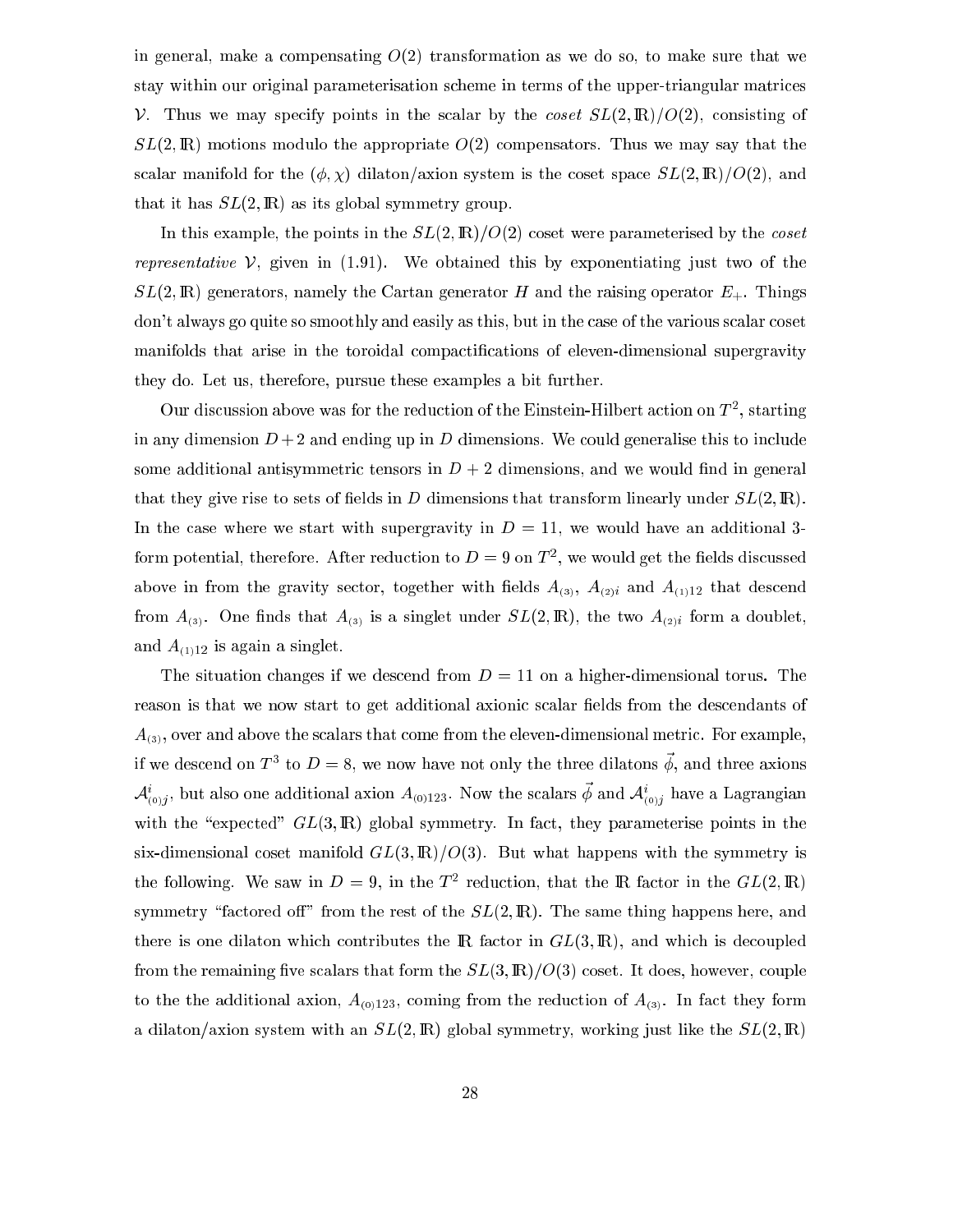that we saw in the  $T$  -reduction. Thus the final conclusion is that the reduction of  $D=11$ supergravity on  $I^+$  to  $D = \delta$  gives a theory whose scalars parameterise the coset

$$
\frac{SL(3,\mathbb{R})}{O(3)} \times \frac{SL(2,\mathbb{R})}{O(2)},\tag{1.100}
$$

and so there is an SL(3; IR) - SL(2; IR) global symmetry.

To see the details in this eight-dimensional example, let us consider just the scalar sector of the dimensionally-redu
ed theory. From (1.61), we will have

$$
\mathcal{L}_8 = -\frac{1}{2} * d\vec{\phi} \wedge d\vec{\phi} - \frac{1}{2} \sum_{i < j} e^{\vec{b}_{ij} \cdot \vec{\phi}} * \mathcal{F}_{(1)j}^i \wedge \mathcal{F}_{(1)j}^i - \frac{1}{2} e^{\vec{a}_{123} \cdot \vec{\phi}} * F_{(1)123} \wedge F_{(1)123} \,, \tag{1.101}
$$

where

$$
\mathcal{F}_{(1)2}^1 = d\mathcal{A}_{(0)2}^1, \qquad \mathcal{F}_{(1)3}^2 = d\mathcal{A}_{(0)3}^2, \qquad \mathcal{F}_{(1)3}^1 = d\mathcal{A}_{(0)3}^1 - \mathcal{A}_{(0)3}^2 d\mathcal{A}_{(0)2}^1, \qquad F_{(1)123} = dA_{(0)123} \,.
$$
\n(1.102)

From the general results for the dilaton vectors, it is not hard to see that after performing an orthogonal transformation to make things look ni
er, we an make the dilaton ve
tors be
ome

$$
\vec{b}_{12} = (0, 1, \sqrt{3}), \qquad \vec{b}_{23} = (0, 1, -\sqrt{3}), \qquad \vec{b}_{13} = (0, 2, 0),
$$
  

$$
\vec{a}_{123} = (2, 0, 0).
$$
 (1.103)

We see that indeed the axion  $A_{(0)123}$  and the dilaton  $\phi_1$  form an independent  $SL(2,\mathbb{R})/O(2)$ scalar coset, which is decoupled from the rest of the scalar sector.

This leaves the  $SL(3,\mathbb{R})$  part of the scalar coset still to understand. Perhaps the easiest way to see what's happening here is to recall a couple of facts about group theory. The generators of a Lie algebra  $g$  -can be organised moo Cartan generators,  $H$ , which mutually commute with each other, and raising and lowering operators  $E_{\vec{\alpha}}$ . If the rank of the algebra is n, then there are n Cartan generators,  $\vec{H} = (H_1, \ldots, H_n)$ . The raising and lowering operators have the ommutation relations

$$
[\vec{H}, E_{\vec{\alpha}}] = \vec{\alpha} E_{\vec{\alpha}} \tag{1.104}
$$

with the Cartan generators, where  $\vec{\alpha}$  are called the root vectors associated with the generators  $E_{\vec{\alpha}}$ . One sets up a scheme for defining root vectors to be positive or negative. The standard way to do this is to look at the components of the root vector  $\vec{\alpha} = (\alpha_1, \ldots, \alpha_n)$ , working from the left to the right. The *sign* of the root vector is defined to be the sign of the first non-zero component that is encountered. Generators with positive root vectors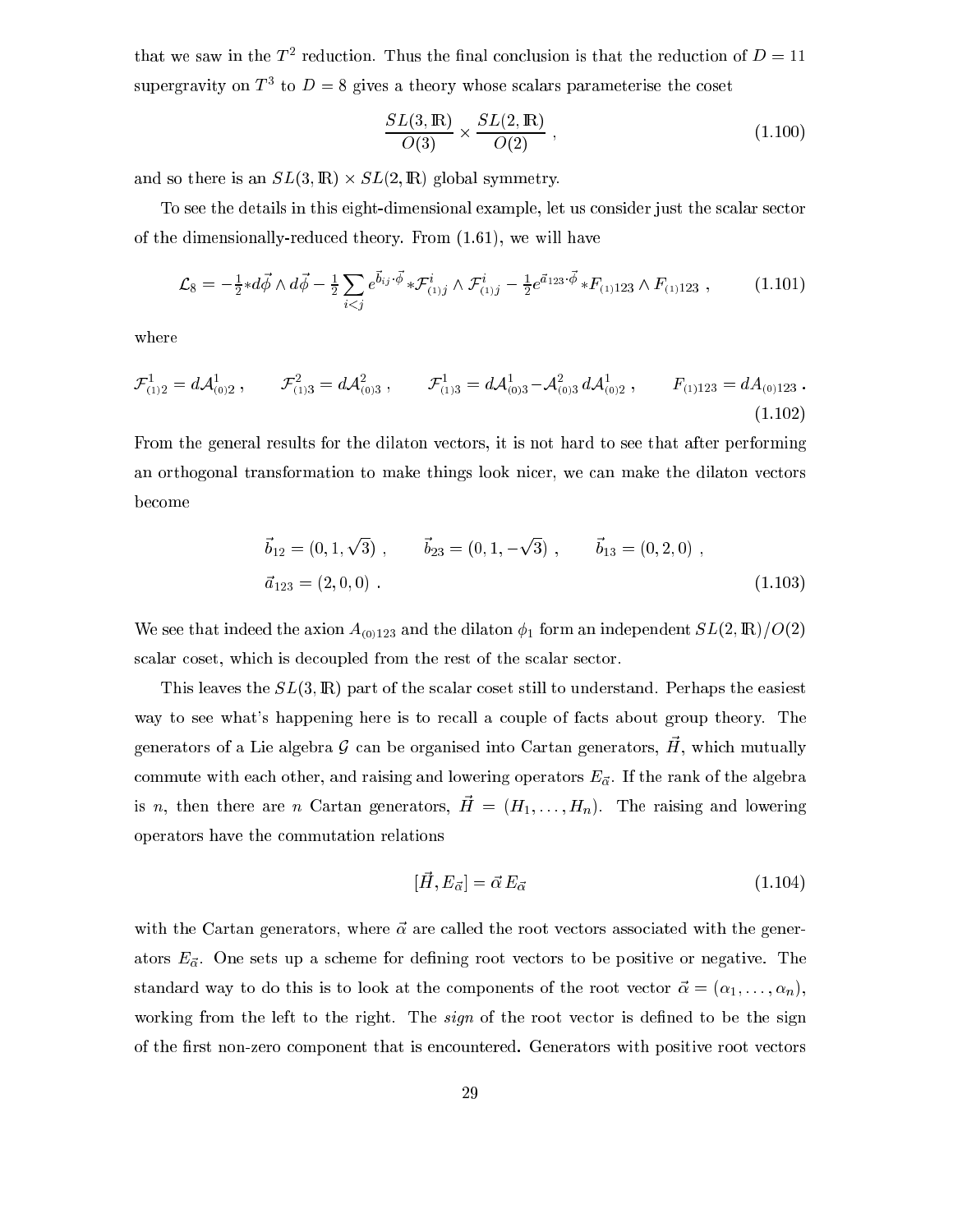are alled raising operators, and those with negative roots are alled lowering operators. It is easily seen from (1.104) that if the commutator of two non-zero-root generators  $E_{\vec{\alpha}}$  and  $E_{\vec{\beta}}$  is non-vanishing, then it will be a generator with root vector  $\alpha + \rho$ . Thus in general we have

$$
[E_{\vec{\alpha}}, E_{\vec{\beta}}] = N(\alpha, \beta) E_{\vec{\alpha} + \vec{\beta}} , \qquad (1.105)
$$

for some constant (possibly zero)  $N(\alpha, \beta)$ .

The classification of all the possible Lie algebras is quite straightforward, but it is a lengthy business, and we shall not stray into it here. Suffice it to say that it turns out that the Lie algebras can be classified by classifying all the possible root systems, which means determining all the possible sets of roots that satisfy certain consistency requirements. In turn, these root systems can be characterised in terms of the *simple roots*. These are defined to be the subset of the positive roots that allow one to express any positive root in the system as a linear combination of the simple roots with non-negative integer coefficients. One can show that the number of simple roots is equal to the rank of the algebra. In other words, there are as many simple roots as there are omponents to the root ve
tors.

In the example of  $SL(2,\mathbb{R})$ , which has rank 1, we had the single Cartan generator H, and the single positive-root generator  $E_{+}$ , with the single-component "root vector" 2, as in (1.88). In general,  $SL(n + 1, \mathbb{R})$  has rank n, and so for  $SL(3, \mathbb{R})$  we have rank 2. Thus we expect two Cartan generators H, and 2-component root vectors. In fact this is just what we are seeing in our eight-dimensional scalar Lagrangian. Forgetting now about the  $SL(2,\mathbb{R})$ part, which, as we have seen, factors off from the rest, we have two dilatons  $\vec{\phi} = (\phi_2, \phi_3)$ , and 2omponent dilaton ve
tors

$$
\vec{b}_{12} = (1, \sqrt{3}), \qquad \vec{b}_{23} = (1, -\sqrt{3}), \qquad \vec{b}_{13} = (2, 0). \tag{1.106}
$$

(These follow from  $(1.103)$  by dropping the first component of each dilaton vector; i.e. the component associated with the decoupled  $\partial D(z, \mu)$  part.) We can recognise the  $v_{ij}$  dilaton vectors as the positive roots of  $\partial L(0, \mu t)$ , with  $\sigma_{12}$  and  $\sigma_{23}$  as the two simple roots, and  $v_{13} = v_{12} + v_{23}$ . We may introduce positive-root generators  $E_i$ <sup>3</sup>, denned for  $i < j$ , associated with the root-vectors  $v_{ij}$ , and Cartan generators H, with the commutation relations

$$
[\vec{H}, E_i{}^j] = \vec{b}_{ij} E_i{}^j , \qquad [E_i{}^j, E_k{}^{\ell}] = \delta_k^j E_i{}^{\ell} - \delta_i^{\ell} E_k{}^j . \qquad (1.107)
$$

Observe that the only non-zero ommutator among the positive-root generators here is  $|E_1, E_2| = E_1$ .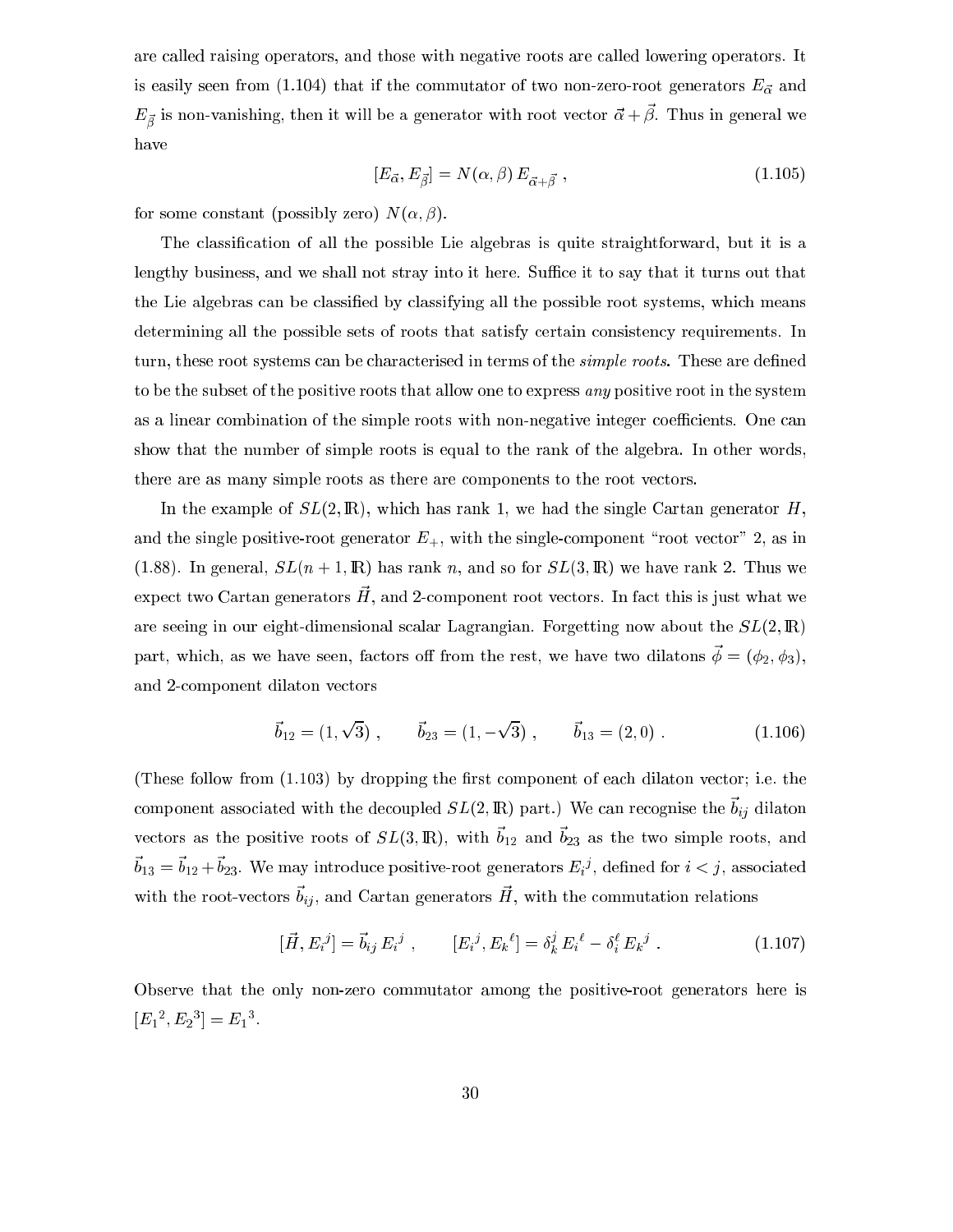One can represent the various generators here in terms of  $3 \times 3$  matrices. For  $E_i^{\sigma}$ , we define it to be the matrix with zeroes everywhere except for a 1 at the position of row i and column  $j$ , and so

$$
E_1^2 = \begin{pmatrix} 0 & 1 & 0 \\ 0 & 0 & 0 \\ 0 & 0 & 0 \end{pmatrix} , \qquad E_2^3 = \begin{pmatrix} 0 & 0 & 0 \\ 0 & 0 & 1 \\ 0 & 0 & 0 \end{pmatrix} , \qquad E_1^3 = \begin{pmatrix} 0 & 0 & 1 \\ 0 & 0 & 0 \\ 0 & 0 & 0 \end{pmatrix} . \tag{1.108}
$$

The two Cartan generators  $\vec{H} = (H_1, H_2)$  are then diagonal, with

$$
H_1 = \text{diag}(1, 0, -1) , \qquad H_2 = \frac{1}{\sqrt{3}} \text{diag}(1, -2, 1) . \qquad (1.109)
$$

The strategy for constructing the  $SL(3,\mathbb{R})/O(3)$  coset Lagrangian is now to follow the same path that we used for  $SL(2,\mathbb{R})$ . We write down a coset representative V, by exponentiating the Cartan and positive-root generators of  $SL(3,\mathbb{R})$ , with the dilatons and axions as coefficients. We do this in the following way:

$$
\mathcal{V} = e^{\frac{1}{2}\vec{\phi} \cdot \vec{H}} e^{\mathcal{A}_{(0)3}^2 E_2{}^3} e^{\mathcal{A}_{(0)3}^1 E_1{}^3} e^{\mathcal{A}_{(0)2}^1 E_1{}^2} \,. \tag{1.110}
$$

Note that there are obviously many different ways that one could organise this exponentiation; here, we exponentiate ea
h generator separately, and then multiply the results together. An alternative would be to exponentiate the sum of generators times fields. This would, in general, give a slightly different expression for  $\mathcal V$ , since if A and B are two matrices that do not commute, then  $e^+e^- \neq e^-$  . (One can use the Baker-Campbell-Hausdorf formula to relate them.) The different possibilities correspond to making different choices for exactly how to parameterise points in the coset space, and eventually one choice is related to any other by making redefinitions of the fields. Thus any choice is equally as "good" as any other. The hoi
e we are making here happens to be onvenient, be
ause it happens to correspond exactly to the choice of field variables in our eight-dimensional Lagrangian.

It is not hard to establish that with the coset representative  $\mathcal V$  defined as in (1.110) above, one has

$$
d\mathcal{V}\mathcal{V}^{-1} = \frac{1}{2}d\vec{\phi}\cdot\vec{H} + \sum_{i
$$

where the 1-form held strengths  ${\cal F}_{(1)j}$  are given in (1.102). In particular, the transgression term in  $r_{(1)3}^-$  comes from the fact that the commutator of  $E_1^-$  and  $E_2^-$  is non-zero, as given in (1.107). (One needs to use the following matrix relations in order to derive the result:

$$
de^{X} e^{-X} = dX + \frac{1}{2}[X, dX] + \frac{1}{6}[X, [X, dX]] + \cdots ,
$$
  
\n
$$
e^{X} Y e^{-X} = Y + [X, Y] + \frac{1}{2}[X, [X, Y]] + \cdots .
$$
\n(1.112)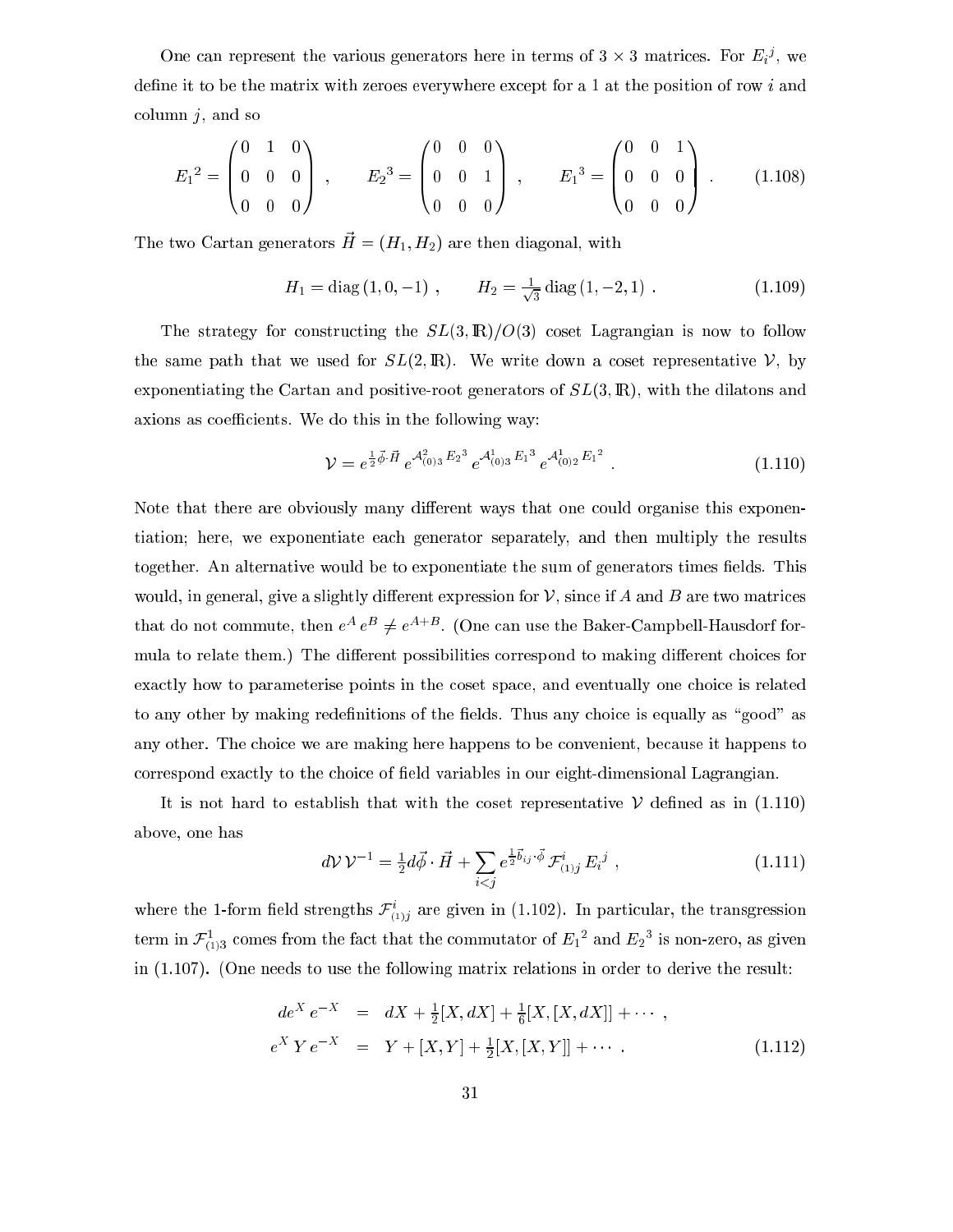Only the first couple of terms in these expansions are ever needed, since the multiple commutators of positive-root generators rapidly expire.)

It is also straightforward to calculate  $\mathcal{M} = V - V$ , and hence the Lagrangian

$$
\mathcal{L} = \frac{1}{4} \text{tr} \left( \partial \mathcal{M}^{-1} \, \partial \mathcal{M} \right) \,. \tag{1.113}
$$

(In pra
ti
e, Mathemati
a is handy for this sort of al
ulation.) After a little algebra, one finds that it is given by

$$
\mathcal{L} = -\frac{1}{2} * d\vec{\phi} \wedge d\vec{\phi} - \frac{1}{2} \sum_{i < j} e^{\vec{b}_{ij} \cdot \vec{\phi}} * \mathcal{F}_{(1)j}^i \wedge \mathcal{F}_{(1)j}^i \,. \tag{1.114}
$$

In other words, we have succeeded in writing the part of the eight-dimensional scalar Lagrangian (1.101) in a manifestly  $SL(3,\mathbb{R})$ -invariant fashion.

To make the  $SL(3,\mathbb{R})$  symmetry fully explicit, we should really repeat the steps that we followed in the case of the  $SL(2,\mathbb{R})$  example. Namely, we should consider a general global  $SL(3,\mathbb{R})$  transformation  $\Lambda$  acting via right-multiplication on the coset representative V. This will in general take us out of the upper-triangular gauge of (1.110), and so we should then show that there exists a local, field-dependent, compensating  $O(3)$  transformation  $O$ , su
h that

$$
\mathcal{V}' = \mathcal{O} \mathcal{V} \Lambda \tag{1.115}
$$

is back in the upper-triangular gauge. This means that one can then interpret  $\nu$ ,  $\it{va}$  the definition  $(1.110)$ , as the coset representative for a different point in the coset manifold, corresponding to the transformed neids with primes on them. The matrix  $\mathcal{M} = V_+ V_$ that is used to construct the scalar Lagrangian (1.113) then transforms nicely as  $M \rightarrow$  $\mathcal{M}' = \Lambda^T \mathcal{M} \Lambda$ , hence implying the invariance of the Lagrangian under global  $SL(3,\mathbb{R})$ transformations.

In this particular case, it is perfectly possible to do this calculation explicitly, and to exhibit the required  $O(3)$  compensator (again, Mathematica can be handy here). However, it is lear that in more ompli
ated examples it would be
ome in
reasingly burdensome to construct the compensator  $\mathcal{O}$ . Furthermore, we don't actually really need to know what it is; all we really need is to know that it exists. Luckily, there is a general theorem in the theory of Lie algebras, which does the job for us. It is known as the Iwasawa Decomposition, and it goes as follows. The claim is that every element  $g$  in the Lie group  $G$  obtained by exponentiating the Lie algebra  $\mathcal G$  can be uniquely expressed as the following product:

$$
g = g_K g_H g_N \tag{1.116}
$$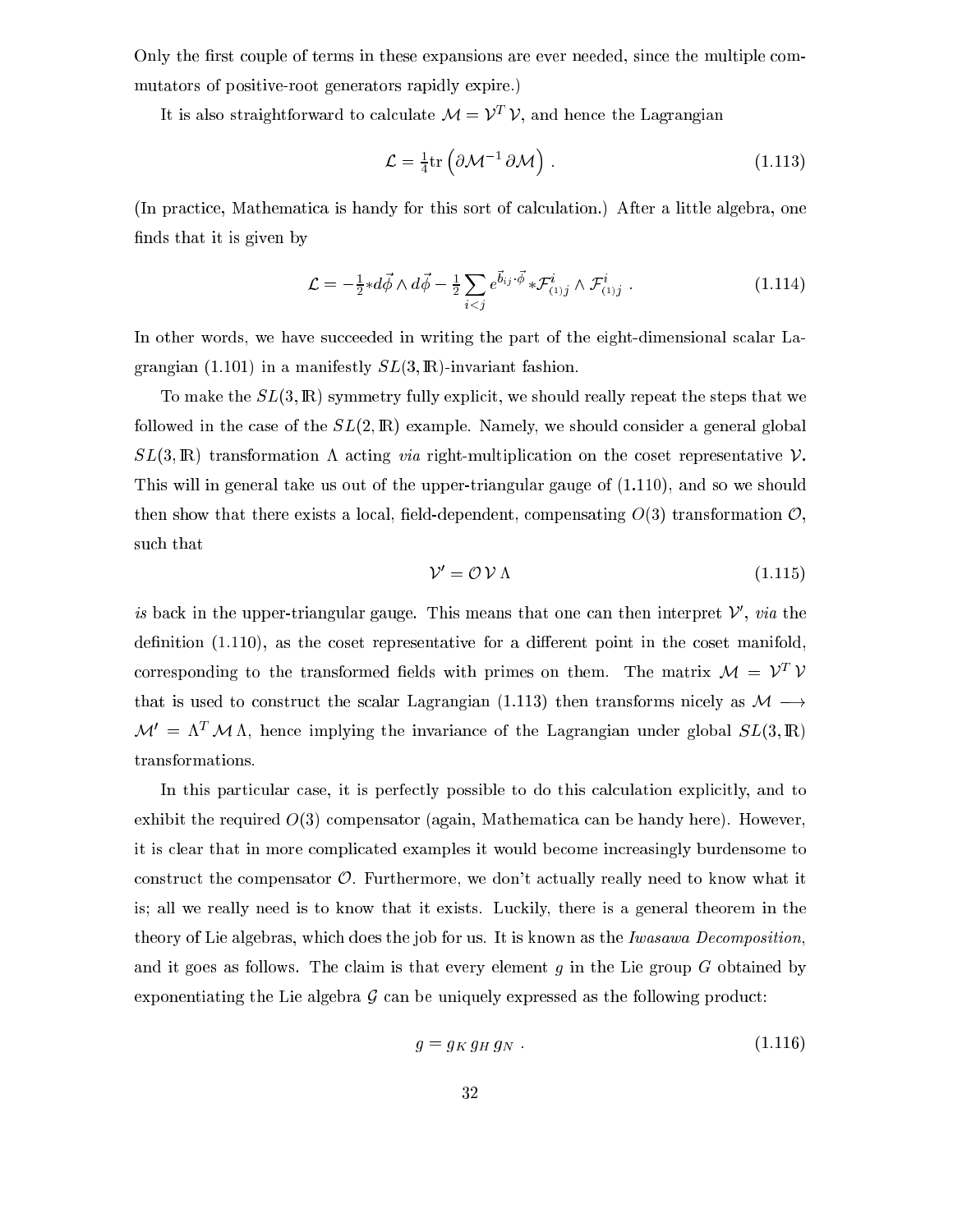Here  $g_K$  is in the maximal compact subgroup K of G,  $g_H$  is in the Cartan subalgebra of G, and  $g_N$  is in the exponentiation of the positive-root part of the algebra  $g$ .

This is precisely what is needed for the discussion of the cosets that arise in these supergravity reductions. Our coset representative  $\nu$  is constructed by exponentiating the Cartan generators, and the full set of positive-root generators (see  $(1.90)$  for  $SL(2,\mathbb{R})$ , and  $(1.110)$  for  $SL(3,\mathbb{R})$ ). Thus our coset representative is written as  $\mathcal{V} = g_H g_N$ . Now, we act by right-multiplication with a general group element  $\Lambda$  in G. This means that  $\mathcal{V}\Lambda$  is some element of the group  $G$ . Now, we invoke the Iwasawa decomposition  $(1.116)$ , which tells us that we must be able to write the group element  $V \Lambda$  in the form  $q_K V$ , where  $V$  itself is of the form  $g_H^{} \, g_N^{}$ . This does what we wanted; it assures us that there exists a way of pulling out an element  $\mathcal O$  of the maximal compact subgroup K of G on the left-hand side, such that we can write  $\nu$   $\Lambda$  as  $\cup$   $\nu$  .

We are now in a position to proceed to the lower-dimensional theories obtained by compactifying eleven-dimensional supergravity on torii of higher dimensions. We can benefit from the lessons of the previous examples, and home in directly on the key points. Let us first, for reasons that will become clear later, consider the cases where the *n*-torus has  $n \leq 5$ , meaning that we end up in dimensions =  $11 - n \ge 6$ . The full set of axionic scalars will be  $\mathcal{A}_{(0)}$  and  $A_{(0)}i_{jk}$  in each dimension. From our T  $^{\circ}$  and T  $^{\circ}$  examples, we have seen that the dilaton vectors  $v_{ij}$  and  $u_{ijk}$  for these axions form the positive roots of a Lie algebra, and that by exponentiating the associated positive-root generators, with the axions as coefficients, and exponentiating the Cartan generators, with the dilatons as coefficients, we constructed a coset representative V for  $G/K$ , where G is the Lie group associated with the Lie algebra, and  $K$  is its maximal compact subgroup.

How do we identify what the group  $G$  is in each dimension? If we can identify the subset of the dilaton ve
tors that orresponds to the simple roots of the Lie algebra then we will have solved the problem. But this is easy; we just need to find what subset of the dilaton vectors  $v_{ij}$  and  $u_{ijk}$  allows us to express all of the dilaton vectors as finear combinations of the simple roots, with non-negative integer coefficients. The answer is very straightforward; the simple roots are given by

$$
\vec{b}_{i,i+1} \text{, for } 1 \le i \le n-1 \text{, and } \vec{a}_{123} \text{.} \tag{1.117}
$$

To check that this is correct, it is only necessary to look at the results in  $(1.63)-(1.65)$ . It

<sup>-</sup>Actually, as we shall see later, this statement of the Iwasawa decomposition is appropriate only in the rather special circumstance we have here, where  $G$  is maximally non-compact. We shall give a more general statement later.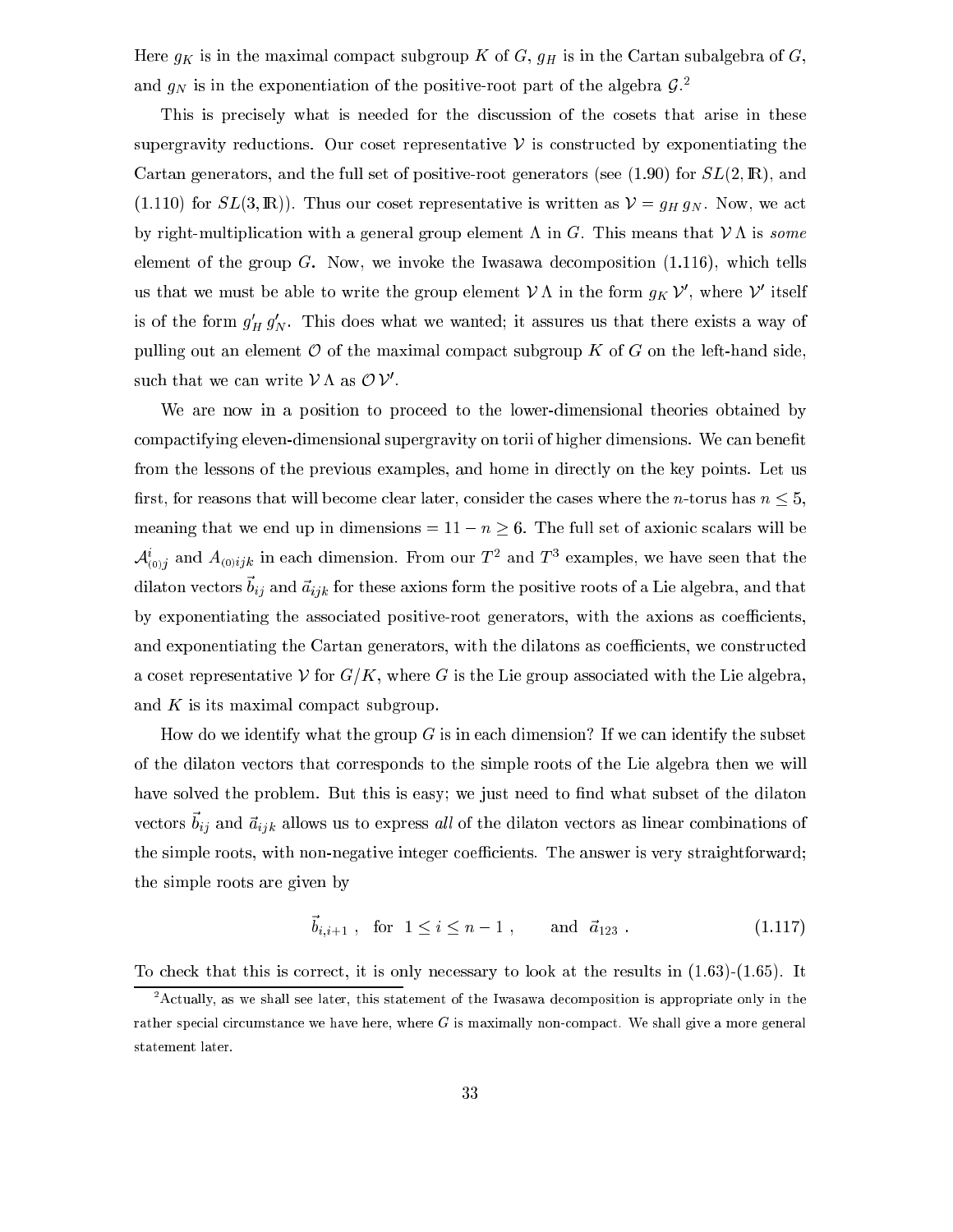is mannest from the fact that  $v_{ij} = -f_i + f_j$  that any  $v_{ij}$  can be expressed as multiples of  $v_{i,i+1}$ , with non-negative integer coefficients. It is also crear that by adding appropriate integer multiples of the  $v_{i,i+1}$  to  $a_{123}$ , an of the  $a_{ijk}$  can be constructed.

Having found the simple roots, it is easy to determine what the Lie algebra is. All the Lie algebras are classified in terms of their Dynkin diagrams, which encode the information about the lengths of the simple roots, and the angles between them. The notation is as follows. The angle between any two simple roots can be only one out of four possibilities, namely 90, 120, 135 or 150 degrees. The simple roots are denoted by dots in the Dynkin diagram, and the angle between two roots is indicated by the number of lines joining the orresponding dots. The rule is no line, 1 line, 2 lines or 3 lines, orresponding to 90, 120, 135 or 150 degrees. The lengths of the simple roots are either all equal (su
h groups are called  $\{\text{simply} \text{ } \text{laced}\}$ , or they have exactly two different lengths, in groups that are called, unimaginatively, non-simply-laced. In this latter case, the dots in the Dynkin diagram are filled-in to denote the shorter roots, and unfilled for the longer roots. In our case, it turns out that the roots are all of the same length. From the expressions in (1.64), it is easily seen that our simple roots are characterised by the Dynkin diagram

~ b12 ~ b23 ~ b34 ~ b45 ~ b56 ~ b67 ~ b78 <sup>j</sup> ~a123

This diagram is telling us that all the angles that are not 90 degrees are 120 degrees, and that all the simple roots have equal lengths. The understanding is that in a given dimension  $D = 11 - n$ , only those dilaton vectors which are defined for  $i \leq n$  arise. Those familiar with group theory and Dynkin diagrams will be able to re
ognise the diagrams for the various *n* various as follows. For  $n = 2$ , we have just  $v_{12}$ , and the algebra is  $\mathcal{D}L(2, \mu\nu)$ . For  $n = 3$ , we have  $(0.2, 0.23, 0.012)$ , and the algebra is  $\partial L(3, \mu\nu) \wedge \partial L(2, \mu\nu)$ . These are the two cases that we have already studied in detail. For  $n = 4$ , we have  $(v_12, v_{23}, v_{34}, a_{123})$ , and the Dynkin diagram is that or  $\partial D(0, \mu t)$ . For  $n = 0$ , we have  $(v_{12}, v_{23}, v_{34}, v_{45}, a_{123})$ , and the Dynkin diagram is that of  $D_5$ , or  $O(5,5)$ . We shall postpone the discussion of  $n \geq 6$  for a while.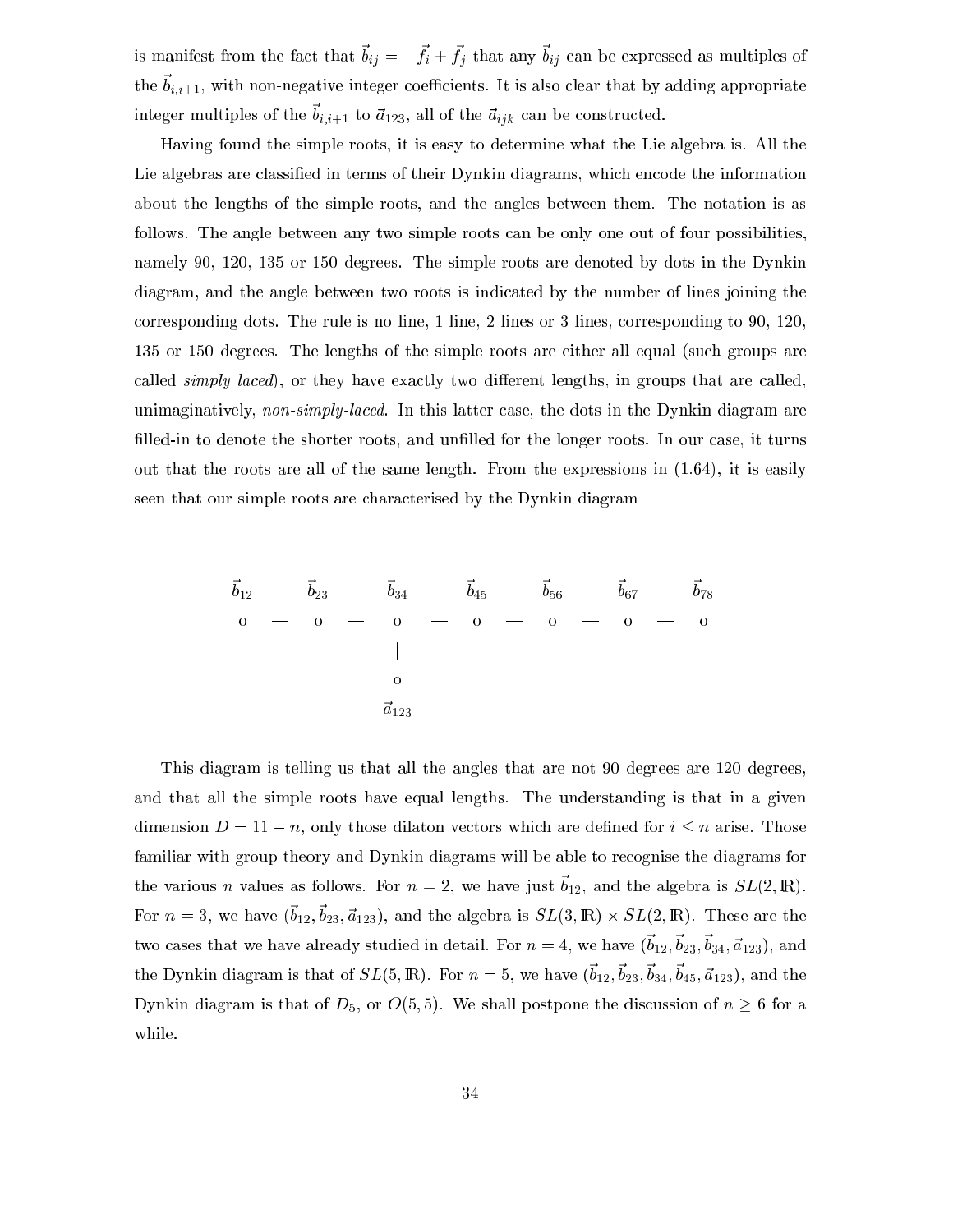From our previous discussion of the  $1^-$  and  $1^+$  reductions, we expect now that we should introduce the appropriate positive-root generators associated with each of the dilaton vectors  $v_{ij}$  and  $u_{ijk}$ . For the  $v_{ij}$ , we just use the same notation as before, with generators  $E_i$ <sup>3</sup>, except that now the range of the i and j indices is extended to  $1 \leq i \leq j \leq n$ . For the  $a_{ijk}$ , we introduce generators  $E^j$  . The commutation relations for these, and the Cartan generators *n*, will be

$$
[\vec{H}, E_i{}^j] = \vec{b}_{ij} E_i{}^j , \qquad [\vec{H}, E^{ijk}] = \vec{a}_{ijk} E^{ijk} \qquad \text{no sum} \tag{1.118}
$$

$$
[E_i{}^j, E_k{}^l] = \delta_k^j E_i{}^l - \delta_i^l E_k{}^j , \qquad (1.119)
$$

$$
[E_{\ell}^{m}, E^{ijk},] = -3\delta_{\ell}^{[i} E^{|m|jk]}, \qquad (1.120)
$$

$$
[E^{ijk}, E^{\ell mn}] = 0 \t\t(1.121)
$$

we can recognise the commutation relations for the  $\pi$  and the  $E_i^*$  as being precisely those of the Lie algebra  $SL(n,\mathbb{R})$ . This is reasonable on two counts. Firstly, since these are the generators associated with the fields coming from the reduction of pure gravity, namely  $\varphi$  and  $\mathcal{A}_{(0)}$ ;, we already expected to find a  $GL(n, \mathbb{R})$  symmetry after reduction on the *n*torus. (One never really sees the extra IR fa
tor of GL(n; IR) IR-SL(n; IR) in the Dynkin diagrams; it is asso
iated with the fa
t that there is one extra Cartan generator over and above the  $(n-1)$  that are needed for  $SL(n, \mathbb{R})$ .) Another way of seeing why this  $SL(n, \mathbb{R})$ subgroup is reasonable is by looking at the Dynkin diagram above; if we delete the simple root  $a_{123}$ , then the remaining simple roots  $v_{i,i+1}$  ao indeed precisely give us the Dynkin diagram of  $SL(n,\mathbb{R})$ .

The extra commutation relations involving  $E^{ijk}$  extend the algebras from  $SL(n, \mathbb{R})$  to the larger ones discussed above. Thus in addition to the  $D = 9$  and  $D = 8$  cases discussed previously, in  $D = 7$  we will have the scalar coset  $SL(5, \mathbb{R})/O(5)$ , and in  $D = 6$  we will have O(5; 5)=(O(5) - O(5)). In ea
h ase, in a

ordan
e with our dis
ussion of the Iwasawa decomposition, the denominator group in the coset is the maximal compact subgroup of the numerator. The coset representatives in all cases  $n \leq 5$  are constructed as follows:

$$
\mathcal{V} = e^{\frac{1}{2}\vec{\phi}\cdot\vec{H}} \left( \prod_{i < j} e^{\mathcal{A}_{(0)j}^i E_i^j} \right) \exp \left( \sum_{i < j < k} A_{(0)ijk} E^{ijk} \right), \tag{1.122}
$$

where the ordering of terms is anti-lexigraphical, i.e.  $\cdots$  (24)(23) $\cdots$  (14)(13)(12), in the product. With this specific way of organising the exponentiation, it turns out that, with the ommutation relations given above, one has

$$
d\mathcal{V}\mathcal{V}^{-1} = \frac{1}{2}d\vec{\phi}\cdot\vec{H} + \sum_{i
$$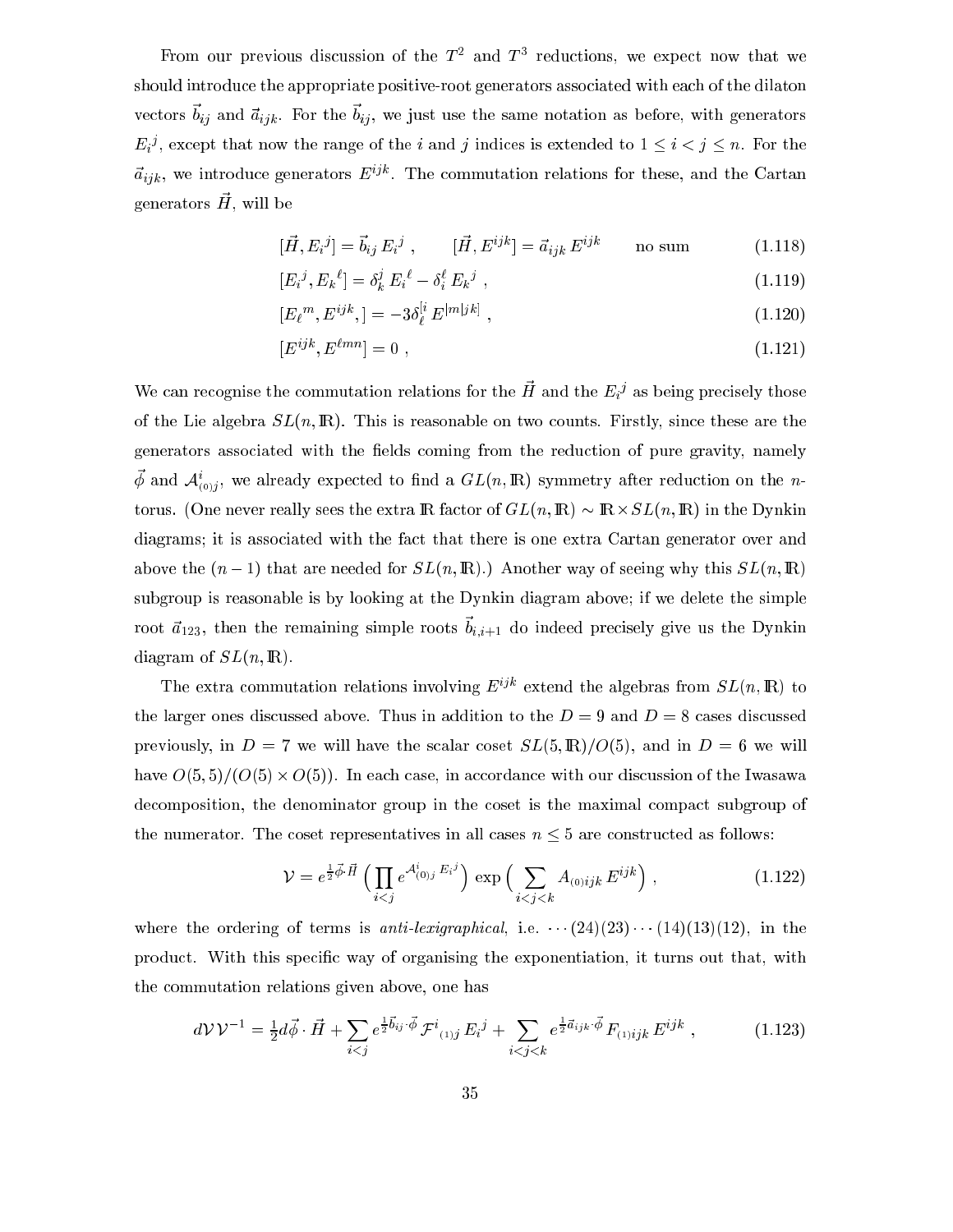where the various 1-form field strengths, with all their transgression terms, are precisely as given in equation  $(1.68)$ . (It is quite an involved calculation to show this!) In all the cases with  $n \leq 5$ , one can denne the matrix  $\mathcal{M} = V \quad V$ , and it will follow that the scalar Lagrangian can be written as  $\mathcal{L} = \frac{1}{4} \text{tr}(\partial \mathcal{M}^{-1} \partial \mathcal{M}).$ 

## 1.6 Scalar cosets in  $D = 5, 4$  and 3

Aficionados of group theory will easily recognise that if we consider the cases  $n = 6, 7$ and 8, corresponding to reductions to  $D = 5$ , 4 and 3 dimensions, the Dynkin diagrams above will be those of the exceptional groups  $E_6$ ,  $E_7$  and  $E_8$ . One does not need to be mu
h of an a
ionado, however, to see that as things stand, there is something wrong with the counting of neigs. After reduction on an n torus there will be  $\frac{1}{2}n(n-1)$  axions  $A_{(0)}^{\dagger}$ ; and  $\frac{1}{6}n(n-1)(n-2)$  axions  $A_{(0)}ijk$ . For  $n = (2,3,4,5,6,7,8)$ , we therefore have  $(1, 4, 10, 20, 35, 56, 84)$  axions in total. On the other hand, the numbers of positive roots for the groups indicated by the Dynkin diagrams above are  $(1, 4, 10, 20, 36, 63, 120)$ . Thus the discrepancies set in at  $n = 6$  and above. We appear to be missing some axionic scalar fields.

Consider first the situation where this arises, when  $n = 6$ , implying that we have dimensionally reduced the  $D = 11$  theory to  $D = 5$ . From the counting above, we are missing one axion. The explanation for where it omes from is in fa
t quite simple. Re
all that among the fields in the reduced theory is the 3-form potential  $A_{(3)}$ , with its 4-form field strength  $F_{(4)}$ . Now, in  $D=5$ , if we take the Hodge dual of a 4-form field strength, we get a 1-form, and this can be interpreted as the field strength for a 0-form potential, or axion. This is the sour
e of our missing axion.

Before looking at this in more detail, let's just check the counting for remaining two cases. When  $n = 7$ , we have reduced the theory to  $D = 4$ , and in this case it is 2-form potentials that dualise into axions. The 2-form potentials are  $A_{(2)i}$ , and so when  $n = 7$ there are seven of them. This is precisely the discrepancy that we noted in the previous paragraph. Finally, when  $n = 8$  we have a reduction to  $D = 3$ , and in this case it is 1-form potentials that are qual to axions. The relevant potentials are  $A_{(1)ij}$  and  $A_{(1)}$ , of which there are  $28 + 8 = 36$  when  $n = 8$ . Again, this exactly resolves the discrepancy noted in the previous paragraph.

Now, back to  $D = 5$ . As usual, we shall concentrate just on the scalar sector, since this governs the global symmetry of the entire theory. Now, of course, we must include the 3-form potential too, sin
e we are about to dualise it to obtain the \missing" axion. In fact, to start with, we may consider just those terms in the five-dimensional Lagrangian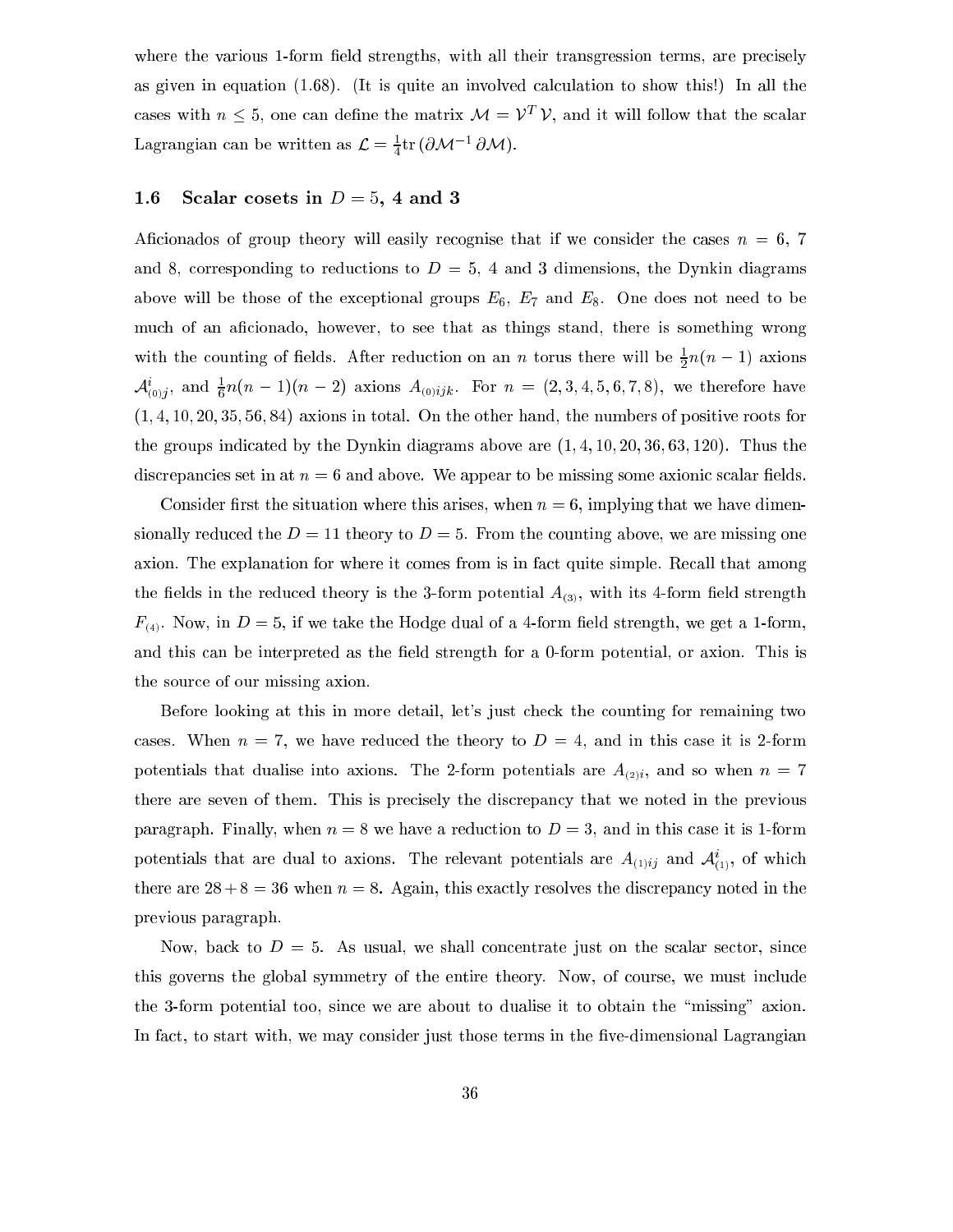that involve the 3-form potential. From the general results in (1.61) and the asso
iated formulae, we an see that the relevant terms are

$$
\mathcal{L}(F_{(4)}) = -\frac{1}{2}e^{\vec{a}\cdot\vec{\phi}} * F_{(4)} \wedge F_{(4)} - \frac{1}{72}A_{(0)ijk}dA_{(0)lmn} \wedge F_{(4)} \epsilon^{ijklmn} , \qquad (1.124)
$$

where  $F_{(4)} = dA_{(3)}$ . In the process of dualisation, the rôle of the Bianchi identity, which is  $dF_{(4)} = 0$  here, is interchanged with the role of the field equation. The easiest way to achieve this is to treat  $F_{(4)}$  as a fundamental field in its own right, and impose its Bianchi identity by adding the term  $-\chi dF_{(4)}$  to the Lagrangian, where we have introduced the field  $\chi$  as a Lagrange multiplier. Thus we consider

$$
\mathcal{L}(F_{(4)})' = -\frac{1}{2}e^{\vec{a}\cdot\vec{\phi}} * F_{(4)} \wedge F_{(4)} - \frac{1}{72}A_{(0)ijk}dA_{(0)lmn} \wedge F_{(4)}\,\epsilon^{ijklmn} - \chi\,dF_{(4)}\;.\tag{1.125}
$$

Clearly, the variation of this with respect to  $\chi$  gives the required Bianchi identity. We note that  $F_{(4)}$ , which is now treated as a fundamental field, has a purely algebraic equation of motion. Varying  $\mathcal{L}(F_{(4)})$  with respect to  $F_{(4)}$ , we get the equation of motion

$$
e^{\vec{a}\cdot\vec{\phi}} * F_{(4)} = d\chi - \frac{1}{72}A_{(0)ijk} dA_{(0) \ell mn} \epsilon^{ijk\ell mn} . \qquad (1.126)
$$

We may define this right-hand side as our new 1-form field strength,; let us call it  $G_{(1)}$ :

$$
G_{(1)} \equiv d\chi - \frac{1}{72} A_{(0)ijk} dA_{(0)lmn} \epsilon^{ijklmn} . \qquad (1.127)
$$

Thus we have  $F_{(4)} = e^{-u \cdot \varphi} * G_{(1)}$ . Substituting this back into the Lagrangian (which is ahowed, since it is a purely algebraic, non-differential equation), we find that  $\mathcal{L}(F_{(4)})$  has be
ome

$$
\mathcal{L}(F_{(4)})' = -\frac{1}{2}e^{-\vec{a}\cdot\vec{\phi}} * G_{(1)} \wedge G_{(1)} . \qquad (1.128)
$$

In other words, we have successfully dualised the potential  $A_{(3)}$ , with field strength  $F_{(4)} =$  $dA_{(3)}$ , and replaced it with the axion  $\chi$ , whose field strength  $G_{(1)}$  is given in (1.127). Note that its dilaton vector,  $-\vec{a}$ , is the negative of the dilaton vector  $\vec{a}$  of the field prior to dualisation. This sign reversal always occurs in any dualisation. Notice that one effect of the dualisation is that the  $FFA$  term in the Lagrangian  $(1.124)$  has migrated to become a transgression term in the definition of the new dualised field strength  $G_{(1)}$  in (1.127). This interchange between FFA terms and transgression terms is a general feature in any dualisation.

Having found the missing axion, we must now onsider the algebra, and the onstru
tion of the oset representative V. We need one more generator, over and above the usual Cartan generators H= and positive-root generators  $E_i{}^j$  and  $E_j{}^{j*}$  . In fact we are missing one further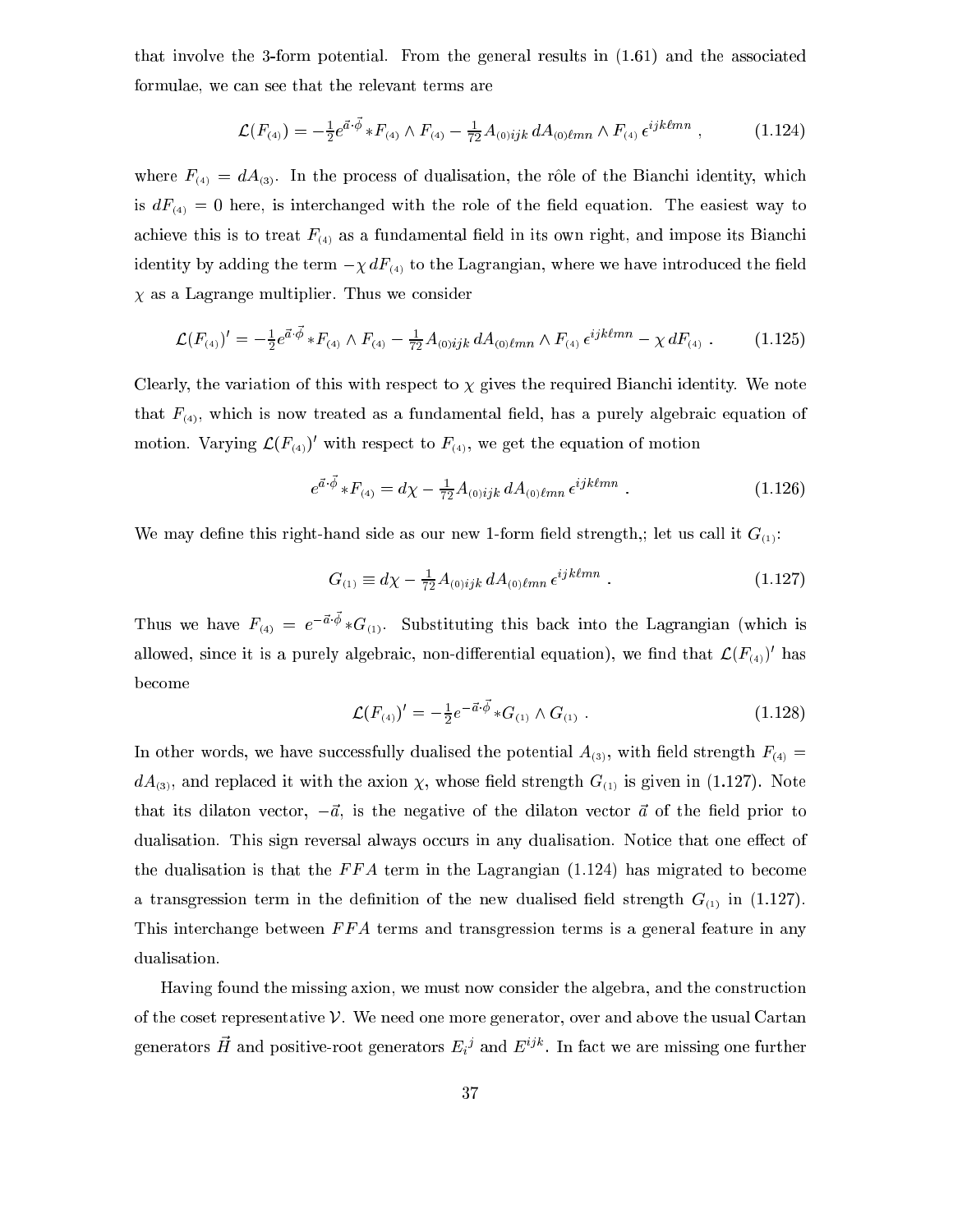positive-root generator, in this  $D = 5$  example; let us call it J. It satisfies the following commutation relations, which extend the set given already in equations  $(1.118)-(1.121)$ :

$$
[\vec{H}, J] = -\vec{a} J , [E_i{}^j, J] = 0 , [E^{ijk}, J] = 0 ,
$$
  

$$
[E^{ijk}, E^{\ell mn}] = -\epsilon^{ijk\ell mn} J .
$$
 (1.129)

The last commutator here is a reflection of the fact that in  $D = 5$ , the sum of dilaton vectors  $\vec{a}_{ijk} + \vec{a}_{\ell mn}$ , when  $i, j, k, \ell, m, n$  are all different, is equal to  $-\vec{a}$ , as can be seen from (1.62) and (1.65). Note that this depends crucially on a specific feature of reduction on a torus of dimension 6, since then we have that  $\vec{a}_{ijk} + \vec{a}_{\ell mn} = \sum_i f_i - 2\vec{g}$  since all of  $i, j, k, \ell, m, n$  are different, and hence this equals  $\vec{g}$ .

The coset representative is now constructed as follows:

$$
\mathcal{V} = e^{\frac{1}{2}\vec{\phi} \cdot \vec{H}} \left( \prod_{i < j} e^{\mathcal{A}_{(0)j}^i E_i^j} \right) \exp \left( \sum_{i < j < k} A_{(0)ijk} E^{ijk} \right) e^{\chi J} \tag{1.130}
$$

After some algebra, one can show that now we have

$$
d\mathcal{V}\mathcal{V}^{-1} = \frac{1}{2}d\vec{\phi}\cdot\vec{H} + \sum_{i
$$

where the 1-form held strengths  ${\cal F}_{(1)j}$  and  ${\cal F}_{(1)ijk}$  are given in (1.68), and  ${\cal G}_{(1)}$  is given in  $(1.127)$ . As in the previous examples, the transgression terms in all the field strengths come out to be pre
isely orre
t, and arise from the various non-vanishing ommutators among the positive-root generators.

From the previous general discussion, we can expect that the coset representative  $\nu$  can be used to construct an  $E_6$ -invariant scalar Lagrangian, and that this will be the Lagrangian of the scalar sector of  $D = 11$  supergravity reduced on T  $\cdot$  . In particular, we can act on  $\nu$ from the right with a global  $E_6$  transformation  $\Lambda$ , and then the Iwasawa decomposition theorem assures us that we can find a compensating field-dependent transformation  $\mathcal O$  that acts on the left, such that  $\mathcal{V}' = \mathcal{O} \mathcal{V} \Lambda$  is back in the "upper-triangular" gauge. In this case, the maximal compact subgroup of  $E_6$  is  $USp(8)$ , and so  $\mathcal O$  is a  $USp(8)$  matrix. Actually, a better name for the gauge is really the Borel gauge. The Borel subgroup of any Lie group is the subgroup generated by the positive-root generators and the Cartan generators. Obviously this is a subgroup, sin
e negative roots annot be generated by ommutation of non-negative ones. Sometimes, it is useful also to be able to talk of the *strict Borel subgroup*, defined to be the subgroup generated by the strictly-positive-root generators. In our cases, we obtain our coset representatives by exponentiating the entire Borel subalgebra, including the Cartan subalgebra.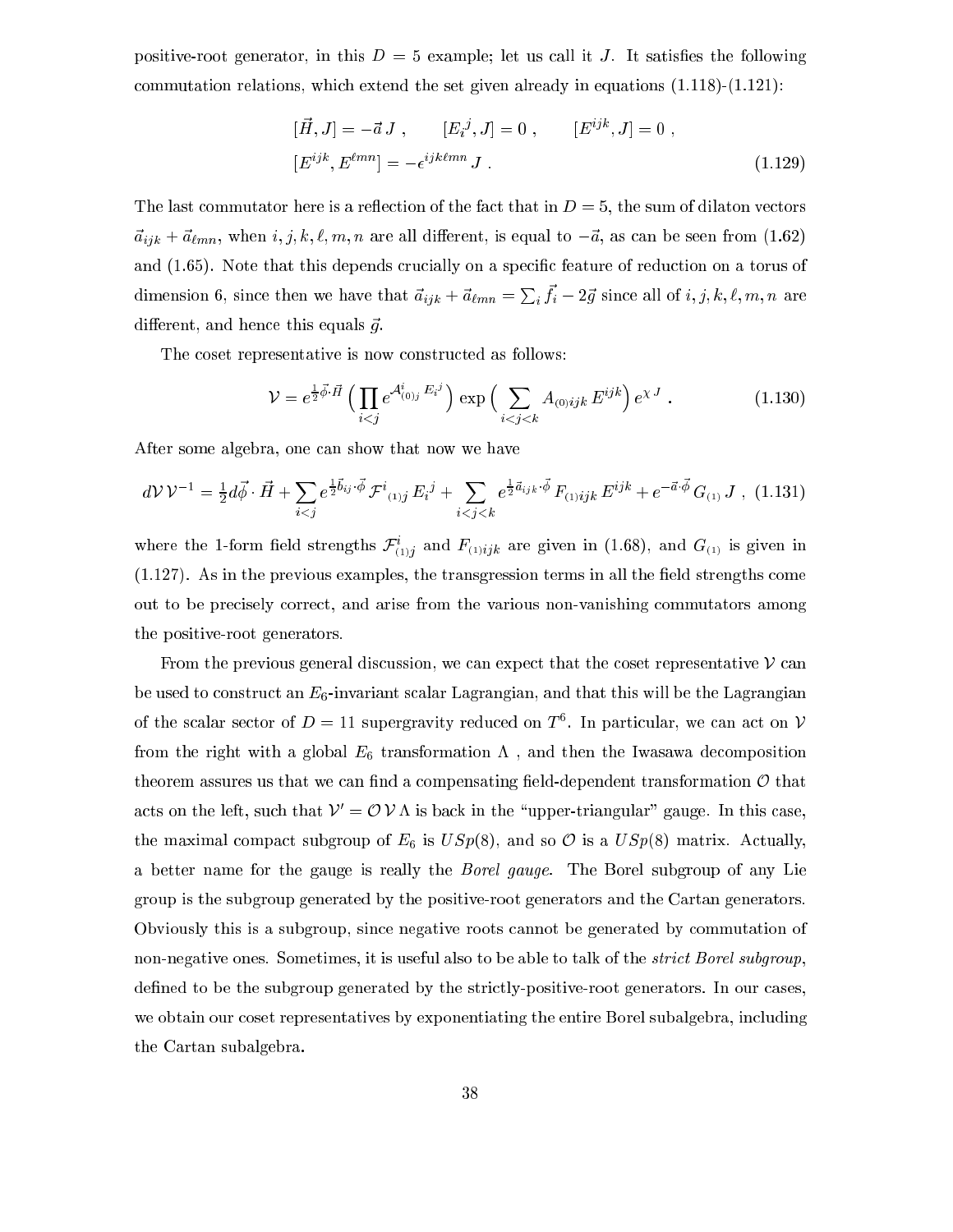Because the maximal compact subgroup in this  $E_6$  case is no longer orthogonal, the way in which the Lagrangian is constructed from the coset representative  $\nu$  is slightly different. In general, the construction is the following. One defines the so-called *Cartan involution*  $\tau$ , which has the effect of reversing the sign of every non-compact generator in the algebra  $G$ , while leaving the sign of every compact generator unchanged. If we denote the positiveroot generators, negative-root generators and Cartan generators by  $(\nu_{\vec{\alpha}}, \nu_{-\vec{\alpha}}, n)$ , where  $\vec{\alpha}$  ranges over all the positive roots, then for our algebras  $\tau$  effects the mapping

$$
\tau: \qquad (E_{\vec{\alpha}}, E_{-\vec{\alpha}}, \vec{H}) \longrightarrow (-E_{-\vec{\alpha}}, -E_{\vec{\alpha}}, -\vec{H}). \qquad (1.132)
$$

It should perhaps be remarked at this point that the groups that we are encountering in the toroidal compactifications of eleven-dimensional supergravity are somewhat special, in that they are always maximally non-compact. It is always the case, in any real group, that the generator combinations  $(E_{\alpha} - E_{-\alpha})$  are compact while the combinations  $(E_{\alpha} + E_{-\alpha})$ are non-compact. I finus if there are *i*v positive roots, then there are *i*v compact and *i*v nonompa
t generators formed from the non-zero roots.) But in our ase, we also have that all the Cartan generators are non-compact. Thus the group  $E_n$  that we encounter upon compactification on an *n*-torus is actually  $E_n$  in its maximally non-compact form, denoted by  $E_{n(+n)}$ . It has the n "extra" non-compact Cartan generators, in addition to the 50/50 split of compact/non-compact generators coming from the non-zero-root generators. We shall normally not bother with the extra annotation of the  $(+n)$  in the subscript, but its presen
e will be impli
it.

Getting back to the Cartan involution, we may use this to construct the required generalisation of the  $\mathcal{M} = \mathcal{V}^*$   $\nu$  construction that worked when the maximal compact subgroup was orthogonal. Thus we may denne a generalised transpose  $\Delta^+$  of a matrix  $\Delta$ , by

$$
X^{\#} \equiv \tau(X^{-1}) \tag{1.133}
$$

From the definition of  $\tau$ , and its action on the various generators, it is evident that  $X^{\mu}$  is nothing but  $\Lambda$  in cases where the compact generators give rise to an orthogonal group. If the compact generators form a unitary group, then  $X^{\#}$  will be  $X^{\#}$ . In the case of  $E_6,$ the maximal compact subgroup is  $USp(8)$ , which is the intersection of  $SU(8)$  and  $Sp(8)$ . A detailed discussion of the generalised transpose in this case would take us off into a

By the real form of a group, we mean that the Hermitean generators are all formed by taking  $\it real$ combinations of the raising and lowering operators, not complex ones. For example,  $SL(2,\mathbb{R})$  is the real form of  $A_1$ , since  $E_+ \pm E_-$  and H are Hermitean, whereas  $SU(2)$  is the complex form of  $A_1$ , since its Hermitean generators are the complex combinations  $\tau_1 = E_+ + E_-$ ,  $\tau_2 = i E_+ - i E_-$  and  $\tau_3 = H$ .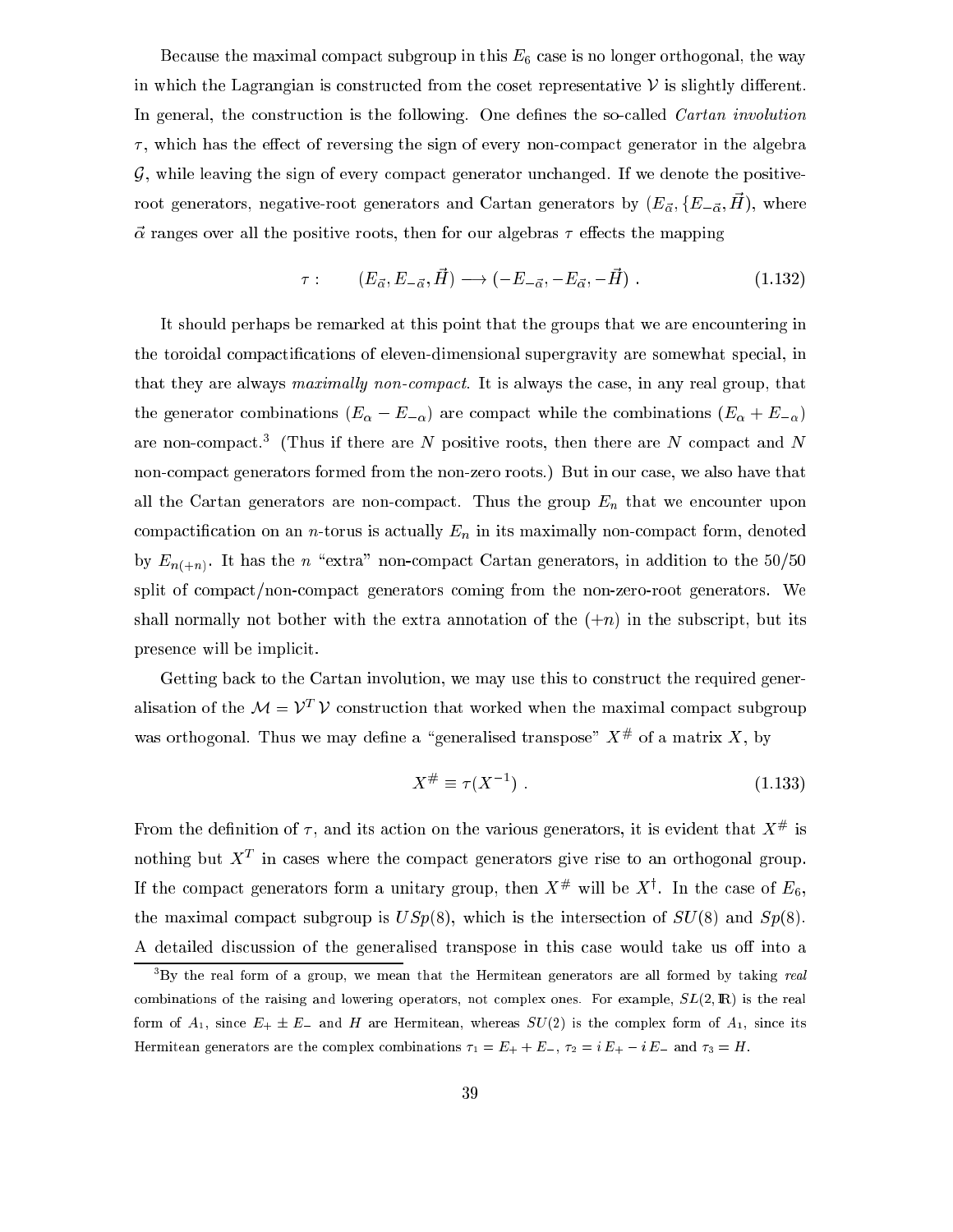digression about symplectic invariants, and is probably inappropriate here. Some further details can be found in  $[2]$ .

Suffice it to say that with the generalised transpose defined as above, the scalar Lagrangian in  $D = 5$  can now be written as

$$
\mathcal{L} = \frac{1}{4} \text{tr} \left( \partial \mathcal{M}^{-1} \, \partial \mathcal{M} \right) \,, \tag{1.134}
$$

where  $\mathcal{M} = \mathcal{V}^*$   $\mathcal{V}$ . The proof of the invariance under global  $E_6$  transformations is then essentially identi
al to that in the previous examples that we dis
ussed. Note that another way of writing the Lagrangian, which follows directly by substitution of  $\mathcal{M} = V^* V$  into  $(1.134)$ , is

$$
\mathcal{L} = -\frac{1}{2} \text{tr} \left( \partial \mathcal{V} \mathcal{V}^{-1} \left( \partial \mathcal{V} \mathcal{V}^{-1} \right)^{\#} + \partial \mathcal{V} \mathcal{V}^{-1} \left( \partial \mathcal{V} \mathcal{V}^{-1} \right) \right) . \tag{1.135}
$$

The stories for the compactifications of  $D = 11$  supergravity on T and T to  $D = 4$ and  $D=3$  proceed in a very similar manner. Full details can be found in [2]. As we already mentioned, in order to achieve the full  $E_7$  or  $E_8$  global symmetries one must dualise the seven 2-form potentials  $A_{(2)i}$  to 0-forms  $\chi^2$  in  $D = 4$ , whilst in  $D = 3$ , one must dualise the 28+8 1-form potentials  $A_{tij}$  and  $A_{(1)}$  to 0-forms  $\chi^{\beta}$  and  $\chi_i$  in  $D = 3$ . Thus in  $D = 4$  we must introduce seven extra generators  $J_i$  for the duals of the  $A_{(2)i}$ . They will have associated root vectors  $-\vec{a}_i$  (remember that dualisation reverses the signs of the dilaton vectors), and sure enough, these are precisely the addition positive roots that can be constructed by taking  $\min$ -negative-integer finear combinations of the simple roots  $v_{i,i+1}$  and  $a_{123}$  in this case. In addition to the standard dimension-independent ommutation relations (1.118)-(1.121), there will now be the further commutators involving  $J_i$ :

$$
[\vec{H}, J_i] = -\vec{a}_i J_i , \qquad [E_i^j, J_j] = \delta_i^k J_j , \qquad [E^{ijk}, J_\ell] = 0 ,
$$
  

$$
[E^{ijk}, E^{\ell mn}] = \epsilon^{ijk\ell mn} J_p .
$$
 (1.136)

We then form a coset representative by exponentiation, appending an additional factor

$$
\mathcal{V}_{\text{extra}} = e^{\chi^i J_i} \tag{1.137}
$$

to the right of the standard dimension-independent expression given in (1.122). One then finds, after extensive algebra, that the scalar Lagrangian for the four-dimensional reduction from  $D = 11$  can be written in the form (1.134) or (1.135), and that it has an  $E_7$  global symmetry. The coset is  $E_7/SU(8)$  in this case.

Finally, in  $D = 3$ , one introduces extra generators  $J_{ij}$  and  $J^+$  for the axions  $\chi^J$  and  $\chi^{}_i$ coming from quansing  $A_{(1)ij}$  and  $A_{(1)}$ . In addition to the dimension-independent commuta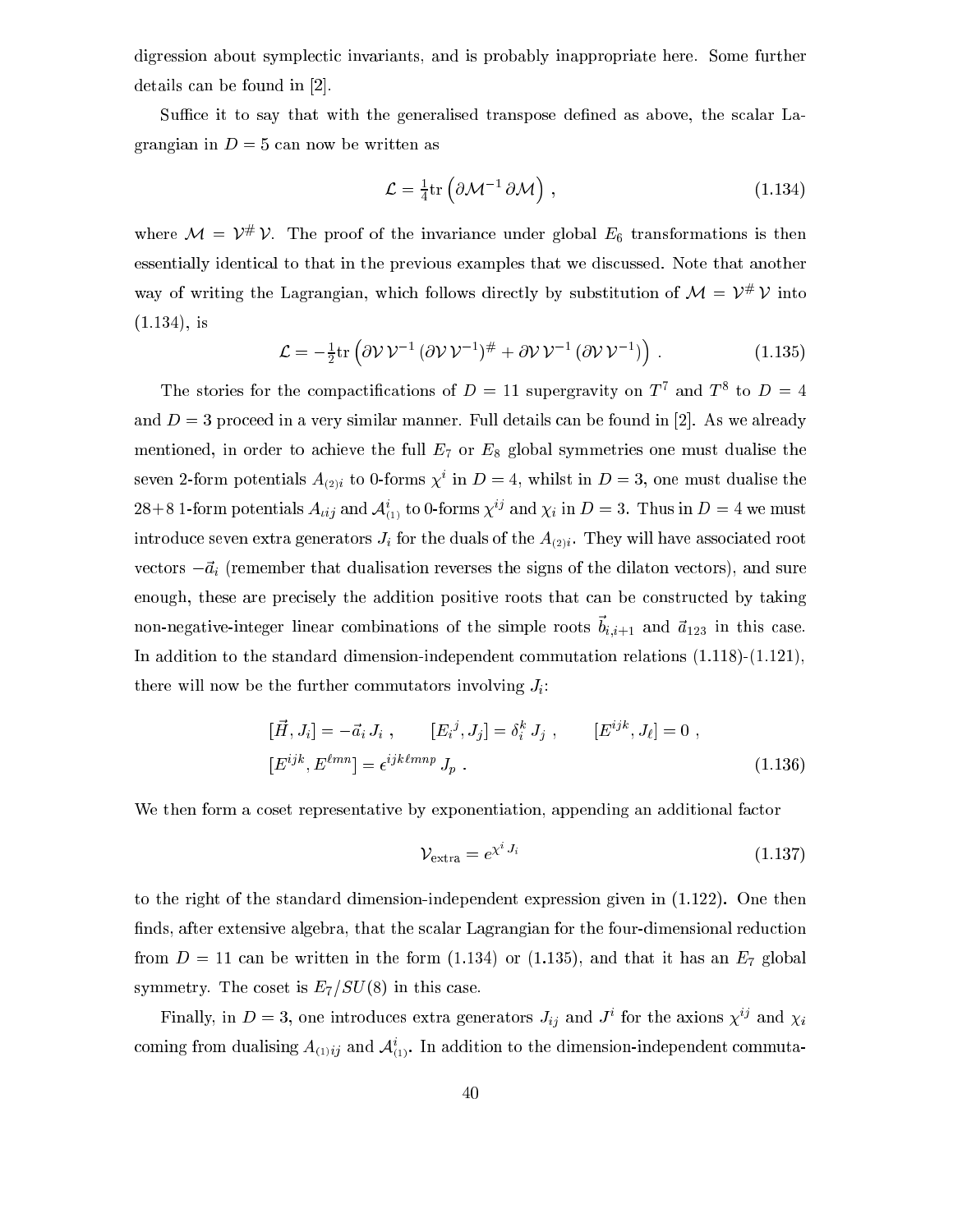tors  $(1.118)$ - $(1.121)$ , there will now in addition be

$$
[\vec{H}, J_{ij}] = -\vec{a}_{ij} J_{ij} , [ \vec{H}, J^i] = -\vec{b}_i J^i , [E_i^j, J_{k\ell}] = -2\delta^j_{[k} J_{\ell]i} , [E_i^j, J_k] = -\delta^k_i J^j ,
$$
  
\n
$$
[E^{ijk}, J_{\ell m}] = -6\delta^{[i}_{[\ell}\delta^{j}_{m]} J^{k]}, [E^{ijk}, J_{\ell}] = 0 ,
$$
  
\n
$$
[E^{ijk}, E^{\ell m n}] = -\frac{1}{2} \epsilon^{ijk\ell m n p q} J_{pq} .
$$
\n(1.138)

In this case, the coset representative  $\nu$  is constructed by appending

$$
\mathcal{V}_{\text{extra}} = e^{\chi_i J^i} e^{\frac{1}{2}\chi^{ij} J_{ij}} \tag{1.139}
$$

to the right of the usual dimension-independent terms given in (1.122). The s
alar Lagrangian can then be shown to be given by  $(1.134)$  or  $(1.135)$ , and its global symmetry is  $E_8$ . The coset in this case is  $E_8/SO(16)$ .

To summarise this discussion of the scalar cosets coming from the toroidal reductions of eleven-dimensional supergravity, we may present a table listing the coset spaces in each dimension. The numerator group  $G$ , and the maximal compact denominator subgroup  $K$ , are listed in ea
h ase.

|        | G                                         | K                    |
|--------|-------------------------------------------|----------------------|
| $D=10$ | O(1,1)                                    |                      |
| $D=9$  | $GL(2,\mathbb{R})$                        | O(2)                 |
| $D=8$  | $SL(3,\mathbb{R})\times SL(2,\mathbb{R})$ | $SO(3) \times SO(2)$ |
| $D=7$  | $SL(5,\mathbb{R})$                        | SO(5)                |
| $D=6$  | O(5, 5)                                   | $O(5) \times O(5)$   |
| $D=5$  | $E_{6(+6)}$                               | USp(8)               |
| $D=4$  | $E_{7(+7)}$                               | SU(8)                |
| $D=3$  | $E_{8(+8)}$                               | SO(16)               |

Table 1: Scalar cosets for maximal supergravities in  $D$  dimensions

## 1.7 Fermions

So far in our discussion of the maximal supergravities, we have said almost nothing about fermions. We shall not go into great detail about them, because it would become a major topi and there would not be time to over it properly. Eleven-dimensional supergravity has a single Majorana spin- $\frac{1}{2}$  gravitino neld  $\psi_M,$  which appears both quadratically and quartically in the eleven-dimensional Lagrangian. For details, see [3].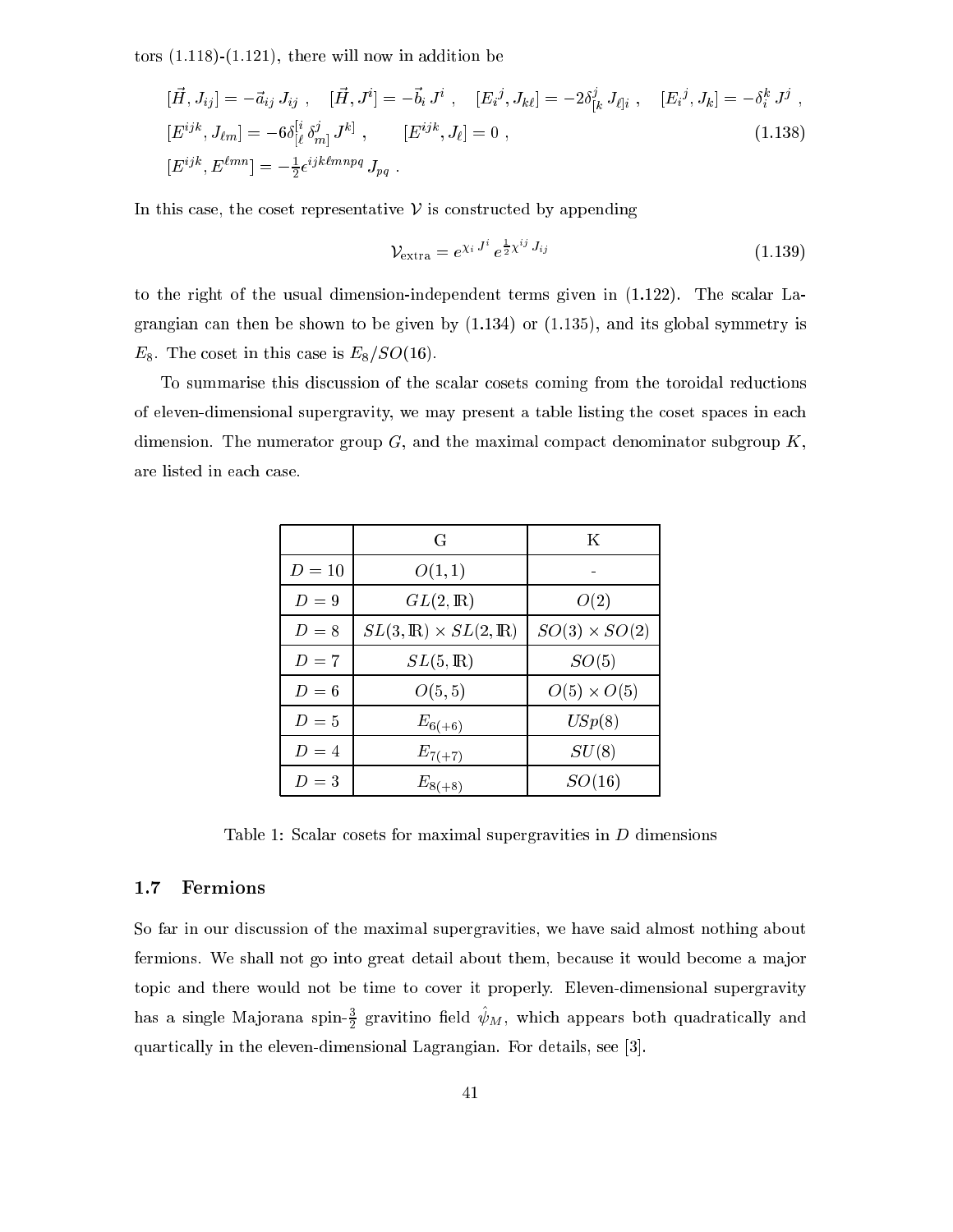#### 1.7.1 Dimensional reduction of fermions

We have seen that for vectors and tensors, the essential idea in dimensional reduction is to split the higher-dimensional index M into two ranges,  $M = (\mu, m)$ , where  $\mu$  denotes index values in the lower-dimensional theory and  $m$  denotes the remainder, namely the index values ranging over the internal circle or torus directions. For spinors, the decomposition goes a little differently. Suppose, for example, we want to reduce the gravitino from  $D = 11$ to  $D=4$  on the 7-torus. For a moment, let's forget about the vector index on  $\psi_M$ , and just think about a spin- $\frac{1}{2}$  fermion  $\psi$ . In eleven dimensions spinors have 32 components, whereas in four dimensions they have 4 components. Thus to get the counting right in the reduction, we can expect that a single spin- $\frac{1}{2}$  fermion in  $D = 11$  should give  $32/4 = 8$  ${\rm spin}$  =  $\frac{1}{2}$  refinions in  $D=4$ . How does this work? The answer is that in the internal space,  $$ being seven dimensional, has fermions that are 8-component objects, and this supplies us with the factor of  $\delta$  we were looking for. Thus the way to decompose a spin- $\frac{1}{6}$  fermion is by means of a tensor produ
t:

$$
\hat{\psi}(x, y) = \sum_{i} \psi^{(i)}(x) \otimes \eta^{(i)}(y), \qquad (1.140)
$$

where  $x$  denotes the coordinates of the lower-dimensional spacetime, and  $y$  denotes the oordinates on the internal spa
e. In pra
ti
e, in the trun
ation to the zero-mode (massless) sector that we will make, the only  $\delta$ -component spinors  $\eta \vee (\eta)$  on  $I$  -that we would keep would be the onstant ones (assuming we use the obvious Cartesian oordinate system on the torus). There are 8 of these (for example, the *i*'th could be taken to be the 8-component coulmn vector with zeros everywhere excpet for a "1" in the  $i$ 'th row.) Thus in the zeromode sector, we would end up with a sum over 8 terms in  $(1.140)$ , giving 8 spin- $\frac{1}{2}$  neids  $\psi$  $\vee$  in four dimensions.

To make a dimensional reduction of the gavitino  $\psi_M$  we just have to combine the method for spin- $\frac{1}{2}$  reduction described above with the familiar way we previously handled the re- $$ duction of vectors. Thus we shall have

$$
\hat{\psi}_{\mu}(x, y) = \sum_{i} \psi_{\mu}^{(i)} \otimes \eta^{(i)}(y),
$$
  

$$
\hat{\psi}_{m}(x, y) = \sum_{\alpha} \chi^{(\alpha)}(x) \otimes \eta_{m}^{(\alpha)}(y).
$$
\n(1.141)

Notice how the vector index resides either on the lower-dimensional spinor, or the internal spinor, as appropriate. The quantities  $\eta_m^{\sim}(y)$  denote a set of spin- $\frac{2}{2}$  fermions in the internal space. Again, of course, in the truncation to the zero-mode sector we would end up keeping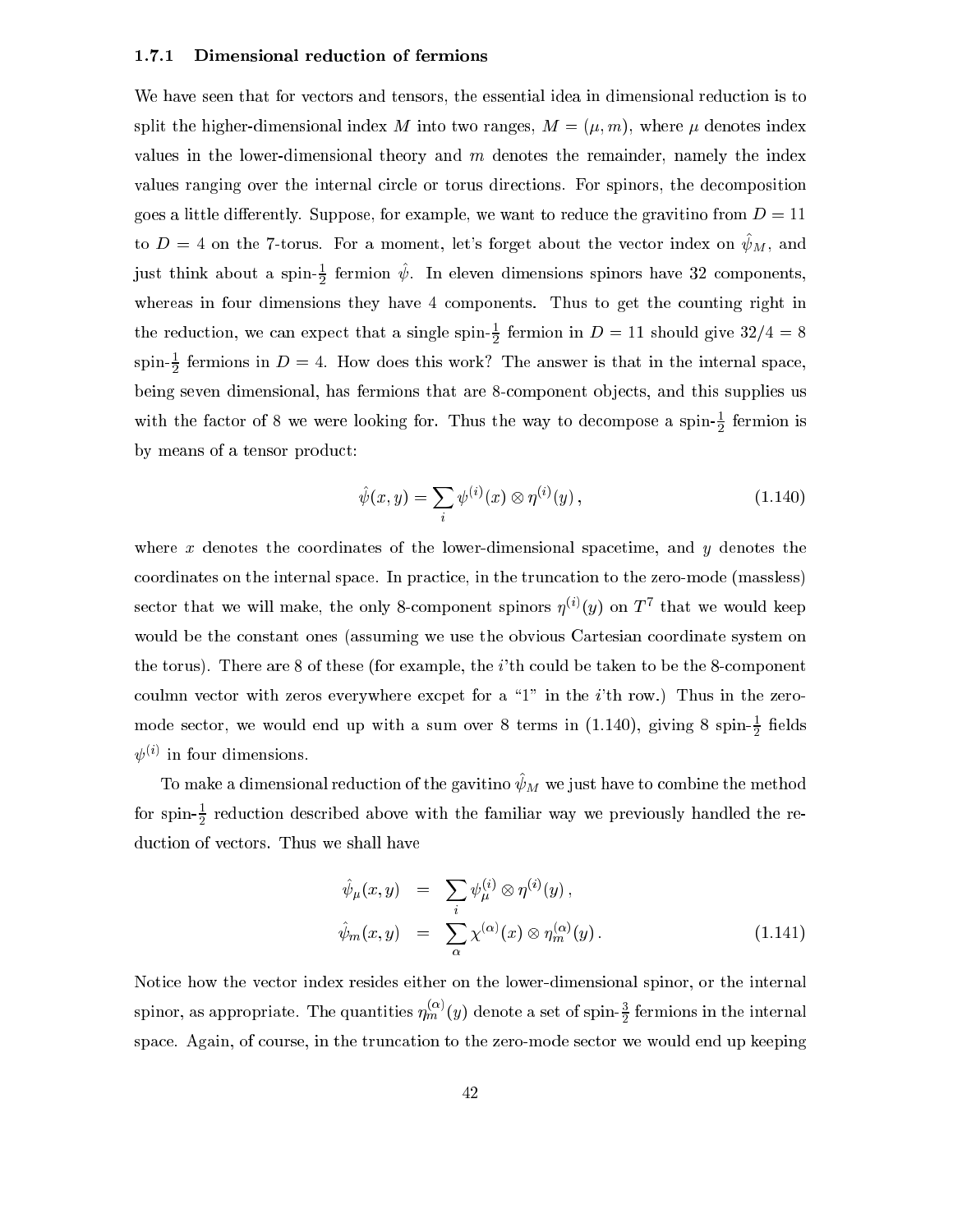only those with onstant omponents. There would be 8 - 7 = 56 of these. Thus the reduction of the gravitino from  $D = 11$  to  $D = 4$  gives 8 massless gravitini  $\psi_u^{\alpha}(x)$  and 56 massless spin- $\frac{1}{5}$  fermions  $\chi^{(0)}(x)$ . This is exactly correct for  $N = 8$  supergravity in four dimensions. The discussion in all other dimensions proceeds in an entirely analogous fashion.

Another thing one needs to know is how to decompose the Dirac matrices in the dimensional redu
tion. Clearly the dimensions of these matri
es are the same as the dimensions of the spin- $\frac{1}{2}$  fermions in the various dimensions. This means that the Dirac matrices will also be de
omposed as tensor-produ
ts of the lower-dimensional and internal ones. There are slightly different rules here depending on whether the higher, lower and internal dimensions are even or odd. Let us first state the rule for the case of  $D=11$  reduced to  $D=4$ . The  $m$ gher-dimensional Dirac matrices  $\mathbf{r}_M$  will then be decomposed as

$$
\hat{\Gamma}_{\mu} = \gamma_{\mu} \otimes \mathbb{1}, \qquad \hat{\Gamma}_{m} = \gamma_{5} \otimes \Gamma_{m}. \tag{1.142}
$$

etime, and the four-dimensional spaces of the four-dimensional space space of the four-dimensional space that 8 - 8 Dira matri
es of the internal 7-spa
e. The symbol 1l denotes the 8 - 8 unit matrix, and  $\gamma_5$  is the usual chirality matrix of four dimensions,  $\gamma_5 = i \gamma_{0123}$ . (We are thinking of  $M, \mu$  and m here as being local-Lorentz, or tangent-space, indices. There are not really enough alphabets to go round, so we use the same labels as we sometimes use for oordinate indices.) Troute that the use of the  $\gamma_5$  in the definition of  $r_m$  in (1.142) is crucial here. If we tried replacing it by 1, meaning the  $4 \times 4$  unit matrix, we wouldn't get the correct Clifford algebra relations. In  $D = 11$ ,  $D = 4$  and the internal space, these are

$$
\{\hat{\Gamma}_M, \hat{\Gamma}_N\} = 2\eta_{MN} , \qquad \{\gamma_\mu, \gamma_\nu\} = 2\eta_{\mu\nu} , \qquad \{\Gamma_m, \Gamma_n\} = 2\delta_{mn} . \tag{1.143}
$$

We would fail to get  $\{\Gamma_u, \Gamma_m\} = 0$  if we didn't use  $\gamma_5$  in (1.142).

It should be clear that if we were reducing from  $D = 11$  to an even dimension instead, we would play the same kind of game, but now the hirality operator would be on the internal side. Suppose we were reducing to  $D=5$ , for example. We would then have

$$
\hat{\Gamma}_{\mu} = \gamma_{\mu} \otimes \Gamma_{7}, \qquad \hat{\Gamma}_{m} = \mathbf{1} \otimes \Gamma_{m}, \qquad (1.144)
$$

where  $\Gamma_7 = i \Gamma_{123456}$  is the chirality matrix in the six-dimensional internal space.

For completeness, there are two further cases for reductions that might arise. Suppose we are starting from an *even* higher dimension. Then either the lower dimension and the internal dimension will both be even, or they will both be odd. In the former case, we are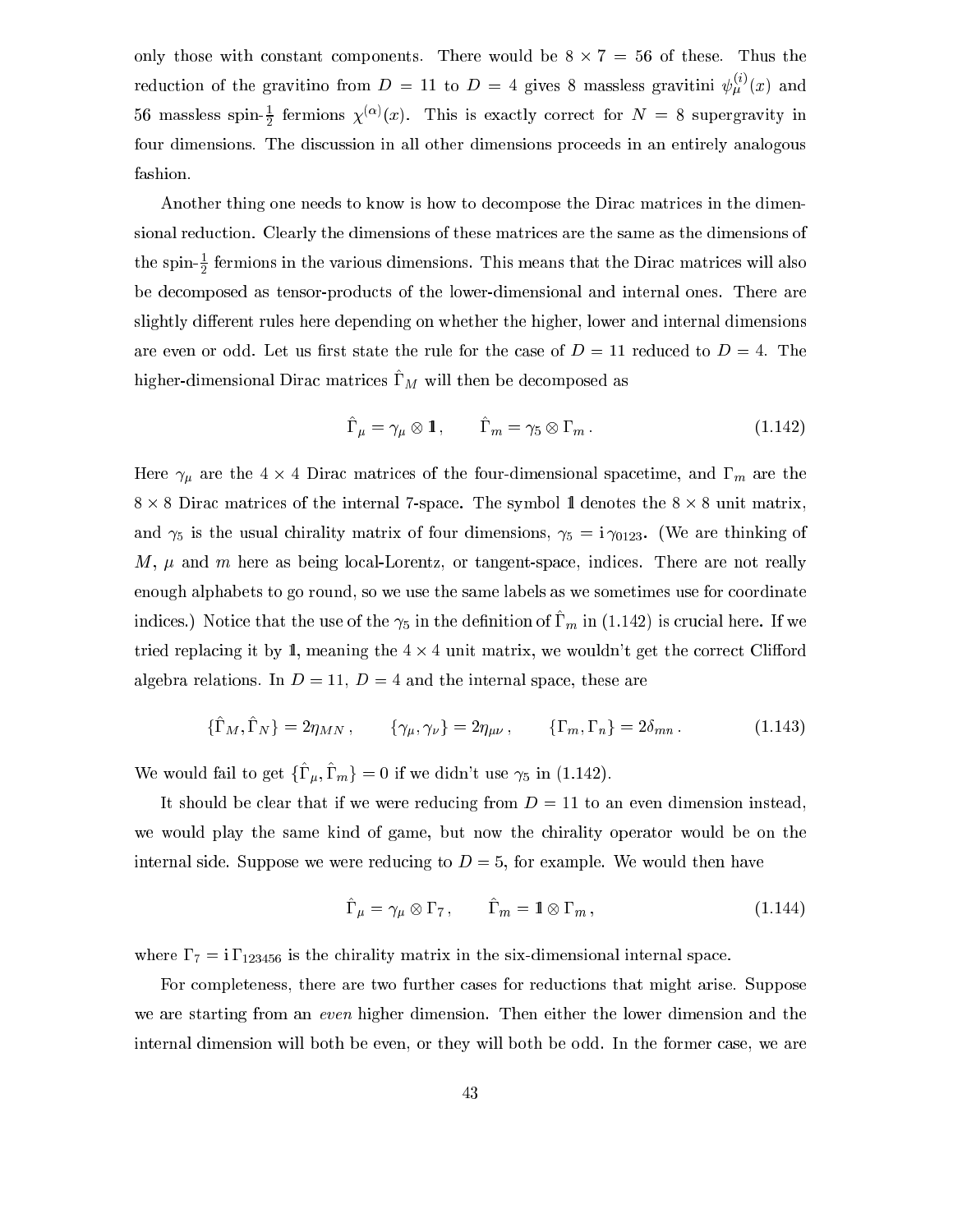spoilt for choice, and we can use either of the schemes given in  $(1.142)$  and  $(1.144)$ . In the end, the two will give equivalent results. In the latter ase, when both the lower dimension and the internal dimension are odd, we seem at first sight to be stuck. The answer now is that we must introdu
e a third fa
tor into the tensor produ
t, whi
h is a fa
tor involving 2 - 2 matri
es. This is perfe
tly understandable, if one looks at the ounting. Suppose, for example, we were reducing from  $D = 10$  to  $D = 5$ . In  $D = 10$  spinors have 32 components, while in  $D = 5$  and in the corresponding interal 5-space, the spinors all have 4 components. external the state is a shortfall of a fall of a fall of a fall of a fall of  $\alpha$  is the solution of  $\alpha$ 

We can summarise the Dirac-matrix decompositions as follows:

$$
(\text{even}, \text{odd}): \quad \hat{\Gamma}_{\mu} = \gamma_{\mu} \otimes \mathbf{1} \,, \quad \hat{\Gamma}_{m} = \gamma \otimes \Gamma_{m} \,,
$$
\n
$$
(\text{odd}, \text{even}): \quad \hat{\Gamma}_{\mu} = \gamma_{\mu} \otimes \Gamma \,, \quad \hat{\Gamma}_{m} = \mathbf{1} \otimes \Gamma_{m} \,,
$$
\n
$$
(\text{even}, \text{even}): \quad \hat{\Gamma}_{\mu} = \gamma_{\mu} \otimes \mathbf{1} \,, \quad \hat{\Gamma}_{m} = \gamma \otimes \Gamma_{m} \,,
$$
\n
$$
\text{or} \quad \hat{\Gamma}_{\mu} = \gamma_{\mu} \otimes \Gamma \,, \quad \hat{\Gamma}_{m} = \mathbf{1} \otimes \Gamma_{m} \,,
$$
\n
$$
(\text{odd}, \text{odd}): \quad \hat{\Gamma}_{\mu} = \sigma_{1} \otimes \gamma_{\mu} \otimes \mathbf{1} \,, \quad \hat{\Gamma}_{m} = \sigma_{2} \otimes \mathbf{1} \otimes \Gamma_{m} \,, \tag{1.145}
$$

where  $\gamma$  denotes the chirality matrix in an (even) lower-dimensional spacetime, and  $\Gamma$  denotes the 2 matrix in an (even) in an (even) internal space in an (even) internal space in an (even) in an (ev just two of the standard Pauli matri
es.

# 1.7.2 Supersymmetry transformation rules

To do a omplete job of dis
ussing the fermions, and the supersymmetry transformation rules, would be a very complicated task. In practice, we can make a number of simplifications. First of all, it is customary to draw a veil over the higher-order terms-the quartic fermion terms-in the Lagrangian, and focus only on the quadratic terms. The quartic terms do matter, of course; the theory would not be supersymmetric without them, but they do make life enormously more complicated, and for many purposes one can suppress them, with the expe
tation that in a more areful and orre
t treatment they will work out properly too.

Accordingly, we shall suppress the higher-order fermion terms in what follows. In the eleven-dimensional theory itself, the supersymmetry transformation laws are then given by

$$
\delta \hat{e}_M{}^A = \mathbf{i} \,\bar{\hat{\epsilon}} \,\hat{\Gamma}^A \,\hat{\psi}_M ,
$$
\n
$$
\delta \hat{A}_{MNP} = \frac{3}{2} \bar{\hat{\epsilon}} \,\hat{\Gamma}_{[MN} \,\hat{\psi}_{P]},
$$
\n(1.146)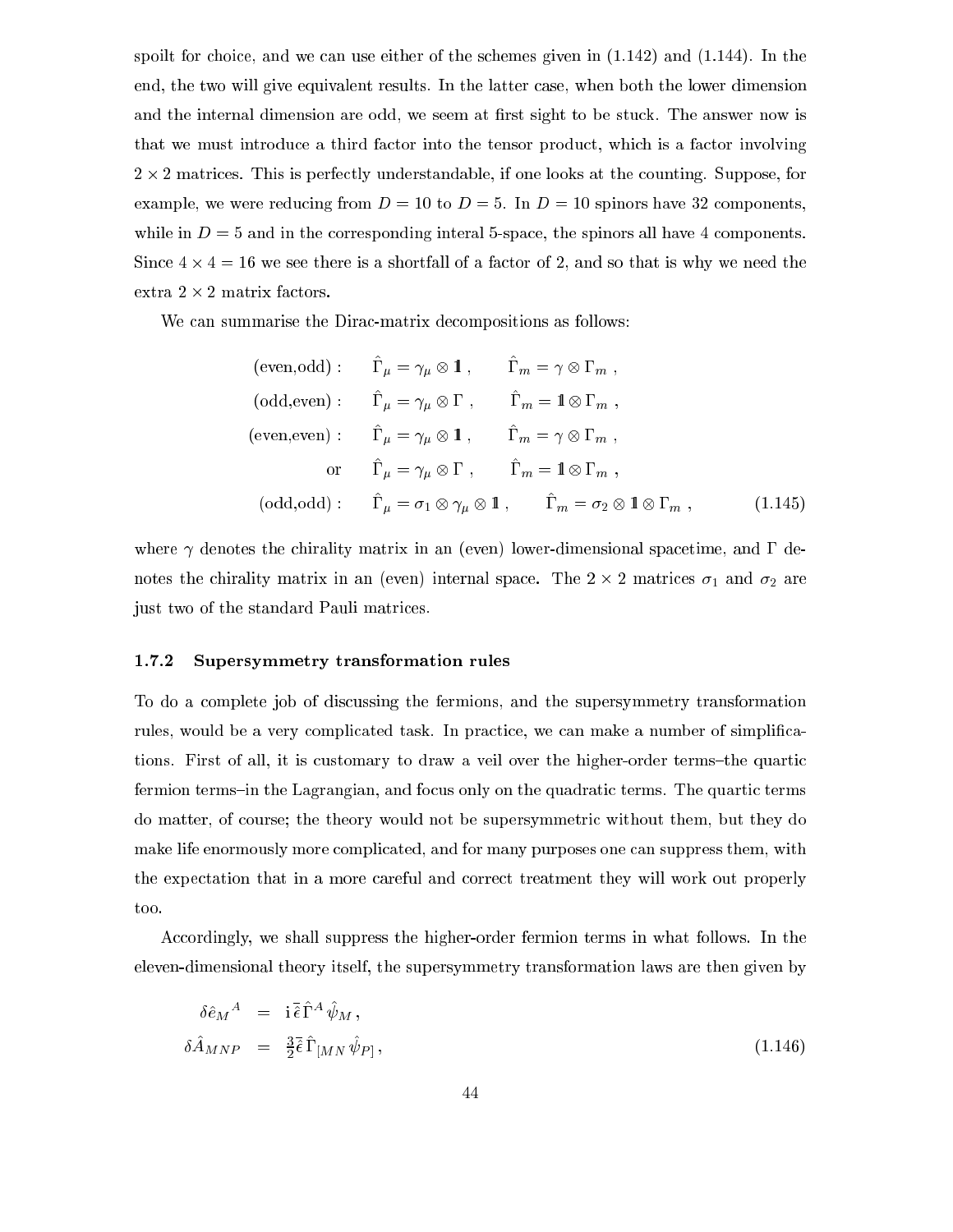$$
\delta \hat{\psi}_M = \tilde{D}_M \hat{\epsilon} \equiv \hat{D}_M \hat{\epsilon} - \frac{1}{288} \hat{F}_{N_1 \cdots N_4} \hat{\Gamma}_M{}^{N_1 \cdots N_4} \hat{\epsilon} + \frac{1}{36} \hat{F}_{MN_1 \cdots N_3} \hat{\Gamma}^{N_1 \cdots N_4} \hat{\epsilon} ,
$$

where  $\epsilon$  is the local supersymmetry parameter. The derivative  $D_M$  is the fully Lorentzcovariant derivative, defined by

$$
\hat{D}_M \equiv \partial_M + \frac{1}{4} \hat{\omega}_M^{AB} \hat{\Gamma}_{AB} \hat{\epsilon} \,, \tag{1.147}
$$

where  $\omega = \omega_M a \lambda$  is the spin connection. The supercovariant derivative  $\|\nu_M\|$  denned in  $(1.146)$  is a useful quantity because in terms of this the eleven-dimensional gravitino equation of motion takes the simple form

$$
\hat{\Gamma}^{MNP} \,\tilde{D}_N \,\hat{\psi}_N = 0 \,. \tag{1.148}
$$

All the above formulae can be obtained from the complete expressions given in [3].

It should be evident that it is now just a mechanical exercise to implement all the dimensional reduction procedures for the bosonic and fermionic fields that we have discussed previously, in order to derive the equations of motion and supersymmetry transformation rules in all the toroidally-reduced theories. Of course saying that it is a mechanical exercise does not at all mean that it is a simple process! But there are no particularly difficult on
eptual issues involved in implementing the redu
tions. Te
hni
ally, one of the most complicated points is concerned with precisely how to make field redefinitions so that the fermions one ends up with the lower dimension all have canonical kinetic terms, and to ensure that they are defined so as to be nicely diagonalised with respect to their kinetic terms.

In practice, we are often interested in looking at *solutions* of the supergravity equations, and 99 times out of 100 these solutions will themselves be purely bosoni
. Consequently, if we want to look at supersymmetry variations of the solutions, we will commonly only need to worry about the transformation law that gives how the bosons vary into the fermions. This would be the case, for example, if we wanted to test whether a given bosonic solution preserved any of the supersymmetries. Thus we are typi
ally only interested in the last of the three transformation rules given in  $(1.140)$ , for  $\sigma \psi_M$ , and its toroidal dimensional reduction.

#### General remarks about coset Lagrangians 1.8

As we have already remarked, the scalar cosets that we encountered in the toroidal compactifications of eleven-dimensional supergravity are somewhat special, in the sense that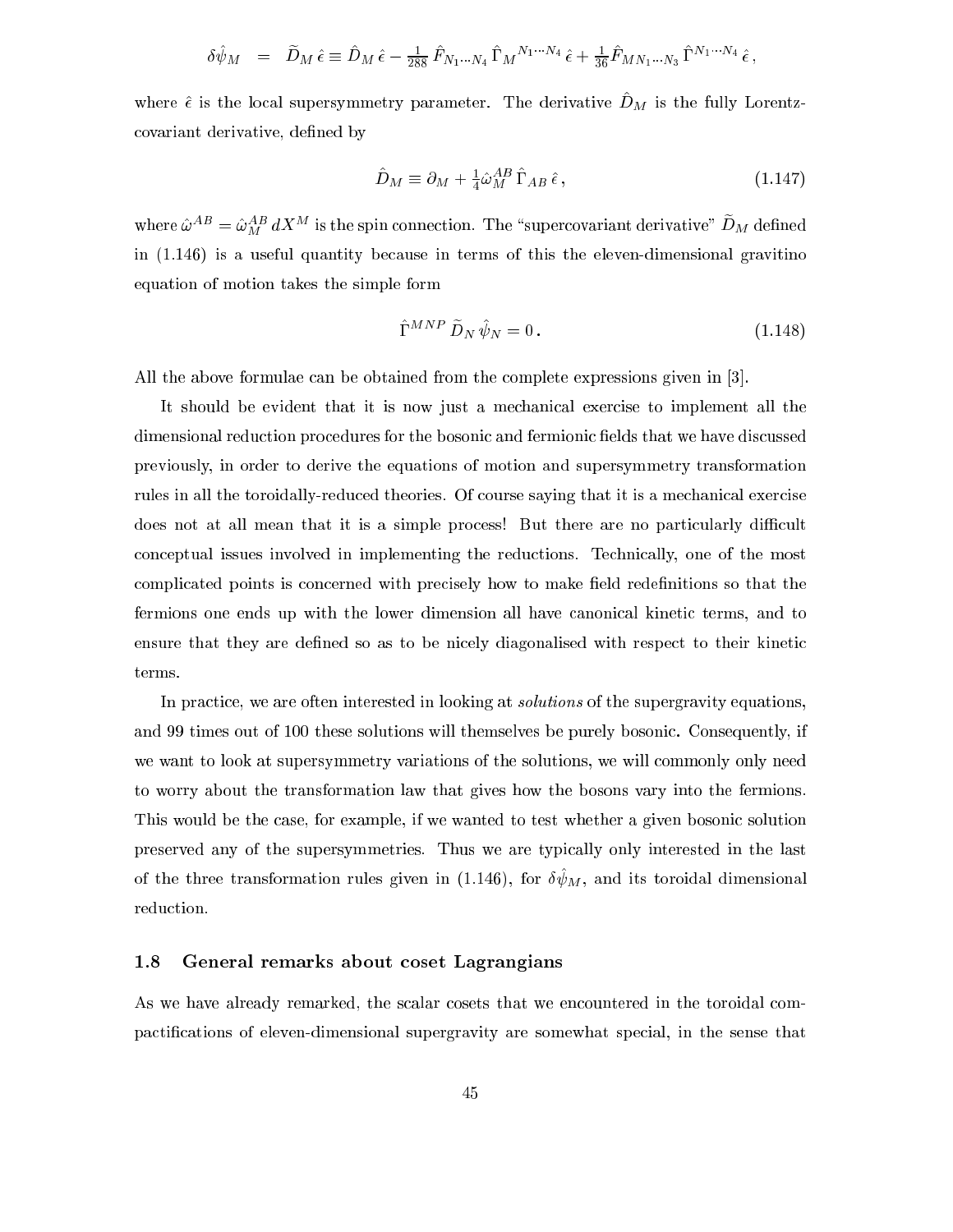the numerator groups (i.e. the global symmetry groups themselves) are all maximally non compact. In addition, our way of parameterising the cosets involved making a specific \gauge hoi
e," whi
h in our ase was a
hieved by hoosing the oset representative <sup>V</sup> to be in the Borel gauge. One can perfectly well, in principle, make some other gauge choice. Alternatively, one is not obliged to make any choice of gauge at all. One could simply exponentiate the entire Lie algebra of the global symmetry group G. This would give too many fields, of course, since the dimension of the coset  $G/K$  is  $\dim(G) - \dim(K)$ , and so there should be this number of scalar fields, rather than the  $\dim(G)$  fields that one would get if no gauge hoi
e were made. The resolution is a simple one, and it is essentially something that we have already seen: two points  $V_1$  and  $V_2$  on the coset manifold  $G/K$ that are related by left-multiplication by an element of K, i.e.  $\mathcal{V}_1 = \mathcal{O} \mathcal{V}_2$ , are actually the same point. Thus if one constructs  $\mathcal V$  by exponentiating the entire algebra, then there will be local "gauge" symmetries associated with the entire group  $K$  that remove the surplus degrees of freedom. Our way of constructing the scalar cosets in the supergravity theories exploited the fact that in those cases it was actually very simple to use these local gauge symmetries explicitly, to fix a gauge in which the redundant fields were simply set to zero.

We shall not delve here into the details of how one handles the construction of coset Lagrangians in general, for example in cases where the local  $K$  invariance is left unfixed. We shall, however, make some general remarks about how to handle a wider class of cosets in the gauge-fixed formalism, namely in those cases where the numerator group  $G$  is not maximally nonompa
t. To illustrate the point, let us onsider the family of examples of osets

$$
M_{p,q} = \frac{O(p,q)}{O(p) \times O(q)} , \qquad (1.149)
$$

where  $O(p, q)$  is the group of pseudo-orthogonal matrices that leaves invariant the indefinitesignature diagonal matrix  $\eta = \text{diag}(1, 1, \ldots, 1, -1, -1, \ldots, -1)$ , where there are p plus signs and q minus signs. Thus  $O(p, q)$  matrices  $\Lambda$  satisfy

$$
\Lambda^T \eta \Lambda = \eta \ . \tag{1.150}
$$

For a given value of  $n = p + q$ , the algebras  $O(p, q)$  are all just different forms of the same underlying algebra, which would be  $D_{n/2}$  in the Dynkin classification if n were even, and  $B_{(n-1)/2}$  if n were odd. However, the partition into compact and non-compact generators is dierent for dierent for die the dierent of the density of the diese are the denominator  $\Delta$  are depth of  $\Delta$   $\mu$   $\mu$  are denominator  $\Delta$ the maximal compact subgroups in each case, telling us that of the total of  $\frac{1}{2}(p+q)(p+q-1)$ generators of  $O(p,q)$ , there are  $\frac{1}{2}p(p-1)+\frac{1}{2}q(q-1)$  compact generators, with the rest being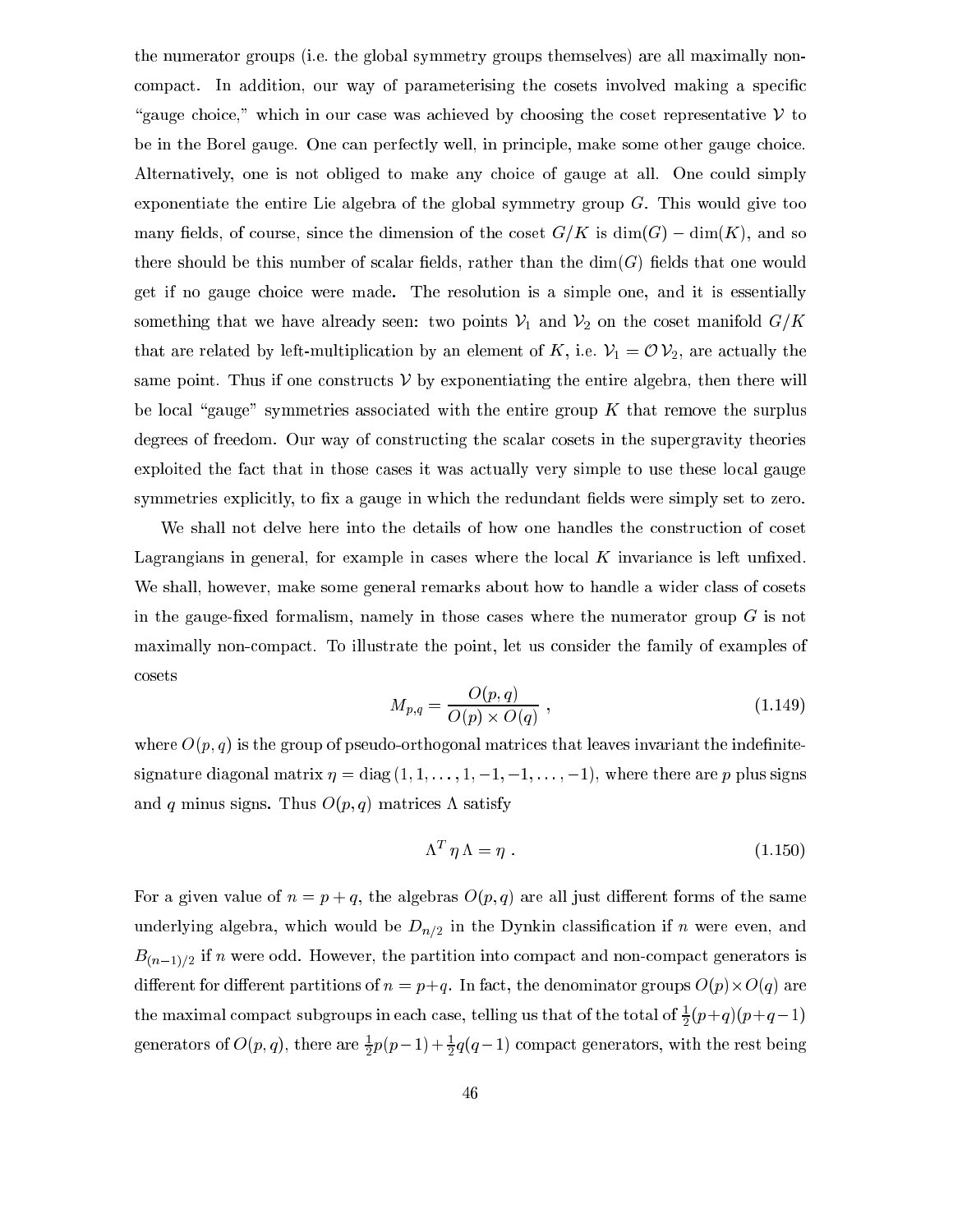non-compact. Evidently, then, the dimensions of the cosets are different depending on the partition of  $n = p + q$ ; simple subtraction gives us

$$
\dim(M_{p,q}) = \frac{1}{2}(p+q)(p+q-1) - \frac{1}{2}p(p-1) - \frac{1}{2}q(q-1) = pq.
$$
 (1.151)

when  $n = p + q$  is even, the rank of  $O(p, q)$  is  $\frac{1}{2}n$ , and ones finds that the dimension p q of the coset space is equal to the dimension of the Borel subalgebra, which is  $\frac{1}{2}n+\frac{1}{2}(\frac{1}{2}n(n-1))$  $1 - n/2 = \frac{1}{4}n^2$ , only if  $p = q$ . Thus when  $n = p + q$  is even, only the cosets of the form O(p; p)=(O(p)-O(p)) are maximally nonompa
t. (We en
ountered su
h a oset in D = 6, alar Lagrangian was O(5):  $\frac{1}{2}$  -  $\frac{1}{2}$  -  $\frac{1}{2}$  -  $\frac{1}{2}$  -  $\frac{1}{2}$  -  $\frac{1}{2}$  -  $\frac{1}{2}$  -  $\frac{1}{2}$  -  $\frac{1}{2}$  -  $\frac{1}{2}$  -  $\frac{1}{2}$  -  $\frac{1}{2}$  -  $\frac{1}{2}$  -  $\frac{1}{2}$  -  $\frac{1}{2}$  -  $\frac{1}{2}$  -  $\frac$ n = p + q odd shows that only the ase O(p; p + 1)=(O(p) - O(p + 1)) (or, equivalently,  $\mathcal{C}$  . The finite area the maximally non-the set are the set are the set are the set are the set of  $\mathcal{C}$ a given n, the dimension of  $M_{p,q}$  is largest.

Clearly, if we consider a coset of the form  $(1.149)$  that is not maximally non-compact, then if we are to construct a coset representative  $V$  in a gauge-fixed form, we must exponentiate only an appropriate subset of the Borel generators of  $O(p, q)$ . The general theory of how to do this was worked out by Alekseevski, in the 1970's. It again makes use of the Iwasawa decomposition, but this is now a little more complicated when the group G is not maximally nonompa
t. The de
omposition asserts that there is a unique fa
torisation of a group element g as

$$
g = g_K g_A g_N \t{1.152}
$$

where  $g_K$  is in the maximal compact subgroup K of G and  $g_A$  is in the maximal noncompact Abelian subgroup of G. The factor  $g_N$  is in a nilpotent subgroup of G, which is dened as follows. It is generated by that subset of the positive-root generators that are strictly positive with respect to the maximal non-compact Abelian subalgebra (whose exponentiation gives  $g_A$ ).

Now, if the group  $G$  were maximally non-compact, then all the Cartan subalgebra generators would be non-compact, and hence all the positive-root generators would be in
luded in the nilpotent subalgebra. We would then be ba
k to the previous statement of the Iwasawa de
omposition for maximally nonompa
t groups, where we exponentiated the entire Borel subalgebra.

Here, however, we are by ontrast onsidering a ase where only a subset of the Cartan generators are nonompa
t. A

ordingly, only a subset of the positive-root generators pass the test of having stri
tly positive weights with respe
t to this subset of the Cartan generators. In this more general situation, the subalgebra of the Borel algebra, omprising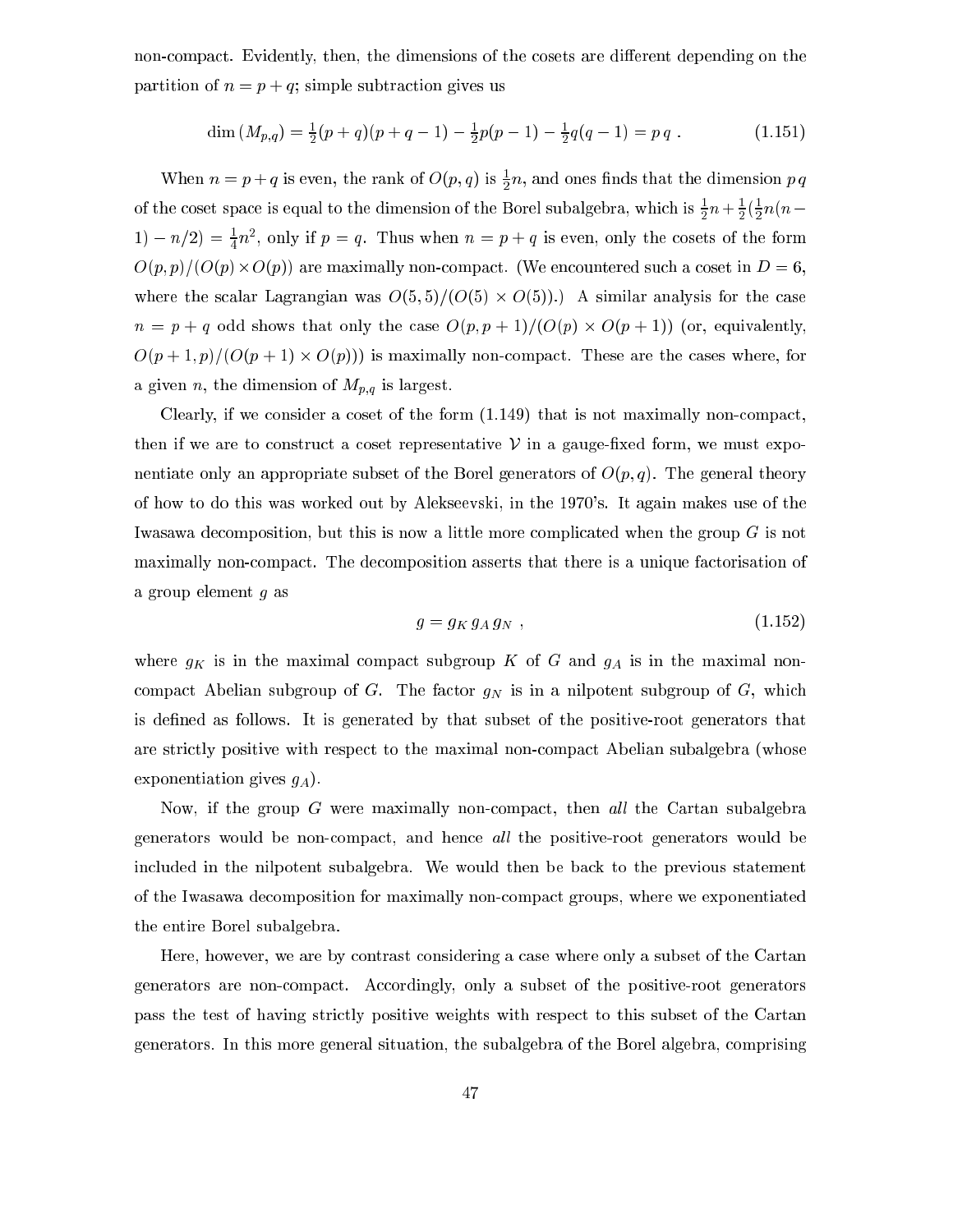the non-compact Cartan generators  $A$  and the positive-root generators  $N$  that have positive weights under  $A$ , is known as the *Solvable Lie Algebra* of the group  $G$ . A lot of work has been done on this topic recently; see, for example,  $[4, 5]$ .

We can now build a coset representative  $\mathcal V$  by exponentiating the non-compact Cartan generators, and the nilpotent subalgebra generators. By the modied Iwasawa de
omposition (1.152), it follows that a global transformation onsisting of a right-multipli
ation by an element of  $G$  can be compensated by a local field-dependent left-multiplication by an appropriate element of the maximal compact subgroup, thereby giving a  $\nu$  in the same "nilpotent" gauge, corresponding to a G-transformed point in the coset  $G/K$ . Thus we again have a procedure for constructing the scalar Lagrangian for the coset, in this more general situation where  $G$  is not maximally non-compact.

Let us close this discussion with an illustrative example. There is string theory in  $D =$ 10, known as the heterotic string, whose low-energy effective Lagrangian is different from the  $t$ en-dimensional theory that comes by  $S^+$  reduction from eleven-dimensional supergravity. For our present purposes, it suffices to say that the Lagrangian in  $D = 10$  can be taken to have the general form

$$
\mathcal{L}_{10} = R * 1 - \frac{1}{2} * d\phi_1 \wedge d\phi_1 - \frac{1}{2} e^{\phi_1} * F_{(3)} \wedge F_{(3)} - \frac{1}{2} e^{\frac{1}{2}\phi_1} \sum_{I=1}^{N} * G_{(2)}^{I} \wedge G_{(2)}^{I} , \qquad (1.153)
$$

where  $G_{(2)} = aD_{(1)}$  are a set of *I*v 2-form held strengths, and

$$
F_{(3)} = dA_{(2)} + \frac{1}{2}B_{(1)}^I \wedge dB_{(1)}^I \tag{1.154}
$$

(Actually, in the heterotic string itself  $N = 16$ , and the 16 gauge fields  $B_{(1)}^I$  are just in the  $U(1)$  – Cartan subgroup of a 496-dimensional Yang-Mills group, which can be  $E_8 \times E_8$  or  $SO(32)$ . But for our purposes it suffices to consider the Abelian subgroup fields, and also we can generalise the discussion by allowing  $N$  to be arbitrary.)

Clearly there is a global  $O(N)$  symmetry in  $D = 10$ , under which the N gauge fields are rotated amongst each other. If one performs a Kaluza-Klein dimensional reduction of the theory on T, then it turns out that the resulting theory in  $D = 10 - n$  has an  $O(n, n + N)$ global symmetry, and that the s
alar manifold is the oset

$$
\frac{O(n, n+N)}{O(n) \times O(n+N)} \tag{1.155}
$$

These cosets are of precisely the type that we discussed above, which can be parameterised by means of an exponentiation of their solvable Lie algebras. To keep things simple, let us consider the case  $n = 1$ . Thus we shall reduce (1.153) on a circle, and show that the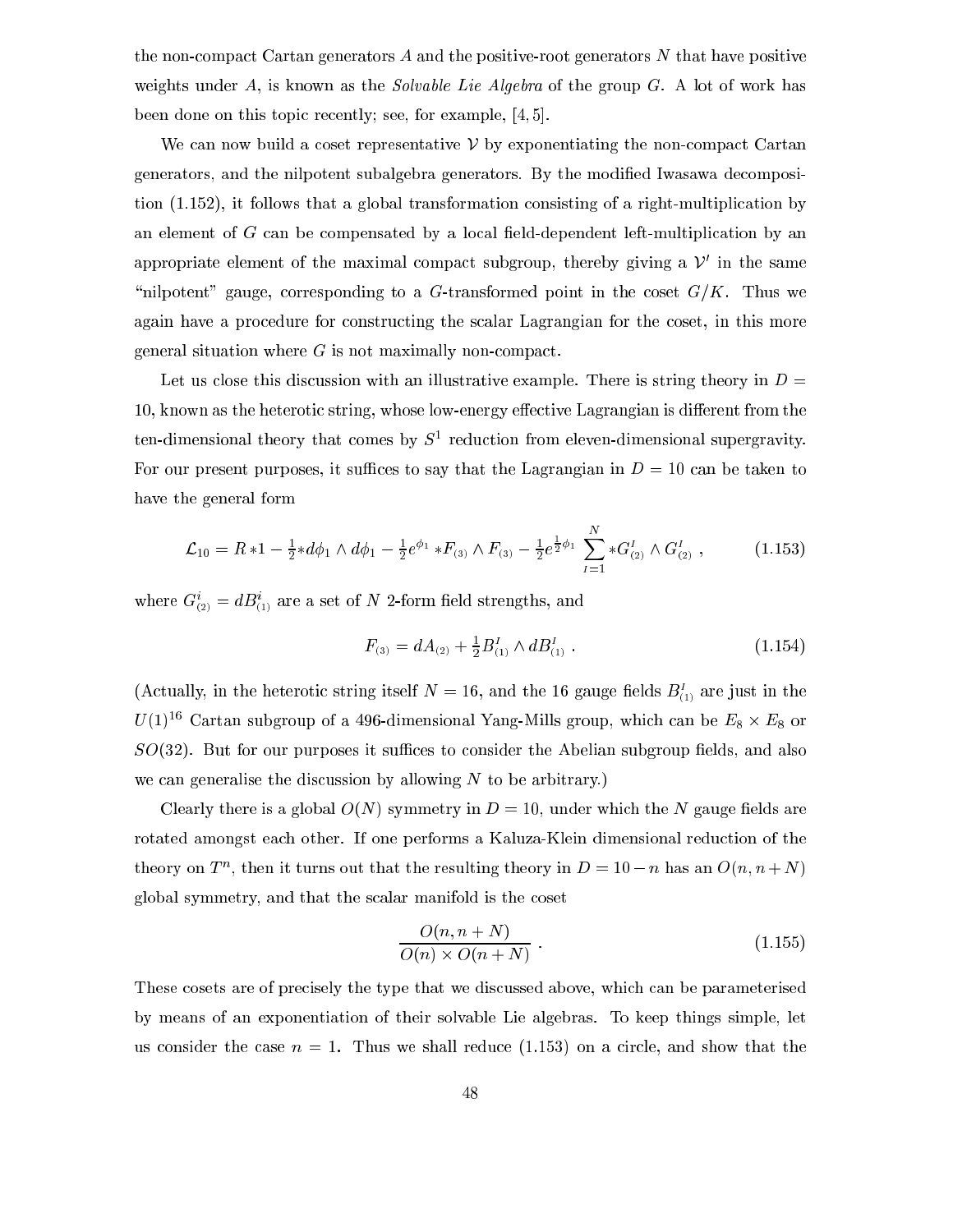scalar sector in  $D = 9$  has an  $O(1, N + 1)/O(N + 1)$  coset structure. (Actually, there will be another **IR** factor too, associated with an extra scalar that decouples from the rest.)

Let us denote the dilaton of the  $d = 10$  to  $D = 9$  reduction by  $\phi_2$ . After performing the reduction, using the standard rules that we established previously, we find, after making a onvenient rotation of the dilatons, that the nine-dimensional Lagrangian is

$$
\mathcal{L}_{9} = R * 1 - \frac{1}{2} * d\phi \wedge d\phi - \frac{1}{2} * d\varphi \wedge d\varphi - \frac{1}{2} e^{\sqrt{2}\varphi} \sum_{I} * dB_{(0)}^{I} \wedge dB_{(0)}^{I} - \frac{1}{2} e^{-\sqrt{\frac{8}{7}}\phi} * F_{(3)} \wedge F_{(3)} \n- \frac{1}{2} e^{-\sqrt{\frac{2}{7}}\phi} \left( e^{\sqrt{2}\varphi} * F_{(2)} \wedge F_{(2)} + e^{-\sqrt{2}\varphi} * \mathcal{F}_{(2)} \wedge \mathcal{F}_{(2)} + \sum_{I} * G_{(2)}^{I} \wedge G_{(2)}^{I} \right), \qquad (1.156)
$$

where  $\mathcal{F}_{(2)}$  is the Kaluza-Klein gauge field, and  $F_{(2)}$  and  $G_{(1)}^{\mu} = dB_{(0)}^{\mu}$  are the dimensional reductions of  $\mathbf{r}_{(3)}$  and  $\mathbf{G}_{(2)}$  respectively. The various neid strengths are given in terms of potentials by

$$
F_{(3)} = dA_{(2)} + \frac{1}{2}B_{(1)}^I dB_{(1)}^I - \frac{1}{2}A_{(1)} dA_{(1)} - \frac{1}{2}A_{(1)} dA_{(1)} ,
$$
  
\n
$$
\mathcal{F}_{(2)} = d\mathcal{A}_{(1)} , \qquad G_{(2)}^I = mdB_{(1)}^I + dB_{(0)}^I \mathcal{A}_{(1)} ,
$$
  
\n
$$
F_{(2)} = dA_{(1)} + B_{(0)}^I dB_{(1)}^I + \frac{1}{2}B_{(0)}^I B_{(0)}^I dA_{(1)} .
$$
\n(1.157)

(A field redefinition has been made here, to move the derivative off the axionic scalars  $B_{(0)}^I$ ; this is analogous to the one we did in the nine-dimensional theory coming from the  $\scriptstyle I$  - reduction of eleven-dimensional supergravity.) Note that we are omitting the wedge symbols here, to avoid some lumsiness in the appearan
e of the equations.

Let us just focus on the scalar part of the Lagrangian, namely

$$
\mathcal{L} = -\frac{1}{2} * d\phi \wedge d\phi - \frac{1}{2} * d\varphi \wedge d\varphi - \frac{1}{2} e^{\sqrt{2}\varphi} \sum_{I} * dB_{(0)}^{I} \wedge dB_{(0)}^{I} . \qquad (1.158)
$$

We may first observe that the dilaton  $\phi$  is decoupled from the rest of the scalar Lagrangian; it just contributes a global R symmetry of constant shift transformations  $\phi \longrightarrow \phi + c$ . We shall ignore  $\phi$  from now on. The rest of the scalar manifold can be described as follows. First, introduce a Cartan generator  $H$ , and positive-root generators  $E_I$ , with the commutation relations

$$
[H, H] = 0 , \t [H, E_I] = \sqrt{2} E_I , \t [E_I, E_J] = 0 . \t (1.159)
$$

We define the coset representative  $\nu$  as

$$
\mathcal{V} = e^{\frac{1}{2}\varphi H} e^{B_{(0)}^I E_I} \tag{1.160}
$$

It is easily seen that

$$
d\mathcal{V}\mathcal{V}^{-1} = \frac{1}{2}d\varphi H + dB_{(0)}^I E_I . \qquad (1.161)
$$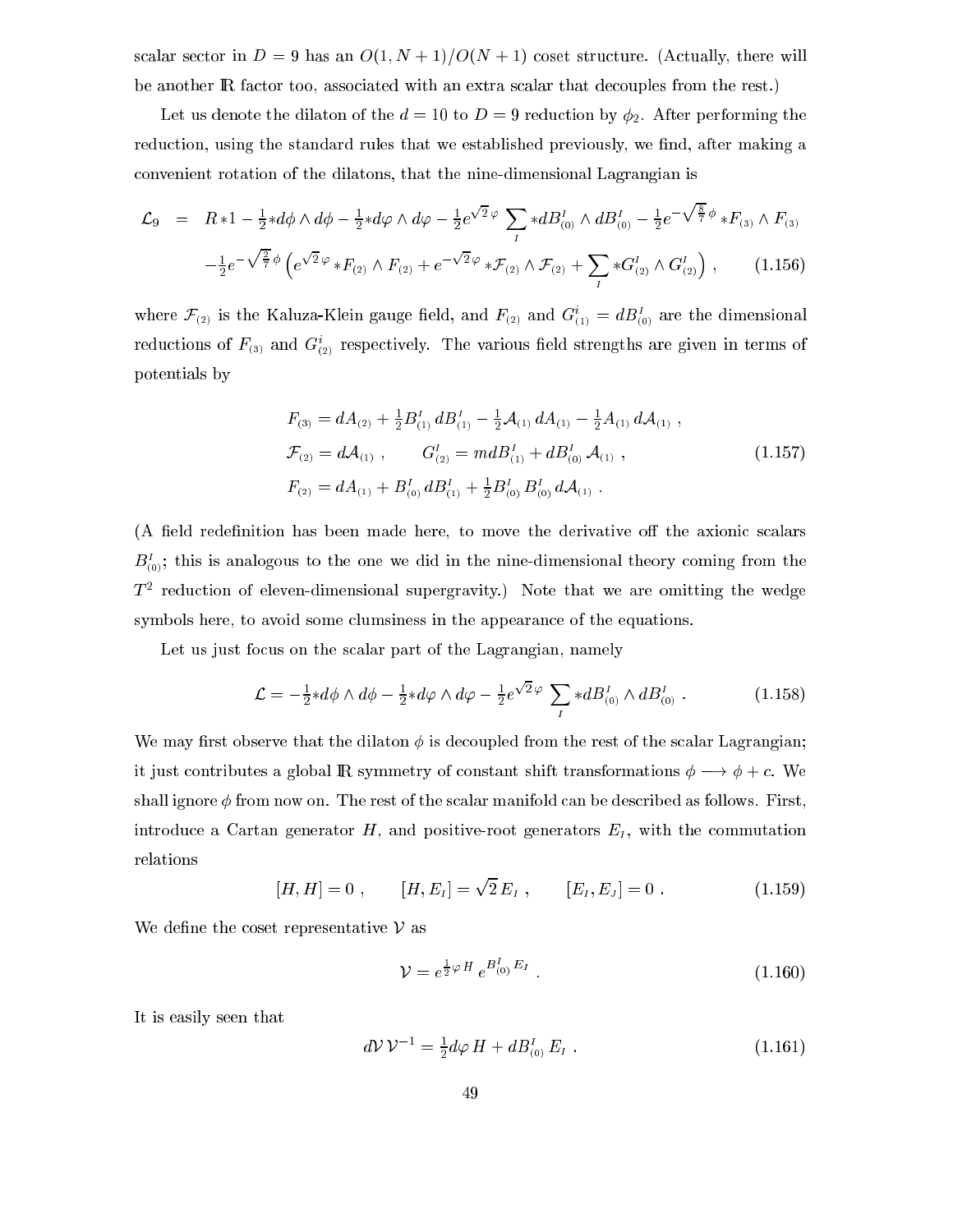Now, we wish to argue that H and  $E_I$  generate a subalgebra of  $O(1, N+1)$ . In, fact, we want to argue that they generate the solvable Lie algebra of  $O(1, N + 1)$ . The orthogonal algebras  $O(p, q)$  divide into two cases, namely the  $D_n$  series when  $p + q = 2n$ , and the  $B_n$ series when  $p + q = 2n + 1$ . The positive roots are given in terms of an orthonormal basis  $e_i$  as follows:

$$
D_n: \t e_i \pm e_j, \t i < j \le n,
$$
  
\n
$$
B_n: \t e_i \pm e_j, \t i < j \le n, \t \text{and} \t e_i,
$$
\n(1.162)

where  $e_i \cdot e_j = \delta_{ij}$ . It is sometimes convenient to take  $e_i$  to be the *n*-component vector  $e_i = (0, 0, \ldots, 0, 1, 0, \ldots, 0)$ , where the "1" component occurs at the *i*'th position. The Cartan subalgebra generators, specified in a basis-independent fashion, are  $\mathcal{P}_{e_i}^{n}$ , which sat- $\mathcal{L}_{e_i}, \mathcal{L}_{e_i} = \mathcal{L}_{e_i}$  (b)  $\mathcal{L}_{e_j} = \mathcal{L}_{e_i},$  for  $\mathcal{L}_{e_j} = \mathcal{L}_{e_i},$  for  $\mathcal{L}_{e_i}, \mathcal{L}_{e_i}$  and  $\mathcal{L}_{e_i},$  with the remainder being compact. It is convenient to take the non-compact ones to be  $h_{e_i}$  with  $1 \leq i \leq \min(p, q)$ .

Returning now to our algebra (1.159), we find that the generators  $H$  and  $E_I$  can be expressed in terms of the  $O(1, N + 1)$  basis as follows:

$$
H = \sqrt{2} h_{e_1} ,
$$
  
\n
$$
E_{2k-1} = E_{e_1 - e_{2k}}, \qquad E_{2k} = E_{e_1 + e_{2k}} \qquad 1 \le k \le \left[\frac{1}{2} + \frac{1}{4}N\right], \qquad (1.163)
$$
  
\n
$$
E_{1 + \frac{1}{2}N} = E_{e_1}, \qquad \text{if } N \text{ is even }.
$$

It is easily seen that  $he_1$  and  $e_{e_1 \pm e_i}$ , together with  $E_{e_1}$  in the ease of  $\pi$  even, are precisely the generators of the solvable Lie algebra of O(1; N <sup>+</sup> 1). In other words, he1 is the non compact Cartan generator of  $O(1, N+1)$ , while the other generators in (1.163) are precisely the subset of positive-root  $O(1, N + 1)$  generators that have strictly positive weights under he1 . Thus it follows from the general dis
ussion at the beginning of this se
tion that the scalar Lagrangian for the  $D = 9$  theory is described by the coset  $\{O(1, N+1)/O(N+1)\}\times\mathbb{R}.$ (Recall that there is the additional decoupled scalar field  $\phi$  with an  $\mathbb R$  shift symmetry.)

Tit should be emphasised that the mere fact that one can embed the algebra (1.159) into the Lie algebra of a larger Lie group  $G$  does not, of itself, mean that the group  $G$  acts effectively on the scalar manifold. Only when  $(1.159)$  is the solvable Lie algebra of the group G can one deduce that G has an effective group a
tion on the s
alar manifold.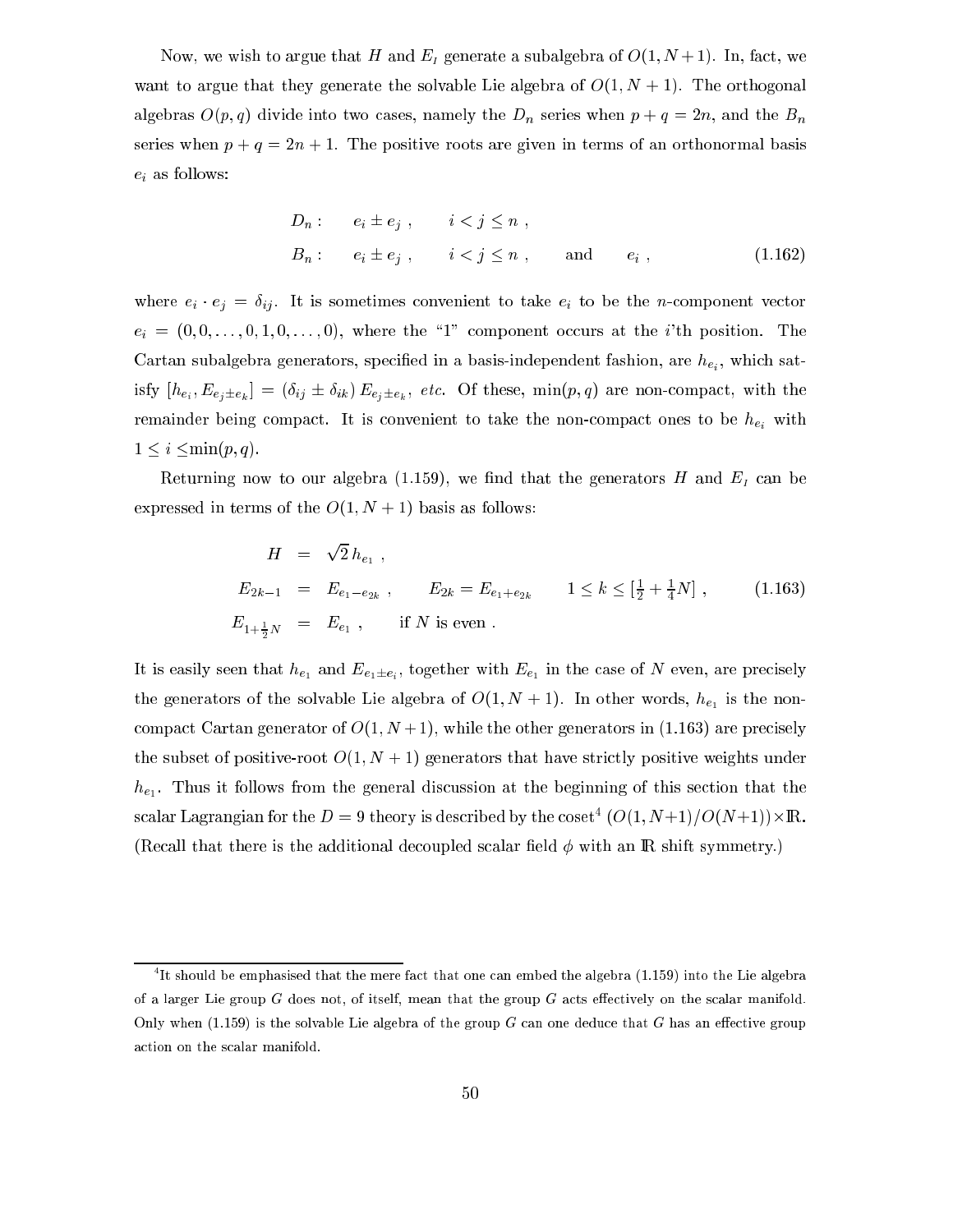# Kaluza-Klein Reduction on Spheres and Other Compact  $\overline{2}$ Manifolds

# 2.1 Introduction

Up to this point, we have considered Kaluza-Klein reductions on the circle  $5^{\circ}$ , and on the *n*-torus  $I^{\alpha}$ , which can be viewed as a sequence of  $S^{\alpha}$  reductions. As discussed in the previous hapter, the redu
tions in these ases, with the asso
iated setting to zero of all the massive Kaluza-Klein modes, are guaranteed to be onsistent, sin
e we are retaining all the singlets under the  $U(1)$  isometry group of the n-torus, and setting all the non-singlets to zero. This guarantees consistency, since products of singlets under a group action can never generate non-singlets. Thus we an be assured that no matter how non-linear the higher-dimensional theory, the Kaluza-Klein reduction will be a consistent one.

One can extend the idea of Kaluza-Klein reduction in a number of ways. One possibility is to perform a reduction on an internal space that is a group manifold  $G$ . An example would be  $G = SU(2)$ , which is actually isomorphic to the 3-sphere. Higher examples, like  $G = SU(3)$ , typically don't have any isomorphisms to other more "well-known" manifolds. The group manifold G admits a metric that many  $\sigma$  is the contract  $\sigma$  group (assuming that  $G$  is non-abelian), since it admits a transitive action of the group  $G$  by left multiplication, and independently by right multiplication. Thus if U denotes an element of  $G$ , i.e. a point in the group manifold, then we can act with constant elements  $A$  and  $B$  of the group  $G$  to give

$$
U \longrightarrow U' = A \, U \, B \,, \tag{2.1}
$$

which leave invariant the so-called bi-invariant metric

$$
ds^2 = \text{tr}(dU U^{-1})^2. \tag{2.2}
$$

The group manifold  $G$  is homogeneous, since the left (or the right) action of  $G$  is transitive.

Another type of internal manifold that one might consider is a coset space,  $G/H$ . An example is the n-dimensional sphere  $S_{\alpha}$ , which is the coset space  $SO(n+1)/SO(n)$ . Another example would be the complex projective space  $\zeta P^+,$  which is the coset  $SU(n+1)/U(n).$ This is a complex manifold, with complex dimension  $n$  (meaning that is has real dimension  $2n$ ). In a coset space points in the group manifold G are identified under the action of the subgroup H. Thus we view two points  $U_1$  and  $U_2$  as being equivalent if there exists an element  $h$  in  $H$  such that

$$
U_1 = U_2 h. \tag{2.3}
$$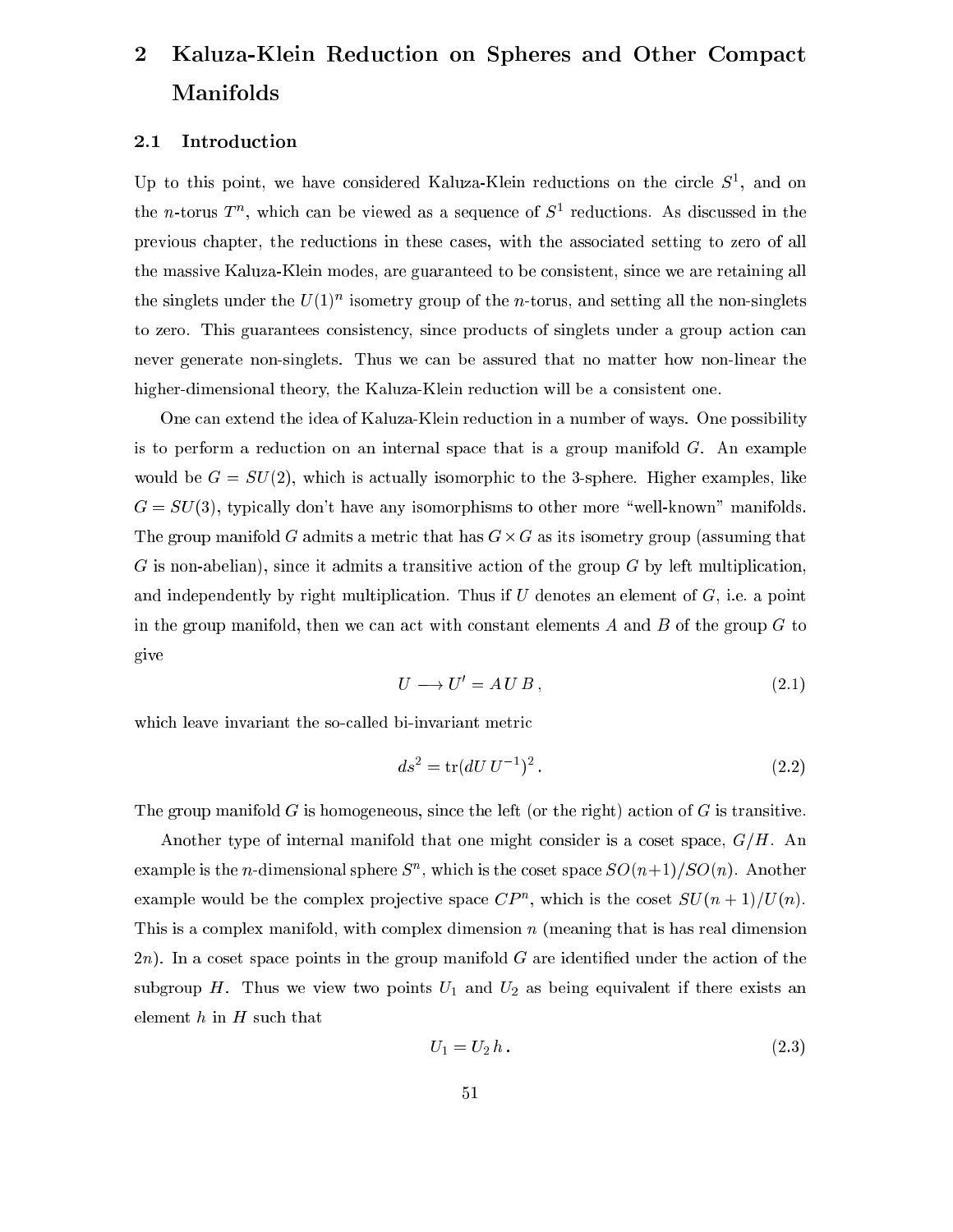One can see that now we shall have transitively-acting isometries given by the left-action of G on the oset, but we no longer have isometries orresponding to the right a
tion of G. Thus the coset space  $G/H$  can be equipped with a metric that is invariant under G. Since the isometries a
t transitively, this means that the oset spa
e is homogeneous.

Another possibility for an internal spa
e would be ompa
t a manifold that is not a coset space. Its metric may still have isometries, but these will no longer act transitively, and so the spa
e will be inhomogeneous. Finally, of ourse, one may onsider a spa
e for which the metric has no isometries at all.

What do we expect to get out of a Kaluza-Klein reduction on some general compact manifold  $M$ ? In particular, let us suppose that  $M$  has an isometry group  $G$ . We need not yet concern ourselves with the question of whether  $M$  is a group manifold, a coset space or an inhomogeneous space. One can show, by carrying out a linearised analysis of small a ball where an other notes the form N  $\alpha$  basic the form N  $\alpha$  , where  $\alpha$  is a ball  $\alpha$ dimensional spacetime manifold, that the massless fields in the lower dimensional spacetime will certainly include the Yang-Mills gauge bosons of the group  $G$ , and, of course, the lowerdimensional metric. There may also be further massless fields, such as scalars. The whole issue of identifying what is massless requires a lot of care now, since the spacetime  $\mathcal N$ may well not be Minkowski spa
etime. For example, in the ase of sphere redu
tions in supergravities, one commonly finds that there is a "vacuum solution" which is a product of anti-de Sitter spa
etime and a sphere. In su
h a ase, the notion of mass has to be defined with respect to the anti-de Sitter background, and this is quite an involved business. However, for gravity itself, and for gauge fields, we have a rather clear picture of what it means to be massless, since for these fields we have the guide of gauge invariance. So we can proceed for now without getting too involved in the definition of mass, at least for a dis
ussion of the Yang-Mills gauge bosons.

Having noted that one will always find the Yang-Mills gauge bosons of the group  $G$  of isometries of the internal manifold, it is evident why one might in principle like to use a coset space  $G/H$  rather than a group manifold G for the Kaluza-Klein reduction. The coset space would be much more "economical," in the sense that the number of extra dimensions needed in order to obtain a given gauge group would be less. For example, to get the gauge bosons of  $SO(8)$  one could use the group manifold  $SO(8)$  itself, which would require 28 extra dimensions. But by using the coset  $SO(8)/SO(7)$ , which is the seven-sphere, one would need only 7 extra dimensions.

In addition to the massless modes, one will also of course obtain infinite towers of Kaluza-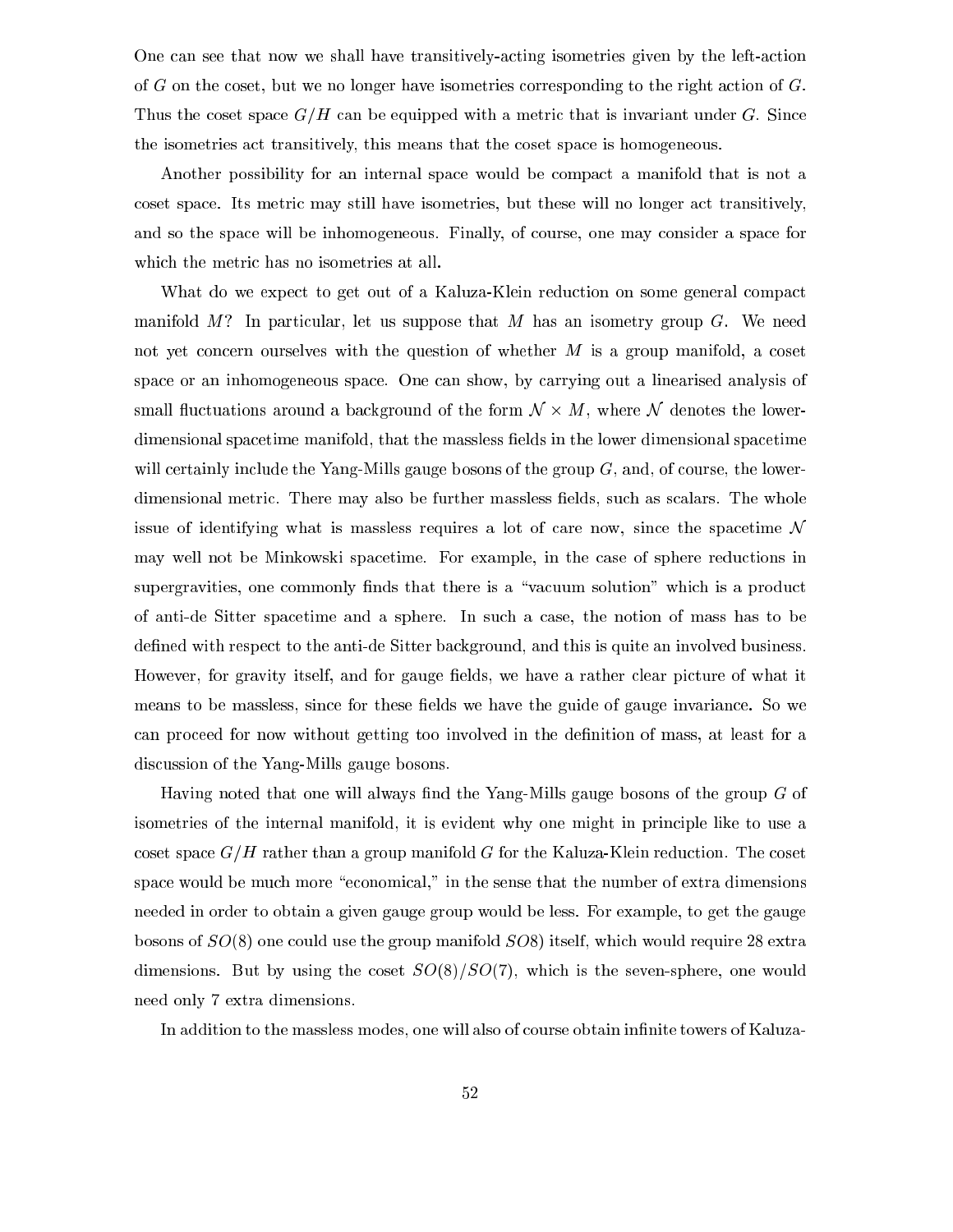Klein massive modes, in much the same way as one does in a circle or torus reduction. In other words, at the linearised level we an imagine expanding all the higher-dimensional fields in terms of complete sets of eigenfunctions on the internal space. For example, the lower-dimensional components of the higher-dimensional metric would be expanded as

$$
\hat{g}_{\mu\nu} = \bar{g}_{\mu\nu}(x) + \sum_{i=0}^{\infty} h_{\mu\nu}^{(i)}(x) P^{(i)}(y), \qquad (2.4)
$$

where  $\bar{g}_{\mu\nu}$  denotes the "ground-state" lower-dimensional metric around which the expansion is being performed,  $h_{\mu\nu}^{\gamma}(x)$  denotes the fluctuations, and  $P^{(\nu)}(y)$  denotes the eigenfunctions of the s
alar Lapla
ian on the internal spa
e, starting with the onstant zero-eigenvalue function,  $P^{(0)} = 1$ . Similarly, the mixed components of the higher-dimensional metric would be expanded in terms of a complete set of vector eigenfunctions on the internal space:

$$
\hat{g}_{\mu m} = \sum_{i=0}^{\infty} A_{\mu}^{(i)}(x) P_m^{(i)}(y). \tag{2.5}
$$

The zero-mode eigenfunctions  $P_m^{\gamma}$  here will be the Killing vectors  $K_m$  on the internal space. In an analogous fashion, all the other components of the higher-dimensional fields can be expanded in terms of omplete sets of eigenfun
tions on the internal spa
e.

Although we have discussed a linearised analysis here, there is no reason in principle why we shouldn't apply the idea to the full theory, by just substituting all the expansions into the higher-dimensional equations of motion, or, even, the higher-dimensional Lagrangian. As long as we continue to keep all the infinite Kaluza-Klein towers nothing can possibly go wrong. After all, effectively what we would be doing is just performing a generalised Fourier expansion of the higher-dimensional theory. The general formalism for performing cosetspa
e Kaluza-Klein redu
tion was elegantly des
ribed in a paper by Salam and Strathdee  $[6].^5$ 

Usually, however, in Kaluza-Klein reductions we would like to do something more, namely to set all the massive fields to zero. Unless we do this, we are really just describing the higher-dimensional theory in a rather clumsy way, in terms of infinite sums over generalised Fourier modes. And it is at this point that we will typi
ally run into trouble. Nothing can go wrong if we restrict attention to the linearised level, but if we try to set the massive modes to zero and keep only the massless modes, the attempt will in fa
t almost always fail, if we go to the full non-linear theory. We should not give up, however,

<sup>5</sup> Of ourse if one kept all the massive and massless modes in the full theory with all its non-linearities, the result would be a dog's breakfast, and would ertainly look anything but elegant!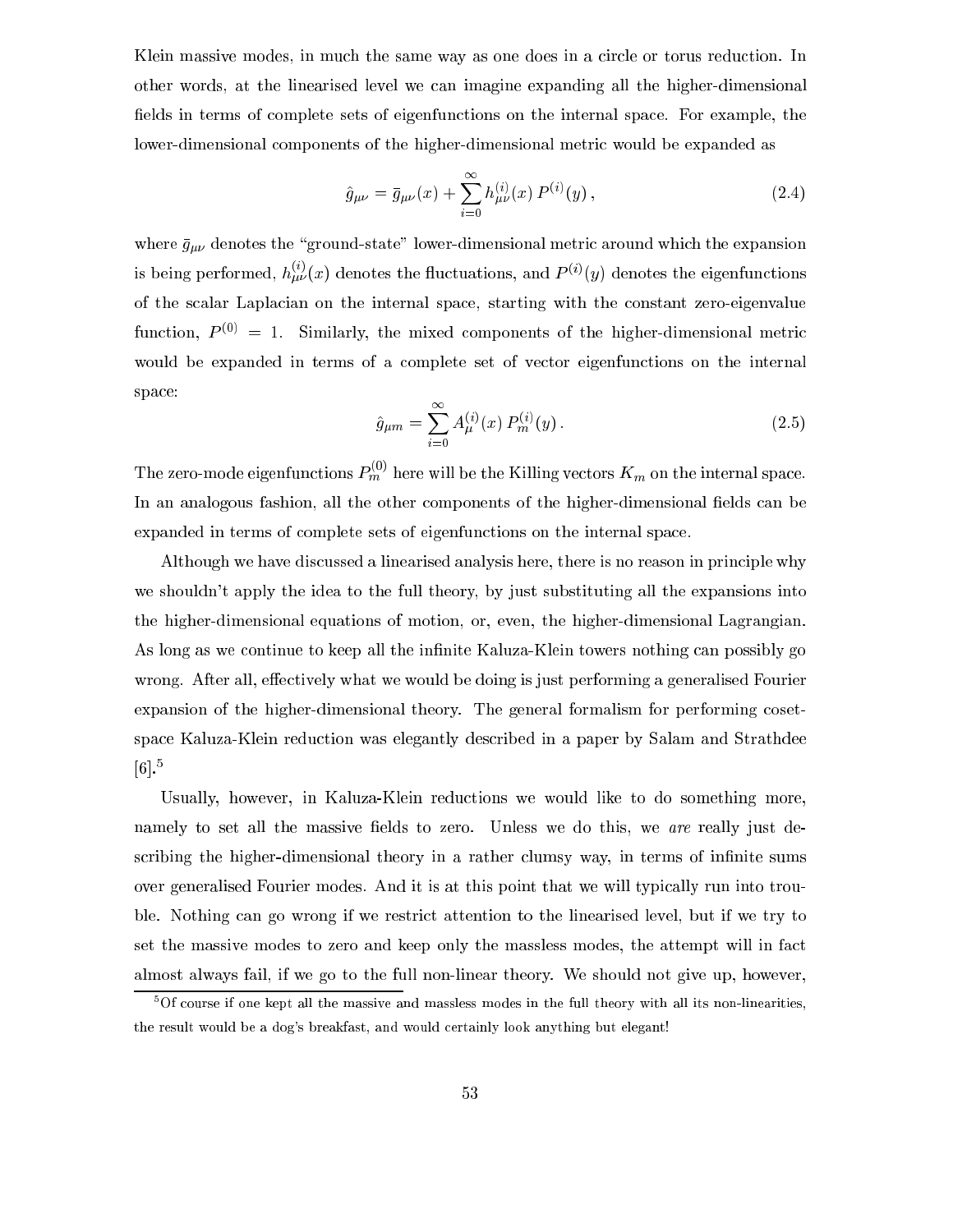because it turns out that the very few exceptions where it works are precisely the cases of greatest interest in string theory and M-theory!

The reason why redu
tion ombined with trun
ation to the massless se
tor usually runs into problems for a general internal manifold is the following. Imagine first keeping all the massive fields too, so that we have a gigantically complicated, but perfectly consistent, reduction. The resulting lower-dimensional theory will involve all kinds of complicated interactions between the various fields. In particular, it will typically involve cubic interaction terms in the Lagrangian of the form  $H L^2$ , where  $H$  represents a heavy field that we want to set to zero, and  $L$  represents a light (i.e. massless) field that we want to keep. But this means that the field equation for the heavy field will be of the form

$$
\Box H + m^2 H = L^2, \qquad (2.6)
$$

where m is the mass of H. Clearly, then, it would be inconsistent to set  $H=0$ , since this would then force the light field  $L$  to vanish too.

The reason why su
h dangerous intera
tions are present is be
ause in a redu
tion on some general internal manifold  $M$  such as a coset space, the product of zero-mode eigenfunctions on M will generate non-zero-mode eigenfunctions. Recall that this could not happen on the circle or torus, since the zero-modes were all independent of the torus coordinates, while the non-zero-modes were coordinate-dependent. Or, put more elegantly, the zeromode eigenfunctions were singlets under the  $U(1)$  -isometry group of the  $n$ -torus, while the  $\min$ -zero-mode eigenfunctions were all charged (like  $e^{i\alpha}$ ).

In fact by studying precisely the cubic interactions of the form  $H$   $L^2$ , we can produce a rather simple explicit demonstration of why the Kaluza-Klein reduction combined with truncation to the massless sector will normally fail, for some generic internal manifold M such as a coset space.<sup>6</sup>

Our strategy will be the following. First, we shall determine what the Kaluza-Klein metric reduction ansatz giving the gauge bosons would have to be, if a reduction were possible. Having established this, we shall then show that in general the attempt to make such a reduction will fail, once we look beyond the linearised level.<sup>7</sup> Having seen why it fails

Salam and Strathdee never made a truncation to the massless sector in their paper [6], and so their analysis was ompletely valid. Mu
h onfusion resulted later when others made the false assumption that one ould make the trun
ation in general. On the other hand, it was partly be
ause of overlooking this point that people stumbled upon the ex
eptional ases that do work.

 $^{\circ}$  To be precise, what in general fails is the attempt to keep all the Yang-Mills gauge bosons of the isometry group of the internal manifold  $M$ , while setting the massive Kaluza-Klein fields to zero.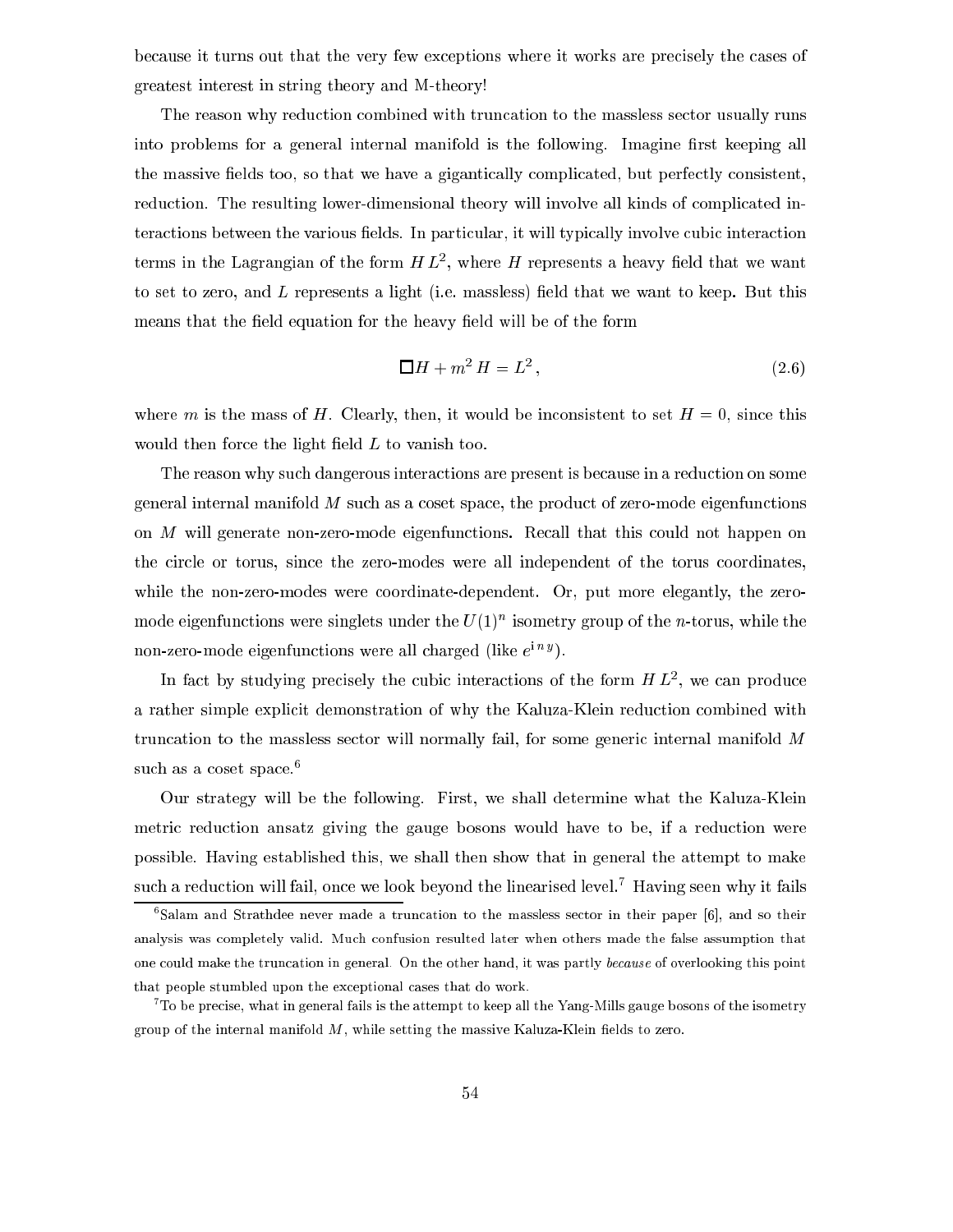in general, we shall then be in a position to look for ex
eptional ases where a onsistent reduction is in fact possible. These exceptional cases in fact depend on first of all having a very special starting point for the higher-dimensional theory, and then choosing a very parti
ular internal spa
e M.

To discuss the gauge bosons, it is convenient to suppress for now the scalar sector of the reduction. This, of course, is potentially a recipe for trouble; we already saw in the previous chapter that even the Kaluza-Klein reduction on  $S^1$  will be inconsistent if the scalar dilaton field is omitted. However, the inconsistencies resulting from neglecting scalars occur in rather easily-identifiable sectors, and provided we proceed with appropriate caution, we can still learn many useful things about the structure of the Kaluza-Klein reduction, and why, in general, it will fail.

# 2.2 The Yang-Mills gauge bosons

We saw in the previous chapter that the  $U(1)$  gauge invariance of the Kaluza-Klein vector coming from the  $S^{\pm}$  reduction of the metric tensor had its origin in a specific subset of general oordinate transformations. Namely, it ame from making a transformation of the coordinate on the circle, of the form  $\delta z = -\lambda(x)$ . For a Kaluza-Klein reduction on a manifold M with isometry group  $G$ , we can similarly write down the general structure for the metric reduction ansatz, and then we can see how the gauge transformations of the gauge bosons emerge from ertain general oordinate transformations.

Proceeding, as discussed above, by suppressing scalar fields, the metric reduction ansatz will be

$$
d\hat{s}^2 = ds^2 + g_{mn} \left( dy^m + K^{mI} A^I_{(1)} \right) \left( dy^n + K^{nJ} A^J_{(1)} \right),\tag{2.7}
$$

where  $K^{mI}$  are the Killing vectors of the metric  $g_{mn}$  on M, with I being the adjoint index for the isometry group G. The coordinates  $\hat{x}^M$  of the higher-dimensional theory are split as  $x^{\pm} = (x^{\mu}, y^{\mu})$ . From (2.7) we can read on the components  $g_{MN}$  of the higher-dimensional metri
, giving

$$
\hat{g}_{\mu\nu} = g_{\mu\nu} + K^{mI} K_m{}^J A_\mu^I A_\nu^J, \qquad \hat{g}_{\mu m} = K_m{}^I A_\mu^I, \qquad \hat{g}_{mn} = g_{mn}. \tag{2.8}
$$

We emphasise that here  $g_{mn}$  is the undistorted metric on the internal manifold M (and thus It depends on  $y$  , but not on  $x<sup>r</sup>$ ). The Killing vectors  $K$  append only on the  $y<sup>r</sup>$  also, and  $K_m^{\dagger} = g_{mn} K^{\dagger}$ . The gauge bosons  $A_{\mu}^{\dagger}$  depend, of course, only on the lower-dimensional coordinates  $x<sub>r</sub>$ , as does the metric  $g_{\mu\nu}$ .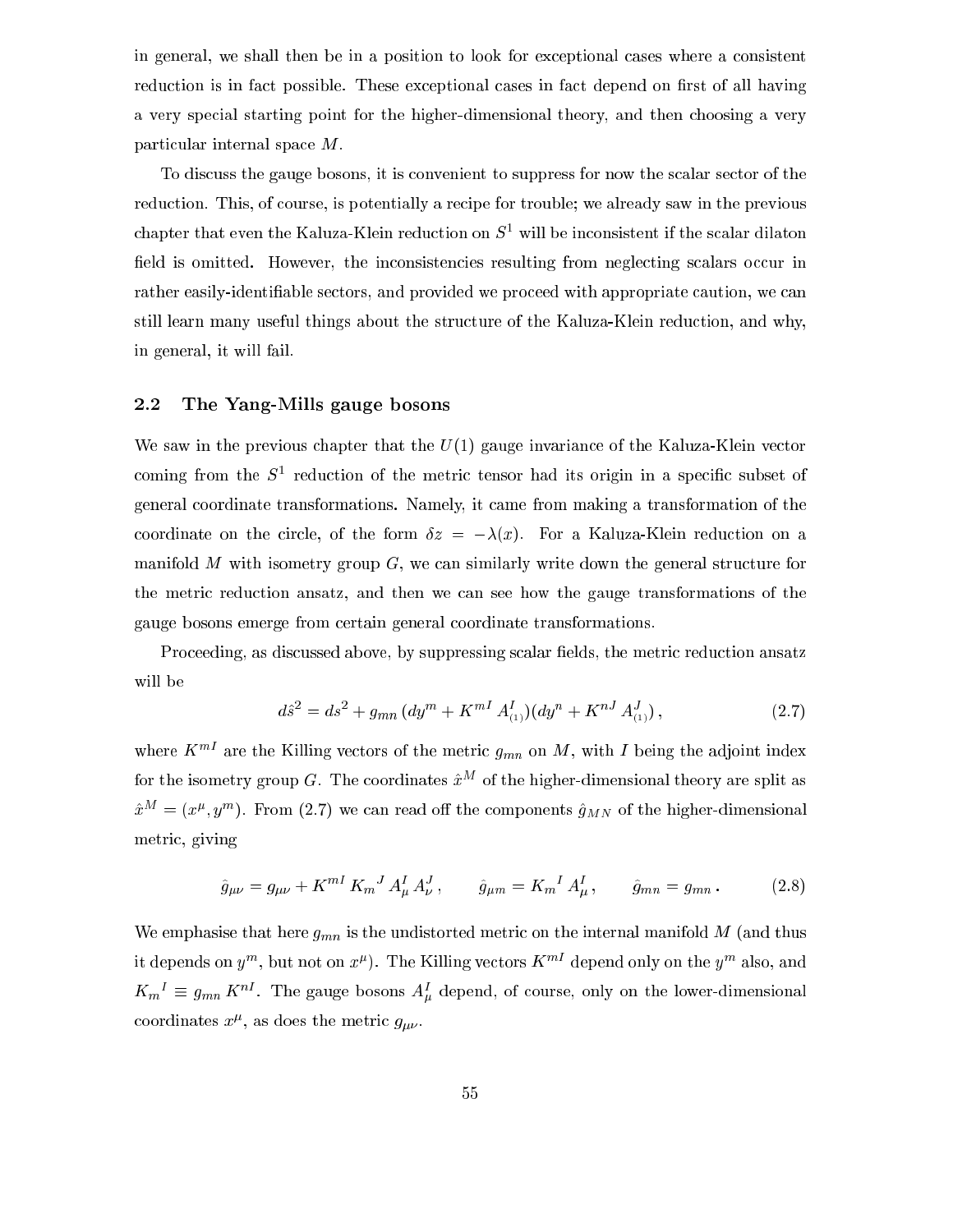To see why  $(2.7)$  is the appropriate ansatz, let us first study the gauge transformations. These correspond to making general coordinate transformations  $\theta x^{\alpha} = -\varepsilon^{n\alpha}$  of the following type:

$$
\hat{\xi}^{\mu} = 0, \qquad \hat{\xi}^{m} = K^{mI} \lambda^{I}(x). \tag{2.9}
$$

We can now proceed as in section 1.2, where we derived the gauge transformation for the  $U(1)$  gauge potential in the  $S^{\perp}$  reduction. Looking first at the internal components of the metri
, we get

$$
\delta \hat{g}_{mn} = \hat{\xi}^p \partial_p \hat{g}_{mn} + \hat{g}^{pn} \partial_m \hat{\xi}^p + \hat{g}_{mp} \partial_n \hat{\xi}^p,
$$
  
\n
$$
= \lambda^I K^{pI} \partial_p g_{mn} + g_{pn} \partial_m K^{pI} \lambda^I + g_{mp} \partial_n K^{pI} \lambda^I,
$$
  
\n
$$
= \lambda^I \mathcal{L}_{K^I}(g)_{mn} = 0.
$$
\n(2.10)

To reach the final line, we recognised that the three terms in the second line assemble into the Lie derivative of the metric with respect to  $K$  , and then we manly used the fact that  $\mathbf{s}$ ince  $\mathbf{A}^*$  is a Killing vector, by definition we will get zero when we use it to take the Lie derivative of the metric. Getting zero is reasonable, since the internal components of  $\hat{g}_{MN}$ are just  $g_{mn}$ , which is unchanged under variation of the lower-dimensional fields that we have in
luded in the ansatz.

Next, we look at the variation of the mixed components  $\hat{g}_{\mu m}$  of the higher-dimensional metri
. For these we shall have

$$
\delta \hat{g}_{\mu m} = \hat{\xi}^p \, \partial_p \, \hat{g}_{\mu m} + \hat{g}_{pm} \, \partial_\mu \, \hat{\xi}^p + \hat{g}_{\mu p} \, \partial_m \, \hat{\xi}^p ,
$$
\n
$$
= K^{pI} \, \lambda^I \, \partial_p \, K_m^J \, A_\mu^J + g_{pm} \, \partial_\mu \, \lambda^I \, K^{pI} + K_p^J \, A_\mu^J \, \partial_m \, K^{pI} \, \lambda^I ,
$$
\n
$$
= \mathcal{L}^{K^I} (K^J)_m \, \lambda^I \, A_\mu^J + K_m^I \, \partial_\mu \, \lambda^I ,
$$
\n
$$
= K_m^I \, (\partial_\mu \, \lambda^I + f^{JK}{}_I \, \lambda^J \, A_\mu^K ). \tag{2.11}
$$

Again, we re
ognised that two of the terms in the se
ond line assemble to make the Lie derivative. Then, we used the fact that the Killing vectors satisfy the Lie algebra of the isometry group  $G$ , with structure constants  $f^{++}$ :

$$
[K^I, K^J] = f^{IJ}{}_K K^K, \qquad (2.12)
$$

and  $[\mathbf{A}^{\top}, \mathbf{A}^{\top}]^{\prime\prime} = \mathcal{L}_{K}I(\mathbf{A}^{\top})^{\prime\prime}$ . On the other hand, we see from (2.8) that if the lowerdimensional fields are varied we shall have

$$
\delta \hat{g}_{\mu m} = K_m{}^I \delta A_\mu^I \,. \tag{2.13}
$$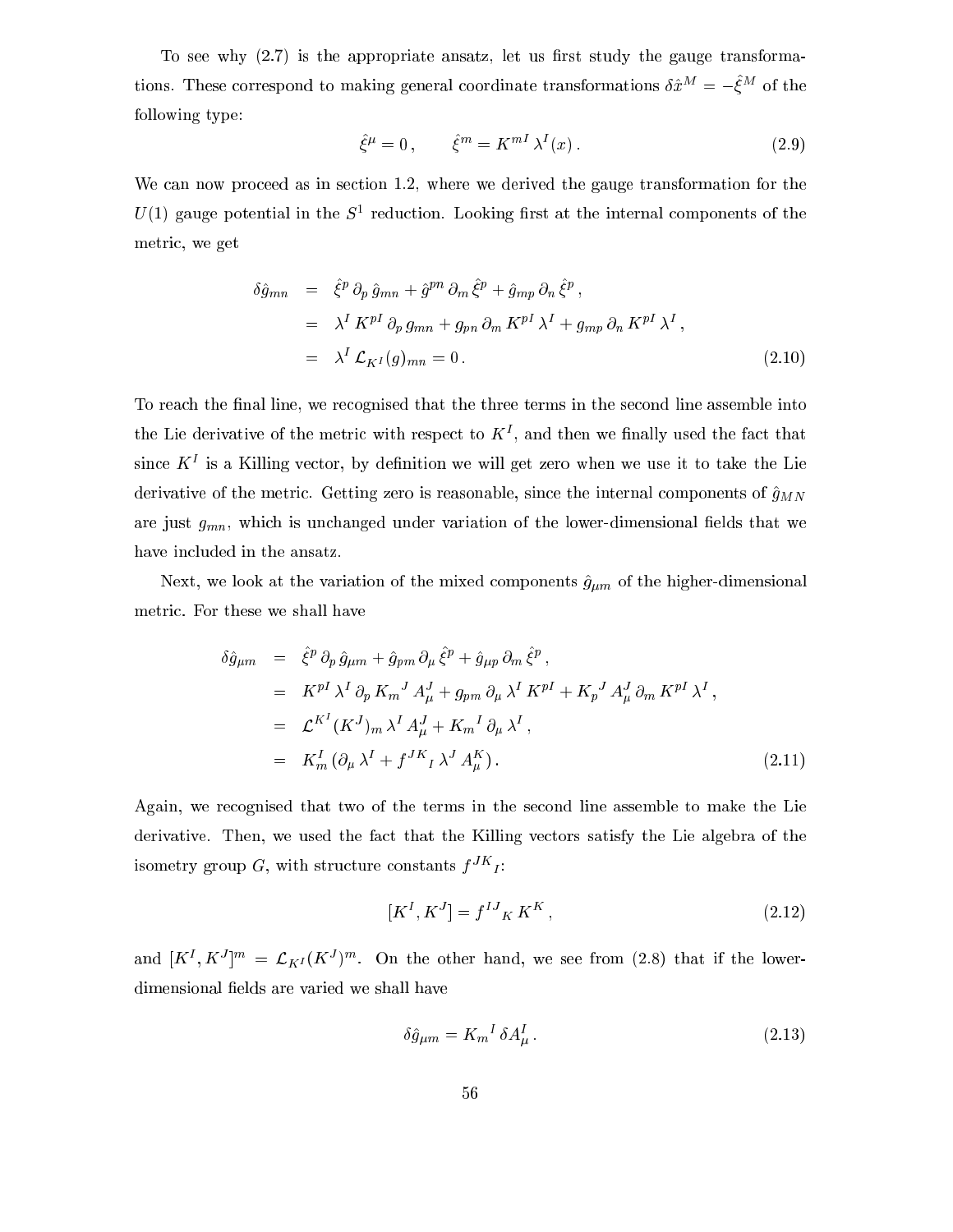Comparing with (2.11), we learn that

$$
\delta A_{\mu} = \partial_{\mu} \lambda^{I} + f^{JK}{}_{I} \lambda^{J} A_{\mu}^{K}, \qquad (2.14)
$$

which is precisely the correct result for infinitesimal Yang-Mills gauge transformations. Finally, we learn nothing new by considering the variation of  $\hat{g}_{\mu\nu}$  under the coordinate transformation (2.9).

by showing that we obtain the correct rang-mills gauge transformations for  $A_\mu$  from the general coordinate transformations  $(2.9)$ , we can be sure that the metric reduction ansatz  $(2.7)$  is the right one. This instructive now to calculate the curvature for higher-dimensional metric. To do this, we first note that the following is a convenient choice for a vielbein for  $(2.7):$ 

$$
\hat{e}^{\mu} = e^{\mu}, \qquad \hat{e}^{a} = e^{a} + K^{aI} A^{I}_{(1)}, \qquad (2.15)
$$

where  $e^{\mu}$  is a vielbein for the lower-dimensional metric  $as^{-}$ , and  $e^{-}$  is a vielbein for the undistorted metric  $g_{mn}$  on the internal manifold M, so  $g_{mn} = e_m^m e_n^m$ . Of course  $K^m$ just means  $e_m$   $K$  . It is now a straightforward, if laborious, task to calculate the spin onne
tion and urvature. The spin onne
tion turns out to be

$$
\hat{\omega}_{\mu} = \omega_{\mu\nu} - \frac{1}{2} K^{aI} F^{I}_{\mu\nu} \hat{e}^{a} ,
$$
  
\n
$$
\hat{\omega}_{\mu a} = -\frac{1}{2} K^{aI} F^{I}_{\mu\nu} \hat{e}^{\nu} ,
$$
  
\n
$$
\hat{\omega}_{ab} = \omega_{ab} + \nabla_{a} K^{I}_{b} A^{I}_{\mu} \hat{e}^{\mu} ,
$$
\n(2.16)

where all components here refer to vielbein indices. Note that  $\omega_{\mu\nu}$  is the spin connection for the lower-dimensional vielbein  $e^T$ , and  $\omega_{ab}$  is the spin connection for the vielbein  $e^-$  on the undistorted internal manifold M.

We shall not present the full expressions for the curvature 2-forms here, since they are a little complicated. After reading off the Riemann tensor, and then contracting to get the Ricci tensor, one finds that the vielbein components are given by

$$
\hat{R}_{\mu\nu} = R_{\mu\nu} - \frac{1}{2} K^{aI} K_{a}{}^{J} F^{I}_{\mu\rho} F^{J \rho}_{\nu}, \n\hat{R}_{\mu a} = \frac{1}{2} K^{I}_{a} D_{\nu} F^{I \nu}_{\mu}, \n\hat{R}_{ab} = R_{ab} + \frac{1}{4} K^{I}_{a} K^{J}_{b} F^{I}_{\mu\nu} F^{J \mu\nu},
$$
\n(2.17)

where  $D_{\nu}$  is the Yang-Mills covariant derivative. The Ricci tensors  $R_{\mu\nu}$  and  $R_{ab}$  are those for the lower-dimensional metric  $g_{\mu\nu}$  and the undistorted internal metric  $g_{mn}$  respectively.

Again, with the caveat that we have suppressed the scalar fields that should possibly be included here!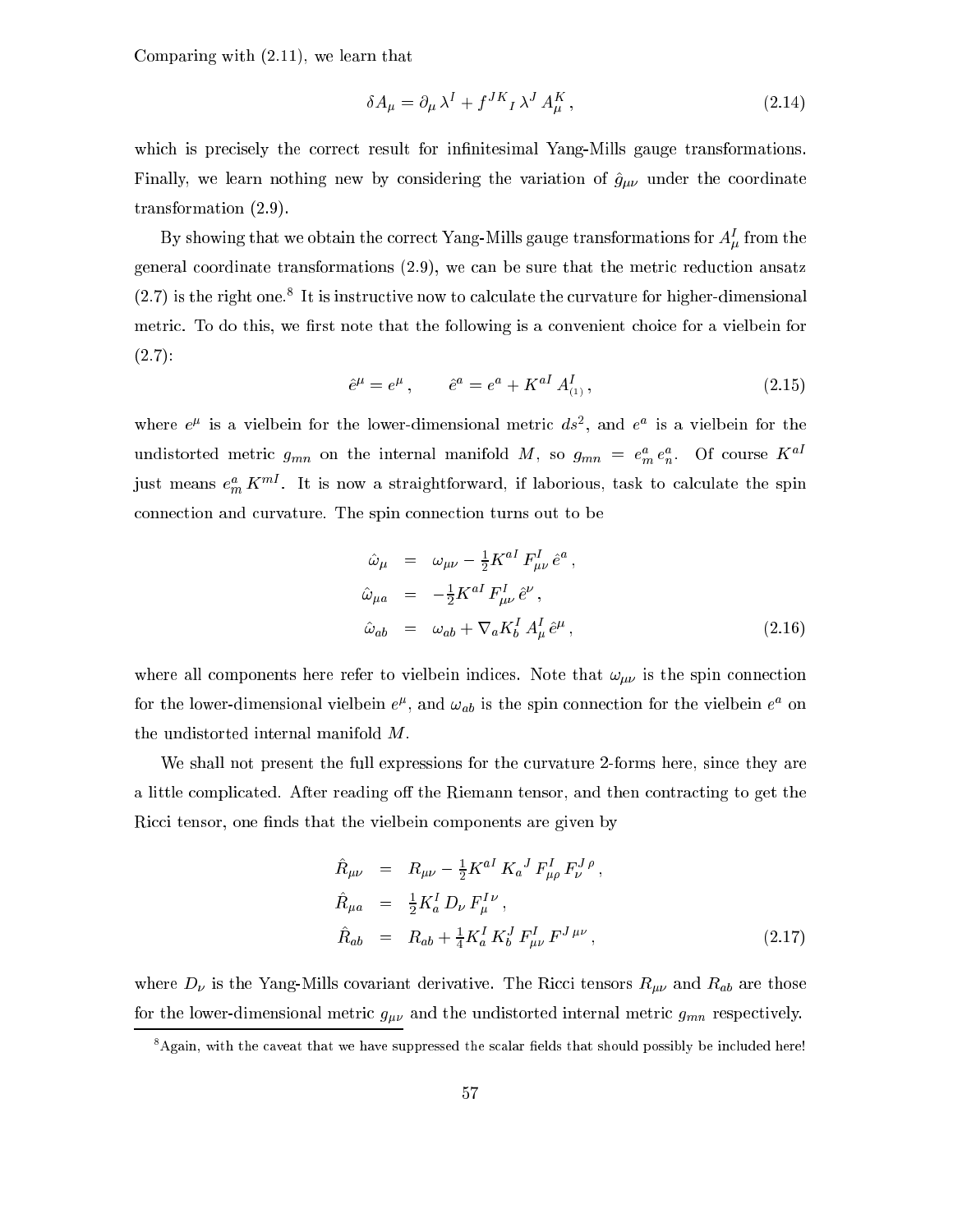Now, let us onsider what happens if we try using this proposed Kaluza-Klein ansatz to redu
e a generi higher-dimensional theory. We shall take pure Einstein gravity as our example of a generic theory, so the higher-dimensional equations of motion are simply  $\mu_{AB} = 0$ . Looking at  $(2.17)$ , the middle equation is very nice, because it gives us the lower-dimensional Yang-Mills equations,

$$
D_{\nu} F_{\mu}^{I \nu} = 0, \tag{2.18}
$$

as we would have hoped. The last equation in  $(2.17)$  is a bit of a disaster, since it gives

$$
R_{ab} + \frac{1}{4} K_a^I K_b^J F_{\mu\nu}^I F^{J\,\mu\nu} = 0.
$$
\n(2.19)

But we should not be too alarmed by this; it is exactly the kind of problem that we should have been expecting from the moment we decided to omit scalar fields from our ansatz. It is exactly analogous to the trouble one would encounter in the  $\mu_{55}$  component or the  $Riccl$ -hat condition in the  $S$  -reduction that we discussed in the previous chapter, had we neglected to include the dilatonic scalar  $\phi$ . The point is that in the present case we are about to encounter a quite different kind of inconsistency, which would not be resolved by including the scalars. Since the *Titanic* is sinking anyway, we need not concern ourselves too much with trying to rearrange the deckchairs nicely!

The new inconsistency occurs in the sector where we would have hoped to obtain the lower-dimensional Einstein equation, with the Yang-Mills fields acting as a source. This would come from the combination  $\kappa_{\mu\nu} - \frac{1}{2} \kappa \, \eta_{\mu\nu} \, = \, 0$  (recall that we are using vielbein components here, hence the  $\eta_{\mu\nu}$  !), and so from (2.17) we see that this gives

$$
R_{\mu\nu} - \frac{1}{2}R \eta_{\mu\nu} = \frac{1}{2} K^{aI} K_a^J \left[ F_{\mu\rho}^I F_{\nu}^J{}^{\rho} - \frac{1}{4} F_{\rho\sigma}^I F^{J \rho\sigma} \eta_{\mu\nu} \right]. \tag{2.20}
$$

The problem now is clear; everything would be fine if it were the case that

$$
K^{aI} K^J_a = c \,\delta^{IJ} \tag{2.21}
$$

for some constant  $c$ . Then, the right-hand side in  $(2.20)$  would give precisely the energymomentum tensor for the Yang-Mills fields. However, in general if we define a matrix  $Y^{IJ}$ by

$$
Y^{IJ} = K^{aI} K^J_a \,, \tag{2.22}
$$

then there are two things that go wrong. First of all, we note that  $Y^{IJ}$  is written as a sum over n vectors, where n is the dimension of the internal space  $M$ . But the I and J indices range over  $\dim(G)$  values, the dimension of the isometry group. It is perfectly possible that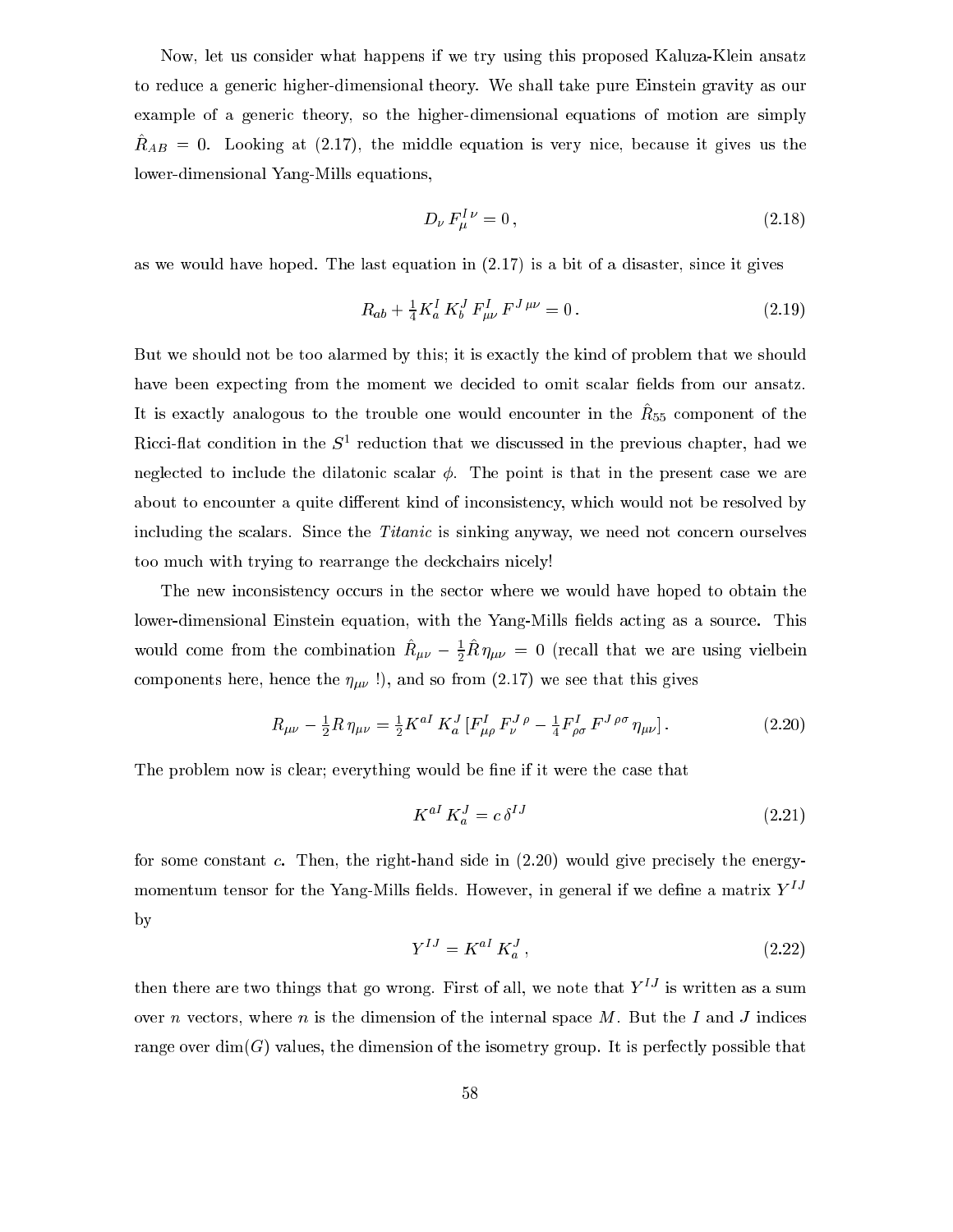$\dim(G)$  is greater than n, as, for example, in the case of a coset space,  $M = G/H$ , for which  $n = \dim(G) - \dim(H)$ . Clearly, in such a case, the matrix  $Y^{IJ}$  must be degenerate, with  $(\dim(G) - n)$  zero eigenvalues. So it cannot possibly be of the form (2.21).

The second problem is that  $Y^*$  is in general a function of the coordinates  $y^*$  on the internal space  $M$ . Thus we have a mis-match between the left-hand side of  $(2.20)$ , which depends only on the  $x^2$  coordinates, and the right-hand side, which will have  $y^{\ldots}$ dependence because of the  $y$  - dependence of  $Y$  - . This problem is at the leading order of post-linearised terms, namely it is a problem at the trilinear order in the putative lowerdimensional Lagrangian. This means that it cannot possibly be resolved by putting back those scalar fields that we previously wilfully suppressed. This is a new inconsistency problem, and nothing in general can rescue it.

How, then, might we avoid this problem, and obtain a Kaluza-Klein sphere redu
tion that is onsistent at the full non-linear level? We shall dis
uss an example in the next subse
tion.

# 2.3 SO(5)-gauged  $N = 4$  supergravity in  $D = 7$  from  $D = 11$

#### The seven-dimensional  $SO(5)$ -gauged theory  $2.3.1$

The redu
tion of eleven-dimensional supergravity on the 4-torus gives rise to the maximal ungauged supergravity in  $D = 7$ . In its bosonic sector this comprises

$$
g_{\mu\nu}, \quad \vec{\phi}, \quad \mathcal{A}_{(1)}^i, \quad \mathcal{A}_{(0)j}^i, \quad A_{(3)}, \quad A_{(2)i}, \quad A_{(1)ij}, \quad A_{(0)ijk}, \tag{2.23}
$$

where the index  $\imath$  runs over the  $4$  directions of  $I$  . Thus we see that in total there are 14 here in the spin-0 sector, comprising the 4 dilatomic scalars  $\varphi$ , the 6 axions  $\mathcal{A}_{(0)j}$  and the 4 axions  $A_{(0)ijk}$ . As we saw in chapter 1, these scalars parameterise the non-linear sigma model coset  $SL(3, m)/SO(3)$ . There are in total ten vectors, comprising four  $A_{(1)}$  and six  $A_{(1)ij}$ .

The global symmetry  $SL(5,\mathbb{R})$ , which we studied just in the scalar sector, in fact extends to the entire seven-dimensional theory. It turns out that one can gauge the  $SO(5)$  maximal compact subgroup, thereby ending up with a theory with a local  $SO(5)$  symmetry. This is achieved by using the ten abelian vector fields that we counted in the previous paragraph, and whi
h now be
ome the non-abelian Yang-Mills potentials of the gauge group SO(5). It will be noted that by happy chance, there are exactly the right number of vector fields available to do the job!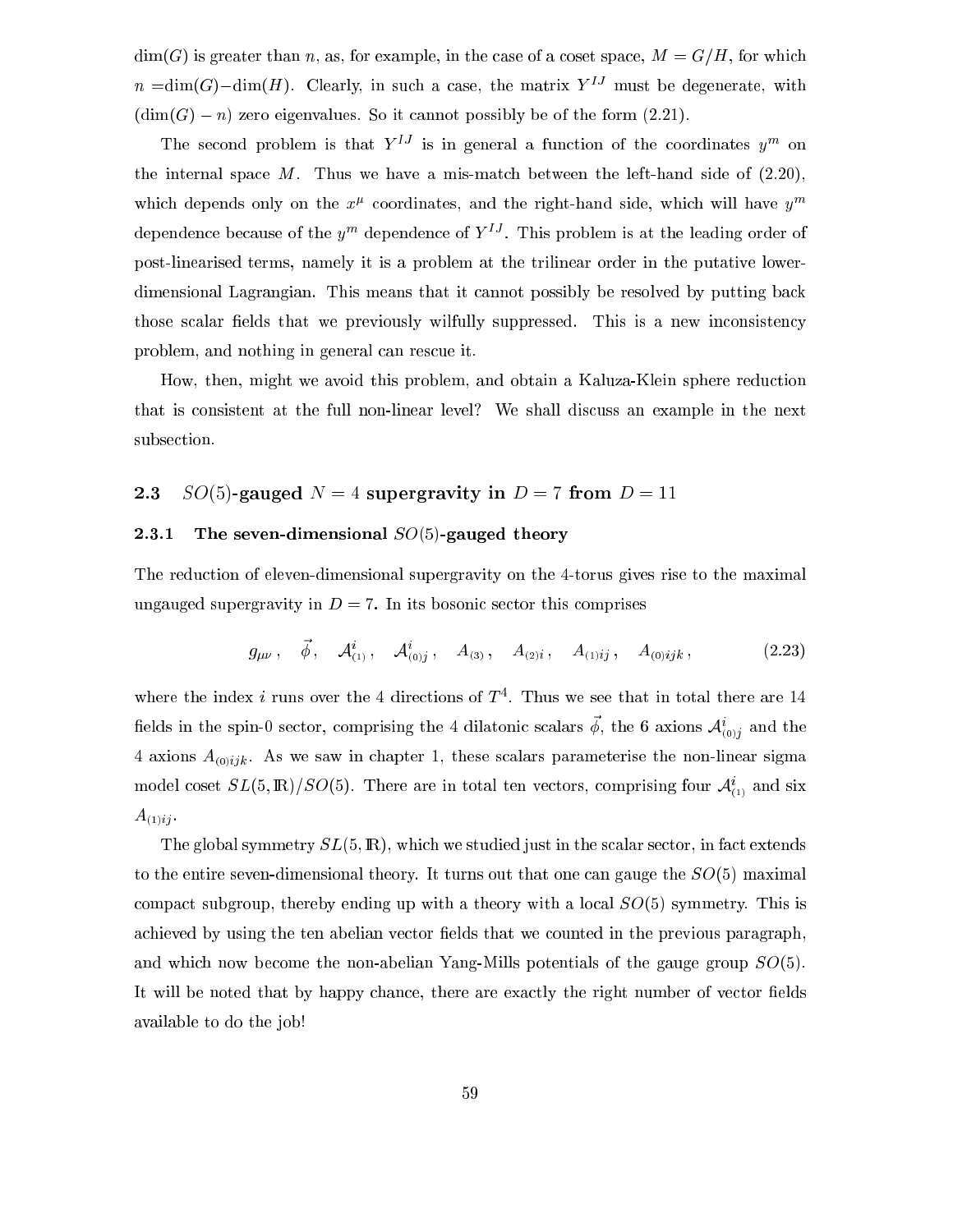All the fields of the seven-dimensional gauged supergravity fall into representations of the  $SO(5)$  gauge group. Of course the metric is a singlet, and the ten Yang-Mills gauge potentials are in the adjoint representation of  $SO(5)$ . It is convenient to represent them now by  $A_{(1)}^{\beta}$ , antisymmetric in  $i$  and  $j$ , where  $i$  ranges over 5 values corresponding to the fundamental 5-dimensional representation of  $SO(5)$ . The 14 scalars form the irreducible symmetric 2-index representation, and in fact it is convenient to parameterise the scalars as the symmetric unimodular  $SO(5)$  tensor  $T_{ij}$ . Finally, in the ungauged theory we saw that there were four 2-form potentials and a 3-form potential. Since a 4-form field strength is dual to a 3-form field strength in  $D = 7$ , we could have dualised from the 3-form potential to a 2-form, giving five in total. In fact these form an irreducible 5 of  $SL(5,\mathbb{R})$  in the ungauged theory. In the gauged theory, we have five 3-form fields that form the irreducible  $5$ -dimensional representation of  $SO(3)$ . They will be represented by  $S_{(3)}$  now.

Without further ado, we can now present the bosonic Lagrangian for seven-dimensional  $SO(5)$ -gauged maximal supergravity, which was derived in [7]. It is

$$
\mathcal{L}_7 = R * 1 - \frac{1}{4} T_{ij}^{-1} * DT_{jk} \wedge T_{k\ell}^{-1} DT_{\ell i} - \frac{1}{4} T_{ik}^{-1} T_{j\ell}^{-1} * F_{(2)}^{ij} \wedge F_{(2)}^{k\ell} - \frac{1}{2} T_{ij} * S_{(3)}^i \wedge S_{(3)}^j
$$
  
 
$$
+ \frac{1}{2g} S_{(3)}^i \wedge H_{(4)}^i - \frac{1}{8g} \epsilon_{ij_1 \cdots j_4} S_{(3)}^i \wedge F_{(2)}^{j_1 j_2} \wedge F_{(2)}^{j_3 j_4} + \frac{1}{g} \Omega_{(7)} - V * 1,
$$
 (2.24)

where

$$
H_{(4)}^{i} \equiv DS_{(3)}^{i} = dS_{(3)}^{i} + g A_{(1)}^{ij} \wedge S_{(3)}^{j}.
$$
 (2.25)

 $V$  is a potential for the scalar fields, given by

$$
V = \frac{1}{2}g^2 \left( 2T_{ij} T_{ij} - (T_{ii})^2 \right), \qquad (2.26)
$$

and is a Chern-Simons type of term built from the Yang-Mills from the Yang-Mills from the Yang-Mills from the Y property that its variation with respect to  $A_{(1)}^{\gamma}$  gives

$$
\delta\Omega_{(7)} = \frac{3}{4}\delta_{i_1 i_2 k\ell}^{j_1 j_2 j_3 j_4} F_{(2)}^{i_1 i_2} \wedge F_{(2)}^{j_1 j_2} \wedge F_{(2)}^{j_3 j_4} \wedge \delta A_{(1)}^{k\ell}.
$$
\n(2.27)

It is given explicitly in [7]. The rest of the notation is as follows. The Yang-Mills field strengths  $F_{(2)}^{\gamma}$  are given by

$$
F_{(2)}^{ij} \equiv dA_{(1)}^{ij} + g A_{(1)}^{ik} \wedge A_{(1)}^{kj}, \qquad (2.28)
$$

and the symbol D denotes the Yang-Mills ovariant exterior derivative:

$$
DT_{ij} \equiv dT_{ij} + gA_{(1)}^{ik}T_{kj} + gA_{(1)}^{jk}T_{ik}.
$$
 (2.29)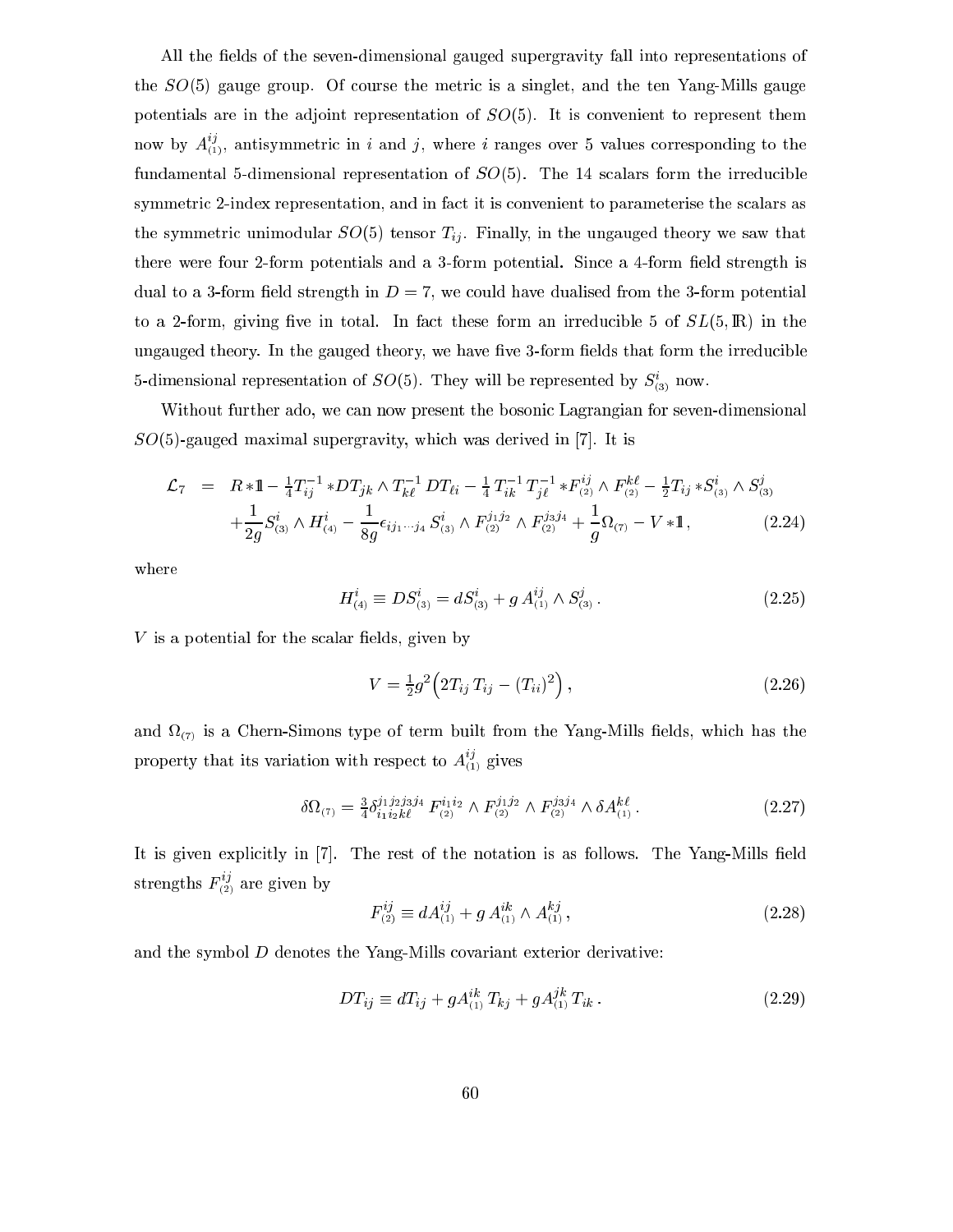Note that the  $S_{(3)}$  are viewed as fundamental neids in the Lagrangian. The equations of motion following from (2.24) an straightforwardly be shown to be

$$
D\left(T_{ik}^{-1}T_{j\ell}^{-1} * F_{(2)}^{ij}\right) = -2g T_{i[k}^{-1} * DT_{\ell]i} - \frac{1}{2g} \epsilon_{i_1 i_2 i_3 k\ell} F_2^{i_1 i_2} H_{(4)}^{i_3} + \frac{3}{2g} \delta_{i_1 i_2 k\ell}^{j_1 j_2 j_3 j_4} F_{(2)}^{i_1 i_2} \wedge F_{(2)}^{j_1 j_2} \wedge F_{(2)}^{j_3 j_4} - S_{(3)}^k \wedge S_{(3)}^{\ell}.
$$
\n
$$
D\left(T_{ik}^{-1} * D(T_{kj})\right) = 2g^2 (2T_{ik} T_{kj} - T_{kk} T_{ij}) \epsilon_{(7)} + T_{im}^{-1} T_{k\ell}^{-1} * F_{(2)}^{m\ell} \wedge F_{(2)}^{kj}
$$
\n(2.30)

$$
E(I_{kj}) = 2g \left(2I_{ik} I_{kj} - I_{kk} I_{ij}\right) e_{(7)} + I_{im} I_{k\ell} * F_{(2)} \wedge F_{(2)}
$$
  
+
$$
T_{jk} * S_{(3)}^k \wedge S_{(3)}^i - \frac{1}{5} \delta_{ij} \left[2g^2 \left(2T_{ik} T_{ik} - 2(T_{ii})^2\right) \epsilon_{(7)} + T_{nm}^{-1} T_{k\ell}^{-1} * F_{(2)}^{m\ell} \wedge F_{(2)}^{kn} + T_{k\ell} * S_{(3)}^k \wedge S_{(3)}^{\ell}\right],
$$
(2.31)

$$
D(T_{ij} * S_{(3)}^j) = F_{(2)}^{ij} \wedge S_{(3)}^j, \qquad (2.32)
$$

$$
H_{(4)}^i = gT_{ij} * S_{(3)}^j + \frac{1}{8} \epsilon_{ij_1 \cdots j_4} F_{(2)}^{j_1 j_2} \wedge F_{(2)}^{j_3 j_4}, \qquad (2.33)
$$

It is worth pausing at this point to make an important observation about the gauging. One cannot take the limit  $g \to 0$  in the Lagrangian (2.24), on account of the terms proportional to  $g$   $\rightarrow$  in the second line. We know, on the other hand, that it must be possible to recover the ungauged  $D = 7$  theory by turning off the gauge coupling constant. In fact the problem is asso
iated with a pathology in taking the limit at the level of the Lagrangian, rather than in the equations of motion. This can be seen by looking instead at the sevendimensional equations of motion, which were given earlier. The only apparent obstacle to taking the limit  $g \to 0$  is in the Yang-Mills equations (2.30), but in fact this illusory. If we substitute the first-order equation  $(2.33)$  into  $(2.30)$  it gives

$$
D\left(T_{ik}^{-1}T_{j\ell}^{-1} * F_{(2)}^{ij}\right) = -2gT_{i[k}^{-1} * DT_{\ell]i} - \frac{1}{2}\epsilon_{i_1i_2i_3k\ell} F_2^{i_1i_2} \wedge T_{ij} * S_{(3)}^j - S_{(3)}^k \wedge S_{(3)}^\ell, \qquad (2.34)
$$

which has a perfectly smooth  $g \to 0$  limit. It is clear that equations of motion (2.33) and (2.31) and the Einstein equations of motion also have a smooth limit. (The reason why the Einstein equations have the smooth limit is because the  $1/g$  terms in the Lagrangian (2.24) do not involve the metri
, and thus they give no ontribution.) One sometimes hears the statement made that "the seven-dimensional gauged supergravity does not have a continuous limit to the ungauged theory." This statement, as we can see from this discussion, is therefore incorrect.

We may remark that the theory admits a simple solution in which the Yang-Mills and 3form fields vanish, the scalars are trivial (i.e.  $T_{ij} = \delta_{ij}$ ), and the metric is seven-dimensional anti-de Sitter spacetime, AdS<sub>7</sub>. In this background the scalar potential  $V = -\frac{1}{2}g^2$ , and behaves just like a osmologi
al onstant. Thus the Einstein equation implies that

$$
R_{\mu\nu} - \frac{1}{2} R g_{\mu\nu} = -\frac{15}{4} g^2 g_{\mu\nu} , \qquad (2.35)
$$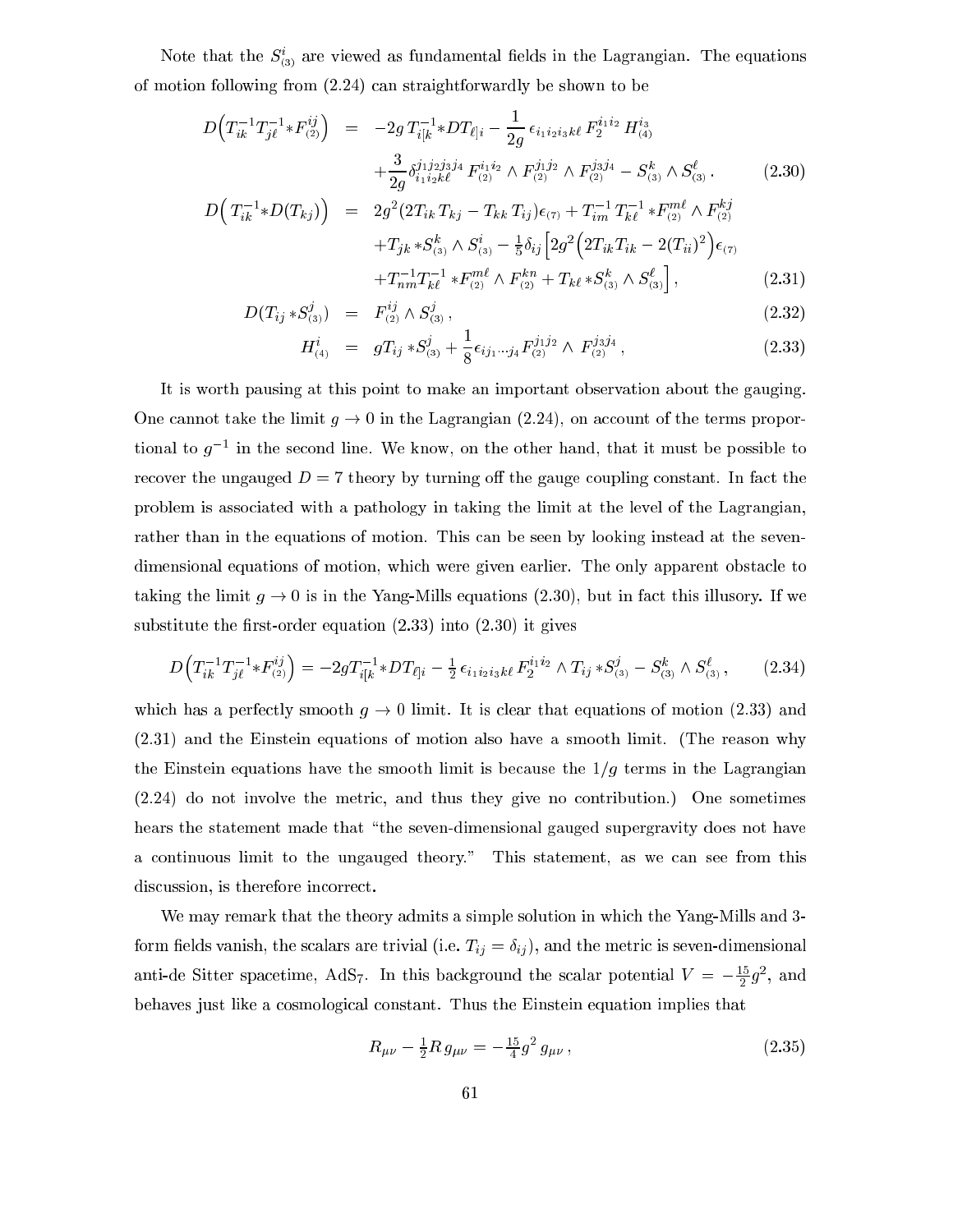or in other words,

$$
R_{\mu\nu} = -\frac{3}{2}g^2 g_{\mu\nu} \,. \tag{2.36}
$$

#### 2.3.2 A first look at the  $S^+$  reduction of  $D = 11$  supergravity

The  $SO(5)$ -gauged theory described above was first obtained in [7], by carrying out the pro
ess of gauging the original ungauged seven-dimensional supergravity. Had it not been for all the objections raised in the previous subsection, it might have seemed natural to expect that it should be obtainable instead by a direct process of reduction from elevendimensional supergravity on  $5^\circ$ . After all, the isometry group of the 4-sphere is  $SO(5)$ , which is exactly what we would want.

It turns out that this is one of the cases where the discussion of the previous subsection, which was considering the situation for the possible coset-space Kaluza-Klein reduction of a generic theory, can be evaded. We shall first give a considerably simplified discussion, to indicate how the principle obstacle to performing a consistent reduction can be overcome. Later on, we shall present the complete result. This was first derived, incidentally, in [8].

Re
alling that the bosoni Lagrangian for eleven-dimensional supergravity is

$$
\mathcal{L}_{11} = \hat{R} \hat{*} 1 - \frac{1}{2} \hat{*} \hat{F}_{(4)} \wedge \hat{F}_{(4)} + \frac{1}{6} \hat{F}_{(4)} \wedge \hat{F}_{(4)} \wedge \hat{A}_{(3)}, \qquad (2.37)
$$

it follows that the equations of motion are

$$
\hat{R}_{MN} = \frac{1}{12} (\hat{F}_{MN}^2 - \frac{1}{12} \hat{F}_{(4)}^2 \hat{g}_{MN}),
$$
\n
$$
d \hat{*} F_{(4)} = \frac{1}{2} \hat{F}_{(4)} \wedge \hat{F}_{(4)},
$$
\n(2.38)

where  $F^{\mu}_{MN}$  means  $F^{\mu}_{M}P^{\mu}_{QR}F^{\nu}$  and  $F^{\mu}_{(4)}$  means  $F^{\mu}_{QR}P^{\nu}$  . It is easy to see that this admits the solution  $A\omega_7 \times B$ ; where we split the index  $M = (\mu, m)$ , with  $\mu$  running over 7-dimensional spacetime and  $m$  running over the remaining four internal directions, and we set

$$
\hat{F}_{mnpq} = 3 g \epsilon_{mnpq} . \tag{2.39}
$$

This creatry satisfies the equation of motion for  $T_{(4)}$  in (2.38), since the right-hand side vanishes, and the left-hand side is constructed from the divergence of  $\epsilon_{mnpq}$ , which is zero too. Thus we have

$$
\hat{F}_{\mu\nu}^2 = 0, \qquad \hat{F}_{mn}^2 = 54g^2 g_{mn}, \qquad \hat{F}_{(4)}^2 = 216g^2, \qquad (2.40)
$$

and so from (2.38) we get

$$
\hat{R}_{\mu\nu} = -\frac{3}{2}g^2 g_{\mu\nu} , \qquad \hat{R}_{mn} = 3g^2 g_{mn} . \qquad (2.41)
$$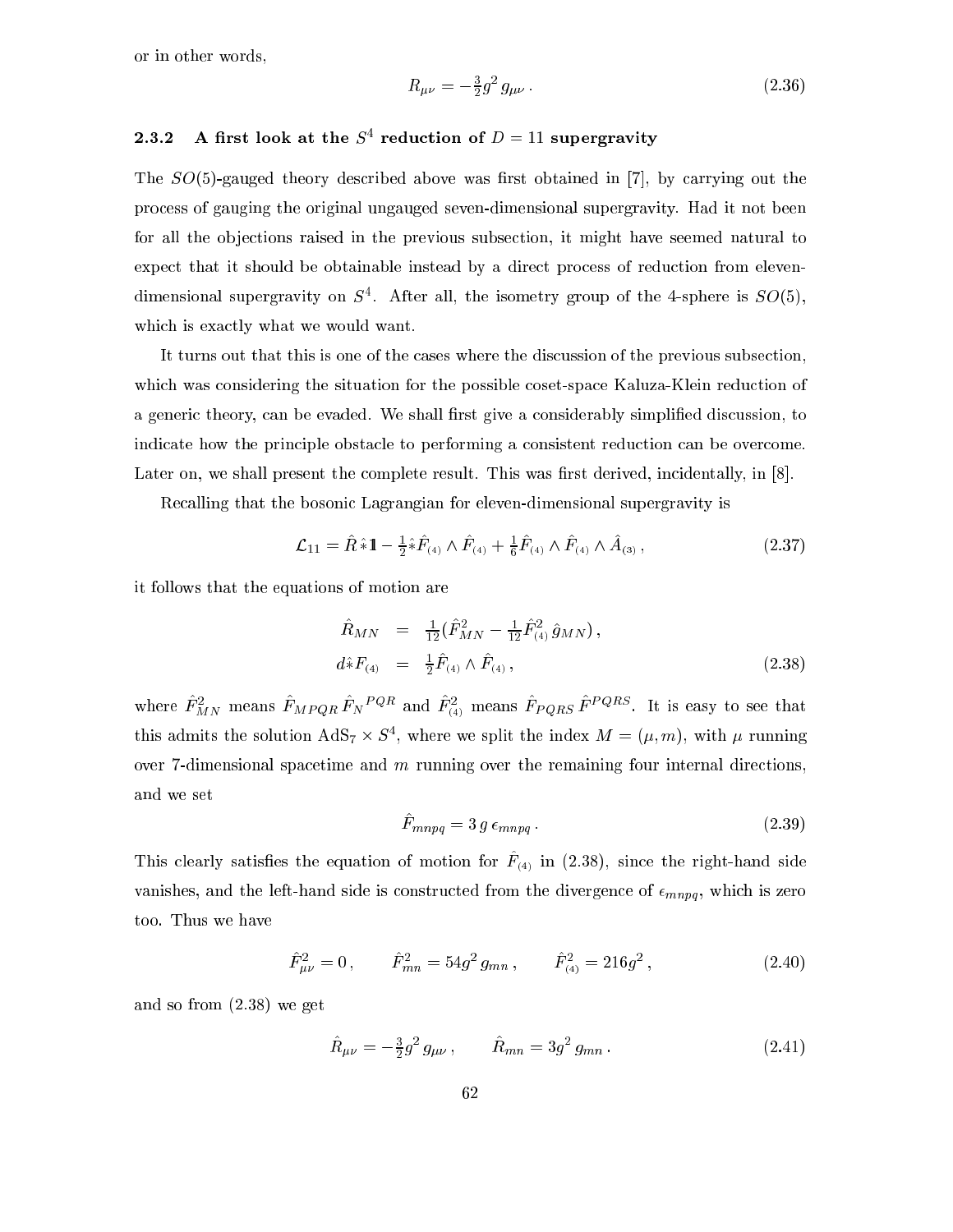A solution is clearly then obtained by taking the seven-dimensional metric  $g_{\mu\nu}$  to be AdS<sub>7</sub>, and the 4-dimensional metric to be  $S^+$ . A unit 4-sphere has  $n_{mn} \equiv \beta g_{mn},$  so the 4-sphere here is one of radius  $q^{-1}$ . Note that by choosing the radius like this, we have ensured that the  $AdS_7$  has precisely the cosmological constant that we found for the  $AdS_7$  solution of the seven-dimensional gauged supergravity, in  $(2.36)$ . Thus if the 4-sphere reduction *does* give the seven-dimensional gauged supergravity, then the radius of the ompa
tifying 4-sphere will be the inverse of the seven-dimensional Yang-Mills coupling constant  $q$ .

The "vacuum" solution of eleven-dimensional supergravity that we have just found may be written as

$$
d\hat{s}_{11}^2 = ds_7^2 + g^{-2} d\Omega_4^2,
$$
  
\n
$$
\hat{F}_{(4)} = 3g^{-4} \Omega_{(4)},
$$
\n(2.42)

where  $a_{\Omega}$  is the metric on the unit 4-sphere,  $\Omega_{(4)}$  is the volume form of the unit 4-sphere, and  $as_{7}$  is the AdS<sub>7</sub> metric. If we let e<sup>2</sup> denote the vielbein for the unit 4-sphere, then the Kaluza-Klein metric reduction ansatz (2.7) that we discussed previously would be

$$
d\hat{s}_{11}^2 = ds_7^2 + g^{-2} \left( e^a - g \, K^{aI} \, A_{(1)}^I \right) \left( e^a - g \, K^{aJ} \, A_{(1)}^J \right),\tag{2.43}
$$

where  $K$  are the 10 Killing vectors of the isometry group  $SO(5)$  of the 4-sphere. As before, we are ignoring s
alars for now; we shall fo
us on looking at the lower 7-dimensional components of the Einstein equation  $(2.20)$ , which previously gave us trouble. The new feature in our present discussion is that we have another field in the higher-dimensional theory, namely  $\Gamma_{(4)}$ . It is this field that saves the day.

One can show already from an analysis of small fluctuations around the AdS $_7$   $\times$  S $^+$ "vacuum" that in order to get a proper diagonalisation of the kinetic terms for the sevendimensional fields, it is necessary to include terms involving the Yang-Mills fields in the ansatz for the 4-form  $\Gamma_{(4)}$ , as well having them appear in their standard way in (2.40). We shall not derive this here, sin
e it is now superseded by the full non-linear result that we shall present later. It can be found, for example, in  $[9]$ . Quoting the result, it turns out that at the linearised level the ansatz for the 4-form field strength should be augmented by terms involving the  $SU(3)$  rang-mills held strengths  $F_{(2)}$ , as follows:

$$
\hat{F}_{(4)} = 3g^{-3} \Omega_{(4)} + \frac{1}{4}g^{-1} F_{(2)}^I \wedge L_{(2)}^I.
$$
\n(2.44)

Here,  $L_{(2)}$  denotes the 2-forms on the 4-sphere that are obtained by taking the antisymmetric derivative of the Killing vectors. Of course precisely because they are Killing vectors, the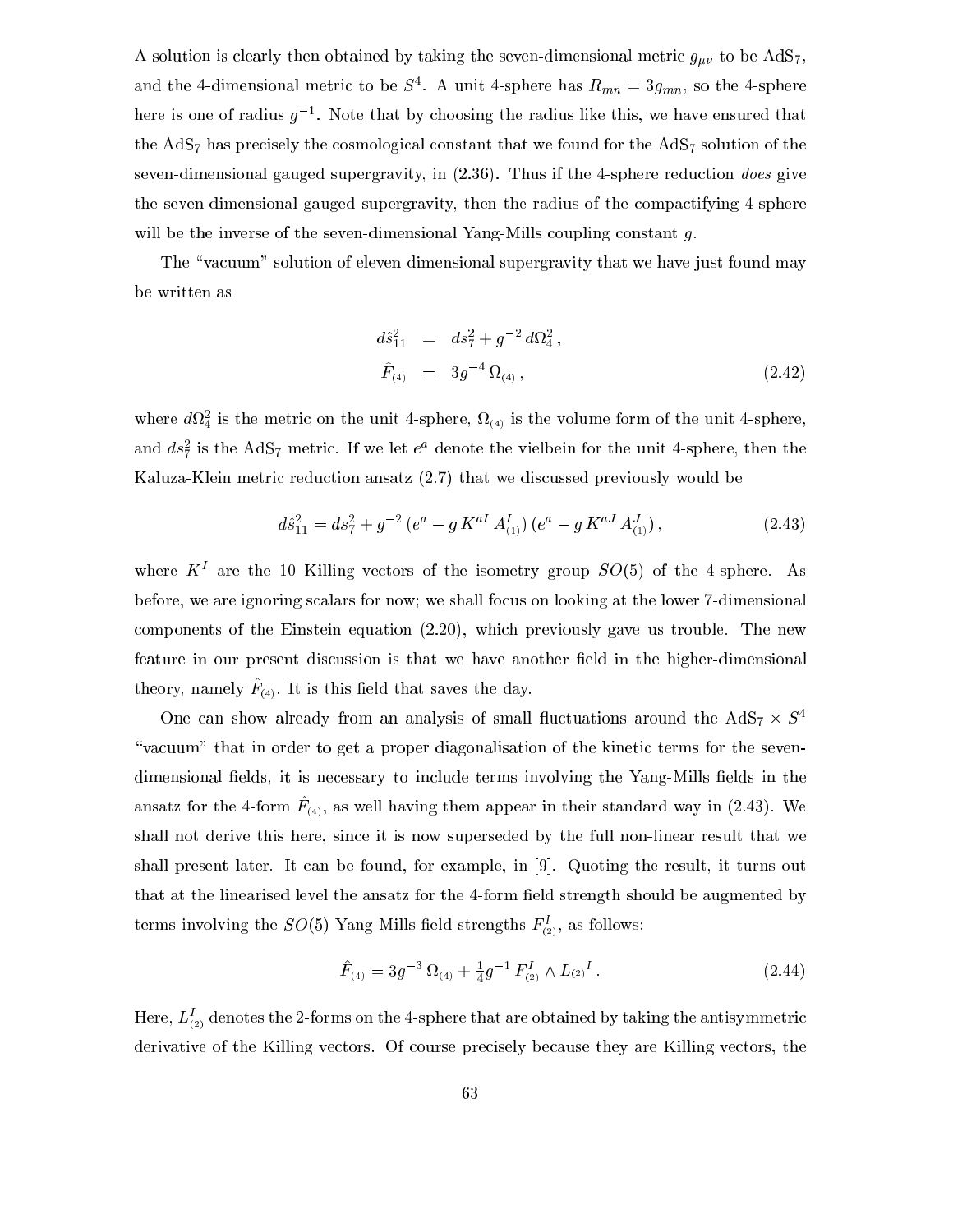derivatives  $v_a \, \kappa_b$  are already automatically antisymmetric, so we have

$$
L_{ab}^I \equiv \nabla_a K_b^I \,, \qquad \text{and so} \qquad L_{(2)}^I = dK^I \,, \tag{2.45}
$$

where  $K = K_a e$  are the Killing vectors written as 1-forms. This means that we have

$$
\hat{F}_{abcd} = 3g \,\epsilon_{abcd} \,, \qquad \hat{F}_{\mu\nu ab} = g^{-1} \, F^I_{\mu\nu} \, L^I_{ab} \,. \tag{2.46}
$$

Now plug everything into the 7-dimensional omponents of the eleven-dimensional Einstein equation

$$
\hat{R}_{MN} - \frac{1}{2}\hat{R}\hat{g}_{MN} = \frac{1}{12}(\hat{F}_{MN}^2 - \frac{1}{8}\hat{F}_{(4)}^2\hat{g}_{MN}).
$$
\n(2.47)

Using  $(2.17)$  and  $(2.46)$ , we therefore find that vielbein components in the lower 7 dimensions give

$$
R_{\mu\nu} - \frac{1}{2}R\,\eta_{\mu\nu} = \frac{1}{2}Y^{IJ}\left[F^{I}_{\mu\rho}\,F^{J}_{\nu}{}^{\rho} - \frac{1}{4}F^{I}_{\rho\sigma}\,F^{J\,\rho\sigma}\,\eta_{\mu\nu}\right] - \frac{15}{4}g^2\,\eta_{\mu\nu}\,,\tag{2.48}
$$

where the quantities  $Y^{IJ}$  are given by

$$
Y^{IJ} = K^{aI} K_a^J + \frac{1}{2} g^{-2} L^{abI} L_{ab}^J.
$$
\n(2.49)

A remarkable thing has happened here. First of all, recall our discussion of the dimensional reduction of a generic theory, for which only the first term in  $(2.49)$  was present. Expressed in the specific context of a 4-sphere reduction, the index  $a$  runs over 4 values, while the Yang-Mills index I runs over 10 values. Thus, we would have argued, in  $(2.22)$ the matrix  $Y^{IJ}$  must have  $10 - 4 = 6$  zero eigenvalues, and so it could not possibly give us the  $\delta^{++}$  that we would have hoped for. However, in our new expression (2.49) we have precisely 6 more quantities being summed over, in the second term, since  $L_{ab} = V_a K_b$  is antisymmetric in  $a$  and  $b$ . So  $(2.49)$  is the sum over 10 quantities, and we are in with a chance!

So far, this is just numerology. The even more remarkable fact is that one can easily show that the Killing vectors on the 4-sphere precisely do satisfy the relation

$$
K^{aI} K_a^J + \frac{1}{2} g^{-2} L^{abI} L_{ab}^J = \delta_{IJ} . \qquad (2.50)
$$

(Of ourse there is an issue of onstant normalisation fa
tors here. More pre
isely, what one can show is that by normalising the Killing vectors appropriately,  $(2.50)$  is satisfied.) The key points to note here are that not only is  $Y^{IJ}$  defined in (2.49) non-degenerate on  $5^{\degree}$ , but it is completely independent of the coordinates of  $5^{\degree}$ : This can be proven quite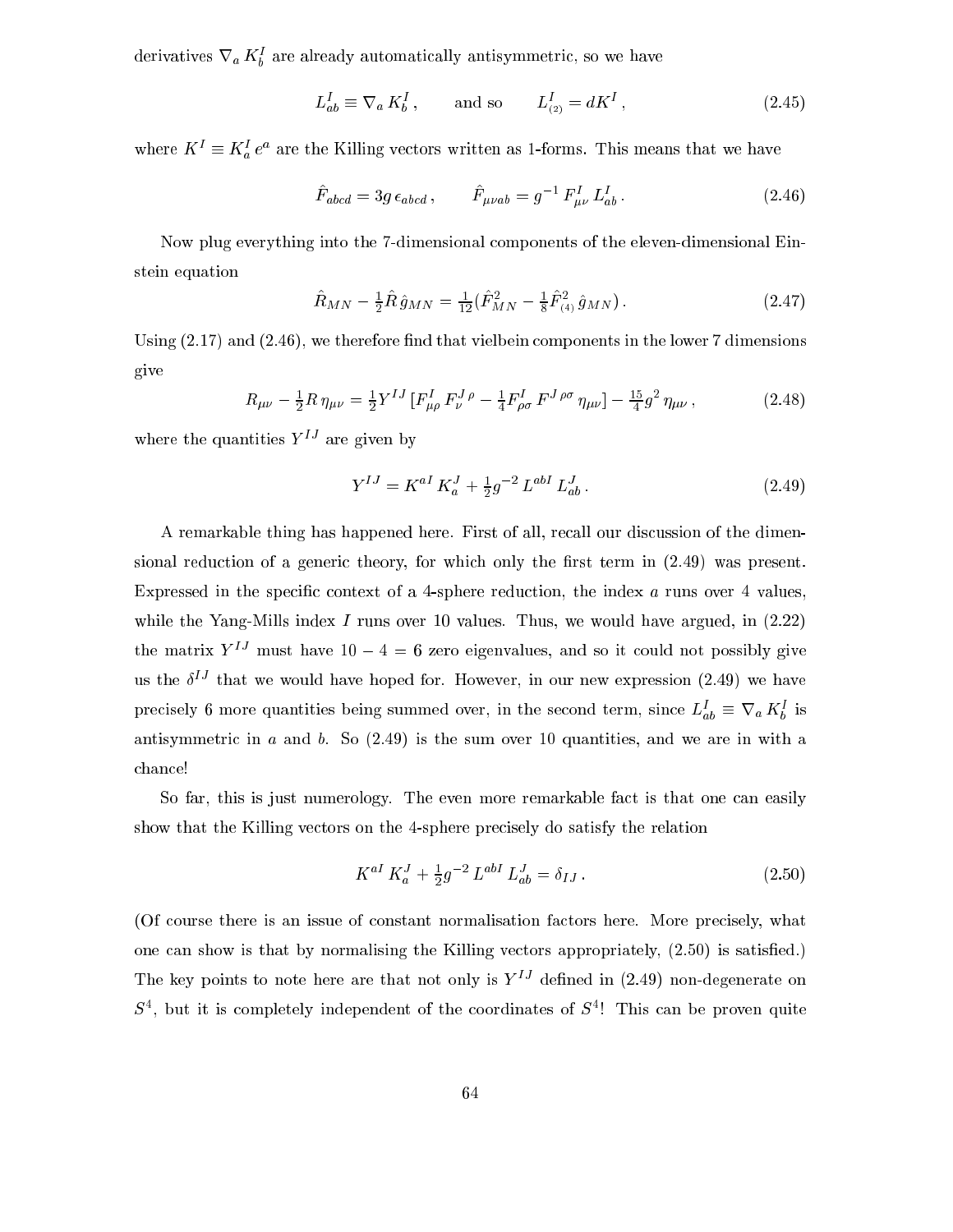easily by writing  $S^+$  as the unit sphere in  $\mathbb{R}^+$ , with coordinates  $\mu^+$  that satisfy  $\mu^+\mu^-\equiv 1$ , and then expressing the Killing vectors in terms of these coordinates:

$$
K^{ij} = \mu^i \frac{\partial}{\partial \mu^j} - \mu^j \frac{\partial}{\partial \mu^i}.
$$
 (2.51)

Another significant fact is that if one considers any other compact 4-dimensional Einstein space, which might a priori be viewed as an equally good candidate for giving a Kaluza-Klein reduction to  $D = 7$ , its Killing vectors cannot, in general, satisfy (2.50). For example, if one considers the 8 Killing vectors of the  $SU(3)$  isometry group of the complex projective space  $\cup$  P  $\overline{\phantom{a}}$ , then one finds that  $Y$   $\overline{\phantom{a}}$  defined in (2.49) depends on the coordinates of  $\overline{\phantom{a}}$  , and so (2.48) would not make sense in that ase.

What we are finding here can be expressed group theoretically as follows. A priori, the quantity  $Y^{IJ}$  defined in (2.49) is in the reducible representation that one obtains by taking the symmetric product of two adjoint representations of the isometry group  $G$  of the 4-dimensional internal spa
e. This redu
ible representation will ertainly in
lude the singlet, but it could have other terms too. For example, for the 4-sphere with  $G = SO(5)$ , we have

$$
\left(\underline{10} \times \underline{10}\right)_{\text{sym}} = \underline{1} + \underline{5} + \underline{14} + \underline{35}.
$$
\n(2.52)

Now in this case  $Y^{IJ}$  turns out to be constant, which means that all terms except the singlet in this decomposition have cancelled. In particular, had we looked at just the first term in (2.49) in isolation, or at just the se
ond term, we would have obtained a nononstant result, onsisting of a ombination of the singlet and at least one of the other representations in  $(2.52)$ . So there is a "conspiracy" between the two terms that leads to a cancellation of the non-singlet representations. By contrast, in the analogous discussion for the  $SU(3)$  Killing vectors of  $CF$ , it turns out that there is no conspiracy, and so non-singlet terms from the s, 2002 and 10 in Survive. The product of 8 in Survive. The survive of 8 in Survive. The survive of 8 in Survive.

Note that if non-singlets survive in  $Y^{\pm}$ , then (2.48) is telling us that we should really have included *massive* spin-2 helds as well as the massless graviton (the metric  $as_{7/}$ ) in the Kaluza-Klein redu
tion. Roughly speaking, at the linearised level, it is saying that we should have expanded the 7-dimensional components of the eleven dimension metric not just as  $\hat{g}_{\mu\nu}(x, y) = \bar{g}_{\mu\nu}(x) + h_{\mu\nu}(x)$ , where x denotes the 7-dimensional coordinates and y denotes the 4-dimensional internal oordinates, but rather as

$$
\hat{g}_{\mu\nu}(x,y) = \bar{g}_{\mu\nu}(x) + \sum_{i=0}^{\infty} h_{\mu\nu}^{(i)}(x) P^{(i)}(y), \qquad (2.53)
$$

where  $P^{(i)}(y)$  denotes a complete set of scalar harmonics on the internal space, with  $P^{(z)}(y) = 1$  corresponding to the massless graviton  $h_{\mu\nu}^{(z)}(x)$ . The non-singlet part on the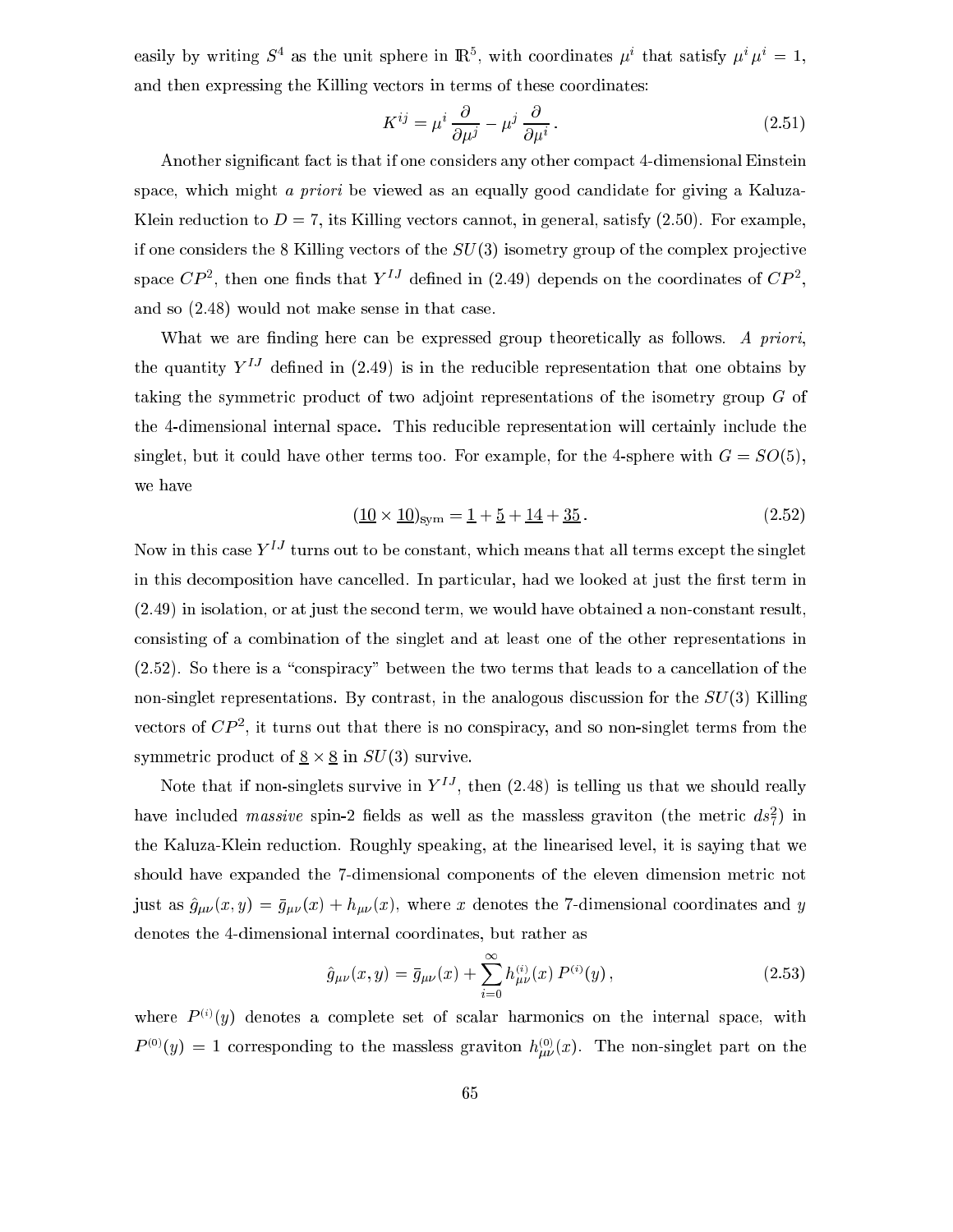right-hand side of (2.48) would then mat
h against non-singlet terms from the expansion (2.53), whi
h in this linearised dis
ussion would be appearing in linearised \Einstein tensors" for the higher gravity modes  $h_{\mu\nu}^{(i)}$  $\mu\nu(x)$  . Of the single massive massive massive massive massive massive massive massive massive massive massive massive massive massive massive massive massive massive massive massive massive massive massive massive mass spin-2 field, it is inevitable that one needs an entire infinite tower of them, since a finite number of massive spin-2 fields cannot couple consistently to gravity. The fact that  $Y^{IJ}$  in (2.48) is turning out to be purely an  $SO(5)$  singlet for the  $S^+$  reduction means that we are able to get away with never introducing the massive gravitons in the first place.

To summarise, we have looked at a *necessary* condition for the consistency of a Kaluza-Klein reduction ansatz, namely that the quantity  $Y^{IJ}$  appearing in the lower-dimensional Einstein equation (2.48) must be *independent* of the coordinates of the internal compactifying space. We saw previously that this is not satisfied for a coset-space reduction of a generic theory. However, what we have now seen is that in the reduction of elevendimensional supergravity on a 4-dimensional internal space, the form of the matrix  $\bar{I}$  , given in  $(2.49)$ , is such that this necessary condition for consistency is satisfied in one exeptional ase, namely when the internal spa
e is the 4-sphere. There is a onspira
y going on here, between eleven-dimensional supergravity and the 4-sphere!

We should emphasise that the above discussion has certainly not, of itself, proved that the 4-sphere redu
tion of eleven-dimensional supergravity is onsistent. Rather, it has shown that it circumvents an obstruction that would have been enough to prevent a consistent reduction from being possible for any randomly-chosen theory and internal manifold. In ract, as we shall see rater, the  $S^+$  reduction of eleven-dimensional supergravity is one of only a very few examples where oset-spa
e Kaluza-Klein redu
tion an work. Before dis
ussing that further, let us complete the job for the S<sup>-</sup> reduction, and give the complete result.

# 2.3.3 Complete reduction of  $D = 11$  supergravity on  $S<sup>4</sup>$

The omplete result for the the Kaluza-Klein redu
tion of eleven-dimensional supergravity on  $S^+$  was obtained in  $\lvert\delta\rvert$ . The strategy there involved looking at the fermionic sector of the theory, and in particular the supersymmetry transformation rules. By imposing the requirement that the eleven-dimensional transformation rules should onsistently yield sevendimensional transformation rules, the form of the Kaluza-Klein ansatz for all the fields, bosonic as well as fermionic, was derived. Having obtained consistency in the supersymmetry transformation rules, it was argued  $[8]$  that this implied that the eleven-dimensional field equations would necessarily consistently reduce to seven-dimensional ones.

We shall proceed rather differently, and focus instead just on the bosonic sector. Our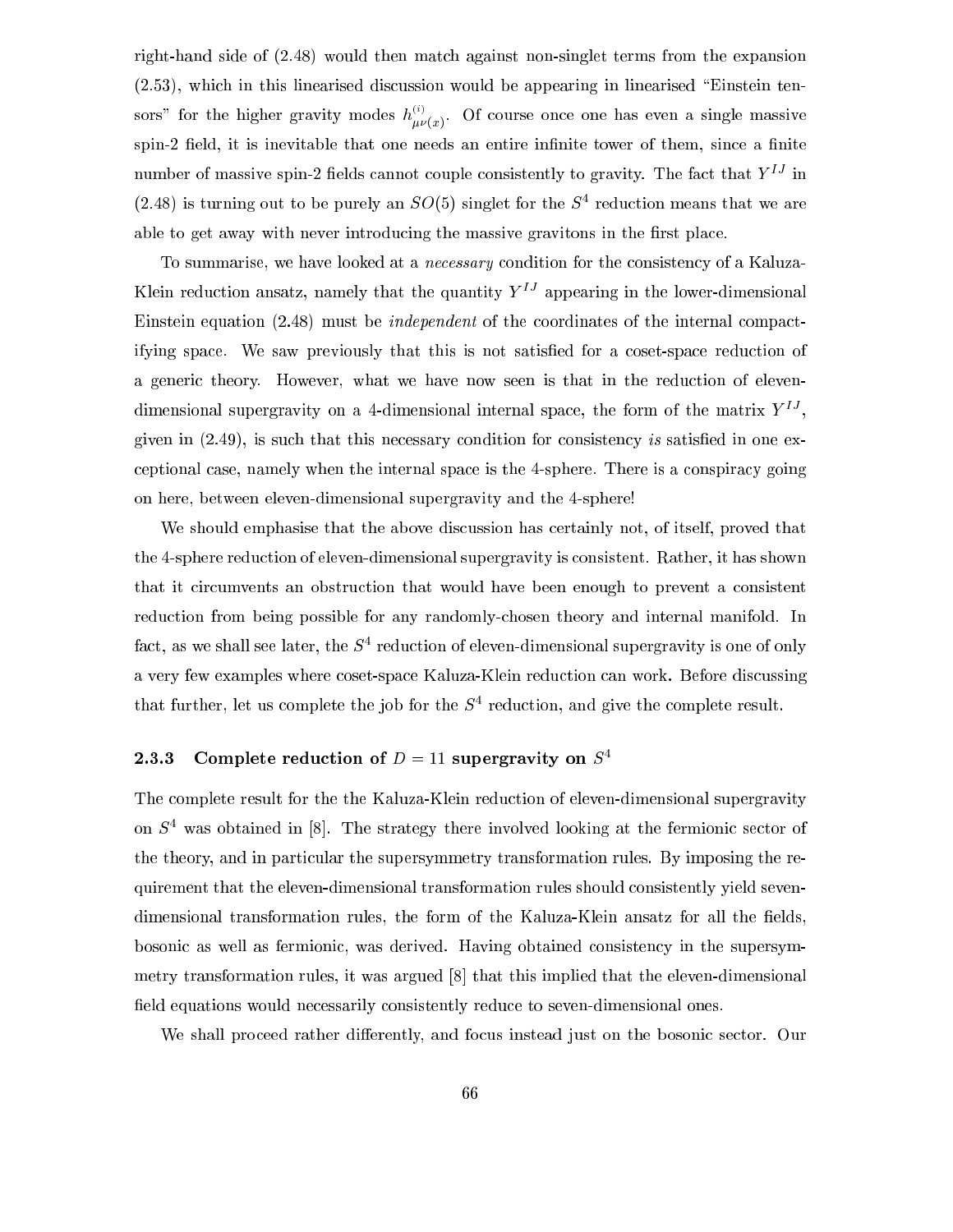riterion for the onsisten
y of the redu
tion will be the dire
t one, of insisting that the eleven-dimensional equations of motion onsistently yield seven-dimensional ones, with all on the 4-sphere oordinates mat
hing in all the equations, so that it fa
tors out and gives sensible purely seven-dimensional equations. This was done in  $[10]$ . We saw one example of this consistent matching already, in  $(2.48)$ , where it was essential that  $Y^{IJ}$  had to be independent of the 4-sphere coordinates.

There are pros and cons to the two approaches to proving the consistency of the Kaluza-Klein reduction ansatz. In fact, if the truth be told, from a rigorously mathematical point of view the consistency of S<sup>4</sup> requation has not yet been completely proven by either method. In the supersymmetry transformation rule approach of  $[8]$ , only the fermionic terms of quadrati order were retained in the Lagrangian; the infamous quarti
-fermion terms were dropped. Of ourse without them the theory is not supersymmetri
, so by omitting them one is definitely not doing a complete job of proving the consistency of the reduction. On the other hand, all the experien
e over the de
ades has been that if one takes are of the quadratic terms, the quartic terms will "take care of themselves," and one would have to be a maso
hist if one were to in
lude them. But still, the logi
al point remains that the proof is not quite a omplete one if these terms are omitted. On the other hand, even by omitting them one learns what the complete and exact ansatz for the bosonic fields would have to be, if the reduction were indeed a consistent one. What is lacking is that final piece of absolute certainty that the reduction is actually consistent. One other residual question concerns the issue of whether a proof that the supersymmetry transformation rules reduce consistently also constitutes a proof that the equations of motion must reduce consistently too. (The latter is, by definition, what one means by a consistent Kaluza-Klein reduction.) It probably does, and it ertainly seems highly plausible. As far as I am aware, however, the link between the two concepts has never been spelt out in complete and unequivocal detail. Having said all this, it should also be emphasised that these are really high-order "quibbles," and in ordinary parlance one can effectively view the discussion in  $[8]$  as definitive.

The advantage of the direct approach of checking the consistency of the reduction of the equations of motion is that if this is done, then by definition one has proved the consistency, period. In practice, there may be limits to what one can explicitly calculate, just because the calculations become too involved. In the present context of the  $S^+$  reduction from  $D = 11$ , the consistency of the reduction of the bosonic equations of motion was almost completely checked in [10], but certain simplifications and specialisations were made when checking the eleven-dimensional Einstein equation. With what was checked there is really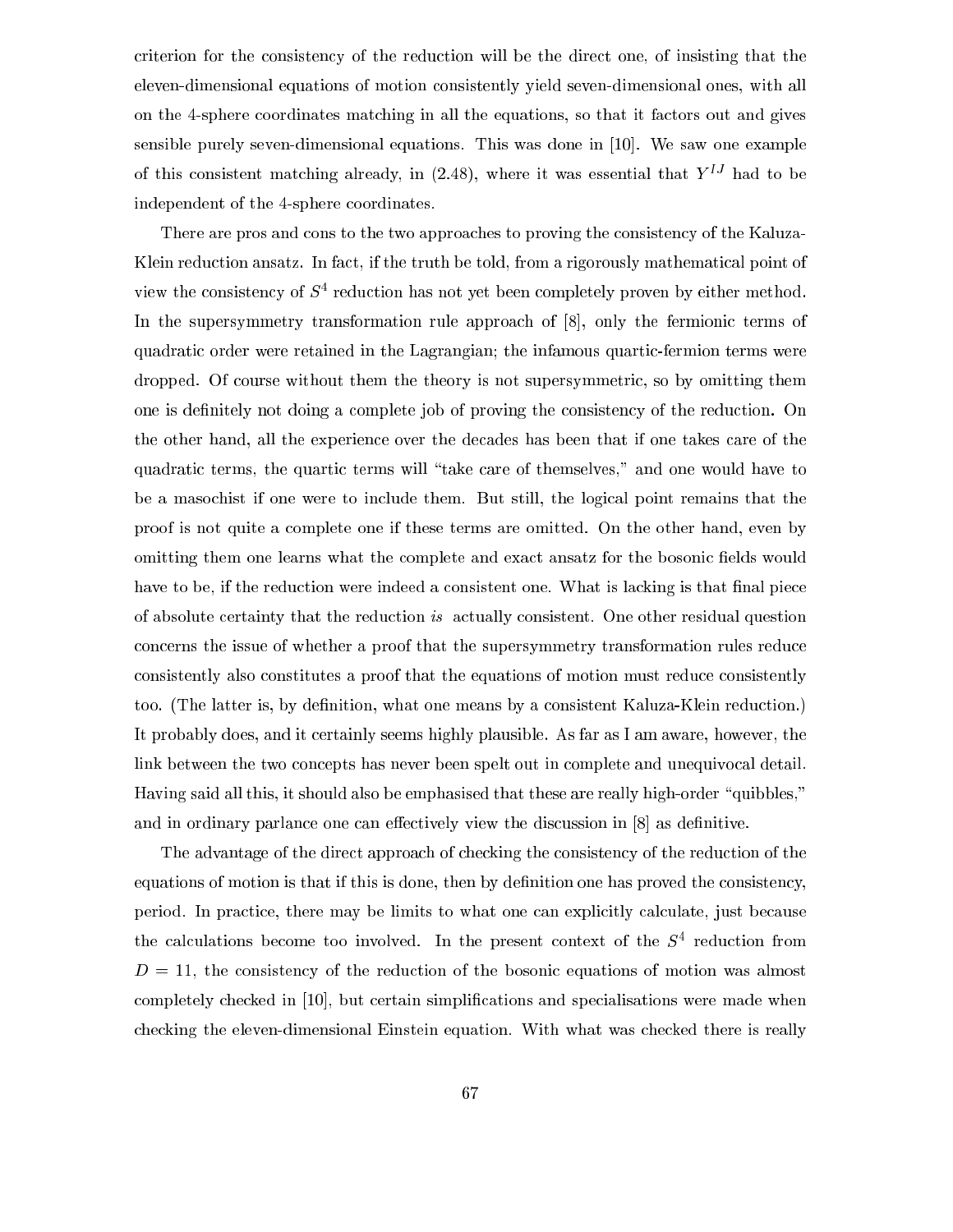no room for any doubt that it works fully, but again, stri
tly speaking, there remains a slight *lacuna* from a strictly rigorous point of view.

After all the quibbles and cautions, let us now present the result. The unit 4-sphere can be described by introducing live coordinates  $\mu$  on hat Euchdean IR<sup>5</sup>, that are subject to the onstraint

$$
\mu^i \mu^i = 1. \tag{2.54}
$$

The metric on the unit 4-sphere is then given by

$$
d\Omega_4^2 = d\mu^i \, d\mu^i \,. \tag{2.55}
$$

These  $\mu$  coordinates, subject to the constraint (2.54), are used extensively in the Kaluza-Klein redu
tion ansatz. It is given by

$$
d\hat{s}_{11}^{2} = \Delta^{1/3} ds_{7}^{2} + \frac{1}{g^{2}} \Delta^{-2/3} T_{ij}^{-1} D\mu^{i} D\mu^{j},
$$
\n
$$
\hat{F}_{(4)} = \frac{1}{4!} \epsilon_{i_{1}...i_{5}} \left[ -\frac{1}{g^{3}} U \Delta^{-2} \mu^{i_{1}} D\mu^{i_{2}} \wedge \cdots \wedge D\mu^{i_{5}} \right.
$$
\n
$$
+ \frac{4}{g^{3}} \Delta^{-2} T^{i_{1}m} D T^{i_{2}n} \mu^{m} \mu^{n} D\mu^{i_{3}} \wedge \cdots \wedge D\mu^{i_{5}} \left. + \frac{6}{g^{2}} \Delta^{-1} F^{i_{1}i_{2}}_{(2)} \wedge D\mu^{i_{3}} \wedge D\mu^{i_{4}} T^{i_{5}j} \mu^{j} \right] - T_{ij} * S_{(3)}^{i} \mu^{j} + \frac{1}{g} S_{(3)}^{i} \wedge D\mu^{i},
$$
\n(2.57)

where

$$
U \equiv 2T_{ij} T_{jk} \mu^i \mu^k - \Delta T_{ii} , \qquad \Delta \equiv T_{ij} \mu^i \mu^j ,
$$
  
\n
$$
D\mu^i \equiv d\mu^i + g A_{(1)}^{ij} \mu^j .
$$
\n(2.58)

The 7-dimensional fields  $as^2_7$ ,  $A^2_{(1)}$ ,  $T_{ij}$  and  $S^3_{(3)}$  were all described in the earlier section, where we presented the bosonic Lagrangian for the seven-dimensional  $SO(5)$ -gauged theory. Note that  $\ast$  nere is the Hodge dual in the seven-dimensional metric  $as_{7},$  and it must be carefully distinguished from Hodge dualisation in the eleven-dimensional metric  $as^{\dagger}_{11}$ , which we are denoting by  $\hat{*}$ .

Before discussing this reduction ansatz in detail, let us just note that it does indeed look similar to something we have seen previously, if we temporarily (and illegally!) set the five 3-forms  $S_{(3)}$  to zero and take the 14 scalars to be trivial,  $T_{ij} = \sigma_{ij}$ . The ansatz then takes the form

$$
d\hat{s}_{11}^2 = ds_7^2 + \frac{1}{g^2} \left( d\mu^i + g A_{(1)}^{ik} \mu^k \right) \left( d\mu^j + g A_{(1)}^{j\ell} \mu^{\ell} \right),\tag{2.59}
$$

$$
\hat{F}_{(4)} = \frac{3}{4!} \epsilon_{i_1 \cdots i_5} \frac{1}{g^3} \mu^{i_1} D \mu^{i_2} \wedge \cdots \wedge D \mu^{i_5} + \frac{1}{4g^2} \epsilon_{i_1 \cdots i_5} F_{(2)}^{i_1 i_2} \wedge D \mu^{i_3} \wedge D \mu^{i_4} \mu^{i_5}, (2.60)
$$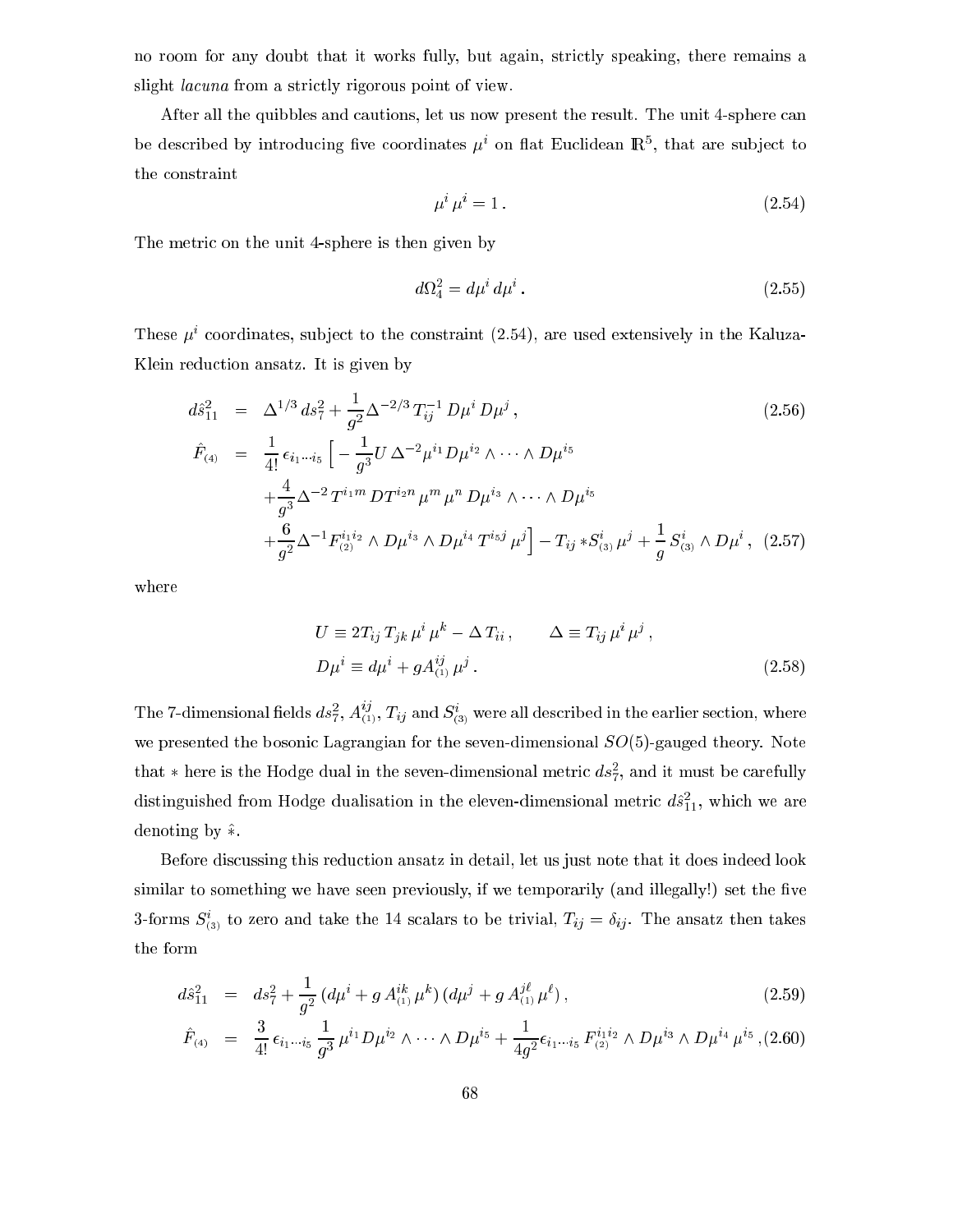and without too much trouble one can establish the relation to the approximate ansatz that we discussed in section 2.3.2,

$$
d\hat{s}_{11}^{2} = ds_{7}^{2} + g^{-2} (e^{a} - g K^{aI} A_{(1)}^{I}) (e^{a} - g K^{aJ} A_{(1)}^{J}),
$$
  
\n
$$
\hat{F}_{(4)} = 3 g^{-3} \Omega_{(4)} + \frac{1}{4} g^{-2} F_{(2)}^{I} \wedge dK^{I}. \qquad (2.61)
$$

Of ourse even without the in
lusion of the s
alars and 3-forms, the ansatz in (2.59) and (2.60) is more omplete than (2.61), but they agree in the leading orders, and indeed purely on the basis of gauge-invarian
e and agreeing with the leading-order terms, the stru
ture of (2.59) and (2.60) is uniquely determined. However, degrees of ompleteness are rather academic, until one includes the scalars and 3-forms, since without them the ansatz violates the eleven-dimensional equations of motion. And, in terms of omplexity, if one omits the scalars then, as the saying goes, "You ain't seen nothing yet!"

Now, let us go back to the complete ansatz  $(2.56)$  and  $(2.57)$ . The claim is that if we substitute these into the eleven-dimensional equations of motion  $(2.38)$ , and the Bianchi  $\arctan y$   $ar_{(4)} = 0$ , then we will obtain a fully consistent reduction that yields precisely the equations of motion for the bosonic fields of seven-dimensional  $SO(5)$ -gauged supergravity, as given in section 2.3.1. Checking this is a considerable task; the Kaluza-Klein reduction on  $S$  is *enormously* more complicated than a Kaluza-Klein reduction on  $S$  or a torus! In particular, the "miracles" that must take place in order for all the dependence on the  $S<sup>4</sup>$ coordinates  $\mu^+$  to match in the various eleven-dimensional equations of motion are, to say the least, quite remarkable. We shall just sketch the calculations here.

Consider mst the Diament identity  $a\Gamma_{(4)} = 0$ . Substituting (2.51) med this, we (eventually) obtain the following seven-dimensional equations

$$
D(T_{ij} * S^j_{(3)}) = F^{ij}_{(2)} \wedge S^j_{(3)}, \qquad (2.62)
$$

$$
H_{(4)}^{i} = gT_{ij} * S_{(3)}^{j} + \frac{1}{8} \epsilon_{ij_1 \cdots j_4} F_{(2)}^{j_1 j_2} \wedge F_{(2)}^{j_3 j_4}, \qquad (2.63)
$$

where we define

$$
H_{(4)}^{i} \equiv DS_{(3)}^{i} = dS_{(3)}^{i} + g A_{(1)}^{ij} \wedge S_{(3)}^{j}.
$$
 (2.64)

These are precisely some of the equations of motion of seven-dimensional  $SO(5)$ -gauged supergravity that we saw in section 2.3.1.

Next, we substitute the ansatz into the  $D = 11$  held equation  $a * F_{(4)} = \frac{1}{2} F_{(4)} \wedge F_{(4)}$ . To do this, we need the eleven-dimensional Hodge dual  $\ast r_{(4)}$ . After much calculation, one muss that this is given by

$$
\hat{*}\hat{F}_{(4)} = -gU\epsilon_{(7)} - \frac{1}{g}T_{ij}^{-1}*DT^{ik}\mu_k \wedge D\mu^j + \frac{1}{2g^2}T_{ik}^{-1}T_{jl}^{-1}*F_{(2)}^{ij} \wedge D\mu^k \wedge D\mu^\ell \qquad (2.65)
$$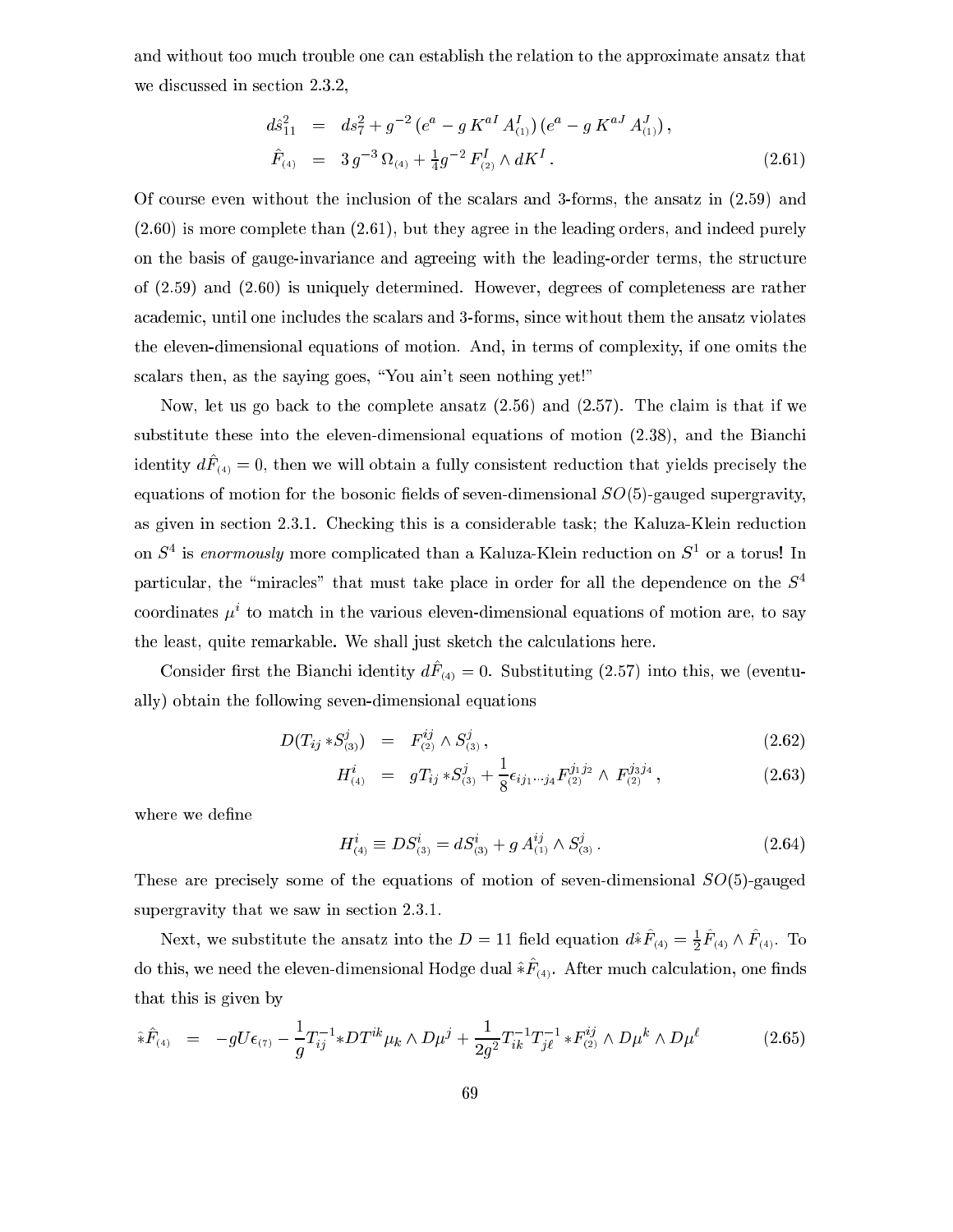$$
+ \frac{1}{g^4} \Delta^{-1} T_{ij} S^i_{(3)} \mu^j \wedge W - \frac{1}{6g^3} \Delta^{-1} \epsilon_{ij\ell_1\ell_2\ell_3} * S^m_{(3)} T_{im} T_{jk} \mu^k \wedge D\mu^{\ell_1} \wedge D\mu^{\ell_2} \wedge D\mu^{\ell_3} ,
$$

where

$$
W \equiv \frac{1}{24} \epsilon_{i_1 \cdots i_5} \mu^{i_1} D \mu^{i_2} \wedge \cdots \wedge D \mu^{i_5} . \tag{2.66}
$$

The neighbours for  $F_{(4)}$  their implies

$$
D\left(T_{ik}^{-1}T_{j\ell}^{-1} * F_{(2)}^{ij}\right) = -2g T_{i[k}^{-1} * DT_{\ell]i} - \frac{1}{2g} \epsilon_{i_1 i_2 i_3 k\ell} F_2^{i_1 i_2} H_{(4)}^{i_3}
$$
  
\n
$$
+ \frac{3}{2g} \delta_{i_1 i_2 k\ell}^{j_1 j_2 j_3 j_4} F_{(2)}^{i_1 i_2} \wedge F_{(2)}^{j_1 j_2} \wedge F_{(2)}^{j_3 j_4} - S_{(3)}^k \wedge S_{(3)}^{\ell}.
$$
  
\n
$$
D\left(T_{ik}^{-1} * D(T_{kj})\right) = 2g^2 (2T_{ik} T_{kj} - T_{kk} T_{ij}) \epsilon_{(7)} + T_{im}^{-1} T_{k\ell}^{-1} * F_{(2)}^{m\ell} \wedge F_{(2)}^{kj}
$$
  
\n
$$
+ T_{jk} * S_{(3)}^k \wedge S_{(3)}^i - \frac{1}{5} \delta_{ij} \left[2g^2 \left(2T_{ik} T_{ik} - 2(T_{ii})^2\right) \epsilon_{(7)} + T_{im}^{-1} T_{k\ell}^{-1} * F_{(2)}^{m\ell} \wedge F_{(2)}^{kn} + T_{k\ell} * S_{(3)}^k \wedge S_{(3)}^{\ell}\right].
$$
  
\n(2.68)

These are the Yang-Mills and scalar equations of motion of seven-dimensional  $SO(5)$ -gauged supergravity, which we also saw in section 2.3.1.

Finally, one should calculate the Ricci-tensor for the metric ansatz (2.56), and check the eleven-dimensional Einstein equation in (2.38). As mentioned above, this has not been performed completely, although many highly non-trivial consistency checks have been made. There is no doubt, though, that it will work. In summary, substituting the ansatz (2.56) and  $(2.57)$  into the equations of motion of eleven-dimensional supergravity, one consistently obtains the equations of motion of the bosonic sector of seven-dimensional  $SO(5)$ -gauged supergravity, which all follow from the Lagrangian  $(2.24)$ .

We have repeatedly emphasised that the ability to perform this consistent Kaluza-Klein coset-space reduction is quite exceptional, and that it depends on special properties both of the original higher-dimensional theory, and of the compactifying space. In the next section, we shall explore this in more detail, and see just how exceptional are the cases where a onsistent oset-spa
e redu
tion an be performed.

# 2.4 Group-theoretic considerations

## 2.4.1 A criterion for consistency

The consistency of a Kaluza-Klein reduction on a circle, torus or group manifold G (keeping only the gauge bosons of  $G$ ) could be understood straightforwardly by group-theoretic arguments, sin
e one is keeping all the singlets under a transitively-a
ting group, and setting to zero all the non-singlets. Thus there is never any danger of non-linear terms in the retained fields acting as sources for the non-singlet fields that have been set to zero.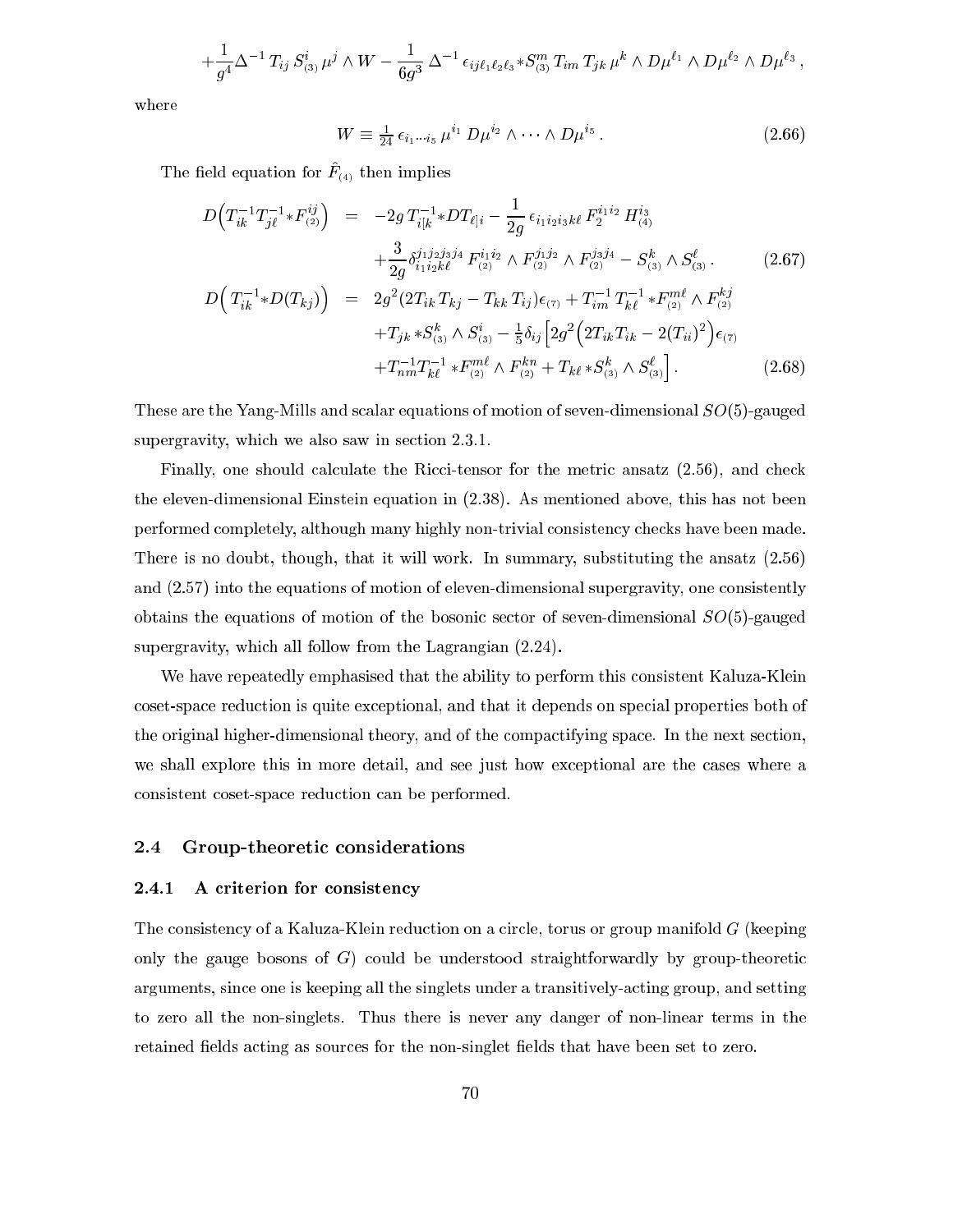we have no such group-theoretic explanation for the consistency of the  $5^\circ$  reduction of  $D = 11$  supergravity. For example, the bilinears in the  $SO(5)$  Yang-Mills gauge bosons might, *a priori*, have acted as sources for massive spin-2 fields, and it is only because of a "miracle" that the non-singlet part of the symmetric product of two adjoint representations of  $SO(5)$ , which could in principle have occurred in  $Y<sup>IJ</sup>$  in (2.48), happened to give zero.

Although we are not in a position to explain group-theoretically why the  $S^+$  reduction of eleven-dimensional supergravity works, we an give group-theoreti arguments for why coset-space reductions only have any chance of working in very exceptional circumstances. We already saw one type of argument along these lines, when we saw that the reduction of  $D=11$  supergravity would fail unless the quantity  $Y^{IJ}$  defined in (2.49) was constant; i.e. a singlet under the isometry group.

It is appropriate now to give a more general dis
ussion. The idea an be explained by again considering the  $S^+$  reduction from  $D = 11$ . We remarked that the  $SO(5)$ -gauged supergravity in  $D = t$  that results from the  $S^+$  requestion was in fact first constructed, many years ago, by instead gauging the *ungauged*  $D = 7$  supergravity that one gets from a 4-torus reduction of  $D = 11$  supergravity. The crucial point was that the global symmetry group of the ungauged theory is  $SL(5,\mathbb{R})$ , the scalars are in the coset  $SL(5,\mathbb{R})/SO(5)$ , and so the  $SO(5)$  subgroup of the global symmetry group could be gauged. This example shows us that we can formulate the following *necessary* criterion for whether a consistent Kaluza-Klein reduction of a theory on  $S<sup>n</sup>$  might be possible:

If a consistent Kaluza-Klein reduction of a theory on  $S^*$  is to be possible, then a *necessary* condition is that if the theory is instead reduced on  $T$ , then the global symmetry group  $G$  of the resulting lower-dimensional theory must have a maximal compact subgroup  $H$  that is at least large enough to contain  $SO(n + 1)$ .

We emphasise here that by a consistent Kaluza-Klein reduction on  $S^{\sim}$ , we mean one giving only a finite number of lower-dimensional fields, which include all the gauge bosons of the  $SO(n+1)$  isometry group.

The point about the above criterion is that if we suppose that we have a consistent Kaluza-Klein reduction on  $S$  -then we can always take the (smooth) limit where the radius of the sphere tends to infinity, which has the effect of turning off the gauging. In this limit we effectively have the same theory as we would have obtained from a reduction instead on the  $n$ -torus. To be able to reverse the process, and "regauge" the theory, it must therefore be that the  $\scriptstyle\rm I$  -reduced theory has a large enough global symmetry group to contain the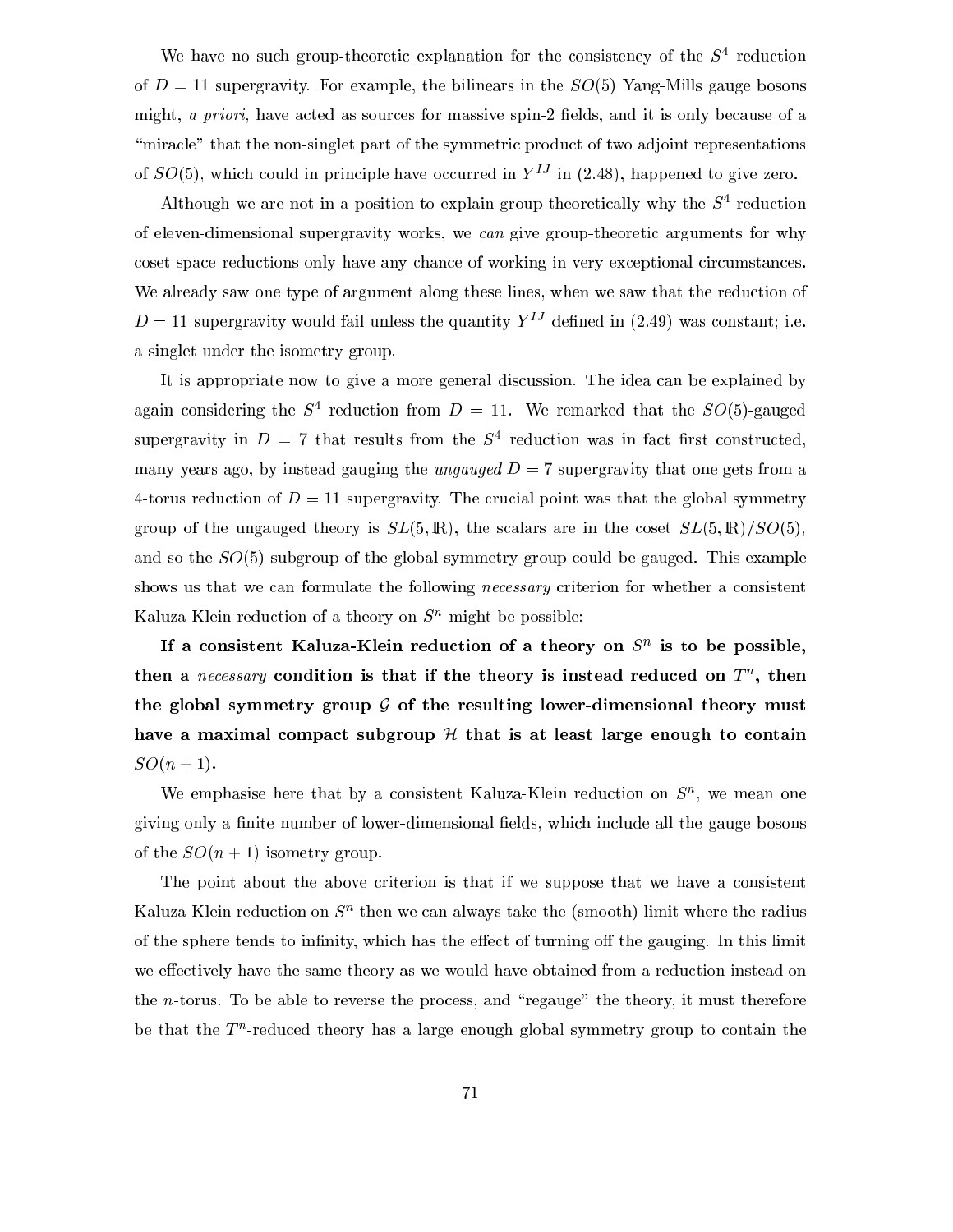isometry group of the n-sphere.

We now have another way to see why Kaluza-Klein sphere reductions will almost always fail to be consistent. In chapter 1 we studied the global symmetry groups of toroidallyreduced theories. In particular, we saw that a generic theory including gravity will give, after reduction on  $I$  , a theory with  $SL(n, I\!\!I\!\!N)$  as its global symmetry group. This is commonly enlarged to  $GL(n,\mathbb{R})$ , if the higher-dimensional theory has an overall global scaling symmetry. Either way, the maximal compact subgroup is  $SO(n)$ , and this is certainly smaller than the  $SO(n+1)$  isometry group of the *n*-sphere. So generically, our new necessary criterion for the existence of a consistent sphere reduction will not be satisfied. The only way to circumvent this is to start with a theory whose  $T$  -reduction has an *enhancea* giobal symmetry group that is sufficiently larger than  $GL(n, \mathbb{R})$  that it can contain  $SO(n+1)$ . In the next se
tion, we shall study when this an happen.

# 2.4.2 Global symmetry enhan
ements

We saw in chapter 1 that the global symmetry of a theory reduced on T and be studied by focusing on the scalar sector of the lower-dimensional theory. From the gravity sector alone, the higher-dimensional metric vields, after a reduction on  $I^-$  , a set of  $n$  dilatomic scalars  $\varphi$ , and a set of  $\frac{1}{2}n(n-1)$  axionic scalars  $\mathcal{A}_{(0)}^{\epsilon}$ . The lower-dimensional scalar Lagrangian is

$$
\mathcal{L} = -\frac{1}{2} * d\vec{\phi} \wedge d\vec{\phi} - \frac{1}{2} \sum_{i < j} e^{\vec{b}_{ij} \cdot \vec{\phi}} * \mathcal{F}_{(1)j}^i \wedge \mathcal{F}_{(1)j}^i \,, \tag{2.69}
$$

where

$$
\mathcal{F}_{(1)j}^i = \gamma^k{}_j \, d\mathcal{A}_{(0)k}^i \,, \qquad \gamma^k{}_j \equiv [(1+\mathcal{A}_{(0)})^{-1}]^k{}_j = \delta_j^k - \mathcal{A}_{(0)j}^k + \mathcal{A}_{(0)\ell}^k \, \mathcal{A}_{(0)j}^\ell + \cdots \,.
$$
 (2.70)

The constant dilaton vectors  $v_{ij}$  form the positive roots of  $SL(n, \mathbb{R})$ , and  $v_{i,i+1}$  are the simple roots. We introduce Cartan generators  $\pi$  and positive-roots generators  $E_i{}^j$  for  $SL(n,\mathbb{R})$ , and define

$$
\mathcal{V} = e^{\frac{1}{2}\vec{\phi}\cdot\vec{H}} \left( \prod_{i < j} e^{\mathcal{A}_{(0)j}^i E_i^j} \right),\tag{2.71}
$$

where the ordering is anti-lexigraphical, i.e.  $\cdots$  (24)(23) $\cdots$  (14)(13)(12). Then the scalar Lagrangian (2.69) an be written as

$$
\mathcal{L} = \frac{1}{4} \text{tr}(*d\mathcal{M}^{-1} \wedge d\mathcal{M}), \qquad (2.72)
$$

where  $\mathcal{N} = \mathcal{V}^*$  v, which shows that it has the  $SL(n, \mathbb{R})$  global symmetry.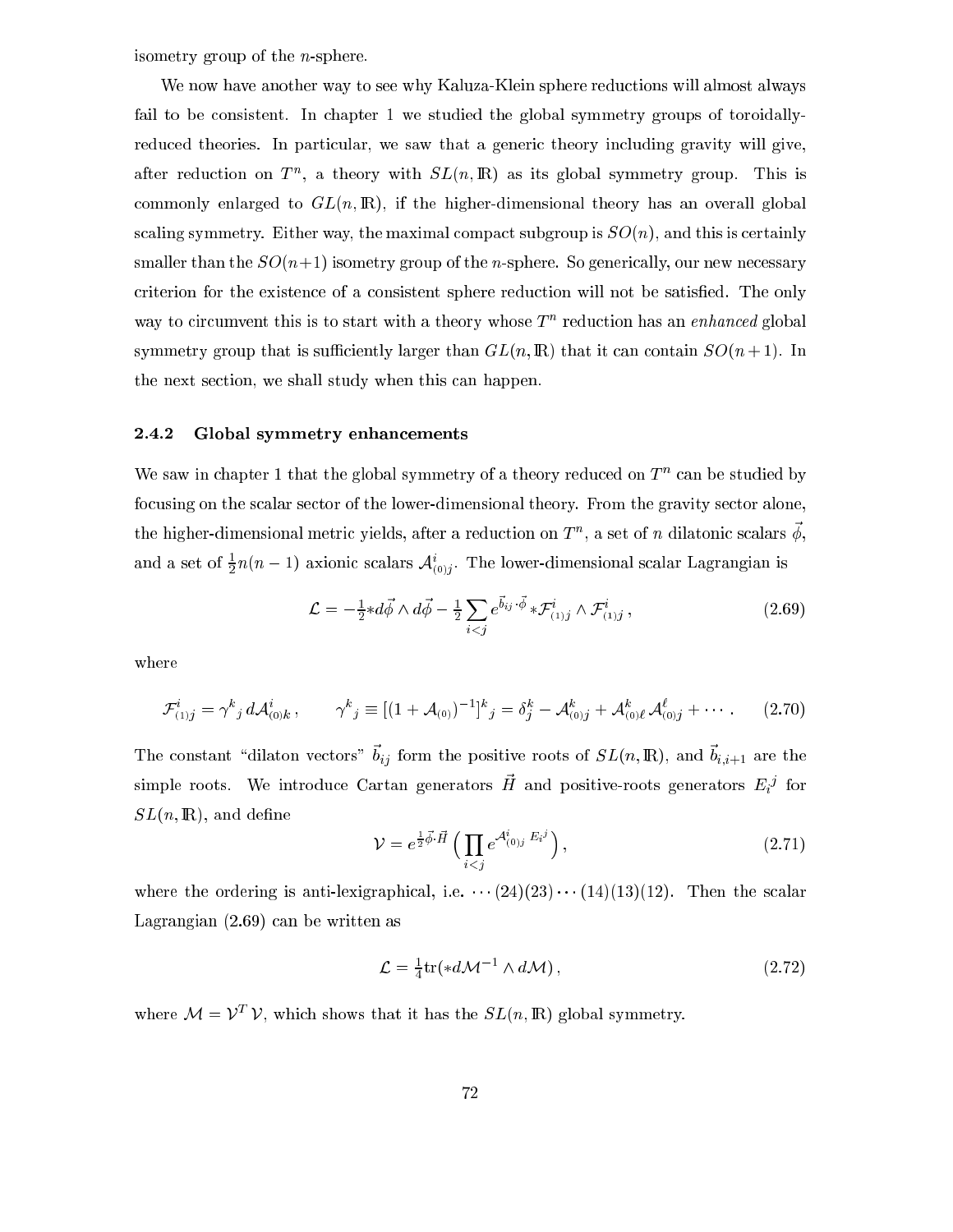To get an enhan
ed global symmetry in the lower-dimensional theory, we must learly have more scalar fields. The idea then will be that these describe a larger coset manifold, with a larger symmetry group. At this stage the discussion clearly becomes highly theory-specific, and so we shall have to focus our discussion on some particular class of higher-dimensional theories. The experience with the 4-sphere reduction of  $D = 11$  supergravity suggests that a natural lass of higher-dimensional theory to onsider would be one comprising gravity plus a  $p$ -form field strength.

Let us begin, therefore, with a D-dimensional theory of gravity and a  $p$ -form field strength:

$$
\mathcal{L}_D = \hat{R} \hat{*} 1 - \frac{1}{2} \hat{*} \hat{F}_p \wedge \hat{F}_p \,. \tag{2.73}
$$

We now reduce this on T , and study the form of the scalar sector. The higher-dimensional metric will give a contribution precisely of the form  $(2.69)$ . The antisymmetric tensor will give n!=(p! (n p)!) axions, A(0)i1ip1 . Their dilaton ve
tors an be easily al
ulated, using the same techniques that we used in chapter 1. To avoid a profusion of indices, let us just denote the new axions by  $\chi_{\alpha}$ , with dilaton vectors  $\vec{a}_{\alpha}$ . Thus the total scalar Lagrangian in  $(D - n)$  dimensions will have the form

$$
\mathcal{L} = -\frac{1}{2} * d\vec{\phi} \wedge d\vec{\phi} - \frac{1}{2} \sum_{i < j} e^{\vec{b}_{ij} \cdot \vec{\phi}} * \mathcal{F}_{(1)j}^i \wedge \mathcal{F}_{(1)j}^i - \frac{1}{2} \sum_{\alpha} e^{\vec{a}_{\alpha} \cdot \vec{\phi}} * G_{(1)\alpha} \wedge G_{(1)\alpha},\tag{2.74}
$$

where  $G_{(1)\alpha} = d\chi_{\alpha} + \cdots$ , and the ellipses represent the various "transgression" terms of the kind that we saw in hapter 1.

The dilaton vectors  $\vec{a}_{\alpha}$  will be found to be the weight vectors of some representation of  $SL(n, \mathbb{R})$ . In general, the global symmetry group of the scalar Lagrangian  $(2.74)$  will just be  $GL(n,\mathbb{R})$ . If an enhancement of the symmetry group is to occur, it must be that the positive-root vectors  $v_{ij}$  and weight vectors  $a_{\alpha}$  or  $\partial D(n, \mu)$  conspire to become the positive-root ve
tors of the larger symmetry group.

The additional simple root vectors would have to come from  $a_{\alpha}$ , since the  $v_{ij}$  are already supplying the full set of simple roots  $v_{i,i+1}$  for  $\partial D(n, \mu)$ . We can now invoke a basic result from the classification of simple Lie algebras, that the ratio of the lengths of any two simple roots an only take a small number of possible values, namely

$$
\frac{1}{\sqrt{3}}, \quad \frac{1}{\sqrt{2}}, \quad 1, \quad \sqrt{2}, \quad \sqrt{3}.
$$
 (2.75)

If the ratio is 1 for all simple roots then the algebra is simply-la
ed.

The upshot of this observation is that if we are to get a suitable enhanced global symmetry group (i.e. a larger simple group, which can have  $SO(n+1)$  as a subgroup), then the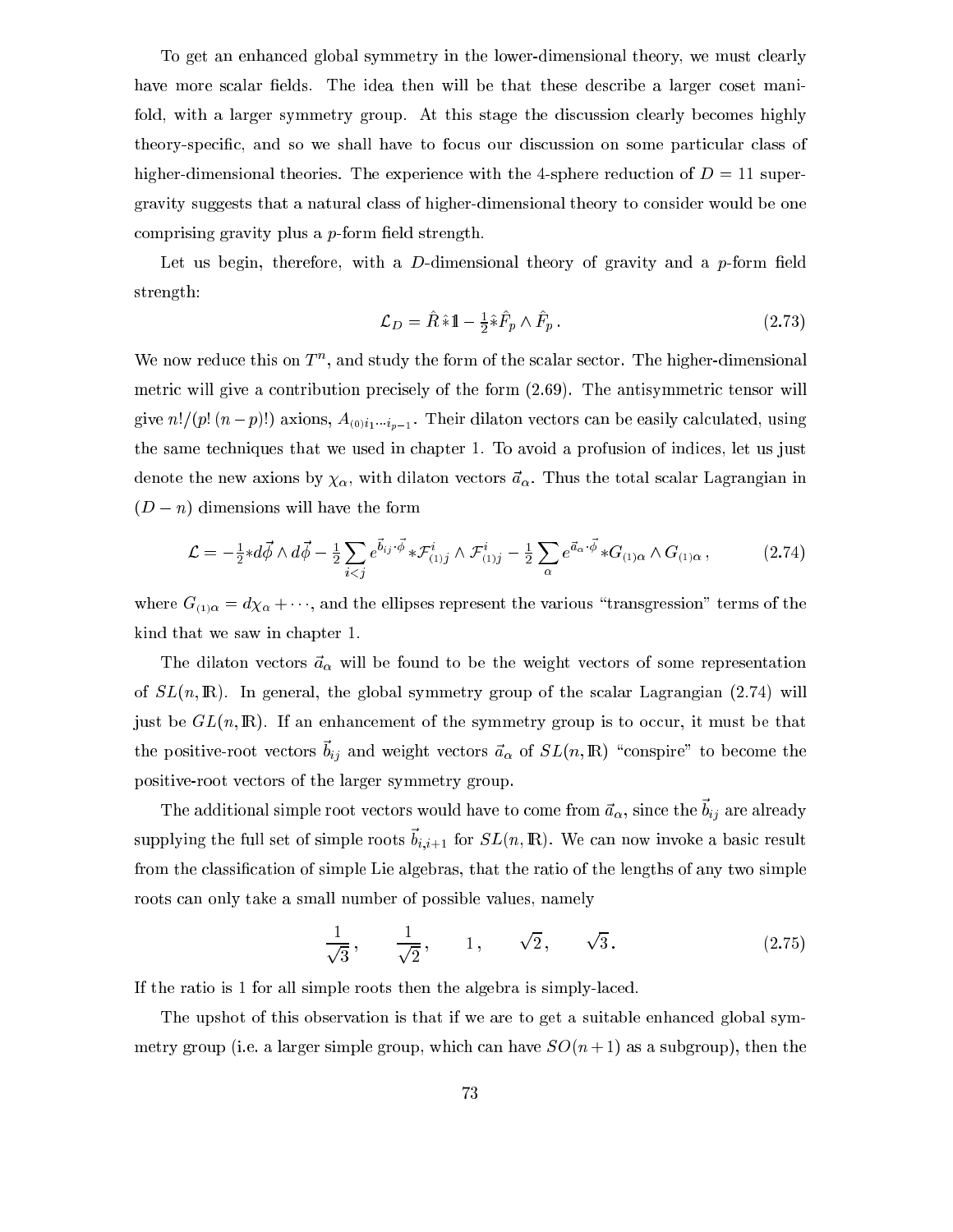iengths of the  $a_{\alpha}$  dilaton vectors must be commensurate with the lengths of the  $v_{ij}$  dilaton vectors. It is a simple matter to calculate these lengths, using the Kaluza-Klein formulae  $\frac{1}{100}$  we derived in chapter 1. It turns out that all the  $\theta_{ij}$  have the same length  $|v|$  as each other, and all the  $\vec{a}_{\alpha}$  dilaton vectors have the same length  $|\vec{a}|$  as each other. These two lengths are given by

$$
|\vec{b}|^2 = 4, \qquad |\vec{a}|^2 = \frac{2(p-1)(D-p-1)}{D-2}.
$$
 (2.76)

Consider the case where we might get a simply-laced enhanced symmetry group; this would require  $|v|^{-} = |a|^{-}$ . In fact this is the only case that in the end turns out to be relevant. Recall that we are discussing a *necessary* condition for being able to construct a onsistent Kaluza-Klein sphere redu
tion. It turns out after a mu
h more elaborate analysis that the cases in (2.75) corresponding to  $|v|^{-} \neq |a|^{-}$  eventually seem not to allow consistent sphere reductions. Rather than getting bogged down in this analysis here, let us just focus our attention on the one case,  $|v| = |a|$ , that can in the end give theories which allow consistent sphere reductions. From  $(2.76)$  we then find

$$
D = p + 3 + \frac{4}{p - 3} \,. \tag{2.77}
$$

Since D and p must be integers, this immediately tells us that  $p \le 7$ , and then an enumeration of all the integer solutions gives the following:

$$
(D, p) = (11, 4), (11, 7), (10, 5).
$$
 (2.78)

The first two cases listed here are equivalent, since a 7-form field strength in  $D = 11$  can be dualised to a 4-form. So we have dedu
ed that there are only two examples of theories comprising gravity plus a  $p$ -form field strength that could possibly admit consistent Kaluza-Klein sphere reductions! One of these is an eleven-dimensional theory with a 4-form field strength, and the other is a ten-dimensional theory with a 5-form field strength. These ingredients sound rather familiar, of course; we seem to be seeing the emergence of elevendimensional supergravity and ten-dimensional type IIB supergravity, oming out from these purely bosonic considerations of the consistency of Kaluza-Klein sphere reductions!

In fact the connection with the supergravities is even stronger. So far, we have only considered a *necessary* condition for getting a global symmetry enhancement, namely that the lengths of the dilaton vectors for the scalars coming from the metric and the  $p$ -form field should be commensurate. When one checks the global symmetries in more detail, using the methods described in detail in chapter 1, it turns out that in the  $D = 11$  case, the symmetry enhancement occurs only if there is an extra term added to the basic Lagrangian (2.73).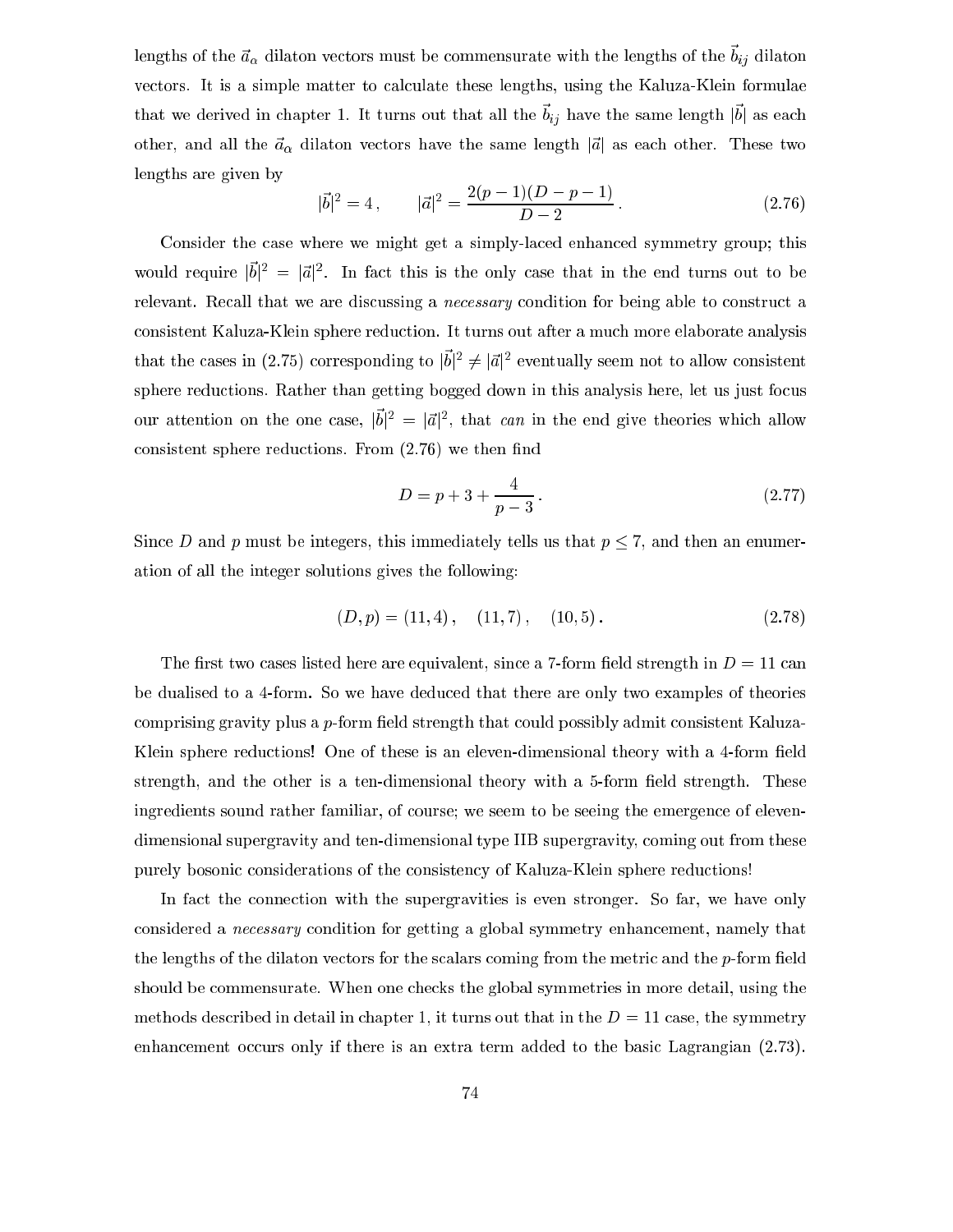This is the "Chern-Simons"  $F_{(4)} \wedge F_{(4)} \wedge A_{(3)}$  term, and it must have exactly the coefficient that arises in  $D = 11$  supergravity. So we reach the conclusion that the only way that the  $(D, p) = (11, 4)$  theory stands a chance of allowing a consistent sphere reduction is if it is precisely the bosonic sector of  $D = 11$  supergravity,

$$
\mathcal{L}_{11} = \hat{R} \hat{*} 1 - \frac{1}{2} \hat{*} \hat{F}_{(4)} \wedge \hat{F}_{(4)} + \frac{1}{6} \hat{F}_{(4)} \wedge \hat{F}_{(4)} \wedge \hat{A}_{(3)}.
$$
 (2.79)

Similarly, when one checks in detail for the case of  $(D, p) = (10, 5)$ , one finds that the proposed global symmetry enhancements for toroidal reductions actually do occur, but only if the 5-form field is self-dual (or anti-self-dual). Thus again we see that this necessary riterion for being able to make a onsistent Kaluza-Klein sphere redu
tion has singled out a theory that is precisely contained within one of the most important of the supergravities.

To summarise, we have seen that only for two distinct cases can a  $D$ -dimensional theory of gravity plus a  $p$ -form field strength have any chance of allowing a consistent Kaluza-Klein sphere reduction, namely  $D = 11$  with a 4-form field and the Chern-Simons term, and  $D = 10$  with a self-dual 5-form. As it turns out, these cases where the necessary condition is satisfied do in fact all allow consistent sphere reductions. Specifically, we can make a consistent reduction on  $S^+$  or  $S^+$  from  $D = 11$  (we saw the  $S^+$  example previously), and on  $S^-$  from  $D = 10$ .

### 2.4.3 Sphere reduction of gravity plus p-form plus dilaton

Before moving on to other things, we may onsider a slight generalisation of the previous discussion. Since the restrictions that were implied by the requirement of having commensurate lengths for the dilaton vectors from gravity and the  $p$ -form were so strong, we might try to relax them somewhat by allowing a dilaton already in the higher-dimensional theory. Thus we may consider starting in D dimensions with a theory of gravity, p-form and dilaton, with the Lagrangian

$$
\mathcal{L}_D = \hat{R} \hat{*} 1 - \frac{1}{2} \hat{*} d\varphi \wedge d\varphi - \frac{1}{2} e^{c\varphi} \hat{*} \hat{F}_p \wedge \hat{F}_\pi. \tag{2.80}
$$

The point now is that we can choose the dilaton coupling  $c$  at will, thereby changing the length of the dilaton vectors  $\vec{a}_{\alpha}$  in the lower dimension. Specifically, the previous formula (2.76) will now learly be hanged to

$$
|\vec{b}|^2 = 4, \qquad |\vec{a}|^2 = c^2 + \frac{2(p-1)(D-p-1)}{D-2}.
$$
 (2.81)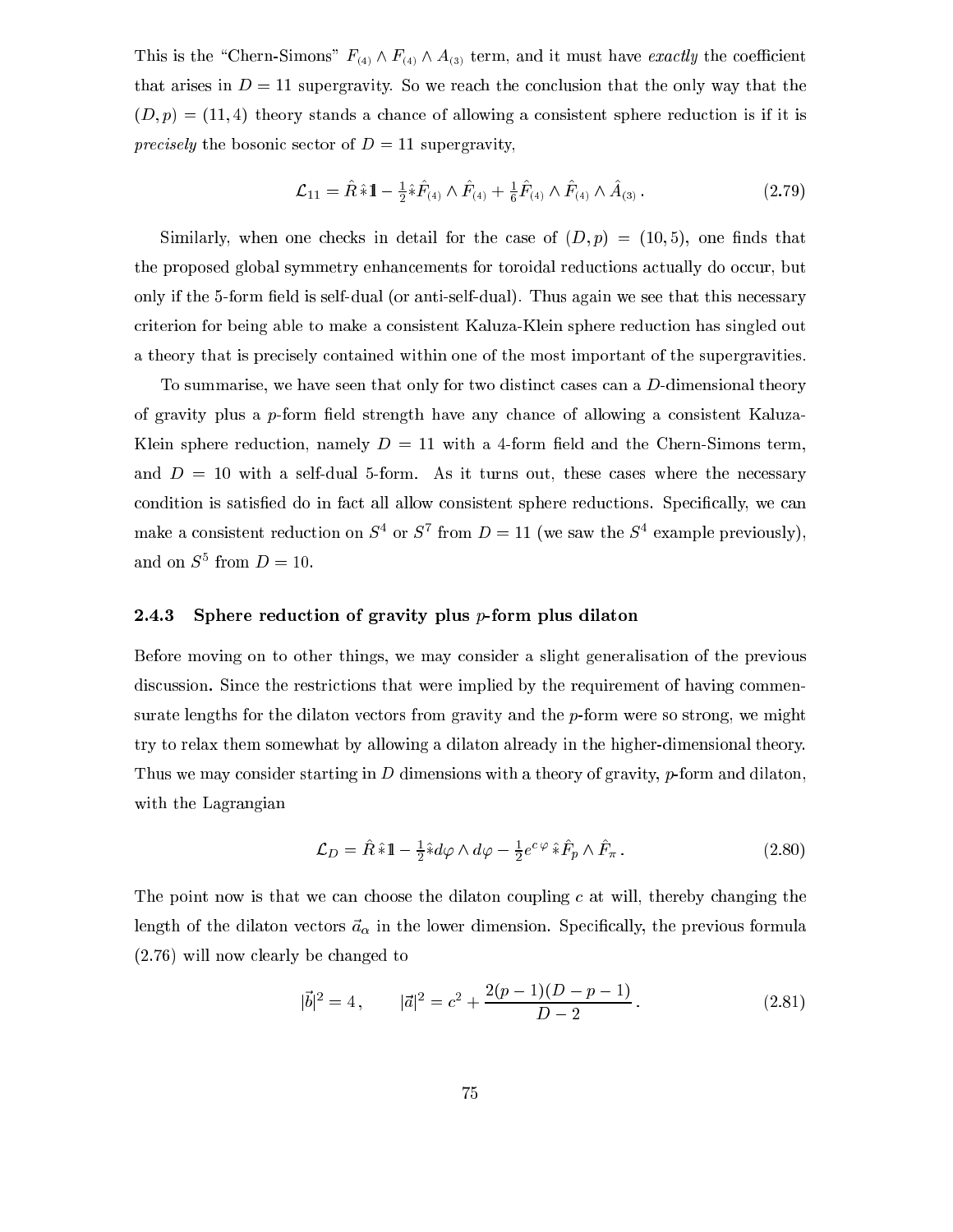If we again demand that the lengths of the  $\sigma$  and  $a$  dhaton vectors be equal, then we can express this as the following equation for  $c^{\perp}$ :

$$
\frac{1}{2}(D-2)c^2 = -(p-3)(D-p-3) + 4.
$$
 (2.82)

It is now easy to see that since  $c$  must be real, we will only get any further possibilities by having  $p \leq 3$ . (To see this, recall that without loss of generality, we may assume (because of Hodge duality) that  $p \leq \frac{1}{2}D$ .) In fact, two new classes of possibility open up, with D being allowed to be arbitrary in each case, namely

$$
\underline{p=3}: \qquad c^2 = \frac{8}{D-2},
$$
  

$$
\underline{p=2}: \qquad c^2 = \frac{2(D-1)}{D-2}.
$$
 (2.83)

The first case here, where we have gravity plus a 3-form field strength plus a dilaton in the higher dimension, actually corresponds precisely to the low-energy effective action for the bosonic string in  $D$  dimensions. The second case, with gravity, a 2-form field strength and a dilaton, is precisely the theory that one gets by reducing pure gravity in  $(D + 1)$ dimensions on  $5^\circ$ . (This can easily be verified, using results from chapter 1.) We shall not dwell on the details further here, but simply remark that in fact consistent sphere reductions can be performed for both classes of theory. Specifically, one can consistently reduce the  $(D, 3)$  theories on either  $S$  or  $S$  and one can consistently reduce the  $(D, 2)$  theories on S<sup>2</sup> .

To close this part of the discussion, let us summarise the situation concerning the enhancement of global symmetry groups, for all the cases that in the end turn out to work. Thus we shall list the "naive"  $GL(n, \mathbb{R})$  global symmetry, and its  $SO(n)$  maximal compact subgroup, and then the actual enhanced global symmetry group that one finds, for each of the relevant ases.

| Dim    | Torus     | Naive $G/H$                  | Enhanced $G/H$                           | Sphere    | Isometry Gp |
|--------|-----------|------------------------------|------------------------------------------|-----------|-------------|
| $D=11$ | $T^4$     | $GL(4,\mathbb{R})/SO(4)$     | $SL(5,\mathbb{R})/SO(5)$                 | $S^4$     | SO(5)       |
| $D=11$ | $T^7$     | $GL(7,\mathbb{R})/SO(7)$     | $E_7/SU(8)$                              | $S^7$     | SO(8)       |
| $D=10$ | $T^5$     | $GL(5,\mathbb{R})/SO(5)$     | $SL(6,\mathbb{R})/SO(6)$                 | $S^5$     | SO(6)       |
| D      | $T^3$     | $GL(3,\mathbb{R})/SO(3)$     | $GL(4,\mathbb{R})/SO(4)$                 | $S^3$     | SO(4)       |
| D      | $T^{D-3}$ | $GL(D-3,\mathbb{R})/SO(D-3)$ | $SO(D-2,D-2)$<br>$SO(D-2)\times SO(D-2)$ | $S^{D-3}$ | $SO(D-2)$   |
| D      | $T^2$     | $GL(2,\mathbb{R})/SO(2)$     | $GL(3,\mathbb{R})/SO(3)$                 | $S^2$     | SO(3)       |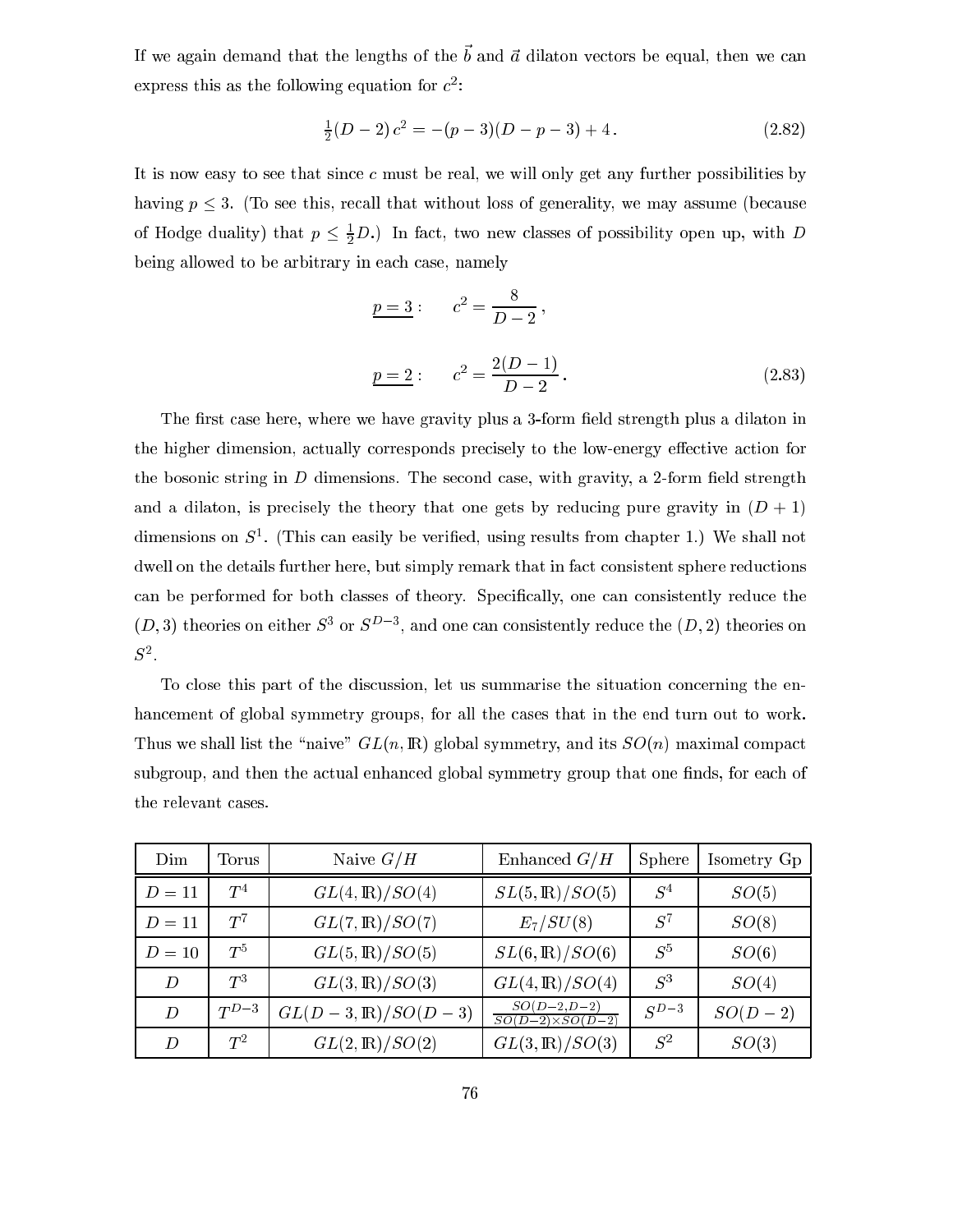Table 2: The global symmetry enhancements for the various relevant toroidal reductions. The last line refers to the theory of gravity, 2-form and dilaton, and the previous two lines refer to the theory of gravity, 3-form and dilaton.

We see, therefore, that in all these cases the hoped-for global symmetry enhancement for the toroidal reductions has indeed taken place. In each of these cases the actual, enhanced, giobal symmetry group for the reduction on  $T^+$  is large enough to contain the isometry group of the sphere  $\beta$  .

We have seen that a *necessary* condition for being able to perform consistent Kaluza-Klein sphere redu
tions in these ases has been satised, but it should be emphasised that this is certainly not, of itself, a proof that consistent reductions are actually possible. In fact at this point we know of no way of proving that the reductions can actually be performed other than by trying explicitly to construct them.

We already saw in section 2.3.3 that the authors of  $[8]$  have done all the hard work for the case  $D = 11$  supergravity reduced on  $S$ , and they showed that a fully non-linear onsistent redu
tion really does work in this ase. It should be noted that in this example the reduction ansatz requires the inclusion not only of the seven-dimensional metric  $ds^2$ and the ten  $SO(5)$  Yang-Mills potentials  $A_{(1)}^{\gamma}$ , but also the fourteen scalars described by the unimodular symmetric matrix  $T_{ij}$ , and the five 3-forms  $S_{(3)}$ . And when we say that these other fields are required, we do mean *required*. This can be seen by looking at the seven-dimensional equations of motion  $(2.30)-(2.33)$ . The equations of motion  $(2.31)$  for the scalars show that the Yang-Mills fields act as sources for them, so we *must* include the scalars. Similarly, the equations of motion (2.33) for  $H_{(4)} = S_{(3)}$  show that the Yang-Mills fields act as sources for these fields too.

The next simplest case to discuss is the 5-sphere reduction of ten-dimensional gravity oupled to a self-dual 5-form. This is a subset of the full type IIB supergravity, and furthermore it is itself a consistent truncation of type IIB supergravity. (It is the truncation to the  $SL(2, \mathbb{R})$ -singlet sector, in fact.) In fact the  $S^+$  reduction of this truncated theory is quite filter, in that one only needs to include the live-dimensional metric  $as_5$ , the  $SO(6)$ Yang-Mills potentials  $A_{(1)}^{\times}$  and the 20 scalars described by the unimodular symmetric tensor  $T_{ij}$  in this case. The details of this fully non-linear consistent  $S^1$  reduction were worked out in  $[11]$ . Since it is fairly presentable and complete, we shall give the results here.

The equations of motion for ten-dimensional gravity  $as^2_{10}$  coupled to the self-dual 5-form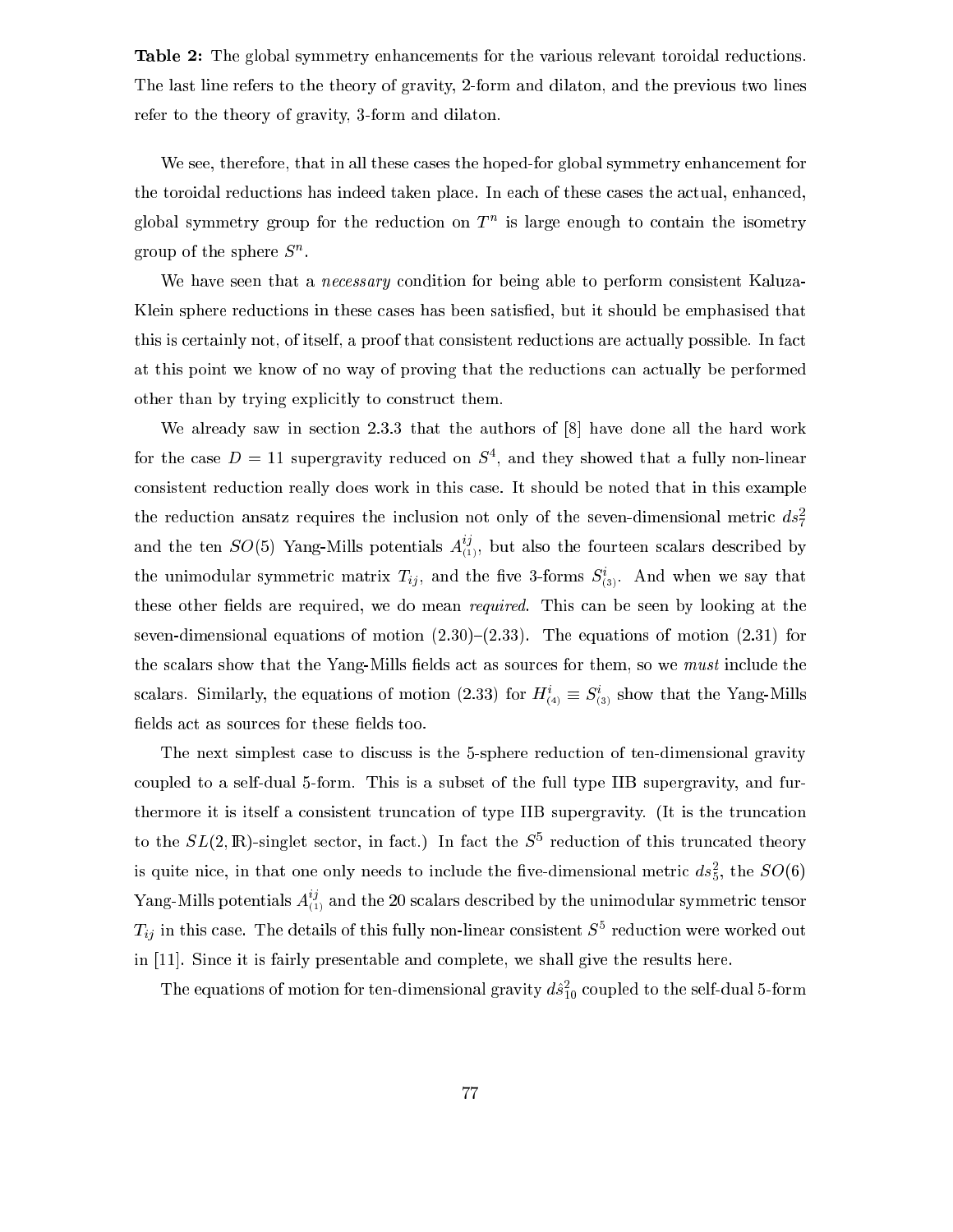$H(5)$  are

$$
\hat{R}_{MN} = \frac{1}{96} \hat{H}_{MPQRS} \hat{H}_N{}^{PQRS} , \nd\hat{H}_{(5)} = 0, \qquad \hat{*}\hat{H}_{(5)} = \hat{H}_{(5)} .
$$
\n(2.84)

The full  $S<sup>5</sup>$  Kaluza-Klein reduction ansatz is found to be

$$
d\hat{s}_{10}^2 = \Delta^{1/2} ds_5^2 + g^{-2} \Delta^{-1/2} T_{ij}^{-1} D\mu^i D\mu^j, \qquad (2.85)
$$

$$
\hat{H}_{(5)} = \hat{G}_{(5)} + \hat{*}\hat{G}_{(5)}, \qquad (2.86)
$$

$$
\hat{G}_{(5)} = -g U \epsilon_{(5)} + g^{-1} (T_{ij}^{-1} * D T_{jk}) \wedge (\mu^k D \mu^i) \n- \frac{1}{2} g^{-2} T_{ik}^{-1} T_{j\ell}^{-1} * F_{(2)}{}^{ij} \wedge D \mu^k \wedge D \mu^{\ell},
$$
\n(2.87)

where the  $\mu$  -here are six Cartestian coordinates on  $\mathbb{R}^n$ , subject to the constraint  $\mu^+ \mu^-\equiv 1.$ 

$$
U \equiv 2T_{ij} T_{jk} \mu^i \mu^k - \Delta T_{ii}, \qquad \Delta \equiv T_{ij} \mu^i \mu^j ,
$$
  
\n
$$
F_{(2)}^{ij} = dA_{(1)}^{ij} + g A_{(1)}^{ik} \wedge A_{(1)}^{kj}, \qquad DT_{ij} \equiv dT_{ij} + g A_{(1)}^{ik} T_{kj} + g A_{(1)}^{jk} T_{ik},
$$
  
\n
$$
\mu^i \mu^i = 1, \qquad D\mu^i \equiv d\mu^i + g A_{(1)}^{ij} \mu^j ,
$$
\n(2.88)

and  $\epsilon_{(5)}$  is the volume form on the five-dimensional spacetime. The ten-dimensional Hodge  $\alpha$  and  $\sigma$ (5) of  $G$ (5) is defivable from the above expressions, but since it is a rather major task we shall present the result for that too:

$$
\hat{\ast}\hat{G}_{(5)} = \frac{1}{5!} \epsilon_{i_1\cdots i_6} \left[ g^{-4} U \Delta^{-2} D \mu^{i_1} \wedge \cdots \wedge D \mu^{i_5} \mu^{i_6} \right. \left. -5g^{-4} \Delta^{-2} D \mu^{i_1} \wedge \cdots \wedge D \mu^{i_4} \wedge DT_{i_5j} T_{i_6k} \mu^j \mu^k \right. \left. -10g^{-3} \Delta^{-1} F_{(2)}^{i_1 i_2} \wedge D \mu^{i_3} \wedge D \mu^{i_4} \wedge D \mu^{i_5} T_{i_6j} \mu^j \right].
$$
\n(2.89)

Substituting the ansatz into the ten-dimensional equations of motion  $(2.84)$ , one finds after much calculation that miracles indeed occur, and all the dependence on the  $S^{\pm}$  coordinates  $\mu$  exactly balances. The ten-dimensional equations of motion turn out to be satisfied if and only if the five-dimensional fields  $ds^2_{5}$ ,  $A_{(1)}^{z_1}$  and  $T_{ij}$  satisfy the equations that follow from the Lagrangian

$$
\mathcal{L}_{5} = R * 1 - \frac{1}{4} T_{ij}^{-1} * DT_{jk} \wedge T_{k\ell}^{-1} DT_{\ell i} - \frac{1}{4} T_{ik}^{-1} T_{j\ell}^{-1} * F_{(2)}^{ij} \wedge F_{(2)}^{k\ell} - V * 1
$$
\n
$$
- \frac{1}{48} \epsilon_{i_1 \cdots i_6} \left( F_{(2)}^{i_1 i_2} F_{(2)}^{i_3 i_4} A_{(1)}^{i_5 i_6} - g F_{(2)}^{i_1 i_2} A_{(1)}^{i_3 i_4} A_{(1)}^{i_5 j} A_{(1)}^{j_6} + \frac{2}{5} g^2 A_{(1)}^{i_1 i_2} A_{(1)}^{i_3 j} A_{(1)}^{j i_4} A_{(1)}^{i_5 k} A_{(1)}^{k i_6} \right),
$$
\n
$$
(2.90)
$$

where the potential  $V$  for the scalar fields is given by

$$
V = \frac{1}{2}g^2 \left( 2T_{ij} T_{ij} - (T_{ii})^2 \right).
$$
 (2.91)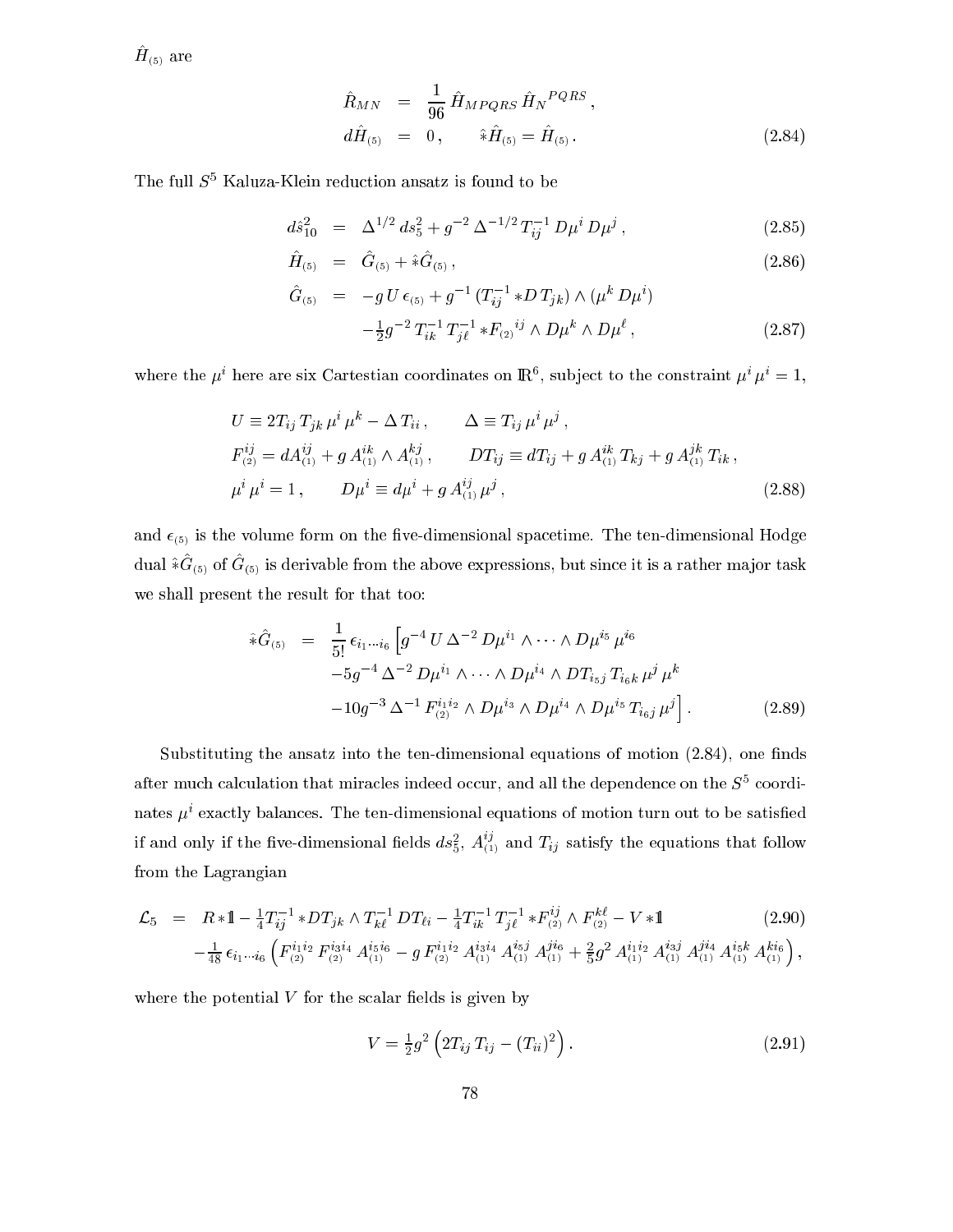Sin
e in these notes we have just reported what happens when one substitutes one of these Kaluza-Klein sphere-redu
tion ansatze into the higher-dimensional equations of motion, without actually carrying it out before the reader's eyes, it is perhaps worth commenting on what is involved. (Better yet, the reader is invited to try the calculations for himself or herself!) One finds that 99% of the complexity of the calculations, if not more, is caused by the presence of the scalar fields  $T_{ij}$ . Without the scalars, the calculations would be enormously simplified. They would also, of course, not work, since it is inconsistent to set the scalars to zero! Incidentally, another interesting contrast is that when one is first trying to figure out what the correct ansatz should be, it is the determination of the ansatz for the antisymmetric tensor that occupies the overwhelming majority of one's attention. The metric ansatz in these  $S^+$  and  $S^+$  examples is relatively simple, without too much room for maneoveur, but the determination of the antisymmetric tensor ansatz is much less under control. Again, the real struggle comes from having to cope with the scalar fields.

 $\mu$  will be seen that the structure of the  $S^+$  reduction ansatz is quite similar to the  $S^+$ reduction ansatz from  $D = 11$ , given in (2.56) and (2.57). A difference is that while in the  $S<sup>4</sup>$ reduction it was necessary to include also the 3-form helds  $S_{(3)}^*$ , here in the  $S^*$  reduction one needs only gravity, Yang-Mills and the scalars  $T_{ij}$ . Essentially, this difference results from the fact that in the S<sup>2</sup> reduction to  $D = 7$ , the Yang-Mills bilinears  $\epsilon_{ik_1\cdots k_4}$   $F_{(2)}^2$   $\epsilon_{ik_1\cdots k_4}$   $F_{(2)}^2$   $\epsilon_{ik_1\cdots k_4}$ act as sources for  $D5_{(3)}^{\circ}$ , i.e.

$$
DS_{(3)}^i = \frac{1}{8} \epsilon_{ik_1 \cdots k_4} F_{(2)}^{k_1 k_2} \wedge F_{(2)}^{k_3 k_4} + \cdots
$$
 (2.92)

whereas in the reduction on  $S<sup>+</sup>$  to  $D = 3$  the structure of these source terms is now  $\epsilon_{ijk_1...k_4}$   $F_{(2)}^{(2)}$   $\wedge$   $F_{(2)}^{(2)}$ , which acts as "sources" in the Yang-Mills equations themselves:

$$
D * F_{(2)}^{ij} = \frac{1}{8} \epsilon_{ijk_1...k_4} F_{(2)}^{k_1k_2} \wedge F_{(2)}^{k_3k_4} + \cdots
$$
 (2.93)

In fact if we now turn to the third of the pure "gravity plus  $p$ -form field" reductions, namely the  $S^+$  reduction of  $D^+ = 11$  supergavity, we find that the analogous Yang-Mills source terms lead to an almighty complication. In this case, the  $SO(8)$  Yang-Mills bilinears in <sup>D</sup> <sup>=</sup> <sup>4</sup> are of the form i1i2i3i4k1k4 <sup>F</sup> k1k2 (2) ^ <sup>F</sup> k3k4 (2) , and so these are going to a
t as sour
es for  $spin-0$  fields,

$$
D*D\phi^{i_1i_2i_3i_4} = \frac{1}{8}\epsilon_{i_1i_2i_3i_4k_1\cdots k_4} F_{(2)}^{k_1k_2} \wedge F_{(2)}^{k_3k_4}.
$$
 (2.94)

What is more, these are not our old friends the unimodular symmetric scalars  $T_{ij}$ , of which there are so in the  $S$  reduction. The neids  $\phi^{1,2,3,1,4}$  are actually *another* set of so spin-0 fields, in a different 35-dimensional irreducible representation of  $SO(8)$ . This new set of 35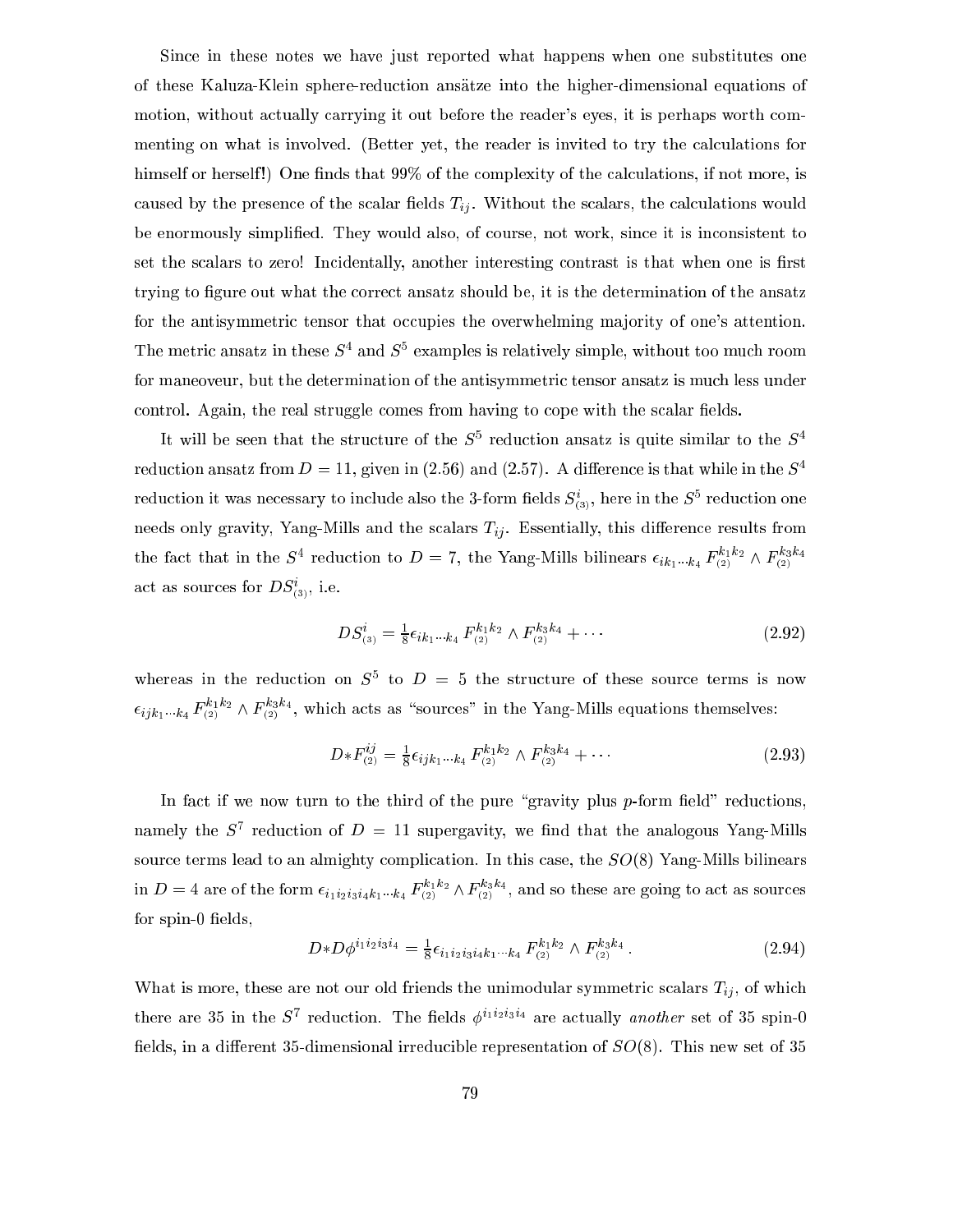fields are actually pseudoscalars, and if one thought that dealing with the scalars  $T_{ij}$  was difficult, then by comparison dealing with pseudoscalars is an absolute nightmare! In fact in the metric ansatz they are still relatively under control, and in the 1984 paper  $[12]$  by de Wit and Nicolal that comes nearest to proving the consistency of the S<sup>3</sup> reduction, a very elegant formula for the metric ansatz is obtained, giving explicitly how the 28 Yang-Mills gauge fields, the 35 scalars and the 35 pseudoscalars enter in the metric reduction ansatz. However not even de Wit and Nicolai, who are probably the most powerful calculators in the business, were able to obtain a omplete formula for the 4-form ansatz. One looks in vain for a sentence and equation in  $[12]$  that says "...and the ansatz for the 4-form is:"

A somewhat similar level of ompexity, although probably a bit less severe, would arise in the 5-sphere reduction if we asked to perform the reduction on the full bosonic sector of type IIB supergravity, rather than just on the truncated  $SL(2,\mathbb{R})$ -singlet sector of gravity plus self-dual 5-form that we presented above. The full gauged supergravity in five dimensions has a total of 42 spin-0 fields, comprising the 20 in  $T_{ij}$  that we have already met, a pair of  $SO(6)$  singlets that are just the direct reductions of the type IIB dilaton and axion, and then twenty further spin-0 fields arising as two 10-dimensional representations of  $SO(6)$ . These latter sets of  $10 + 10$  fields are again the dreaded pseudoscalars.

A difference between the  $S^+$  and the  $S^+$  reductions is that with  $S^+$  we had the luxury of being able to consistently truncate the original ten-dimensional theory to just gravity and the self-dual 5-form, and that eliminated the  $10 + 10$  of pseudoscalars from the problem. by contrast, in the S<sub>1</sub> reduction there is no analogous consistent truncation possible, and so if one is keeping the full set of 28  $SO(8)$  Yang-Mills gauge fields then one has no option but to go for the "Full Monty," and include the 35 pseudoscalars as well as the 35 scalars.

It is possible to consider simplifications that still give non-trivial consistent reductions, by noting that the gauged supergravities with lesser amounts of supersymmetry are themselves onsistent trun
ations of the maximal theories. By doing this, a number of gauged supergravities have been obtained fully and explicitly as consistent Kaluza-Klein sphere reductions, in cases where the reduction to the maximal theory is prohibitively complicated. I wo such examples are the reduction of type IIB supergravity on  $S_{-}$  to get  $SU(2) \times U(1)$ gauged  $N = 4$  supergravity in  $D = 5$  [13], and the reduction of  $D = 11$  supergravity on  $S<sup>7</sup>$ to give  $SO(4)$ -gauged  $N = 4$  supergravity in  $D = 4$  [14].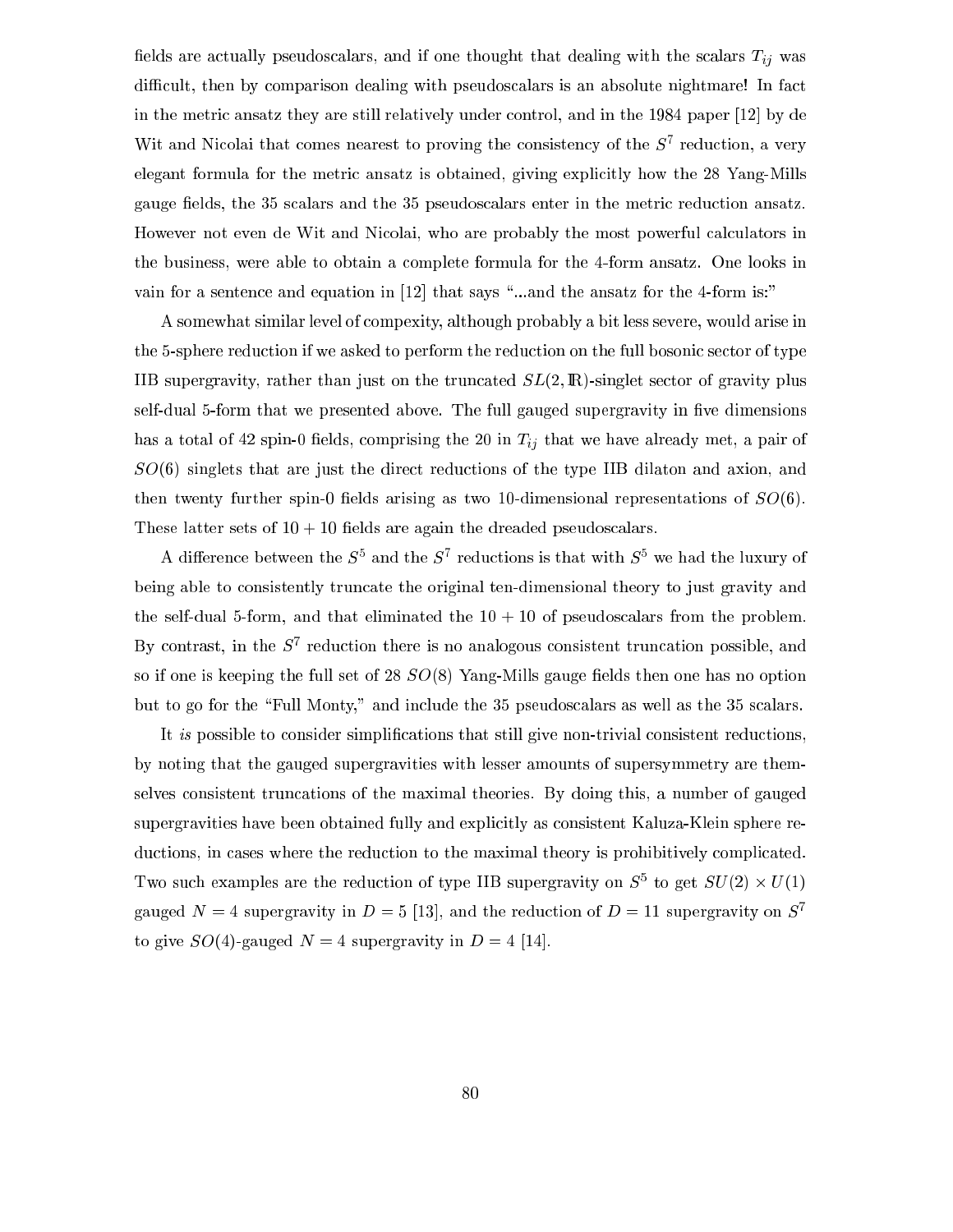# 2.5 Inconsistency of the  $T^{\gamma*}$  reduction

We have seen that one cannot in general make a Kaluza-Klein reduction on an  $n$ -dimensional sphere in which only massless modes, including the  $SO(n + 1)$  Yang-Mills gauge fields, are retained. The very small number of exceptions, where such a consistent reduction is possible, include the  $S^+$  and  $S^+$  reductions of  $D = 11$  supergravity, and the  $S^+$  reduction of type IIB supergravity.

It is of interest also to see whether onsistent redu
tions of the type we are interested in are possible on other internal spa
es instead of spheres. The answer here seems to be even bleaker, in the sense that they do not work even in the cases of  $D = 11$  and type IIB supergravities. Let us consider a case of some topical interest, namely the Kaluza-Klein reduction of type IIB supergravity on the five-dimensional Einstein space sometimes known as 1  $\rightarrow$  , or Q(1, 1). This is a particular example of a class of five-dimensional spaces Q(p, q), denned as follows. One starts with the four-dimensional base space  $5^- \times 5^-$ , and constructs the standard class of homogeneous metrics on the  $U(1)$  bundle over  $S^+ \times S^-$ , where the  $U(1)$ hores have winding numbers  $p$  and  $q$  over the two  $S^{\perp}$  factors. The metrics can be written

$$
ds_5^2 = c^2 (dz + p \cos \theta_1 d\phi_1 + q \cos \theta_2 d\phi_2)^2 + \Lambda_1^{-1} (d\theta_1^2 + \sin^2 \theta_1 d\phi_1^2) + \Lambda_2^{-1} (d\theta_2^2 + \sin^2 \theta_2 d\phi_2^2),
$$
\n(2.95)

where c is a constant. One can show that for any choice of the integers  $p$  and  $q$ , thene by choosing the relations between the constants c,  $\Lambda_1$  and  $\Lambda_2$  appropriately, the metric can be an Einstein metric. The case  $p = q = 1$  is particularly interesting, because then the Einstein metic admits two Killing spinors, and so one gets a supersymmetric five-dimensional theory if type IIB supergravity is redu
ed on this spa
e. The Einstein metri in this ase is given by

$$
ds_5^2 = c^2 (dz + \cos\theta_1 d\phi_1 + \cos\theta_2 d\phi_2)^2 + \Lambda_1^{-1} (d\theta_1^2 + \sin^2\theta_1 d\phi_1^2) + \Lambda_2^{-1} (d\theta_2^2 + \sin^2\theta_2 d\phi_2^2),
$$
\n(2.96)

satisfying

$$
R_{ab} = 4m^2 g_{ab} , \t\t(2.97)
$$

with

$$
\Lambda_1 = \Lambda_2 = 6m^2, \qquad c = \frac{1}{3m}.
$$
\n(2.98)

In section 2.3.2 we saw that based initially on a linearised analysis of the subsector comprising the seven-dimensional metric and Yang-Mills fields, we could derive the necessary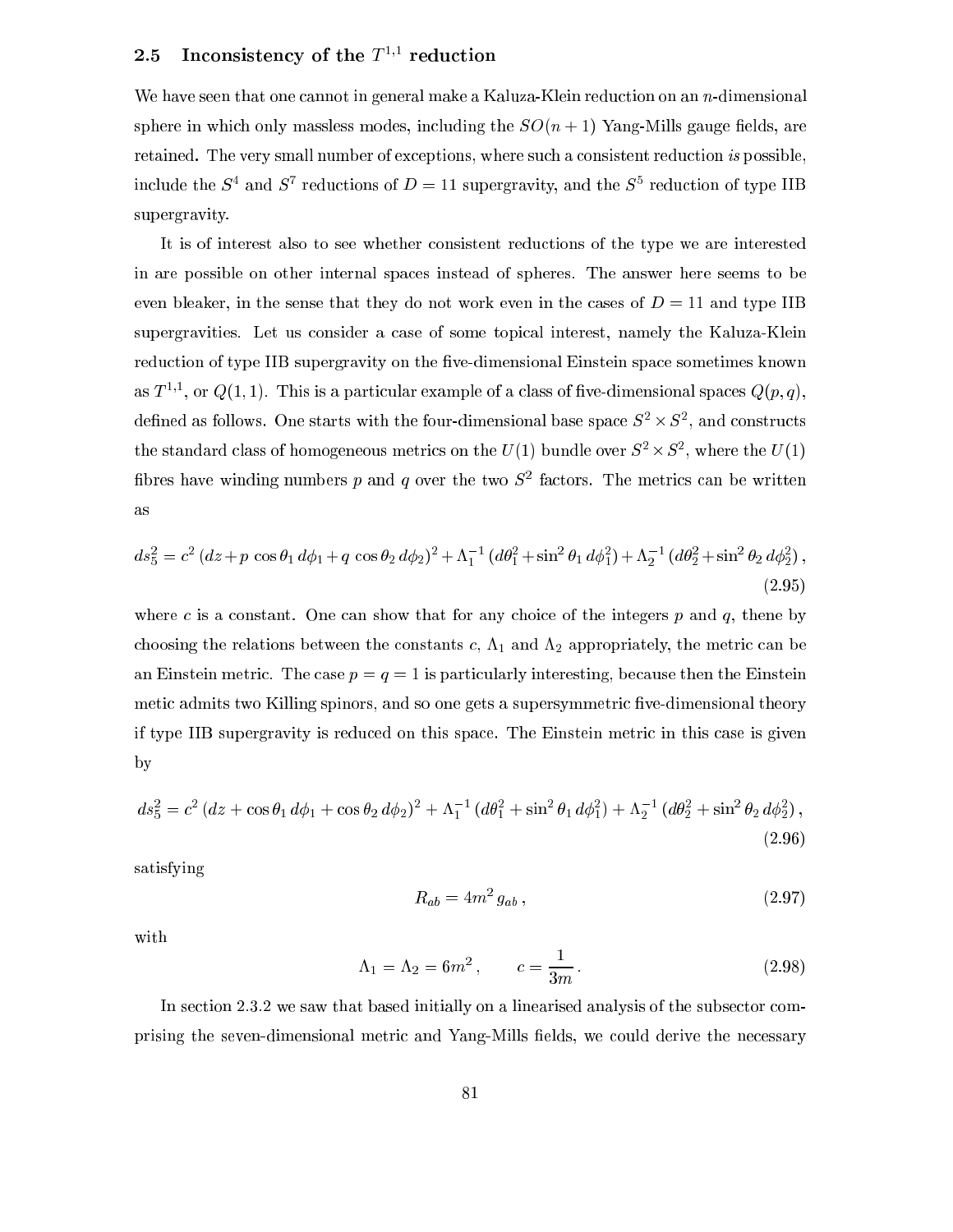condition for a consistent reduction from  $D = 11$  that the quantity  $Y^{IJ}$  defined in (2.49) should be independent of the coordinates of the internal compactifying 4-space. This was essential in order that  $(2.48)$  should be a self-consistent equation, with a matching between the left-hand side that is learly independent of the internal oordinates, and the right-hand side that will depend on these coordinates unless  $Y^{IJ}$  is a constant.

It turns out that the situation is precisely analogous in the reduction of type IIB supergravity to <sup>D</sup> <sup>=</sup> 5. Again, <sup>a</sup> linearised analysis around an AdS5 - M5 ba
kground shows that if  $M_5$  is an Einstein space satisfying

$$
R_{ab} = 4m^2 g_{ab} \,, \tag{2.99}
$$

and with isometry group  $G$ , then a Kaluza-Klein reduction that retains only the massless fields in  $D = 5$ , including the gauge bosons of the Yang-Mills group G, can be consistent only if the quantity

$$
Y^{IJ} = K^{aI} K_a^J + \frac{1}{2} m^{-2} L^{abI} L_{ab}^J
$$
 (2.100)

is constant, where  $L_{ab} = V_a K_b$ , and  $K_a$  are the Killing vectors on  $M_5$ . Satisfying this condition is not of itself a guarantee of consistency, but violating it is a guarantee of inconsistency. Of course it turns out that if  $M_5$  is taken to be the 5-sphere, then  $Y^{IJ}$  is independent of the 5-sphere coordinates.

It is actually a fairly simple matter to apply this test to the  $T^{\gamma*}$  (or  $Q(1,1)$ ) space described above. Its isometry group is SU(2)- To U(2)- To the isometry to the isometry group  $SU(2) \times SU(2)$  of the  $S^+ \times S^-$  base, times the  $U(1)$  isometry of the fibres. The Killing vector for the  $U(1)$  factor is just  $\partial/\partial z$ . The remaining Killing vectors can all be expressed rather simply in terms of those on the  $S^- \times S^-$  pase space. A general analysis for the much more extensive class of metrics on spaces called  $Q_{n_1...n_N}^{q_1...q_N}$ , defined as  $U(1)$  bundles over  $CP^{n_1} \times CP^{n_2} \times \cdots CP^{n_N}$ , with winding numbers  $q_i$  over each  $CP^{n_i}$  factor, was carried out in [15]. (Our case is  $Q_{11}^2$  in this classification, since  $S^2 = \overline{C}P^2$ .) Two facts are of great importance in allowing the problem to be explicitly solved. Firstly, the base spaces are Kähler, and in fact they are the product of Einstein-Kähler spaces. It is easy to see that on any compact Einstein-Kähler space M, with  $R_{mn} = \Lambda g_{mn}$ , the each Killing vector  $K^m$ an be written as

$$
K^m = J^{mn} \partial_n \psi , \qquad (2.101)
$$

where  $\psi$  is a scalar eigenfunction on M with eigenvalue 2A:

$$
-\Box \psi = 2\Lambda \psi. \tag{2.102}
$$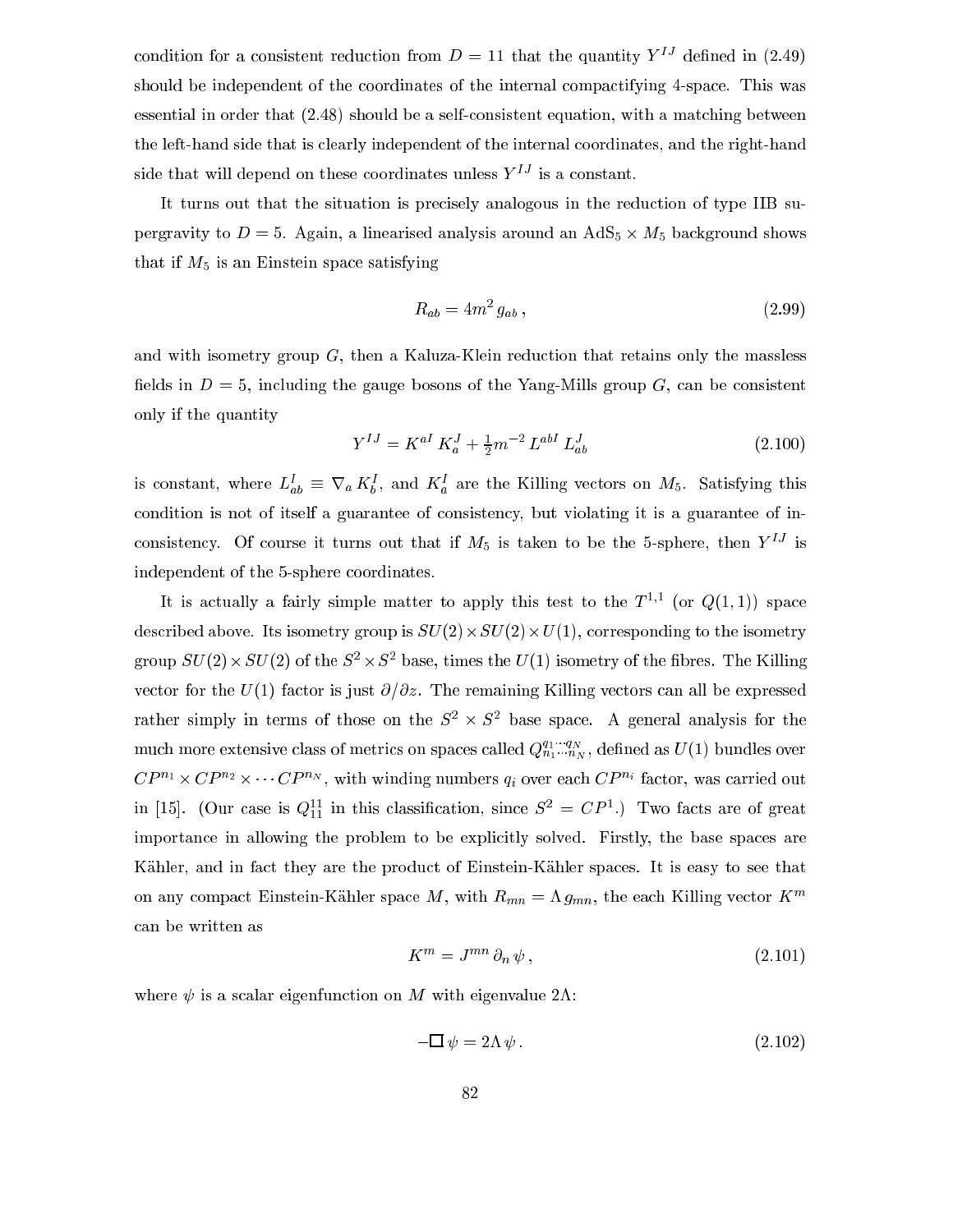Secondly, the fact that  $\zeta P$  is homogenous, with a large symmetry group ((SU(n + 1)), means that it is easy to construct the scalar eigenfunctions. Using these facts, it is proven in [15] that none of the  $SU(n_i)$  Killing vectors on the bundle spaces  $Q_{n_1...n_N}^{q_1...q_N}$  can satisfy the condition that  $Y^{IJ}$  in (2.100) is constant. In fact, the calculation is particularly easy for the case  $Q_{11} = I$  , of interest to us here, since the base itself is just  $S \times S$ , with the Einstein metri
. The simple proof for spa
es in
luding this one is handled as an additional separate discussion in  $[15]$ .

To summarise, the upshot from the analysis is that none of the SU(2) - SU(2) Killing vectors on  $T \sim$  has the property that  $T \sim$  is constant, while on the other hand the  $U(1)$ Killing vector by itself does give a constant  $Y = 1$  in other words, this proves that a consistent Kaluza-Klein reduction on T<sup>-1</sup>, in which the massless helds including the SU(2)  $\times$  SU(2)  $\times$  $U(1)$  Yang-Mills fields are retained, while setting the massive fields to zero, is impossible. In fact the best that one can do is to retain just the  $U(1)$  gauge field in a consistent truncation.

# <sup>3</sup> Brane-world Kaluza-Klein Redu
tion

# 3.1 Introdu
tion

So far, we hav met to principal types of Kaluza-Klein reduction. The first, in chapter 1, was reduction on a circle or a torus, for which the calculations are relatively simple, and the onsisten
y of the trun
ation to the massless se
tor is guaranteed by simple group theory. The se
ond type, in hapter 2, involved redu
tion on a sphere, together with the trun
ation to the massless sector. In this case it is only in very exceptional cases that such a consistent redu
tion is possible at all, and we do not have a proper understanding of why it works, in those ex
eptional ases where it does. The omplexity of these redu
tions is vastly greater than that for the circle and torus reductions.

In this chapter, we shall study a third category of consistent Kaluza-Klein reduction, which was only recently discovered  $[16]$ . It grew out of the recent developments in the Randall-Sundrum "brane-world," and the intriguing suggestion that one can extract an effective four-dimensional spacetime theory from a five-dimensional theory in which the fifth dimension is *non-compact*, and infinite in extent  $[17, 18]$ . This is rather remarkable, be
ause normally one would expe
t that with a nonompa
t fth dimension gravity would really appear to be five dimensional! We cannot simply "pretend" not to see the fifth dimensional of a Minkowskian 5-dimensional spacetime, for example, because we would have to expand all five-dimensional fields in terms of Fourier transforms on the fifth coordinate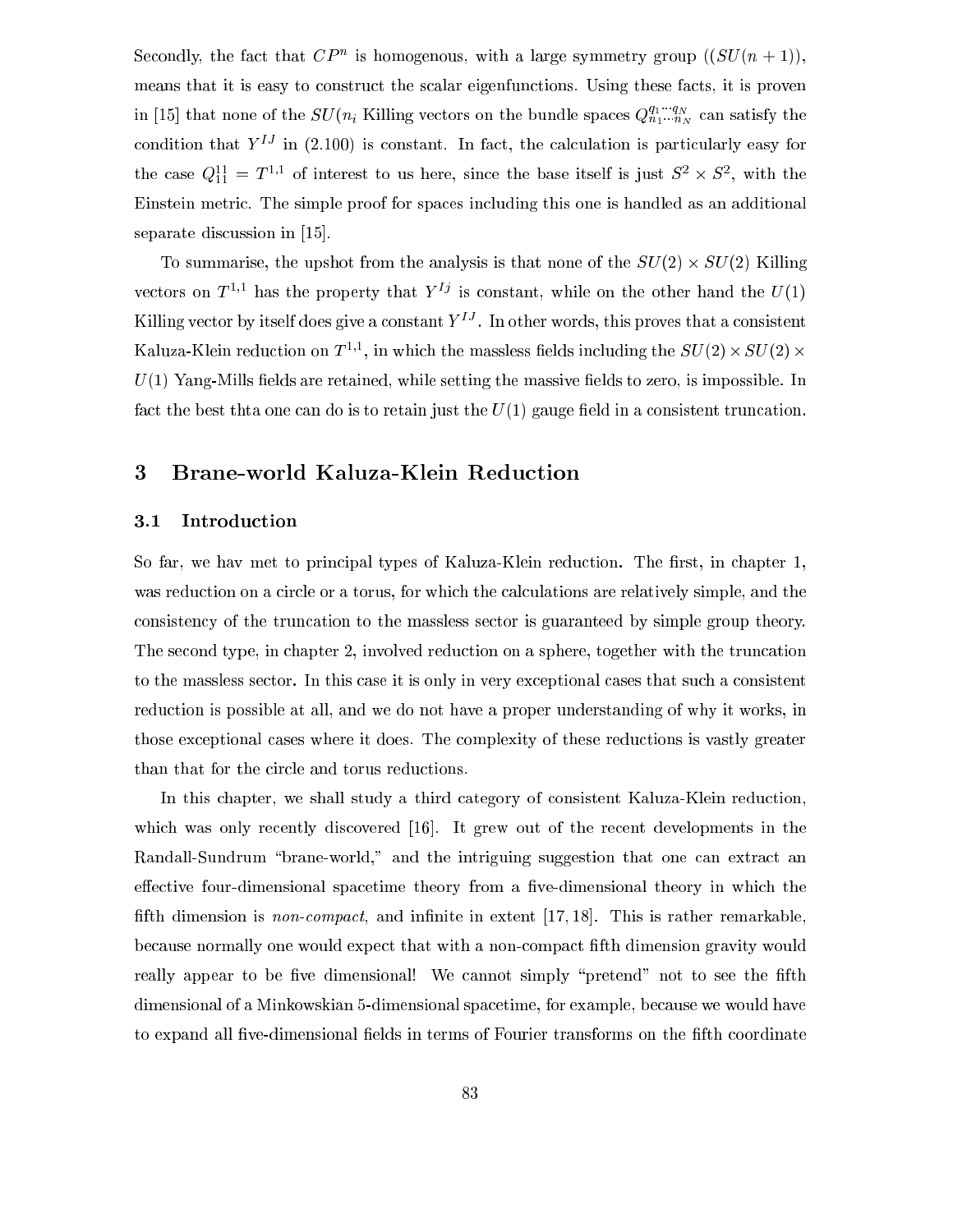(the radius  $\rightarrow \infty$  limit of a fifth circle dimension), and this would give us a continuum of massive four-dimensional graviton states, extending all the way down to zero mass. This would turn out just to be describing five-dimensional gravity in a (highly disgusied!) way. The remarkable thing about the Randall-Sundrum brane-world picture is that although there is still a ontinuum of massive graviton states extending down to zero mass, and the fifth dimension is of infinite extent, the way in which these modes are distributed as a fun
tion of mass means that a
tually gravity looks pretty-nearly four-dimensional.

We shall not need to concern ourselves much with the details of the "Randall-Sundrum Scenario" here, because the principal focus of this chpater will be to present the new kind of consistent Kaluza-Klein reduction that was motivated by it. This "Brane-world Kaluza-Klein Redu
tion" has ertain features in ommon with the sphere redu
tions of the previous hapter, in that the ansatz depends on the extra oordinate, and there is no obvious reason why it should be possible to make a consistent reduction. However, the situation here is considerably simpler than in the sphere reductions, and so calculationally it is much easier to see what is going on.

The basi idea is as follows. The Randall-Sundrum brane is omposed of two segments of 5-dimensional Anti-de Sitter spacetime, AdS<sub>5</sub>. The AdS<sub>5</sub> metric can be written as

$$
d\hat{s}_5^2 = e^{-2k\,z}\,\eta_{\mu\nu}\,dx^\mu\,dx^\nu + dz^2\,,\tag{3.1}
$$

where z runs from a Cauchy horizon at  $z = -\infty$  to the so-called "bounadry" at  $z = +\infty$ .  $AdS<sub>5</sub>$  is being written here in "horospherical" or "Poincaré coordinates, as a nesting of 4-dimensional Minkowski spactimes, with metric  $as_{\bar{4}} = \eta_{\mu\nu} \, ax^{\mu} \, ax^{\nu}$  . It one calculates the curvature, which is very simple here, one finds that it is of maximally symmetric form,

$$
\hat{R}_{ABCD} = k^2 \left( \eta_{AC} \eta_{BD} - \eta_{AD} \eta_{BC} \right),\tag{3.2}
$$

and the Ricci tensor is therefore

$$
R_{AB} = -4k^2 \eta_{AB} \,. \tag{3.3}
$$

(We use vielbein components here for simplicity.) Thus the spacetime has the constant negative curvature characteristic of AdS<sub>5</sub>. Actually the whole construction generalises straightforwardly to higher dimensions, with  $AdS_D$  described in terms of with  $Minkowski_{D-1}$  level surfaces at constant z, so from now on we shall consider the case of the general dimension.

The Randall-Sundrum brane is obtained, located at  $z = 0$ , by taking the sector of (3.1) (generalised to D dimensions) for  $z \leq 0$  and joining it on to a  $Z_2$  reflection of itself, thus:

$$
d\hat{s}_D^2 = e^{-2k|z|} \eta_{\mu\nu} dx^{\mu} dx^{\nu} + dz^2, \qquad (3.4)
$$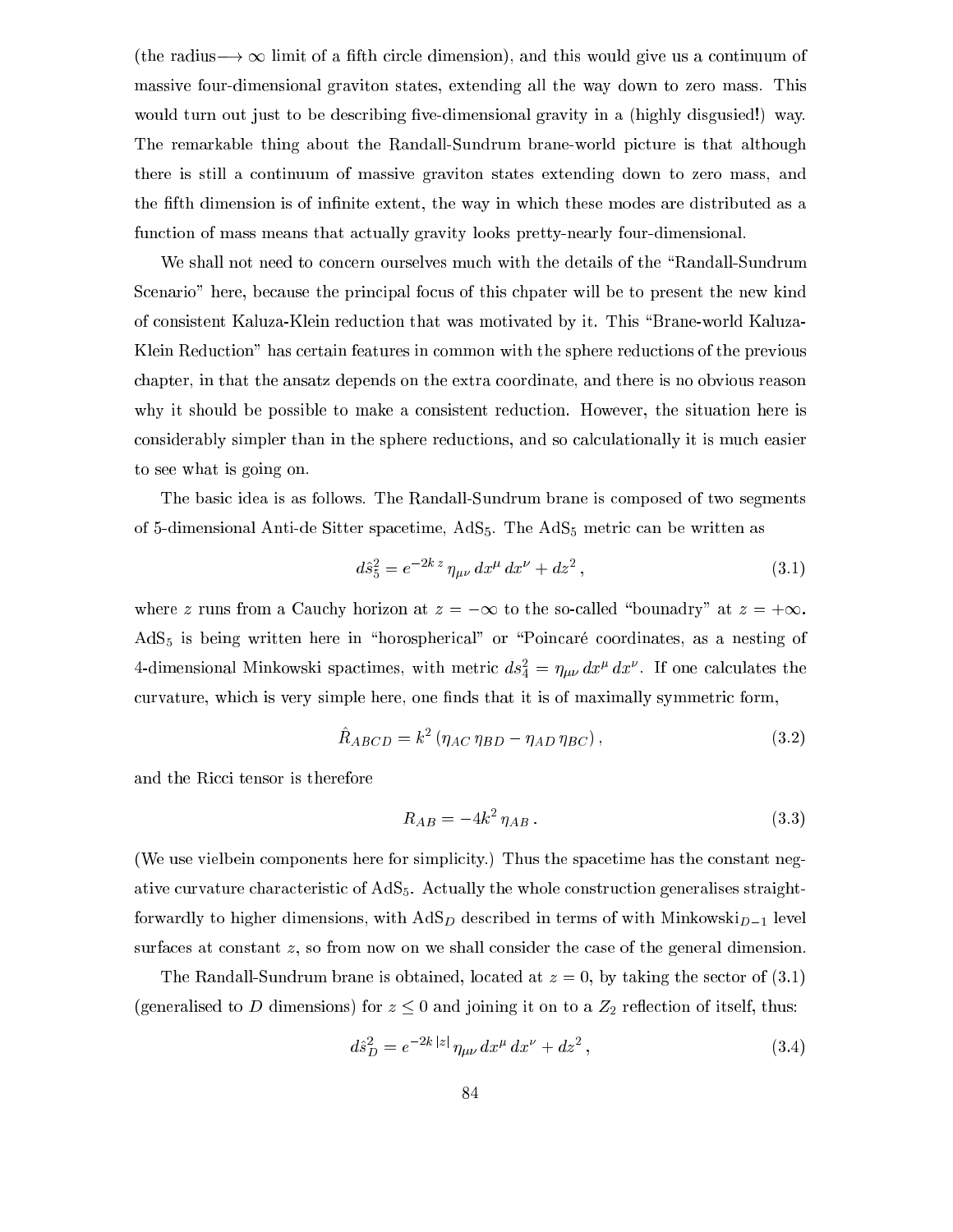Calculating the curvature now, we find that since the glueing process has introduced a discontinuity in the gradient of the metric, there are now delta-functions in the curvature. In particular, the Ricci tensor is given now by

$$
\hat{R}_{ab} = -(D-1)k^2 \eta_{ab} + 2k \delta(z) \eta_{ab}, \n\hat{R}_{zz} = -(D-1)k^2 + 2k (D-1) \delta(z),
$$
\n(3.5)

The basi idea of the brane-world Kaluza-Klein redu
tion an be seen in a rather trivial example, where we attempt only to get pure gravity in  $(D - 1)$  dimensions, starting from gravity with a negative cosmological constant in  $D$  dimensions. All we have to do is to generalise (3.4) to

$$
d\hat{s}_D^2 = e^{-2k|z|} ds_{D-1}^2 + dz^2, \qquad (3.6)
$$

where the  $(D-1)$ -dimensional metric is as yet unspecified, excpet that it depends only on the coordinates of the  $(D-1)$  dimensions. If we now calculate the D-dimensional Ricci tensor for this metri
, now viewed as a Kaluza-Klein redu
tion ansatz, we get

$$
\hat{R}_{ab} = e^{2k|z|} R_{ab} - (D-1) k^2 \eta_{ab} + 2k \delta(z) \eta_{ab} ,
$$
\n
$$
\hat{R}_{zz} = -(D-1) k^2 + 2k (D-1) \delta(z) ,
$$
\n(3.7)

where we have decomposed the D-dimensional vielbein index  $A = (a, z)$ . Leaving aside the delta-function terms, which ultimately will be assumed to be supplied by singular brane sources, we see that if the D-dimensional metric satisfies the Einstein equation with a negative osmologi
al onstant,

$$
\hat{R}_{AB} = -(D-1)\,k^2\,\eta_{AB}\,,\tag{3.8}
$$

then the  $(D-1)$ -dimensional metric  $as_{D-1}^-$  satisfies the  $(D-1)$ -dimensional pure Einstein equation with no cosmological constant:

$$
R_{ab} = 0. \t\t(3.9)
$$

This is therefore a consistent Kaluza-Klein reduction.

This example, in the case  $D=5$ , can be extended to include a gravitino too, if one starts with the appropriate gauged supergravity in  $D = 5$ . (It needs to be gauged supergravity so that we have the ne
essary negative osmologi
al onstant.) In fa
t if we start with minimal gauged supergravity in  $D = 5$  (called  $N = 2$  supergravity, in the scheme where the possible supersymmetries in  $D = 5$  are  $N = 2, 4, 6, 8$ , then we can end up with  $N = 1$  ungauged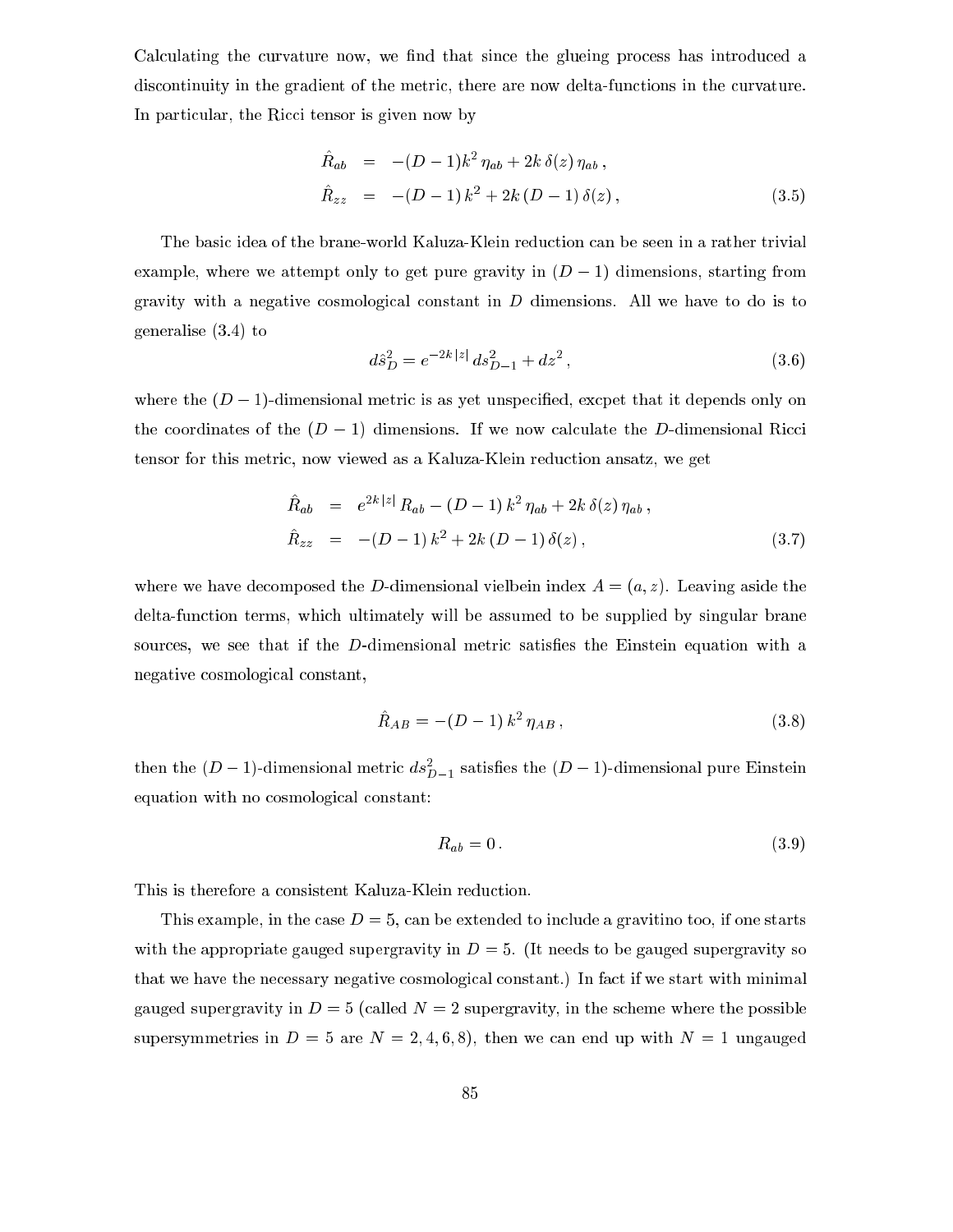supergravity in  $D=4$ , using the reduction scheme described above. If we just look at the bosonic sector, the gauged  $N = 2$  theory in  $D = 5$  has the Lagrangian

$$
\mathcal{L}_5 = \hat{R} \hat{*} 1 \! 1 - \frac{1}{2} \hat{*} \hat{F}_{(2)} \wedge \hat{F}_{(2)} - \frac{1}{3\sqrt{3}} \hat{F}_{(2)} \wedge \hat{F}_{(2)} \wedge \hat{A}_{(1)} - 12g^2 \hat{*} 1,
$$
\n(3.10)

where  $A_{(1)}$  is the graviphoton of the  $N = 2$  supermuliplet, and g is the gauge coupling constant. (The  $N = 2$  gravitini in  $D = 5$  carry charge  $\pm g$  with respect to the graviphoton.) The Kaluza-Klein reduction scheme in the bosonic sector is then precisely as above for the metri
, together with setting the graviphoton to zero:

$$
d\hat{s}_5^2 = e^{-2k|z|} ds_4^2 + dz^2,
$$
  
\n
$$
\hat{F}_{(2)} = 0.
$$
\n(3.11)

Substituting into the equations of motion following from (3.10), one gets the equations of motion of the bosonic sector of ungauged  $N = 1$  supergravity in four dimensions, namely

$$
R_{ab} = 0. \tag{3.12}
$$

Notice that we do not get any four-dimensional field out of the original 5-dimensional graviphoton  $A_{(1)}$ . Muth was made of this in some of the literature, but attually it is a very reasonable result. It is well known that the basic  $p$ -brane solutions, including domain walls of the form  $(3.4)$ , break half of the supersymmetry of the supergravity in which they are a solution. It is thus very reasonable to expect to see just half the supersymmetry of the higher-dimensional theory, when one looks for lower-dimensional fields localised on the brane. In this case, for example, we are seeing  $N = 1$  ungauged supergravity localised on the 4-dimensional brane, starting from  $N = 2$  gauged supergravity in the 5-dimensional bulk.

If we want to see more interesting fields on the 4-dimensional brane, we should start with larger theories, with more supersymmetry, in the 5-dimensional bulk. For example, if we start with  $N = 4$  gauged supergravity in five dimensions, then we should end up with  $N=2$  ungauged supergravity in four dimensions. The bosonic sector of this theory comprises the Einstein-Maxwell system, so now we can expect to get a photon as well as gravity lo
alised on the brane. This is interesting for many reasons, in
luding the fa
t that we can now study BPS black-hole solutions on the brane.

In the next section, we shall see just how the reduction to  $N = 2$  supergravity works.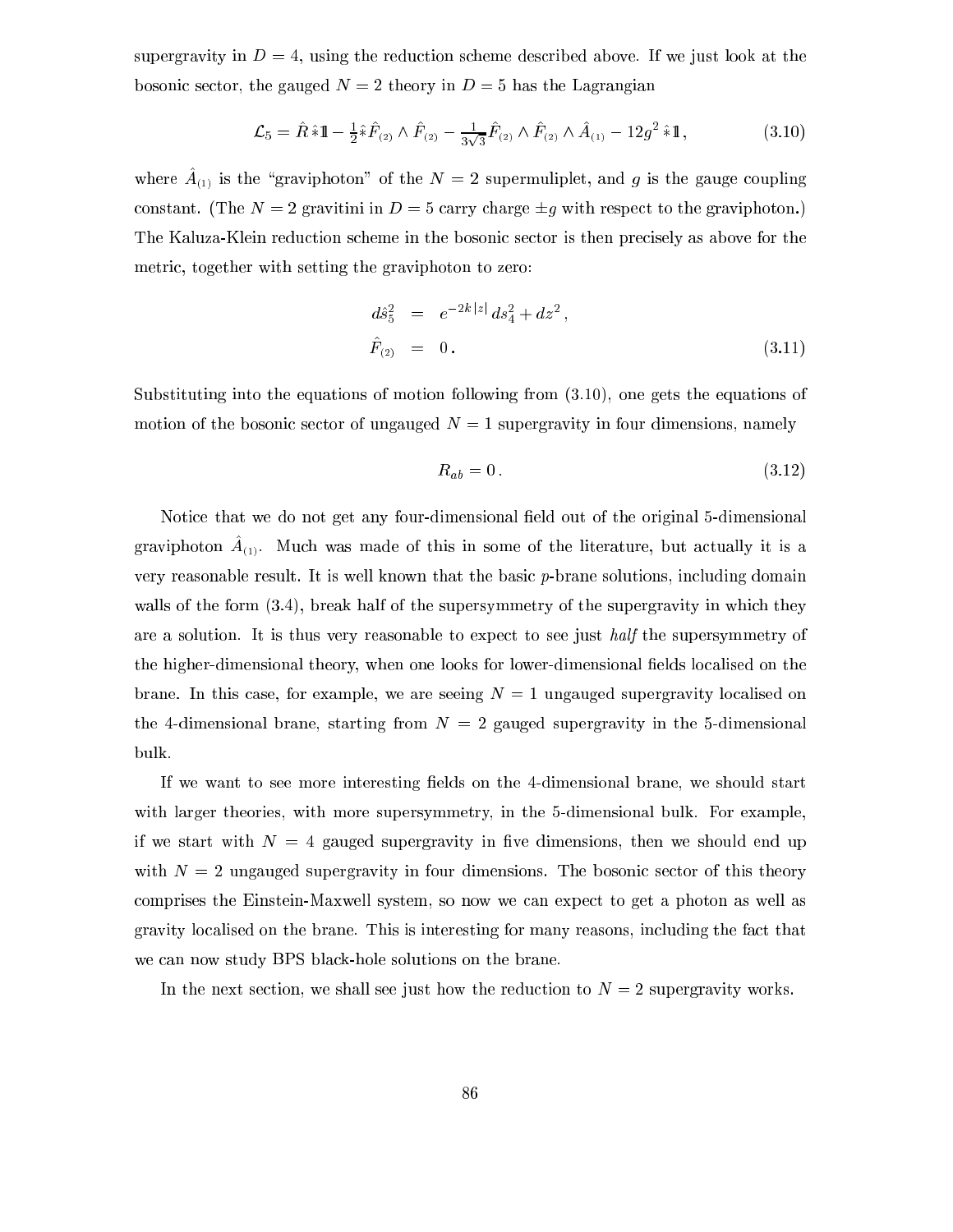#### $N = 2$  supergravity in  $D = 4$  from gauged  $N = 2$  supergravity in  $D = 5$  $3.2$

Here, we show that we can obtain ungauged four-dimensional Maxwell-Einstein  $(N = 2)$ supergravity as a consistent Kaluza-Klein reduction of gauged five-dimensional  $N = 4$ supergravity, within a Randall-Sundrum type of framework. The bosonic sector of the five-dimensional theory comprises the metric, a dilatonic scalar  $\phi$ , the  $SU(2)$  Yang-Mills potentials  $A_{(1)}^c$ , a  $U(1)$  gauge potential  $D_{(1)}^c$ , and two z-form potentials  $A_{(2)}^c$  which transform as a charged doublet under the  $U(1)$ . The Lagrangian [19], expressed in the language of differential forms that we shall use here, is given by  $[13]$ 

$$
\mathcal{L}_{5} = R \tilde{*} 1 - \frac{1}{2} \tilde{*} d\phi \wedge d\phi - \frac{1}{2} X^{4} \tilde{*} G_{(2)} \wedge G_{(2)} - \frac{1}{2} X^{-2} \left( \tilde{*} F_{(2)}^{i} \wedge F_{(2)}^{i} + \tilde{*} A_{(2)}^{\alpha} \wedge A_{(2)}^{\alpha} \right) \n+ \frac{1}{2g} \epsilon_{\alpha\beta} A_{(2)}^{\alpha} \wedge dA_{(2)}^{\beta} - \frac{1}{2} A_{(2)}^{\alpha} \wedge A_{(2)}^{\alpha} \wedge B_{(1)} - \frac{1}{2} F_{(2)}^{i} \wedge F_{(2)}^{i} \wedge B_{(1)} \n+ 4g^{2} (X^{2} + 2X^{-1}) \tilde{*} 1,
$$
\n(3.13)

 $-\rightarrow$  $^{6}$   $^{7}, F^{i}_{\scriptscriptstyle (2)} = dA^{i}_{\scriptscriptstyle (1)} + \frac{1}{\sqrt{2}}$  $\frac{1}{2} g \, \epsilon^{\epsilon_{j} \kappa} \, A_{(1)}^{\epsilon} \wedge A_{(1)}^{\epsilon}$  and  $G_{(2)} = d B_{(1)},$  and  $*$  denotes the five-dimensional Hodge dual. It is useful to adopt a complex notation for the two 2-form potentials, by defining

$$
A_{(2)} \equiv A_{(2)}^1 + i A_{(2)}^2. \tag{3.14}
$$

Our Kaluza-Klein reduction ansatz involves setting the helds  $\varphi$ ,  $A_{(1)}$  and  $B_{(1)}$  to zero, with the remaining metric and 2-form potentials given by

$$
ds_5^2 = e^{-2k|z|} ds_4^2 + dz^2,
$$
  
\n
$$
A_{(2)} = \frac{1}{\sqrt{2}} e^{-k|z|} (F_{(2)} - i * F_{(2)}),
$$
\n(3.15)

where  $as_4$  is the metric and  $r_{(2)}$  is the Maxwell field of the four-dimensional  $N = 2$  supergravity, and  $*$  denotes the Hodge dual in the four-dimensional metric.

To show that this ansatz gives a onsistent redu
tion to four dimensions, we note from  $(3.13)$  that the five-dimensional equations of motion are [13]

$$
d(X^{-1} * dX) = \frac{1}{3}X^{4} * G_{(2)} \wedge G_{(2)} - \frac{1}{6}X^{-2} ( * F_{(2)}^{i} \wedge F_{(2)}^{i} + * \bar{A}_{(2)} \wedge A_{(2)})
$$
  
\n
$$
- \frac{4}{3}g^{2} (X^{2} - X^{-1}) * 1, \qquad d(X^{4} * G_{(2)}) = -\frac{1}{2}F_{(2)}^{i} \wedge F_{(2)}^{i} - \frac{1}{2}\bar{A}_{(2)} \wedge A_{(2)},
$$
  
\n
$$
d(X^{-2} * F_{(2)}^{i}) = \sqrt{2} g \epsilon^{ijk} X^{-2} * F_{(2)}^{j} \wedge A_{(1)}^{k} - F_{(2)}^{i} \wedge G_{(2)},
$$
  
\n
$$
X^{2} * F_{(3)} = -ig A_{(2)},
$$
  
\n
$$
R_{MN} = 3X^{-2} \partial_{M} X \partial_{N} X - \frac{4}{3}g^{2} (X^{2} + 2X^{-1}) g_{MN}
$$
  
\n
$$
+ \frac{1}{2}X^{4} (G_{M}^{P} G_{NP} - \frac{1}{6} g_{MN} G_{(2)}^{2}) + \frac{1}{2}X^{-2} (F_{M}^{i} P_{NP}^{i} - \frac{1}{6} g_{MN} (F_{(2)}^{i})^{2})
$$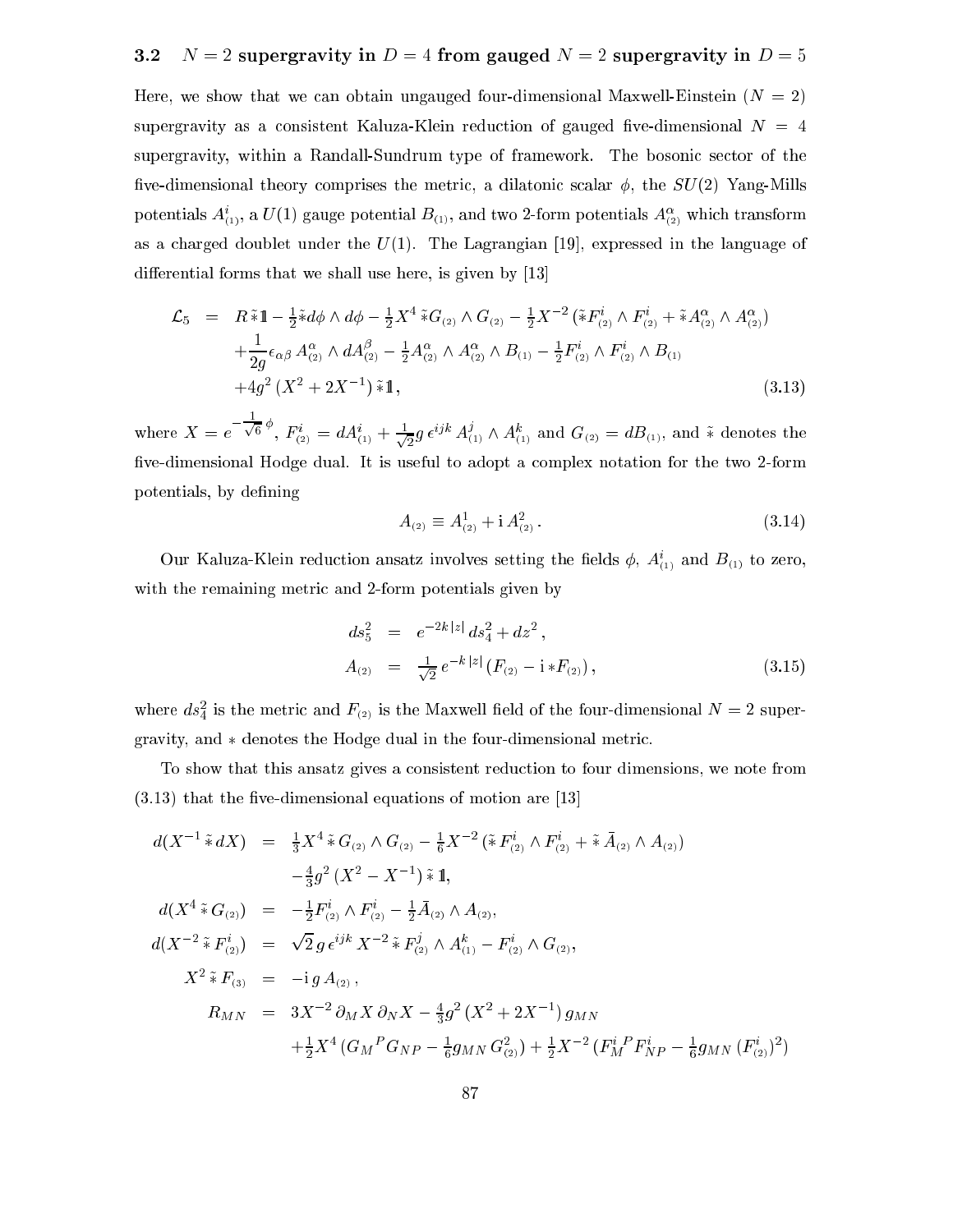$$
+\frac{1}{2}X^{-2}\left(\bar{A}_{(M}{}^{P}A_{N)P}-\frac{1}{6}g_{MN}|A_{(2)}|^{2}\right),\tag{3.16}
$$

where

$$
F_{(3)} = DA_{(2)} \equiv dA_{(2)} - i g B_{(1)} \wedge A_{(2)}.
$$
\n(3.17)

It follows from (3.15) that

$$
F_{(3)} = -\frac{1}{\sqrt{2}} k \,\epsilon(z) \, e^{-k|z|} \left( F_{(2)} - i \, *F_{(2)} \right) \wedge dz + \frac{1}{\sqrt{2}} \, e^{-k|z|} \left( dF_{(2)} - i \, d \, *F_{(2)} \right), \tag{3.18}
$$

where  $\epsilon(z) = \pm 1$  according to whether  $z > 0$  or  $z < 0$ . Thus the equation of motion for  $F_3$ implies first of all that

$$
dF_{(2)} = 0, \qquad d * F_{(2)} = 0, \tag{3.19}
$$

and so then, after taking the Hodge dual of the remaining terms in  $(3.18)$ , we find from (3.16) that

$$
-\frac{1}{\sqrt{2}}k\,\epsilon(z)\,e^{-k\,|z|}\left(*F_{(2)}+{\rm i}\,F_{(2)}\right)=-\frac{1}{\sqrt{2}}\,{\rm i}\,g\,e^{-k\,|z|}\left(F_{(2)}-{\rm i}\,*F_{(2)}\right),\tag{3.20}
$$

which is identically satisfied provided that

$$
g = \begin{cases} +k, & z > 0 \\ -k, & z < 0 \end{cases} \tag{3.21}
$$

Since k is always positive (to ensure the trapping of gravity), this means that the Yang-Mills gauge coupling constant g has opposite signs on the two sides of the domain wall. This implies that the Randall-Sundrum scenario cannot arise strictly within the standard fivedimensional gauged supergravity, where  $g$  is a fixed parameter. It has a completely natural explanation from a ten-dimensional viewpoint, where  $g$  arises as a constant of integration in the solution for an antisymmetric tensor, and the imposed  $Z_2$  symmetry in fact requires that the sign must hange a
ross the wall. For onvenien
e, however, we shall ommonly treat the coupling constant  $q$  of the gauged supergravity as if its sign can be freely chosen to be opposite on opposite sides of the domain wall, with the understanding that this an be justied from the higher-dimensional viewpoint.

The equations of motion for X and  $G_{(2)}$  are satisfied since for our ansatz

$$
\bar{A}_{(2)} \wedge A_{(2)} = 0 \tag{3.22}
$$

and  $\tilde{*}A_{(2)} = i A_{(2)}$ . The only remaining non-trivial equation in (3.16) is the Einstein equation. Substituting  $(3.7)$  with  $D = 5$  into the five-dimensional Einstein equations, we find that the "internal"  $(zz)$  component is identically satisfied, whilst the lower-dimensional components imply  $\kappa^2 = q^2$  (consistent with (3.21)), and

$$
R_{\mu\nu} - \frac{1}{2} R g_{\mu\nu} = \frac{1}{2} (F_{\mu\rho} F_{\nu}{}^{\rho} - \frac{1}{4} F^2 g_{\mu\nu}), \qquad (3.23)
$$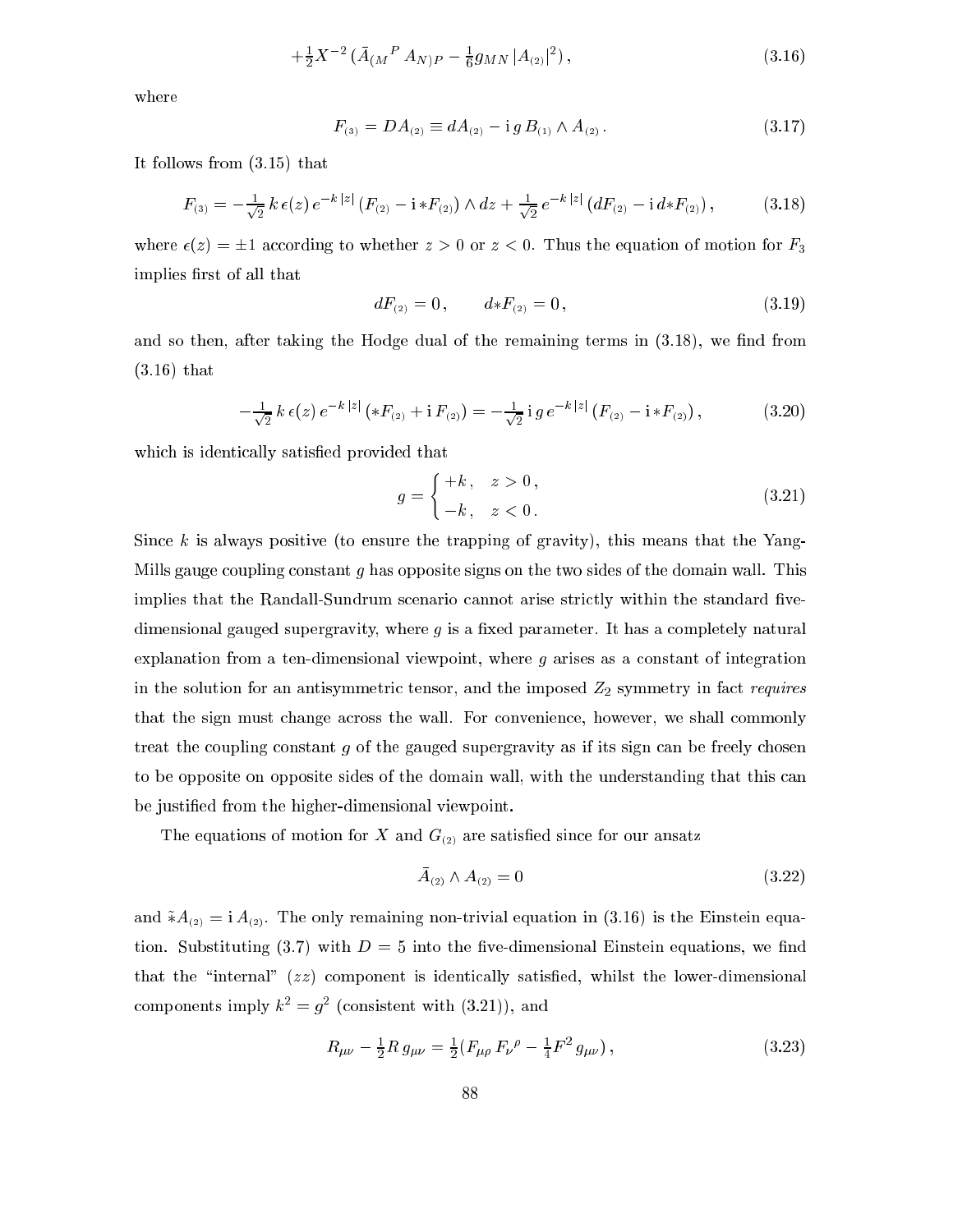where  $R_{\mu\nu}$  is the four-dimensional Ricci tensor. Thus we have shown that the ansatz (3.15), when substituted into the equations of motion for the five-dimensional  $N = 2$  gauged supergravity, gives rise to the equations of motion (3.19) and (3.23) of four-dimensional Einstein-Maxwell supergravity.

The fa
t that the Kaluza-Klein redu
tion that we have performed here gives a onsistent reduction of the five-dimensional equations of motion to  $D = 4$  is somewhat non-trivial, bearing in mind that the five-dimensional fields in  $(3.15)$  are required to depend on the coordinate z of the fifth dimension. The manner in which the z-dependence matches in the five-dimensional field equations so that consistent four-dimensional equations of motion emerge is rather analogous to the situation in a non-trivial Kaluza-Klein sphere reduction, although in the present case the required "conspiracies" are rather more easily seen.

One indication of the localisation of gravity in the usual Randall-Sundrum model is the occurrence of the exponential factor in the metric  $as_{\bar{5}} = e^{-x_1x_1}ax_1^2 + ax_1^2$ , which falls off as one moves away from the wall. It is therefore satisfactory that we have found that this same exponential fall-off occurs for the complete reduction ansatz  $(3.15)$ , which we derived purely on the basis of the requirement of consistency of the embedding. In fact the very onsisten
y of the brane-world Kaluza-Klein redu
tion immediately guarantees that the lo
alisation of gravity on the brane will extend to the entire supergravity multiplet. This can be seen from the fact that the consistency implies that if the reduction ansatz is substituted into the higher-dimensional Lagrangian, it will give a result that has just a homogeneous factor of  $e^{-2k |z|}$  multiplying the z-independent lower-dimensional Lagrangian. Thus the integration over z converges for the whole Lagrangian, exactly as it did for the Einstein-Hilbert term.

Of course the  $N=4$  gauged five-dimensional supergravity that was our starting point here an itself be obtained from a 5-sphere redu
tion of type IIB supergravity, and so the entire discussion can be reinterpreted back in  $D = 10$ . Because it would involve setting up quite a lot more formalism we shall not present the reults here; they are discussed in detail in  $[16]$ . In the next section, we shall present an analogous discussion for another example of a brane-world Kaluza-Klein redu
tion, in a ase where we have already extensively studied the asso
iated sphere redu
tion in hapter 2 of these le
tures.

The idea that we have exhibited here for the onsistent Kaluza-Klein redu
tion of gauged  $N = 4$  supergravity in  $D = 5$  to ungauged  $N = 2$  supergravity in  $D = 4$  can be generalised to many other cases. In general, a gauged supergravity in  $D$  dimensions turns out to allow a consistent brane-world Kaluza-Klein reduction to ungauged supergravity in  $(D-1)$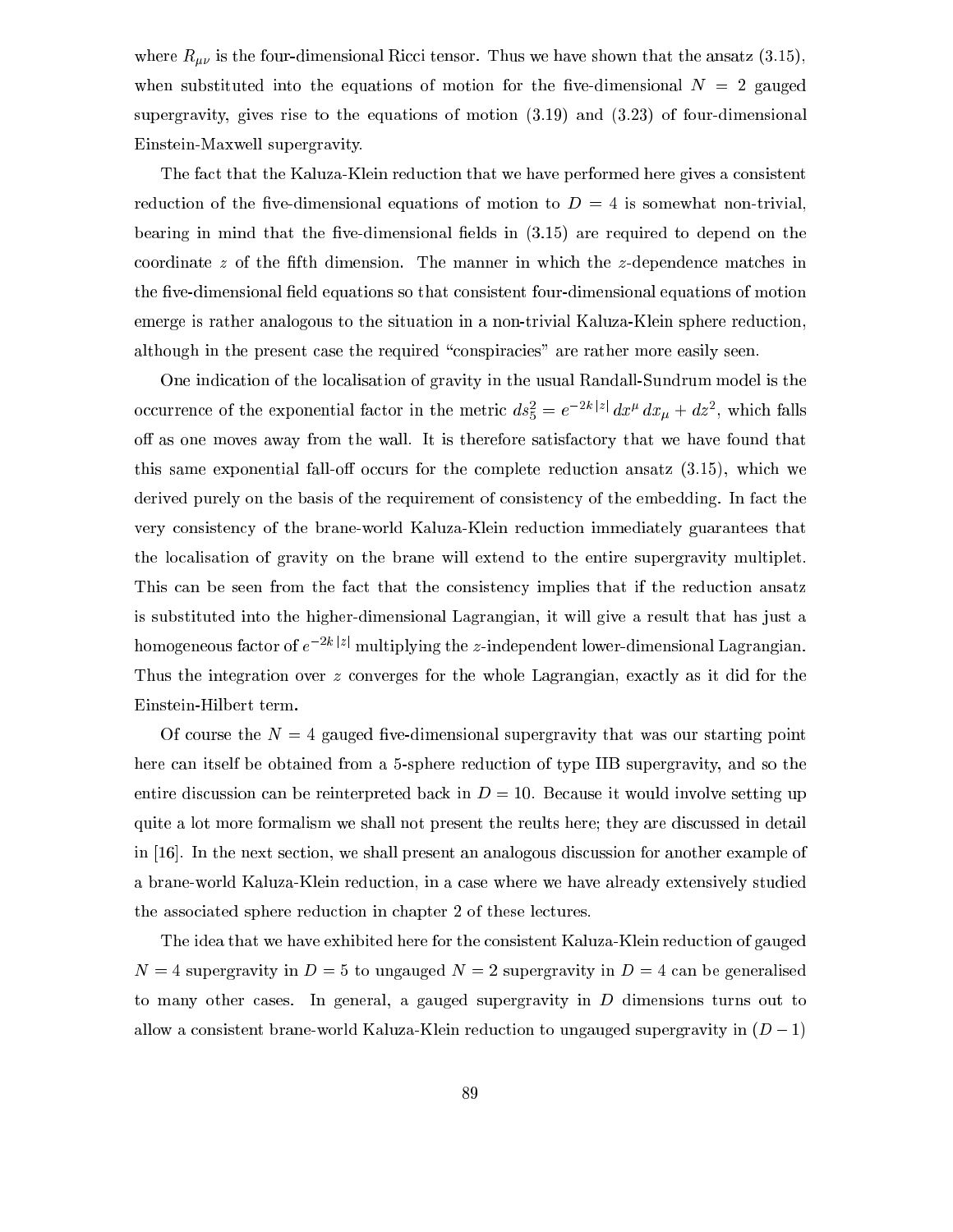|    | D-dimensional Theory  | $(D-1)$ -dimensional Theory from |
|----|-----------------------|----------------------------------|
|    |                       | <b>Brane-world Reduction</b>     |
| 10 | Massive IIA           | $D = 9, N = 1$                   |
| 8  | $SU(2)$ -gauged $N=2$ | $D = 7, N = 2$                   |
|    | $SO(5)$ -gauged $N=4$ | $D=6, N=(2,0)$                   |
| 6  | $SU(2)$ -gauged $N=2$ | $D = 5, N = 2$                   |
| 5  | $SO(6)$ gauged $N=8$  | $D = 4, N = 4$                   |

dimensions, with one half of the original supersymmetry  $[16]$ . The principal cases that have been worked out, in  $[16]$  and  $[20]$ , are summarised in the following Table:

**Table 3:** The ungauged supergravities in  $(D - 1)$  dimensions obtained by brane-world Kaluza-Klein redu
tions.

We shall present one further example here, which is quite intriguing because it shows how a *chiral* supergravity arises from a brane-world Kaluza-Klein reduction of a non-chiral one. The example we shall give is one of those worked out in  $[20]$ ; the brane-world reduction of  $SO(5)$ -gauged  $N = 4$  supergravity in  $D = 7$  to give ungauged  $N = (2,0)$  chiral supergravity in  $D=6$ .

# 3.3 (2,0) supergravity in  $D = 6$  from  $SO(5)$ -gauged supergravity in  $D = 7$

We already discussed the  $SO(5)$ -gauged seven-dimensional supergravity in section 2.3.1. Let us just repeat the key details here. The bosonic Lagrangian for maximal  $SO(5)$ -gauged supergravity in  $D = 7$  can be written as

$$
\mathcal{L}_7 = \hat{R} \hat{*} \mathbb{1} - \frac{1}{4} T_{ij}^{-1} * DT_{jk} \wedge T_{k\ell}^{-1} DT_{\ell i} - \frac{1}{4} T_{ik}^{-1} T_{jl}^{-1} \hat{*} \hat{F}_{(2)}^{ij} \wedge \hat{F}_{(2)}^{k\ell} - \frac{1}{2} T_{ij} \hat{*} \hat{S}_{(3)}^i \wedge \hat{S}_{(3)}^j \n+ \frac{1}{2g} \hat{S}_{(3)}^i \wedge \hat{H}_{(4)}^i - \frac{1}{8g} \epsilon_{ij_1 \cdots j_4} \hat{S}_{(3)}^i \wedge \hat{F}_{(2)}^{j_1 j_2} \wedge \hat{F}_{(2)}^{j_3 j_4} + \frac{1}{g} \Omega_{(7)} - V \hat{*} \mathbb{1},
$$
\n(3.24)

where

$$
\hat{H}_{(4)}^i \equiv D\hat{S}_{(3)}^i = d\hat{S}_{(3)}^i + g \,\hat{A}_{(1)}^{ij} \wedge \hat{S}_{(3)}^j. \tag{3.25}
$$

The potential  $V$  is given by

$$
V = \frac{1}{2}g^2 \left( 2T_{ij} T_{ij} - (T_{ii})^2 \right), \tag{3.26}
$$

and the Chern-Simons type of term built from the Yang-Mills from the Yang-Mills from the Yang-Mills from the Y property that its variation with respect to  $A_{(1)}^{\gamma}$  gives

$$
\delta\Omega_{(7)} = \frac{3}{4} \delta_{i_1 i_2 k\ell}^{j_1 j_2 j_3 j_4} \hat{F}_{(2)}^{i_1 i_2} \wedge \hat{F}_{(2)}^{j_1 j_2} \wedge \hat{F}_{(2)}^{j_3 j_4} \wedge \delta \hat{A}_{(1)}^{k\ell}.
$$
\n(3.27)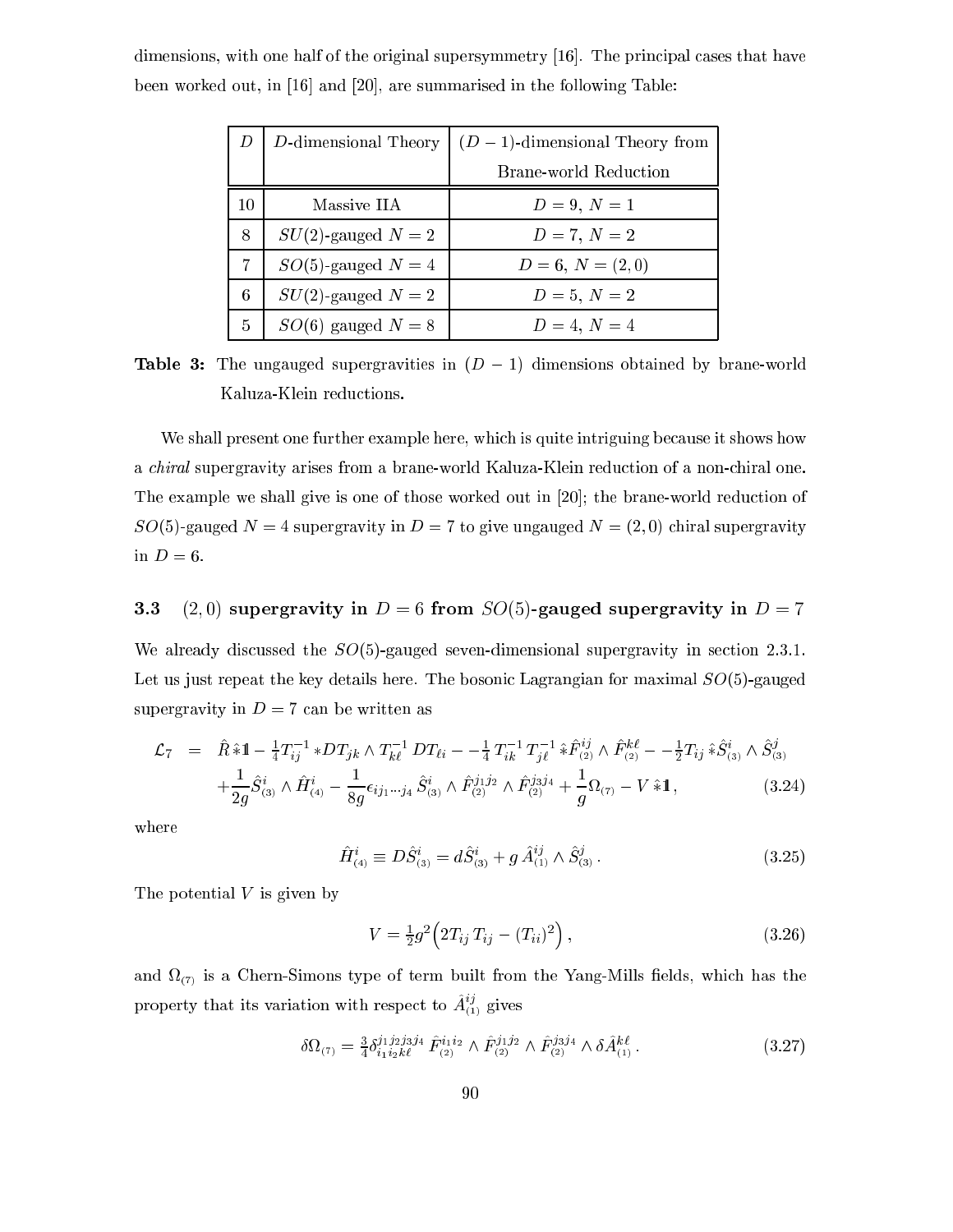Let us now set the  $SO(5)$  Yang-Mills potentials  $A_{(1)}^{\beta}$  to zero, and take the scalars to be trivial also,  $T_{ij} = \delta_{ij}$ . This is not in general a consistent truncation, since the remaining  $S_{(3)}$  would act as sources for the Yang-Mills and scalar helds that have been set to zero. If we impose that these sour
e terms vanish, i.e.

$$
\hat{S}_{(3)}^i \wedge \hat{S}_{(3)}^j = 0, \qquad \hat{*} \hat{S}_{(3)}^i \wedge \hat{S}_{(3)}^j = 0,
$$
\n(3.28)

then the trun
ation will be onsistent. (As we shall see below, these sour
es terms will indeed vanish in the brane-world reduction that we shall be considering.) The remaining equations of motion following from (3.24) are then

$$
d\hat{\mathbf{x}}\hat{S}_{(3)}^i = 0, \qquad d\hat{S}_{(3)}^i = g \hat{\mathbf{x}}\hat{S}_{(3)}^i, \n\hat{R}_{AB} = \frac{1}{4}(\hat{S}_{ACD}^i \hat{S}_{B}^{i}{}^{CD} - \frac{2}{15} (S_{(3)}^i)^2 \hat{g}_{AB}) - \frac{3}{2}g^2 \hat{g}_{AB}.
$$
\n(3.29)

We find that the following Kaluza-Klein Ansatz for the seven-dimensional fields yields a onsistent redu
tion to six dimensions:

$$
d\hat{s}_{7}^{2} = e^{-2k|z|} ds_{6}^{2} + dz^{2},
$$
  
\n
$$
\hat{S}_{(3)}^{i} = e^{-2k|z|} F_{(3)}^{i}, \qquad \hat{A}_{(1)}^{ij} = 0, \qquad T_{ij} = \delta_{ij},
$$
\n(3.30)

where the constant  $k$  is related to the gauge coupling constant  $q$  by

$$
g = \begin{cases} -2k, & z > 0, \\ +2k, & z < 0. \end{cases}
$$
 (3.31)

Substituting this Ansatz into the field equations of seven-dimensional  $SO(5)$ -gauged supergravity, we find that all the equations are consistently satisfied provided that the sixdimensional neids  $as_{\bar{6}}^z$  and  $F_{(3)}^z$  satisfy the equations of motion of six-dimensional ungauged  $N = (2, 0)$  chiral supergravity, namely

$$
F_{(3)}^i = *F_3^i, \qquad dF_{(3)}^i = 0, \qquad R_{\mu\nu} = \frac{1}{4} F_{\mu\rho\sigma}^i F_{\nu}^{i\rho\sigma}.
$$
 (3.32)

Note that the self-duality of the 3-forms ensures that the onstraints (3.28) are indeed satisfied, since  $F_{(3)}^* \wedge F_{(3)}^* = 0$  for any pair of self-dual 3-forms. Of course the self-duality of the  $F_{(3)}$  helds also implies one cannot write a covariant Lagrangian for this theory.

It is intriguing that the consistency of the Kaluza-Klein reduction here depends crucially on the fact that the fields in the six-dimensional theory are restricted to those of the chiral  $N = (2,0)$  supergravity. Thus consistency has forced us to obtain a *chiral* theory in  $D = 6$ , even though we started (of course) with a non-chiral theory in  $D = 7$ . This is an interesting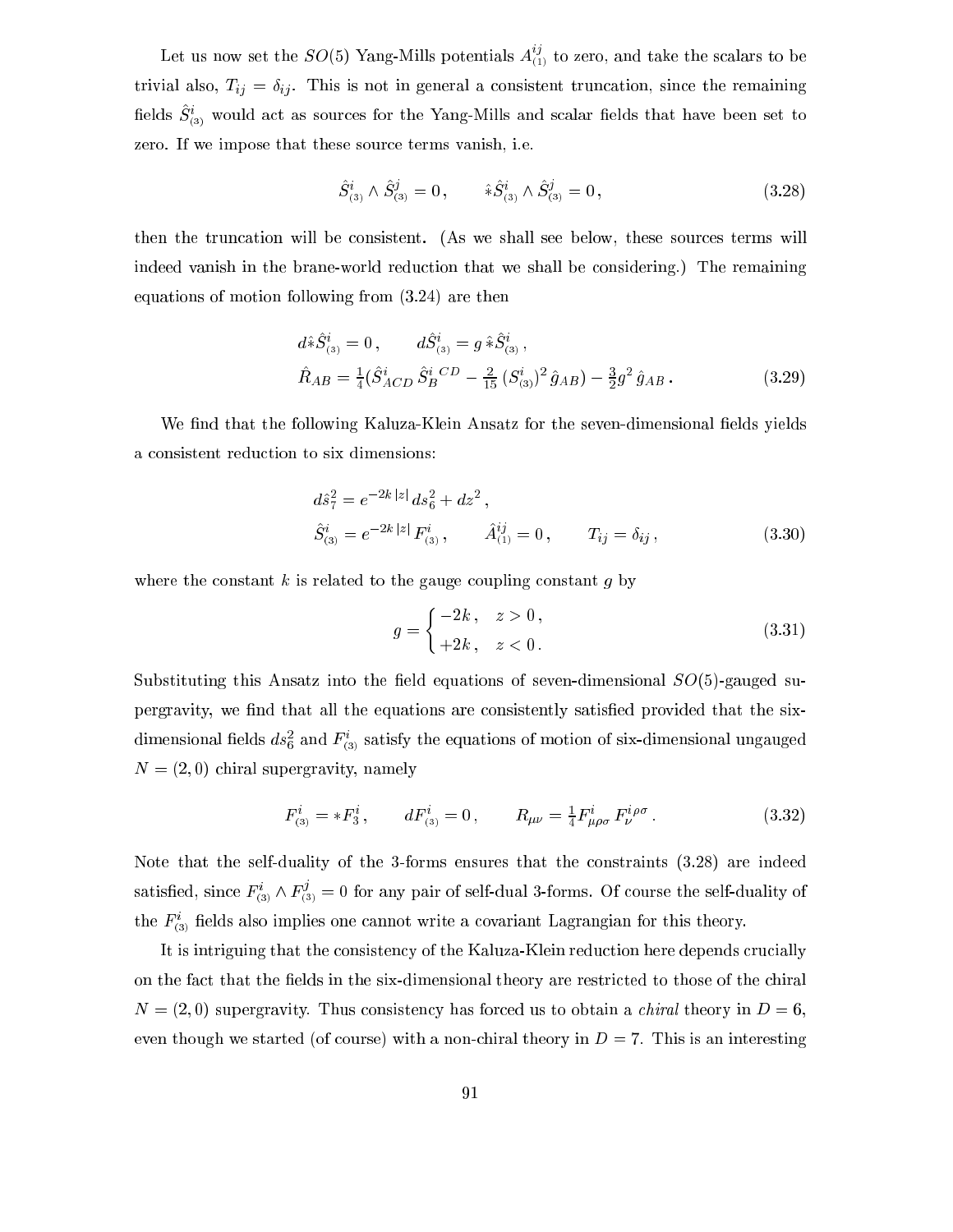new feature in these brane-world redu
tions; usually, one would have said that Kaluza-Klein reductions could not generate chiral theories from non-chiral starting points.

Since we have already discussed the exact embedding of seven-dimensional maximal  $SU(3)$ -gauged supergravity in  $D = 11$ , via the  $S^+$  reduction, it is now a simple matter to lift the above Ansatz to an embedding in eleven-dimensional supergravity. Using the  $S<sup>4</sup>$ reduction Ansatz of  $[8]$ , which we presented in section 2.3.3, we therefore obtain

$$
d\hat{s}_{11}^2 = e^{-2k|z|} ds_6^2 + dz^2 + g^{-2} d\mu_i d\mu_i,
$$
  
\n
$$
\hat{F}_{(4)} = \frac{1}{8g^3} \epsilon_{i_1 \cdots i_5} \mu_{i_1} d\mu_{i_2} \wedge \cdots \wedge d\mu_{i_5} - g^{-1} d(\mu_i e^{-2k|z|} F_{(3)}^i),
$$
\n(3.33)

where  $\mu_i$  are coordinates on  $\mathbb{R}^n$ , subject to the constraint

$$
\mu_i \mu_i = 1, \tag{3.34}
$$

which defines the unit 4-sphere. This gives us a direct reduction from  $D = 11$  supergravity to chiral  $N = (2, 0)$  supergravity in  $D = 6$ .

# 3.4 Puzzles on the horizon

There are some curious and perhaps slightly surprising features of the brane-world reductions that we have been considering in this chapter. At first sight it looks very appealing to have gravity in the lower dimension described in terms of the brane-world metric reduction

$$
d\hat{s}^2 = e^{-2k|z|} ds^2 + dz^2.
$$
\n(3.35)

If we take the lower-diensional metric to be close to Minkowski spacetime,  $ds^2 = (\eta_{\mu\nu} +$  $n_{\mu\nu}$ )  $ax^r$   $ax^r$ , then at looks rather satisfactory that the inictuation  $n_{\mu\nu}$  is multiplied by the factor  $e^{-i\omega}$ , which decreases exponentially as one approaches the Cauchy horizons at  $z = \pm \infty$ . However, this is perhaps a bit misleading, as one can see by looking at (3.35) itself. If one calculates the Klemman tensor  $\Lambda ABCD$  of the D-dimensional metric  $as$  -in terms of the curvature of the  $(D-1)$ -dimensional metric  $as$ , one finds that the scalar invariant built from the square of the Riemman tensor is given by

$$
\hat{R}_{ABCD} \,\hat{R}^{ABCD} = e^{4k|z|} R_{abcd} \, R^{abcd} - 4k^2 \, e^{2k|z|} R + 2D(D-1) \, k^4 \tag{3.36}
$$

in the bulk, where  $R_{abcd}$  and R are the Riemann tensor and Ricci scalar of the reduced  $m$ etric  $as^2$ . This implies that any curvature of the lower-dimensional metric for which  $R_{abcd} R^{abcd}$  or R is non-zero, no matter how small, will lead to curvature singularities in the higher-dimensional metric on the Cauchy horizons at  $z = \pm \infty$ . If an inmate in the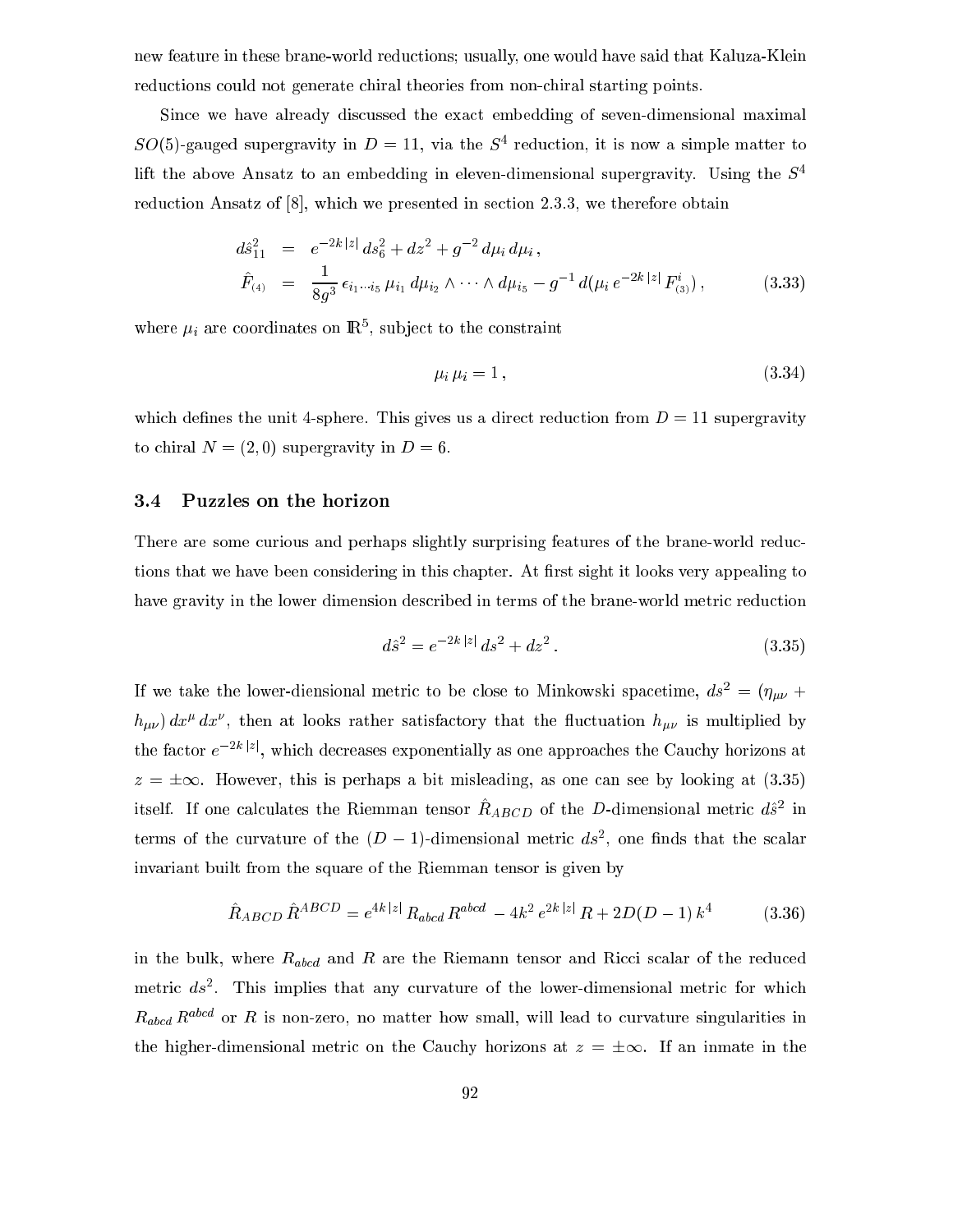brane-world at  $z = 0$  were to let a pin drop, the resulting disturbance in the gravitational field would lead to a curvature singularity on the Cauchy horizon. The legendary butterfly in the Amazonian rain forest that flaps its wing and causes a hurricane in Florida pales into insignificance by comparison!<sup>9</sup> The basic point here is that when a metric is scaled by a onformal fa
tor that gets small, the urvature gets large.

These singularities were discussed in detail for a Schwarzschild black hole on the brane in [21], and for BPS Reissner-Nordström black holes on the brane, in the context of  $N = 2$ supergravity on the brane, in  $[16]$ . In  $[22]$ , it was argued that such curvature singularities on the horizons arise as an artefact of considering only the zero-mode of the metric tensor, and that if the massive Kaluza-Klein modes are taken into account they could actually become dominant near the horizons, and may lead to a finite curvature there. The results of  $[16]$  and  $[20]$  that we have been describing in this chapter suggest that the phenomenon of diverging curvature on the Cauchy horizons in the brane-world reductions may be more severe. Specifically these results show that the brane-world reductions correspond to exact fully non-linear consistent embeddings in which the massive Kaluza-Klein modes can be onsistently de
oupled. This implies that there ertainly exist exa
t solutions on the braneworld where massive Kaluza-Klein modes do not enter the picture, even at the non-linear level. For these solutions, the curvature will inevitably diverge at the horizons. It becomes necessary, therefore, either to live with these singularities or else to find a principle, perhaps based on the imposition of appropriate boundary onditions, for reje
ting the solutions of this type.

These, then, are puzzles that arise out of the brane-world reductions. Notwithstanding this, it is intriguing that exa
t onsistent Kaluza-Klein redu
tions are possible within the brane-world s
enario.

# Referen
es

- [1] H. Lü and C.N. Pope, *p*-brane solitons in maximal supergravities, Nucl. Phys. **B465** (1996) 127, hep-th/9512012.
- [2] E. Cremmer, B. Julia, H. Lü and C.N. Pope, *Dualisation of dualities*, Nucl. Phys. B523 (1998) 73, hep-th/9710119.

<sup>.</sup> A more topical example might be the napping chad on a ballot paper that brings an army of lawyers to the state.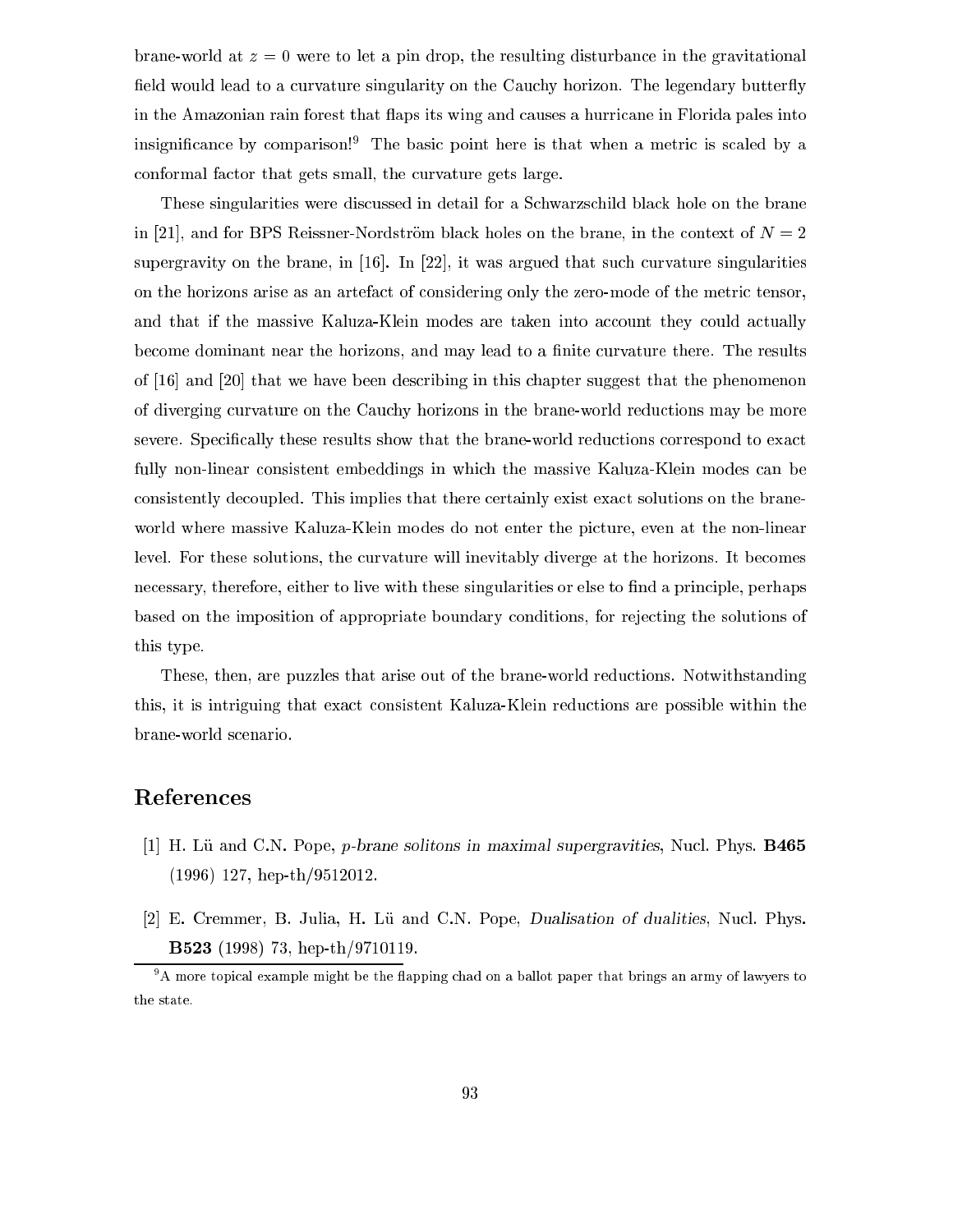- [3] E. Cremmer, B. Julia and J. Scherk, Supergravity theory in 11 dimensions, Phys. Lett. B76 (1978) 409.
- [4] L. Andrianopoli, R. D'Auria, S. Ferrara, P. Fré and M. Trigiante, R-R scalars, U-duality and solvable Lie algebras, Nu
l. Phys. B496 (1997) 617, hep-th/9611014.
- [5] L. Andrianopoli, R. D'Auria, S. Ferrara, P. Fré, R. Minasian, M. Trigiante, Solvable Lie algebras in type IIA, type IIB and M theories, Nucl. Phys. **B493** (1997) 249, hep-th/9612202.
- [6] Abdus Salam and J. Strathdee, On Kaluza-Klein theory,
- [7] M. Pernici, K. Pilch and P. van Nieuwenhuizen, Gauged maximally extended supergravity in seven dimensions, Phys. Lett. B143 (1984) 103.
- $\|8\|$  Here is the Additional and P. van Hills in the Additional Section  $\gamma$  is the AdS7  $\gamma$  and  $\gamma$ duction and the origin of self-duality in odd dimensions, Nucl. Phys. **B581** (2000) 179, hep-th/9911238.
- [9] H.J. Kim, L.J. Romans, and P. van Nieuwenhuizen, Mass spectrum of ten dimensional  $N = 2$  supergravity on  $S^{\dagger}$ , Phys. Rev. D32 (1985) 389.
- $\vert 10\vert$  M. Ovetic, H. Lu, C.N. Pope, A. Sadrzaden and T.A. Iran, S<sup>3</sup> and S<sup>3</sup> reductions of type IIA supergravity, hep-th/0005137.
- [11] M. Cvetic, H. Lü, C.N. Pope, A. Sadrzadeh and T.A. Tran, Consistent  $SO(6)$  reduction of type IIB supergravity on  $5^\circ$ , Nucl. Phys. **B586** (2000) 275, hep-th/0003103,
- $|12|$  B. de Wit and H. Nicolai, The consistency of the S-truncation in  $D = 11$  supergravity, Nu
l. Phys. B281 (1987) 211.
- [13℄ H. Lu, C.N. Pope and T.A. Tran, Five-dimensional N = 4 SU(2) U(1) gauged supergravity from type IIB, Phys. Lett. B475 (2000) 261, hep-th/9909203.
- [14] M. CvetiVc, H, Lü and C.N. Pope, Four-dimensional  $N = 4$ ,  $SO(4)$  gauged supergravity from  $D = 11$ , Nucl. Phys. **B574** (2000) 761, hep-th/9910252.
- [15] P. Hoxha, R.R. Martinez-Acosta and C.N. Pope, Kaluza-Klein consistency, Killing vectors and Kähler spaces, Class.Quant.Grav. 17 (2000) 4207, hep-th/0005172.
- [16] H. Lü and C.N. Pope, *Branes on the brane*, hep-th/0008050.